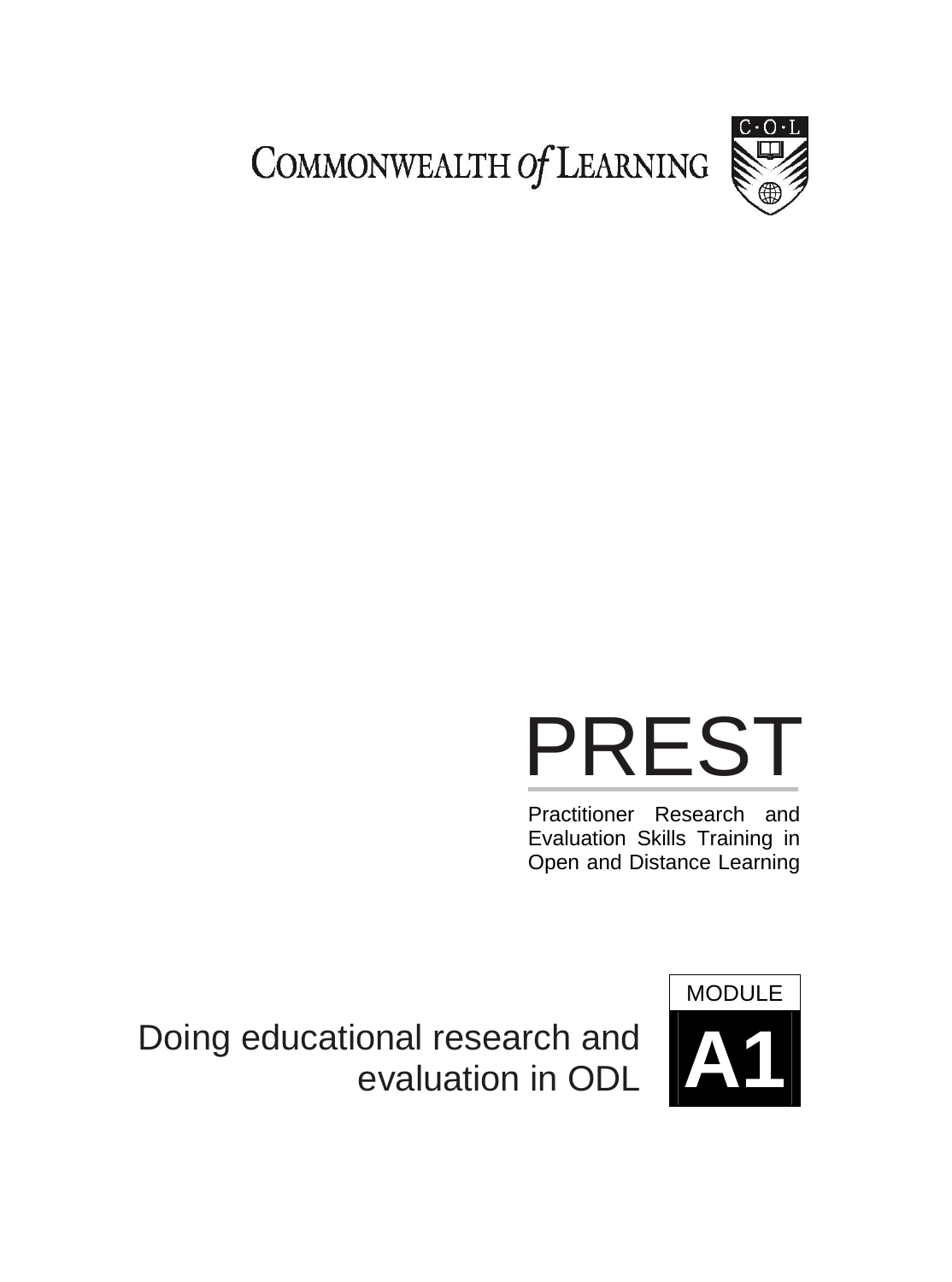The PREST training resources aim to help open and distance learning practitioners develop and extend their research and evaluation skills. They can be used on a self-study basis or by training providers. The resources consist of two sets of materials: a six-module foundation course in research and evaluation skills and six handbooks in specific research areas of ODL. There is an accompanying user guide. A full list appears on the back cover.

The print-based materials are freely downloadable from the Commonwealth of Learning (COL) website (www.col.org/prest). Providers wishing to print and bind copies can apply for camera-ready copy which includes colour covers (info@col.org). They were developed by the International Research Foundation for Open Learning (www.irfol.ac.uk) on behalf of COL.

#### The PREST core team

Charlotte Creed (Programme coordinator) Richard Freeman (Instructional designer, editor and author) Professor Bernadette Robinson (Academic editor and author) Alan Woodley (Academic editor and author)

#### Additional members

Terry Allsop (Critical reviewer) Alicia Fentiman (Basic education adviser) Graham Hiles (Page layout) Helen Lentell (Commonwealth of Learning Training Programme Manager) Santosh Panda (External academic editor) Reehana Raza (Higher education adviser)

#### Steering group

The PREST programme has been guided by a distinguished international steering group including: Peter Cookson, Raj Dhanarajan, Tony Dodds, Terry Evans, Olugbemiro Jegede, David Murphy, Evie Nonyongo, Santosh Panda and Hilary Perraton.

#### Acknowledgements

We are particularly grateful to Hilary Perraton and Raj Dhanarajan who originally conceived of the PREST programme and have supported the project throughout. Among those to whom we are indebted for support, information and ideas are Honor Carter, Kate Crofts, John Daniel, Nick Gao, Jenny Glennie, Keith Harry, Colin Latchem, Lydia Meister, Roger Mills, Sanjaya Mishra, Ros Morpeth, Rod Tyrer, Paul West and Dave Wilson. In developing the materials, we have drawn inspiration from the lead provided by Roger Mitton in his handbook, Mitton, R. 1982 *Practical research in distance education*, Cambridge: International Extension College.

#### Module A1: A1 Doing educational research and evaluation in ODL

Author: Alan Woodley Critical reviewers: Richard Freeman, Santosh Panda and Bernadette Robinson.

© 2004 Commonwealth of Learning ISBN 1-894975-7-3

Permission is granted for use by third parties on condition that attribution to COL is retained and that their use is strictly for non-commercial purposes and not for resale. Training providers wishing to version the materials must follow COL's rules on copyright matters.

#### **Permissions**

See page 109 of the module.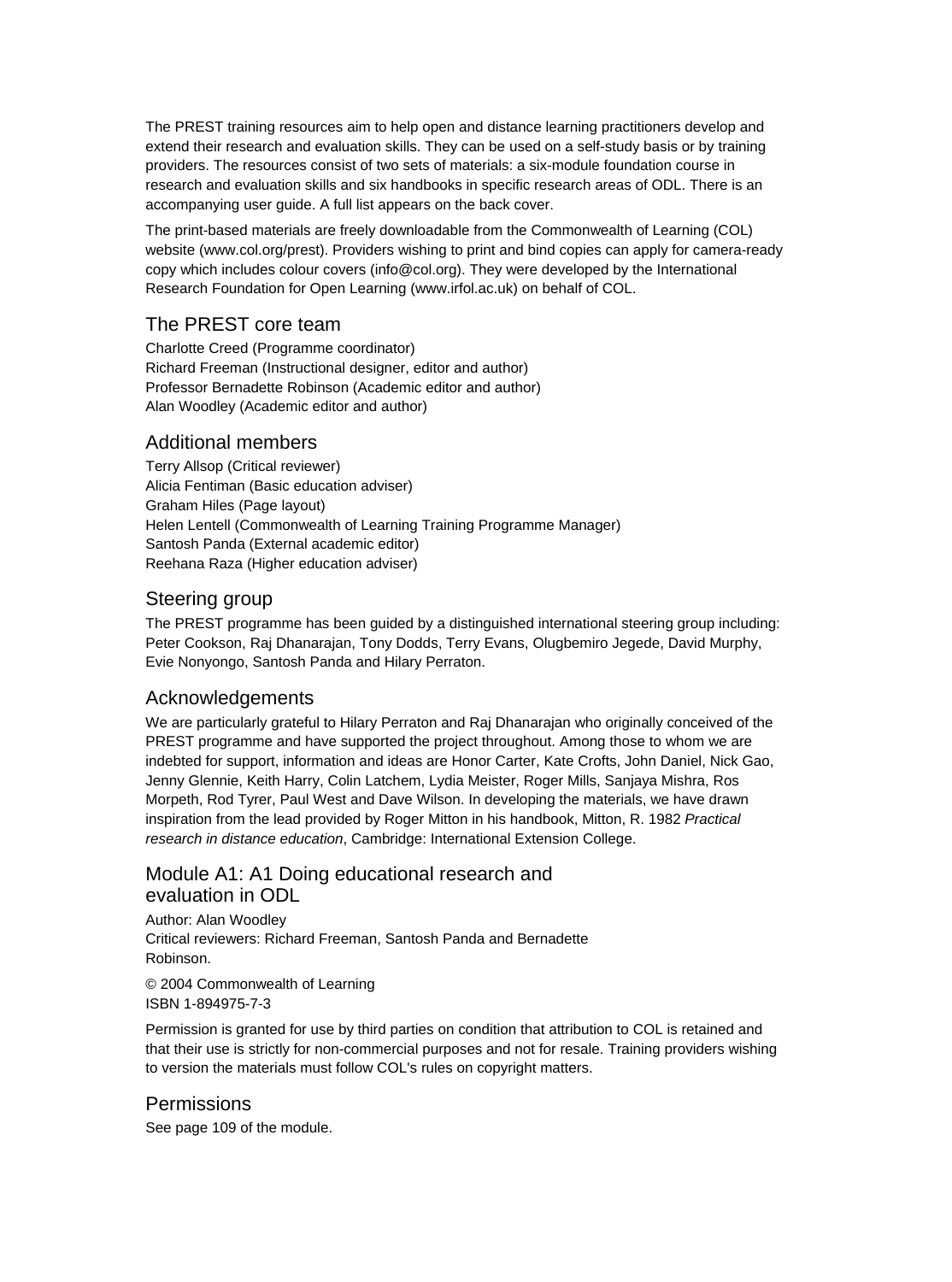## **Contents**

| Unit overview. |  |
|----------------|--|
|                |  |
|                |  |
|                |  |
|                |  |
|                |  |
|                |  |
|                |  |
|                |  |
|                |  |
|                |  |
|                |  |
|                |  |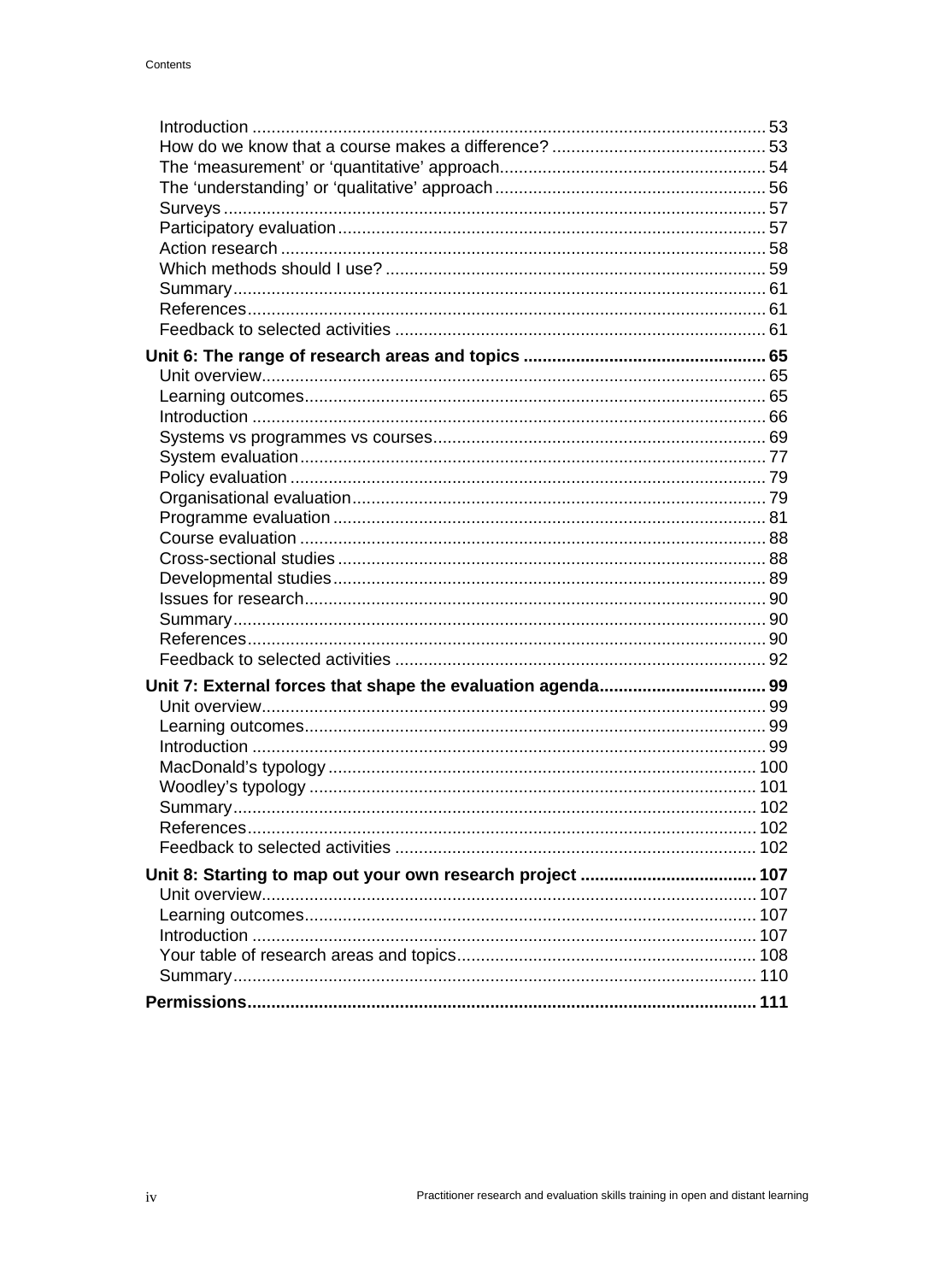## Doing educational research MODULE **A1** and evaluation in ODL

## Module overview

In this module you will be introduced to an overview of educational research and evaluation in open and distance learning (ODL).

We shall start by looking at the idea of 'practitioner research', since that is the type of research that you are most likely to be doing. This will help you to locate yourself in the research spectrum. We will then move on to ask what constitutes 'research' at a fundamental level and look at how it is viewed in ODL. Next we will look at the various reasons that people give for doing research and, in particular, look at the distinction between 'pure' and 'applied' research.

Evaluation is a particular type of applied research and we will introduce you to the idea of evaluation as an 'industrialised' process. We will then look at a wide range of research areas and topics within those areas in ODL. You will also explore the social, political and environmental factors that influence the research agenda and we introduce some categories for distinguishing between certain styles of research.

Towards the end of the module you will be encouraged to decide upon your own research project. However, even if you are not yet ready to choose a research project, this module will provide you with a good background understanding to research and evaluation in ODL.

## Aims of the module

The aims of this module are to:

- 1 Introduce you to the concepts of practitioner research and evaluation in the context of ODL.
- 2 Help you to think in a critical way about what research is, the range of activities it covers and why people do it.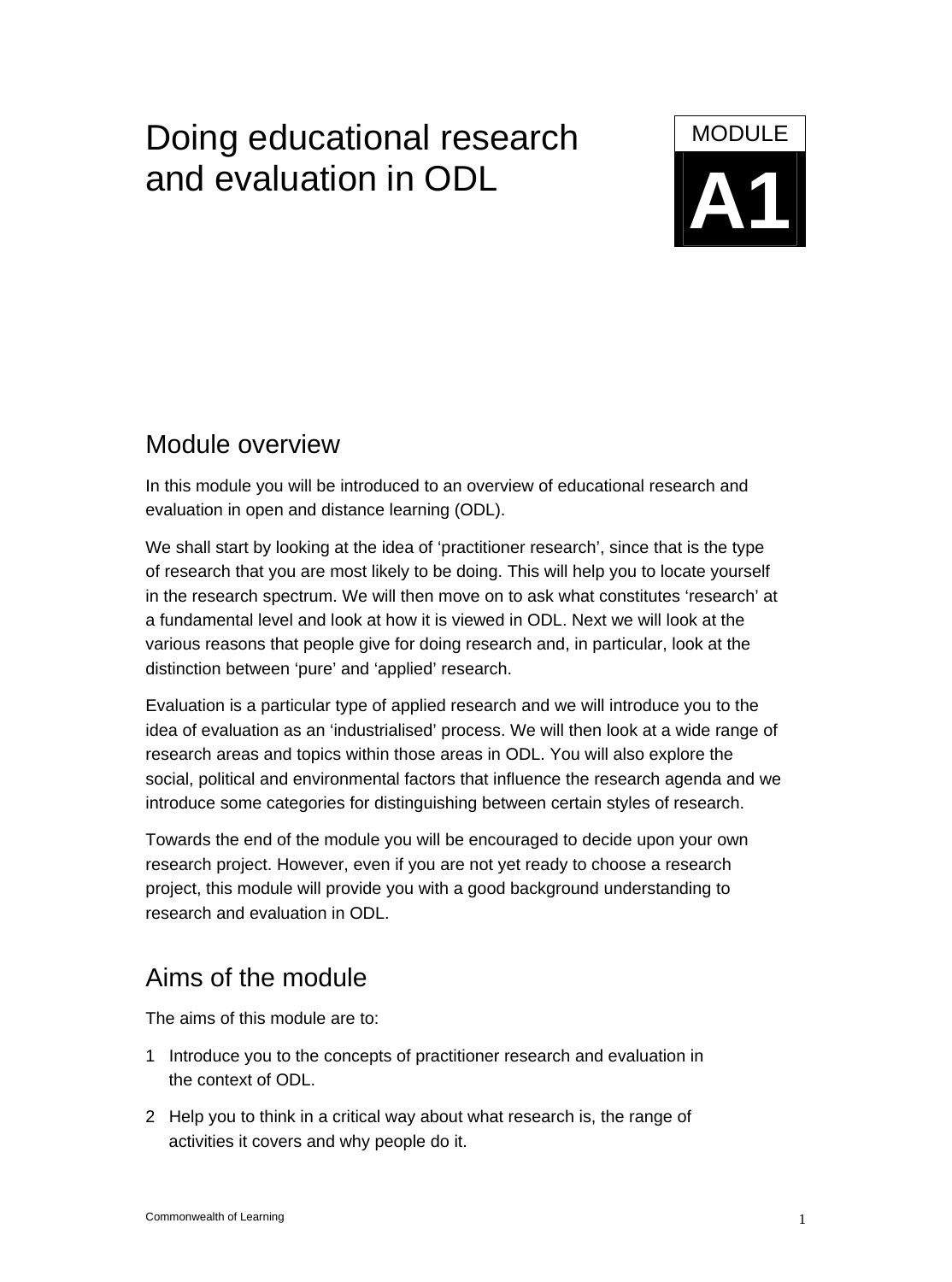- 3 Make you aware of the importance of the social and political context in which practitioner research takes place.
- 4 Help you think about how these matters relate to you and your own work situation.

Help you to begin to plan a research project based on your own institution. (You will continue to develop and refine this project as you work through the other modules.)

## Module organisation

The module is structured into this introduction and eight units, as follows.

This introduction: (1 hr)

- Unit 1: You the practitioner (2.5 hrs)
- Unit 2: What is 'research'? (3 hrs)
- Unit 3: Why do research? (3 hrs)
- Unit 4: Research or evaluation? (1 hr)
- Unit 5: Different methodological stances (2 hrs)
- Unit 6: The range of research areas and topics (7 hrs)
- Unit 7: External forces that shape the evaluation agenda (1 hr)
- Unit 8: Starting to map out your own research project (1.5 hrs)

Each unit is made up of the following components:

- an introductory paragraph or two that provide an overview of the unit, its focus and outcomes
- one or more activities for you to engage in, such as readings to complete and analyse, questions to answer, or problems to solve
- a commentary on these responses that takes you deeper into the topic by providing new information and suggesting further reading
- a unit summary
- feedback on your responses to the questions or problems posed in each activity.

You will need about 22 hours to work through the module.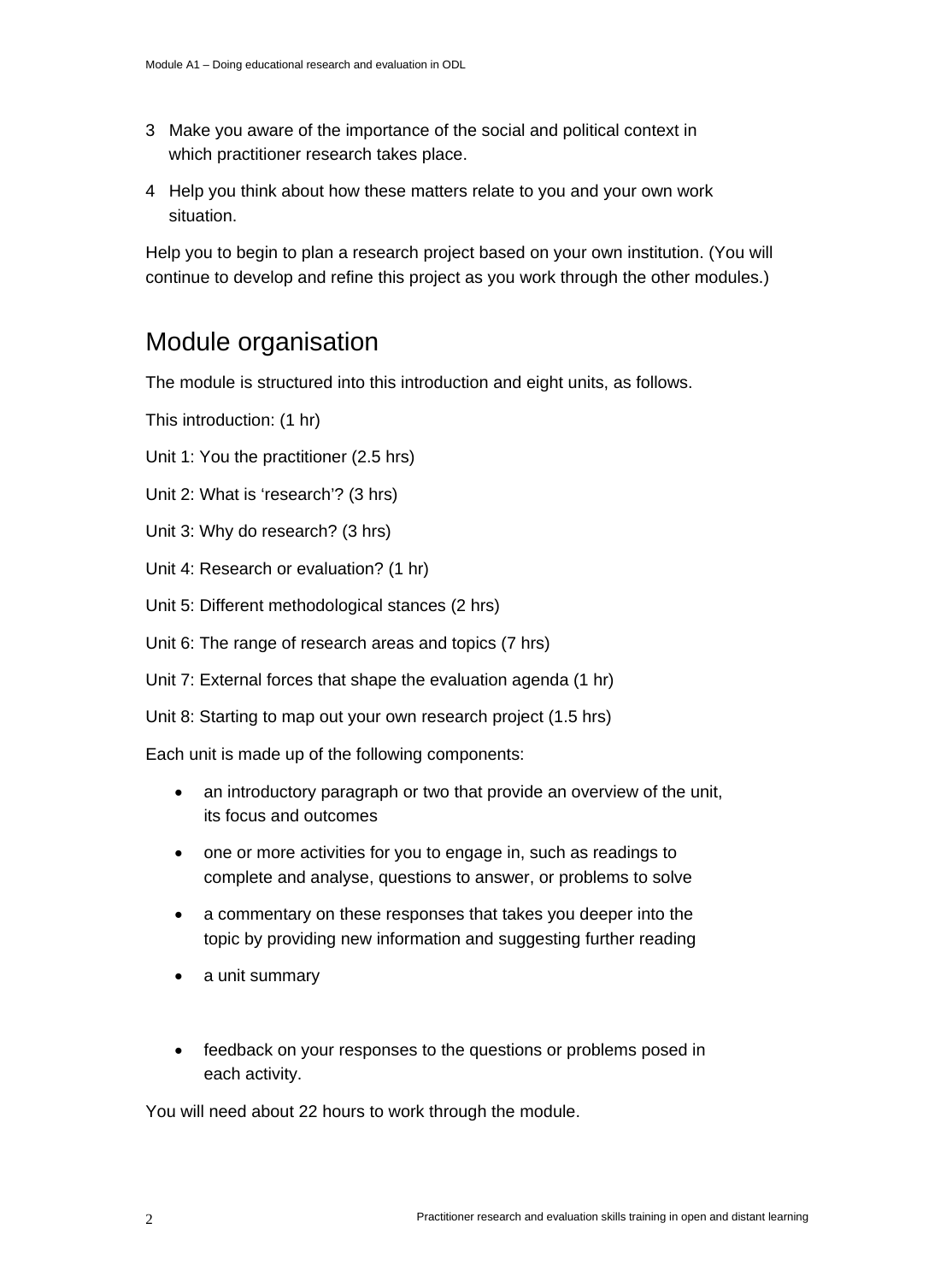## How to use the materials

The module is self-contained. All the readings you will need are contained either in the *Resources File* which accompanies this module or can be downloaded from the Internet. In addition, the general feedback provided in response to each activity is intended to keep you on track yet at the same time reinforce your own thinking and reflection.

#### Other information sources

A good starting point for information about research in ODL is the Commonwealth of Learning Knowledge Finder. This can be accessed at http://www.col.org/about/search/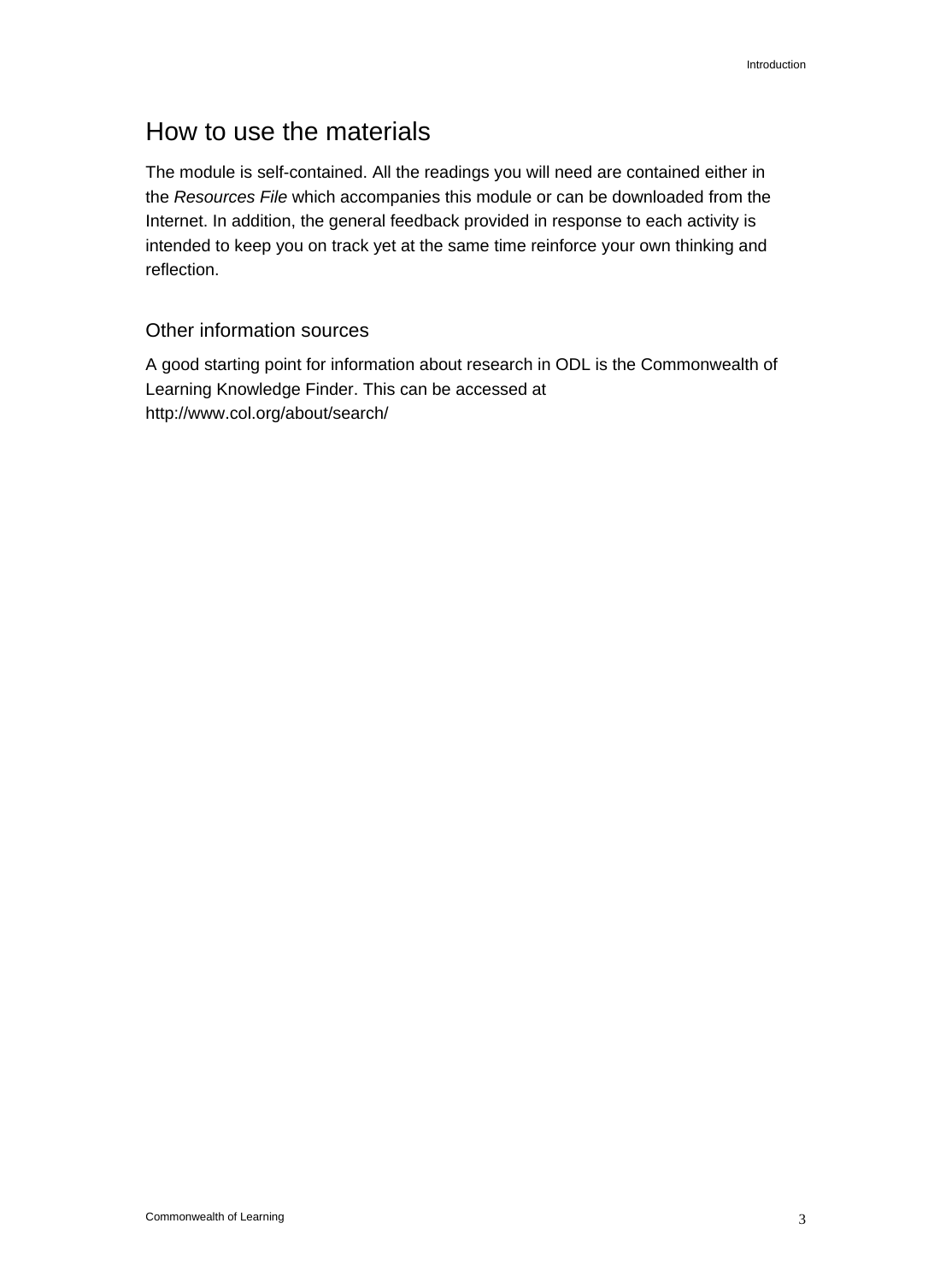## **Resources**

The following resources are used in this module: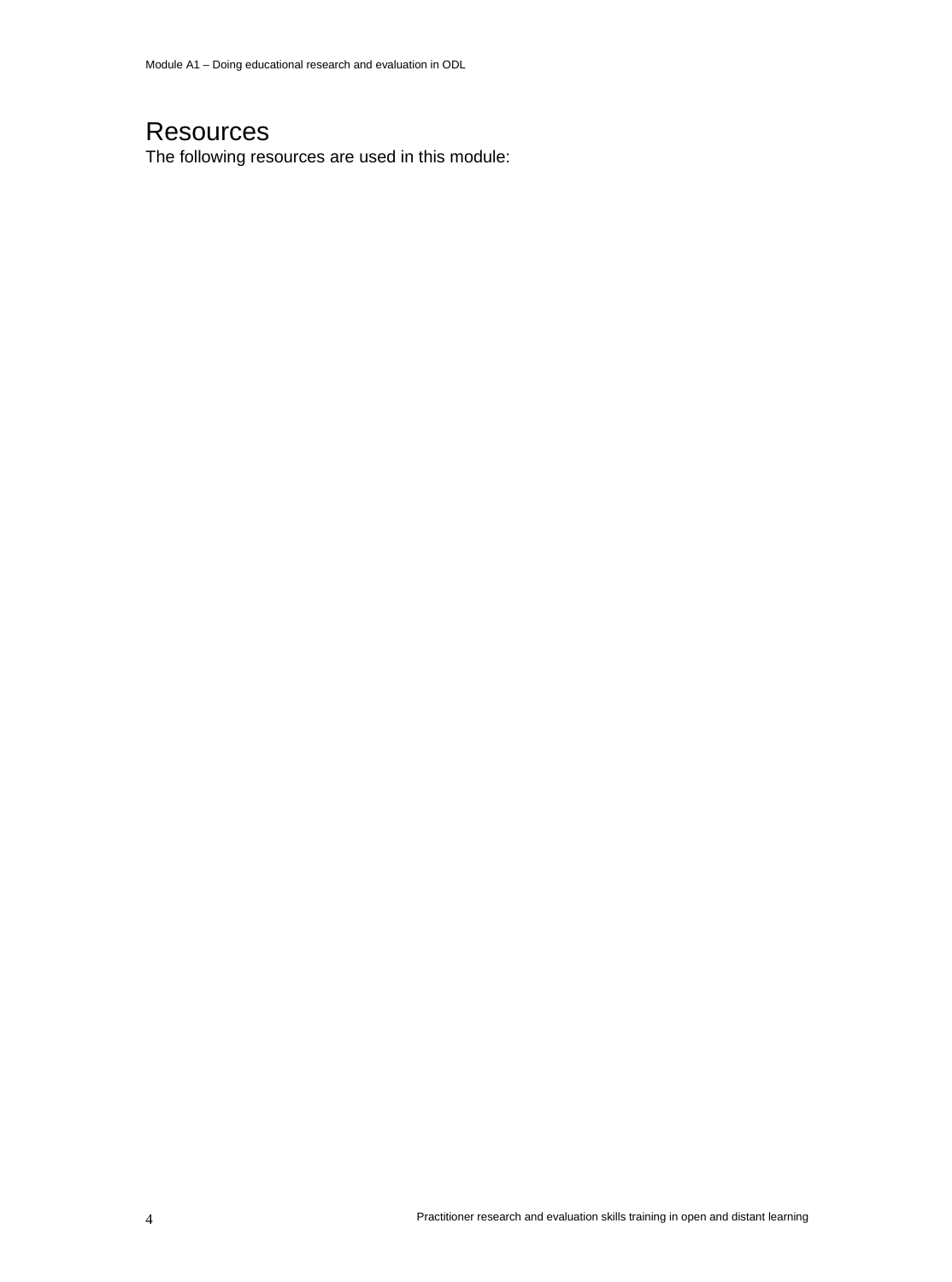| <b>Resource</b>                                                                                                                                                                                                                                                                                                                                          | Name when<br>referred to in<br>our text | <b>Location</b>          |
|----------------------------------------------------------------------------------------------------------------------------------------------------------------------------------------------------------------------------------------------------------------------------------------------------------------------------------------------------------|-----------------------------------------|--------------------------|
| Woodley, A. 1999 'Doing institutional research: the role of the<br>partisan guerrilla', Open Learning 14, 2: 52-58                                                                                                                                                                                                                                       | Woodley                                 | Resources<br>File        |
| Berge, Z. and Mrozowski, S. 2001 'Review of research in<br>distance education, 1990 to 1999', The American Journal of<br>Distance Education 15, 3: 5-19                                                                                                                                                                                                  | Berge and<br>Mrozowski                  | Resources<br>File        |
| Gibbs, G. 2002 'Editorial' Open learning 17, 2: 101-103                                                                                                                                                                                                                                                                                                  | Gibbs                                   | Resources<br>File        |
| Anderson, T. 2004 'Practice guided by research in providing<br>effective student support services' in J. Brindley, C. Walti and O.<br>Zawacki-Richter (eds.,) Learner support in open, distance and<br>on-line learning environments (pp. 259-272). Oldenburg:<br>Bibliotheks und Informationssystem der UniversitSt Oldenburg                           | Anderson                                | <b>Resources</b><br>File |
| Cookson, P. 2002 'Access and equity in distance education:<br>research and development and quality concerns', keynote<br>speech presented to the Annual Conference of the Asian<br>Association of Open Universities 2002, 22-26 February 2002,<br>New Delhi: IGNOU, available at: http://www.athabascau.ca/<br>html/staff/admin/cookson/AAOU keynote.doc | Cookson                                 | <b>Resources</b><br>File |
| Daniel, J. 2002 'Why research distance learning?' paper<br>presented to the CRIDALA conference 2002, Open University of<br>Hong Kong, June 5-7, 2002. Available at:<br>http://www.ouhk.edu.hk/cridal/cridala2002/discus/messages/<br>4/daniel.pdf                                                                                                        | Daniel                                  | <b>Resources</b><br>File |
| Mishra, S. 1998 'Distance education research: a review of its<br>structure, methodological issues and priority areas', Indian<br>Journal of Open Learning 7, 3: 267-282                                                                                                                                                                                  | Mishra                                  | <b>Resources</b><br>File |
| Panda, S. 2000 'Mentoring, Incentives and rewards in research<br>as professional development', keynote paper for the Conference<br>on Research in Distance and Adult Learning in Asia (CRIDALA),<br>Open University of Hong Kong, June 21-24, 2000. Hong Kong:<br>Open University of Hong Kong                                                           | Panda                                   | Resources<br>File        |
| Naidu, S. 2003 'Research, scholarship and publishing in distance<br>education: weaknesses, opportunities and challenges', paper<br>presented to Pan-Commonwealth Conference 2004, Dunedin,<br>4th-8th July 2004.                                                                                                                                         | Naidu                                   | Resources<br>File        |
| Robinson, B. and Creed, C. 2004 'Moderators' report and<br>summary of discussion', pre Pan-Commonwealth Forum on<br>Open Learning 2004 virtual conference. Available at:<br>http://www.col.org/<br>programmes/conferences/virt_04_rpts/pcf3research.htm with<br>postings at http://hub.col.org/pcf3research/                                             | Robinson and<br>Creed                   | <b>Resources</b><br>File |
| Woodley, A. and Ashby, A. 1994 'A target audience: assembling<br>a profile of your learners' in F. Lockwood (ed.) Materials<br>production in open and distance learning pp. 18-26, Paul<br>Chapman: London                                                                                                                                               | Woodley and<br>Ashby                    | Resources<br>File        |
| Woodley, A. and Parlett, M. 1983 'Student drop-out', Teaching at<br>a distance 24, pp. 2-23                                                                                                                                                                                                                                                              | Woodley and<br>Parlett                  | <b>Resources</b><br>File |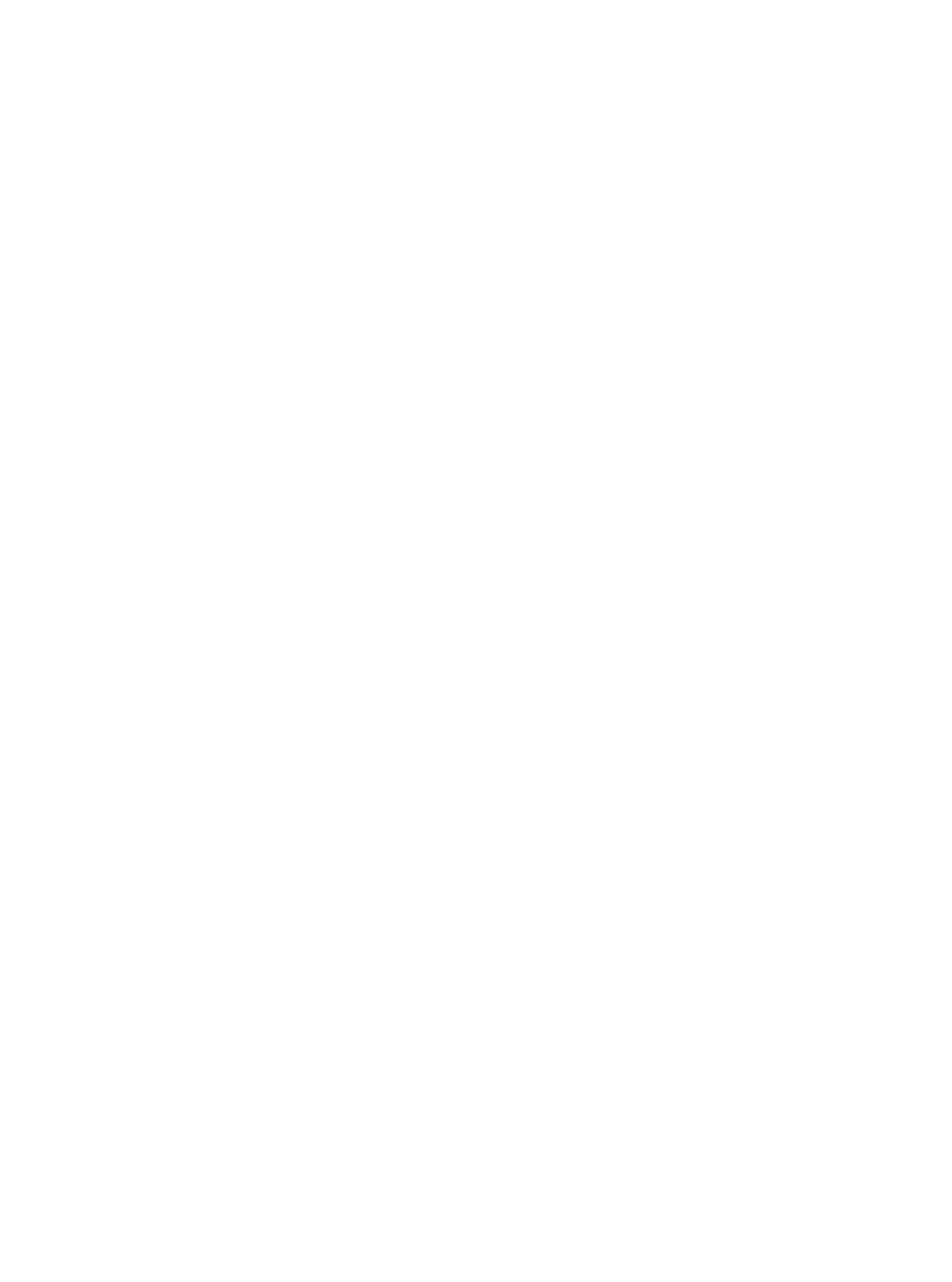## You the practitioner **UNIT**

## **1**

## Unit overview

This unit introduces you to the idea of 'practitioner research' as opposed to other types of research. By considering your own job and those of others, you will be encouraged to locate yourself in a particular research context.

## Learning outcomes

When you have worked through this unit, you should be able to:

- 1 Describe the main characteristics of 'practitioner research'.
- 2 Illustrate its diversity on the basis of a set of 'pen portraits'.
- 3 Identify where practitioner research has been, or might be used in your organisation.
- 4 Identified some sources of information on ODL that might be useful to you.

## Introduction

In this unit we begin to discuss what is meant by practitioner research and provide you with opportunities to reflect on what it might mean for you. You will also meet seven researchers, whose range of activities helps to illustrate the spread of practitioner-based research in ODL. These researchers will appear at regular intervals throughout this module and in some of the other modules in the PREST series.

## The word 'practitioner'

You will have noticed that we have used the term 'practitioner' in the PREST title and in the title of this module. What difference would it have made if we had left the word 'practitioner' out altogether? I will try to answer this in a number of ways.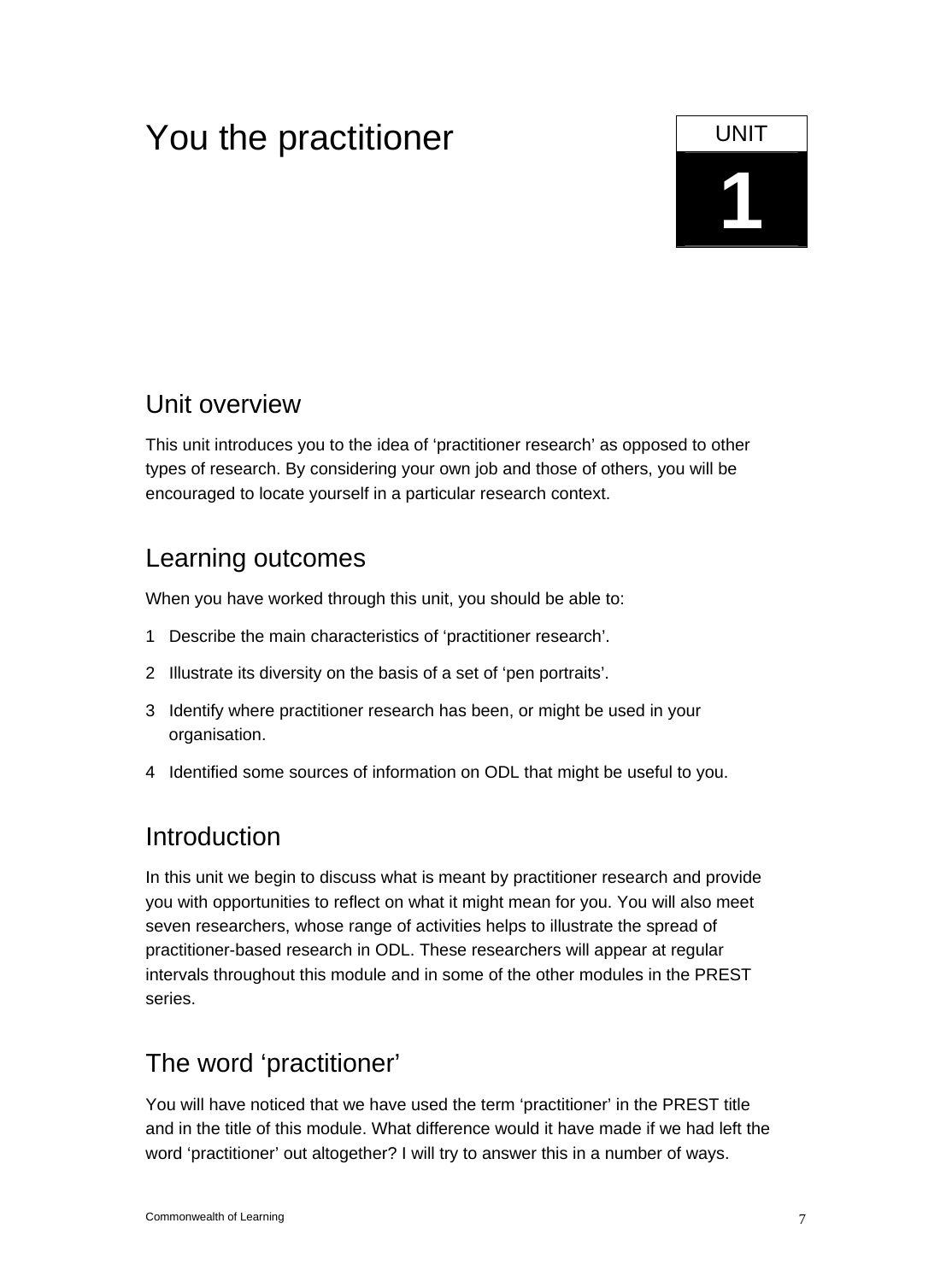Firstly, we have aimed our teaching material at people who are involved with ODL You may be a teacher, an administrator, a researcher, a manager, a Ministry Officer or whatever, but your work is concerned with ODL.

We assume that you have, or are about to gain, a working knowledge of the techniques and systems of ODL. This means that we are not going to describe ODL in any great detail, nor are we going to teach you how to design ODL teaching material.

If you work for an organisation that provides ODL, then we see you as being an ODL practitioner. We assume that you will be going on to do (or commission) research and evaluation within your own organisation or institution.

Unless you are a full-time researcher/evaluator, then some or all of the research you do will be into your own practice as an ODL teacher, tutor, administrator or whatever. On the other hand you may be asked to look at the ODL that is being carried out by others. As an educational practitioner you will be looking at ODL from the outside.

Whatever your situation is, and however experienced you are, we expect you to use this learning opportunity to consider your own position as a practitioner with a view to carrying out your role better and in a more reflective manner.

Writing these modules has presented great challenges to us as authors because we don't know who you are! What we do know is that, collectively, you are likely to be a very diverse group. So, using our experiences of ODL around the world, we used a number of 'pen portraits', based on researchers we have met in different contexts. These are outlined below and in the study guide and we hope that you can identify with one or more of them. We will refer to these imaginary individuals by name from time to time throughout the modules and handbooks.

The pen portraits reflect the research needs of seven ODL practitioners working in different institutional contexts and areas of education, and with different levels of support for their research. Three work in different types of non-governmental organisations (NGOs), two within a Ministry of Education and the last two in different types of open universities.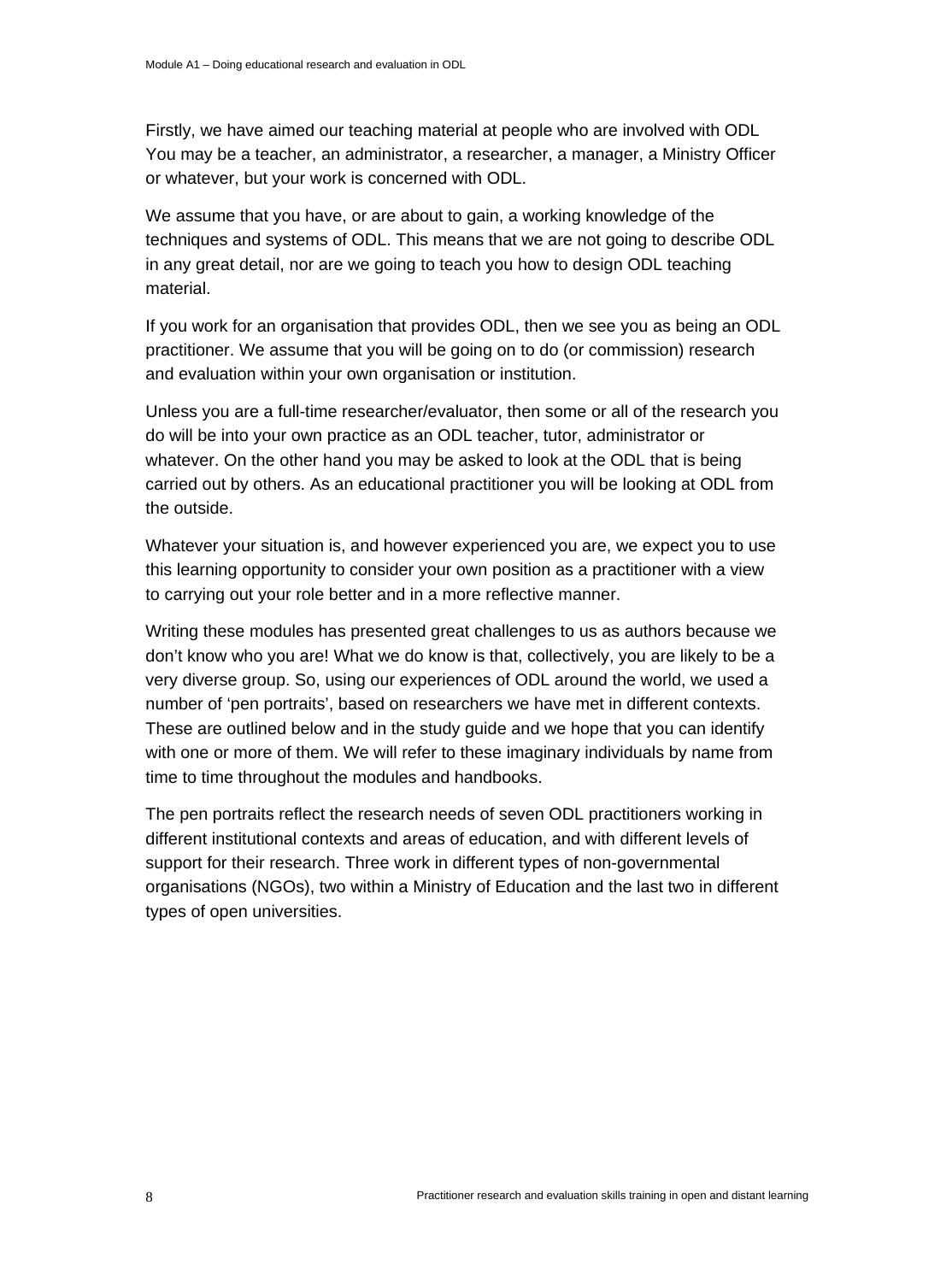#### **Pen portraits**



#### **Zobaida – NGO 1**

Zobaida is in her late twenties and has a BA in sociology from Dhaka University.

She works with an international non-governmental organisation in Dhaka, whose aim is to increase access to basic education for girls in Bangladesh, in a culturally sensitive way. Zobaida has been asked by her project director to document the regions in Bangladesh where enrolment is lowest and to conduct interviews with out-of-school girls.

She has been allocated a travel grant to visit these areas and to find out why so many girls have dropped out of school. She has been asked to put together a report on her findings and to make a presentation at a meeting in front of her donors in two months time.

#### **Fancy – NGO 2**

Botswana is a prosperous African country with a stable government, good infrastructure, and good education system. Despite this, it also has one of the highest rates of AIDS/HIV infections in the world. As the AIDS pandemic spreads throughout the country, the number of AIDS orphans increases. A growing concern of the government is how to educate these children.

*Fancy* is in her late twenties and works with a small non-governmental health organisation in Botswana. She has a BSc in biology and a masters in epidemiology. She has been asked by the Ministries of Health and Education to examine alternative modes of schooling, which can cater to the growing number of AIDS orphans throughout the country, especially amongst the most marginalised communities.

#### **Venkamma – NGO 3**

*Venkamma* is with an NGO in Hyderabad, working on educational reforms to help prisoners. She is 25 years old, single, and living with her parents. She contracted polio during childhood, but despite being in a wheelchair, she completed a degree in economics and is currently working on a master's degree at BRAOU in psychology. She has been asked by the Dean to write a report on the potential use of distance education in prisons. He has asked her to create a profile of the educational level of the prisoners and to find out what subjects would be the most beneficial for the prisoners. He has also recommended that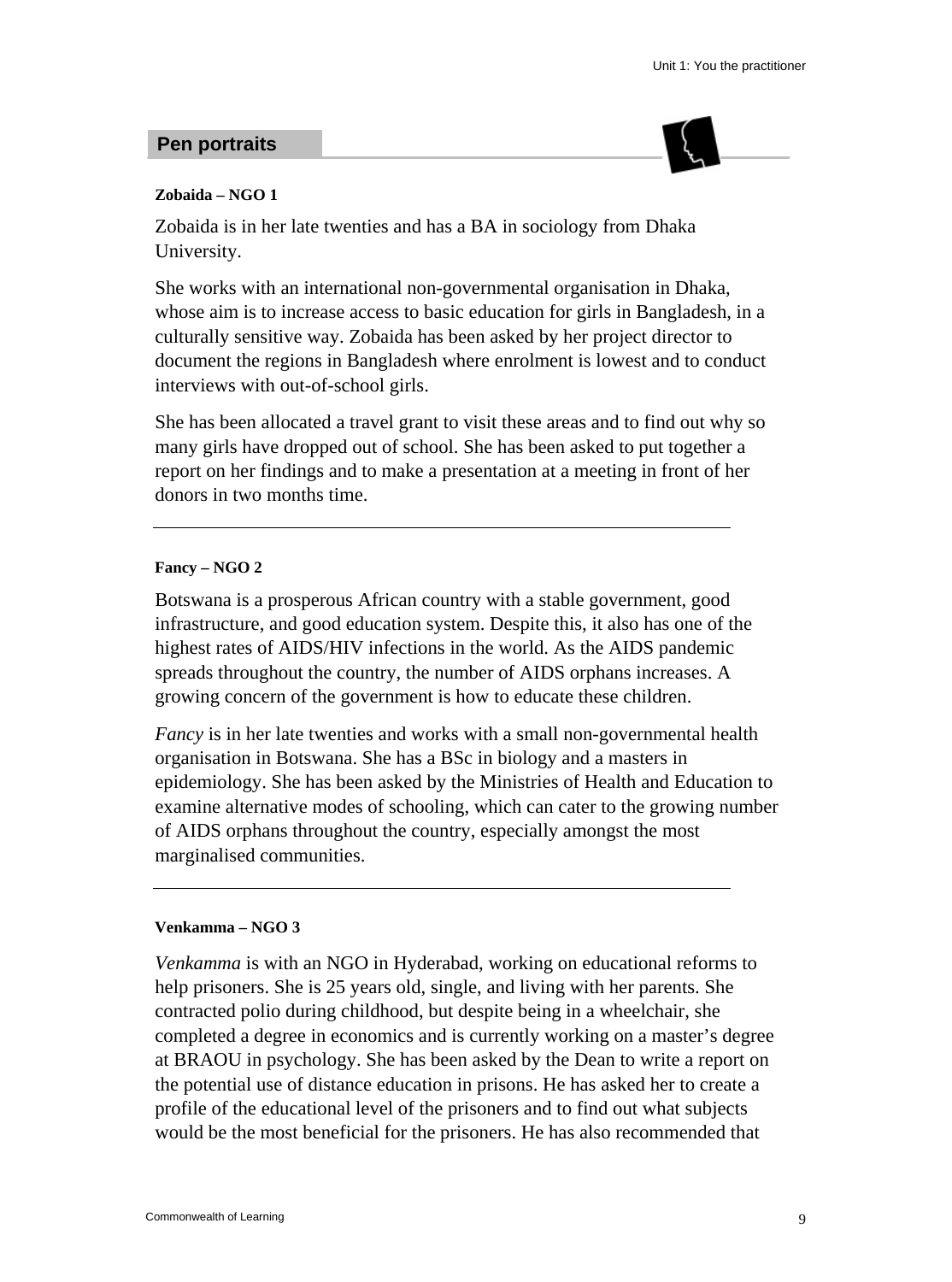she conduct some semi-structured interviews with the prisoners. She hopes to use this research as the basis for her application to continue for a PhD dissertation.

#### **Ministry of Education**

The Minister of Education in the Republic of Nuime is concerned to put his country on the map as far as open and distance learning is concerned. He is new to this Ministry but he has heard people describe how ODL and technology can help address issues of access and equity and help developing countries to catch up with developed nations. He has also been told that ODL can be more costeffective than the traditional means of delivery. He wants results fast. There are political expediencies to consider. There is an election coming up and he has to help his Prime Minister show that education is truly serving the socio-economic development of this small island nation, and try to justify and, if possible, increase his department's budget. He approaches two middle-ranking officers in the Ministry of Education, *Yahaya* and *Agatha*.

#### **Yahaya – Ministry 1**

*Yahaya* is in his mid-to late forties. He studied economics to master's level in the United Kingdom about 12 years ago. He has recently transferred into the Ministry of Education from the Ministry of Economic Development and is seen as having a great potential in public service. The Minister has asked him to conduct a study into the national take-up and drop-out rates in distance education courses provided by the country's dual-mode university, two technical institutes and teachers' college. The Minister is wondering whether additional expenditure on these particular initiatives is justified or whether the extra resources might be better granted to develop an open schooling system, making up for deficiencies in the current primary school system.

#### **Agatha – Ministry 2**

*Agatha* has been asked by the Minister to look at the case for using ODL methods to provide 'open schooling' rather than traditional classrooms. Universal schooling has never been achieved and now the country and its teachers are being devastated by AIDS. The Minister wants to know the extent of the needs and whether open schooling would be an effective and costeffective way of addressing this issue and whether there are technological solutions for improving access to the relatively few well-qualified teachers.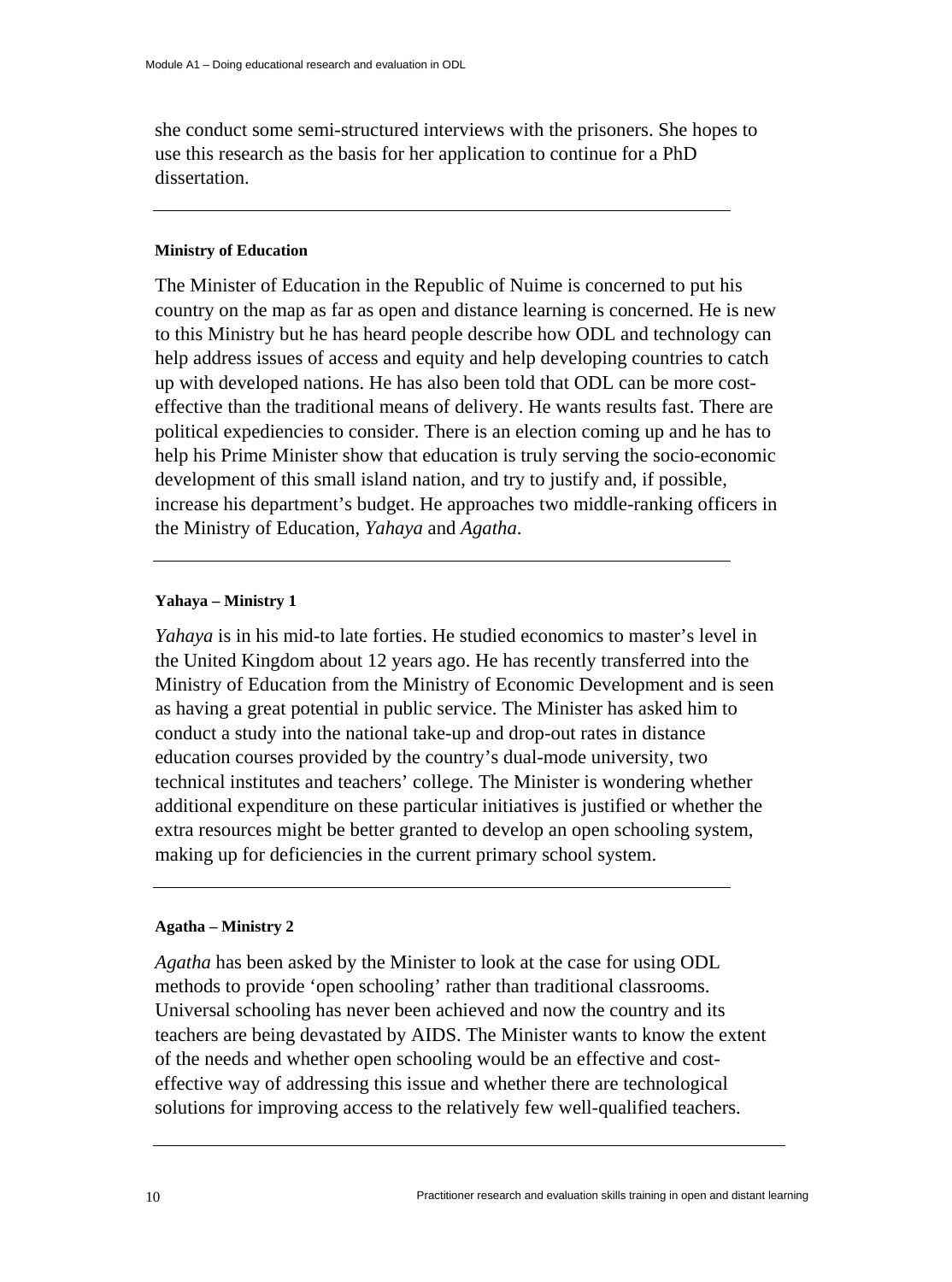#### **Kabir Shastry – Open University 1**

*Kabir* Shastry is a lecturer at the Open University of Udair (OUU) in the Faculty of Education. *Kabir* has been employed at the OUU for the past 12 years, joining immediately after he completed his Bachelors of Education degree from Udair University. Since then he has completed a short course on distance education for development Although *Kabir* has not had much research experience, he is quite enthusiastic to undertake research.

Research at OUU is very ad hoc and individualised. The idea of a research unit has been discussed for a while, but there is little commitment to its establishment and political changes at the top mean that the project is continually shelved. OUU sporadically publishes an academic journal – in the last five years, only two editions have come out. Moreover, the journal covers everything from research on distance education, to research on specialised areas over the whole academic spectrum. Some money is available for research projects, but its allocation is political and there is little monitoring once the monies have been given out. Access to institutional data is limited, if not impossible. Generally lecturers do not interact much with students at the OUU and there is little work on course development. Often staff at OUU fail to turn up for days on end.

In this context, *Kabir's* desire to do research is driven more by personal concerns rather then any institutional encouragement. *Kabir* sees research as an opportunity to work with international colleagues, an opportunity to get published and an opportunity to travel both nationally and internationally.

#### **Abida Quuyaam – Open University 2**

*Abida* Quuyaam is a researcher at Auranzeb Open University (AOU) and has been working there since she completed her degree in sociology six years ago. She is part of the Evaluation and Research Group (ERG) at the university where she works as a junior researcher at the unit. Besides herself, there is another junior researcher, a senior researcher and a director. Their mandate is everything and anything the vice-chancellor deems necessary to be investigated, from compiling statistics for different government departments, evaluations on programmes and research projects that come from abroad. *Abida's* main task is to liaise with the data management unit in order to gather statistics and compile them into simple reports. She also works on different projects when she has the opportunity. *Abida* does visit the regional centres and has experience in carrying out ready-prepared surveys. This has generated an interest in gender issues, as she has seen first-hand how ODL can benefit women.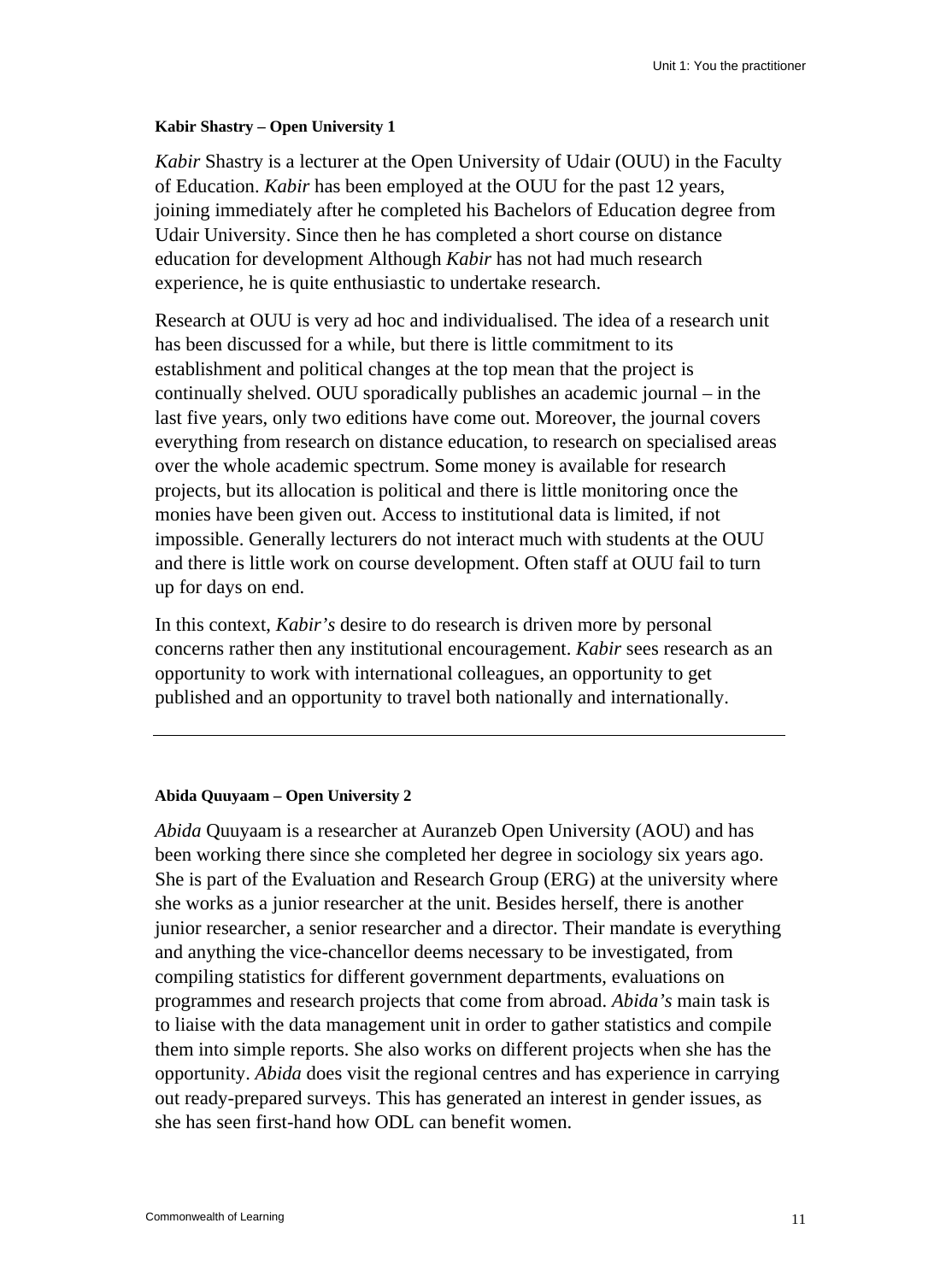Abida is keen to do research for both institutional and personal reasons. She has shown a wish to work on ERG projects related to gender issues, particularly questions about how the institution can improve access for women. On the personal front she hopes that undertaking research will give her an opportunity to travel and publish. She has submitted one article for the AOU journal but it was not accepted because her sampling method was seen to be weak, and her prose poor. She also does not have access to all of the more recent literature in ODL. The director of ERG however is supportive of Abida's desire to undertake research, and offers her opportunities where possible.

#### What do our seven researchers have in common?

What unites these seven quite different people, apart from their connection with ODL? Well, they all want to carry out research in order to directly improve the educational situation in their own country. By working through this learning material you will be considering research as a means of achieving one or more of the following:

- improving your own working practices
- improving the practice of your institution
- improving the educational system in your country
- improving ODL practice generally by disseminating research to the wider community

## You and your research

Doing research involves certain skills and we will introduce you to them in the core modules. However, as will have been apparent from the pen portraits, and as I am sure you realise from your own situation, research is not just a question of acquiring technical skills. If we were training you to become chemistry researchers, say, then the equipment and procedures would be 'standard' but ODL research is rarely like that. What research you do, how you do it, and what happens to the results will depend to a large extent upon the social situation you find yourself in. There will be many influences that relate to your own position in the decision-making structure, to your own personal values, and to practical and economic factors in your society.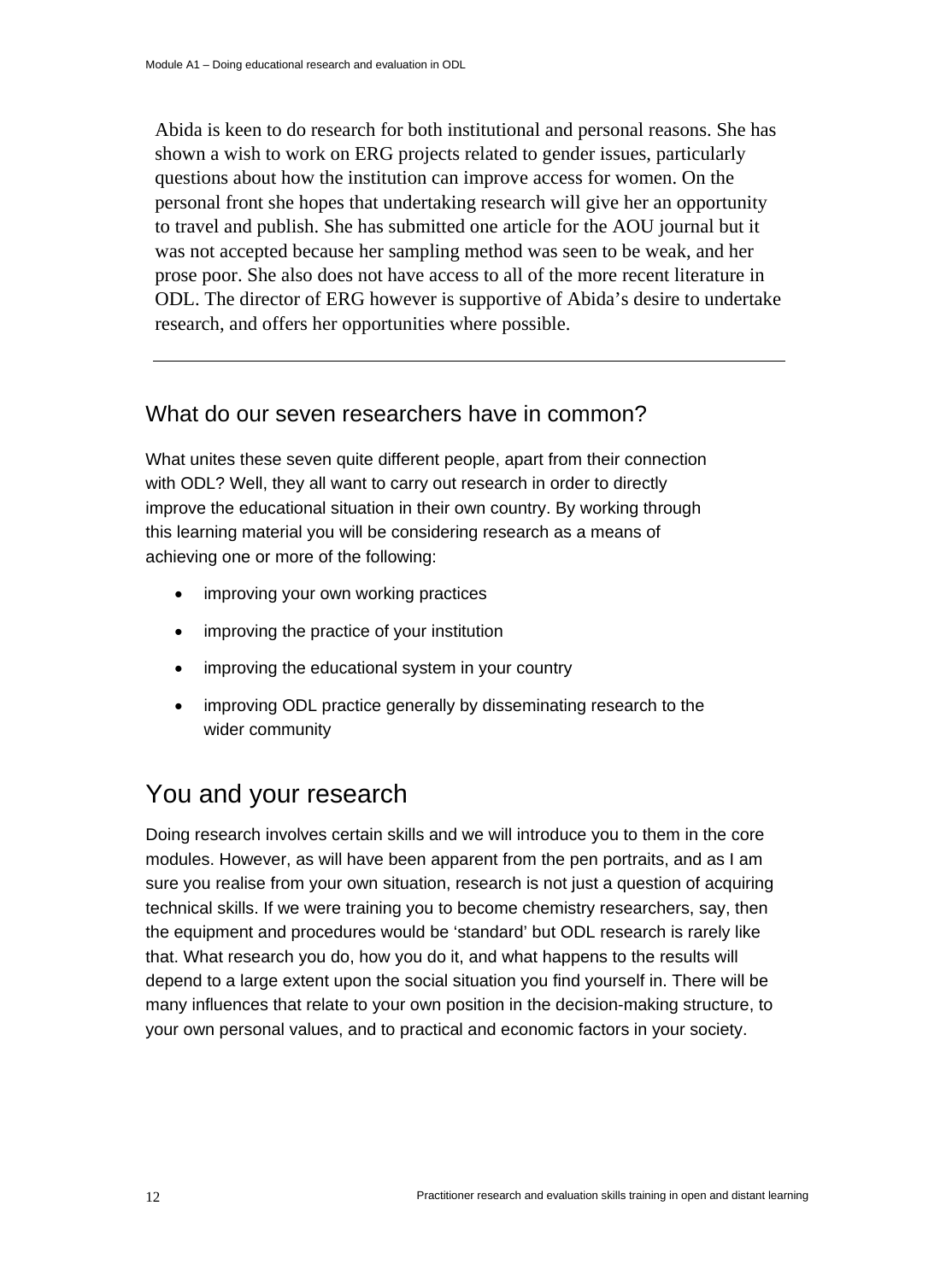## Thinking about the role of institutional researcher

I want you to read a paper that I wrote some time ago in which I reflected upon my own role as an 'institutional researcher' (an institutional researcher is somebody who carries out research designed to improve the working of that institution). As you read it, ask yourself what my role has been, how this happened and how it relates to your own role.

#### **Activity 1** 30 mins



The institutional researcher's role

You will need the *Woodley* reading (see the Resources File) for this activity.

Read the article and answer the following questions:

1 What was my research role?

2 Is it like that of any of the pen portraits?

The feedback to this activity is at the end of the unit  $\rightarrow$ 

#### Thinking about your role as researcher

Now I want you to spend a few minutes clarifying your own role in this type of research by completing the following activity.

#### **Activity 2** 20 mins

Write your own pen-portrait

1 Describe yourself and your research role in 200 words in the style of one of our pen-portraits.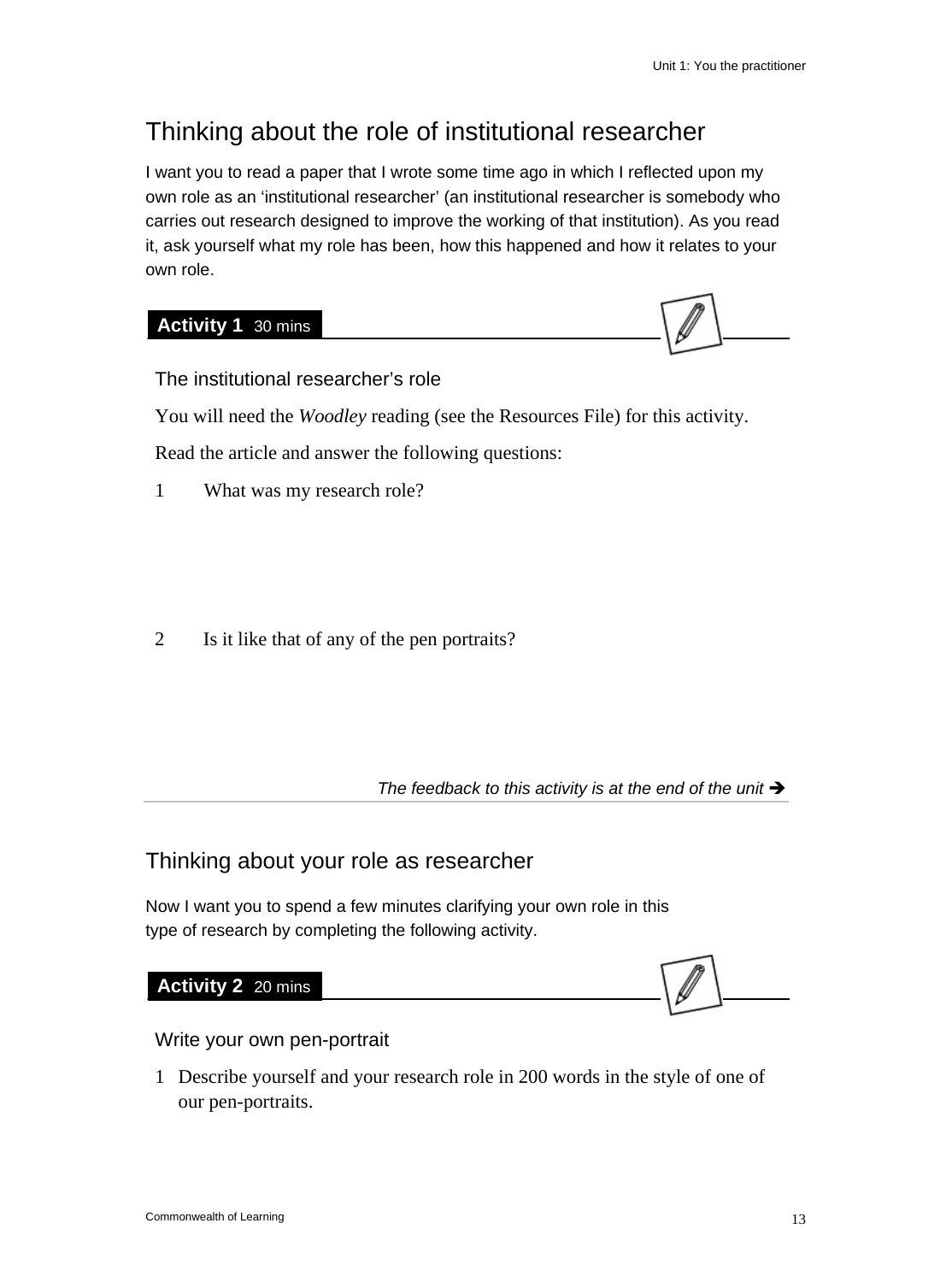2 Now fill in as many of the details that you can in the boxes below. The boxes from 'focus of research onwards' relate to the research project that you intend to carry out as you work through the other core modules. You may have very little idea what this might be yet, so leave the boxes blank if necessary.

| What are your job title and duties?                                         |  |
|-----------------------------------------------------------------------------|--|
| What type of organisation do you work for?                                  |  |
| What will be the focus of your research? e.g. literacy<br>in rural areas    |  |
| What is your research aim, e.g. policy change.                              |  |
| Who will be your research audience?                                         |  |
| Who will pay for the research? How much will it cost?                       |  |
| What resources can you use? e.g. libraries,<br>computers, other staff, etc? |  |
| What research skills do you already have?                                   |  |
| What research skills do you need to acquire?                                |  |

The feedback to this activity is at the end of the unit  $\rightarrow$ 

#### Your relationship to your research

It is important to be clear where you stand in relation to what you are going to research. Are you like *Fancy*, who is going to be evaluating the research of others? She is going to be examining alternative modes of schooling. First of all she will be critically examining the research that has already been carried out in this subject in order to see what lessons can be drawn from it for her own country. She will be looking to see whether the researchers have used appropriate methods and whether the conclusions they have drawn can be justified by the data. She will also be using her own knowledge to estimate whether the findings can be generalised to the social, educational and political situation in her own country.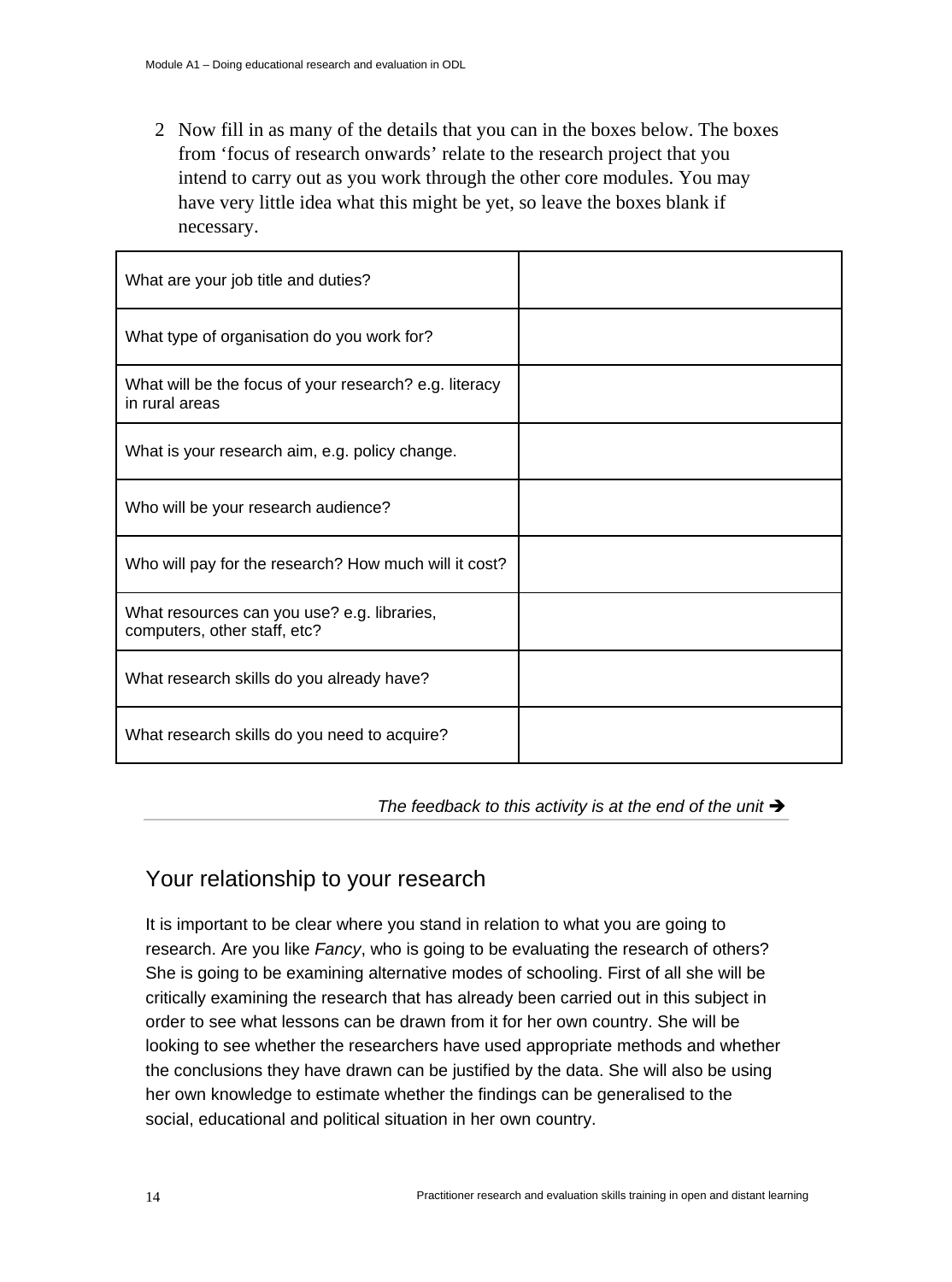*Fancy*, *Venkamma* and several others will be collecting new data from institutions in which they do not work. They will have to gain the co-operation of the people in those institutions and they will have to demonstrate their neutrality and objectivity. They will also have to negotiate over the ownership of the data and the rights of the institutions being studied to share (and possibly challenge) the results.

Some of the research that *Kabir* and *Abida* will be doing in their open universities will be to evaluate the practices of their own colleagues. They will be carrying out what is often called 'institutional research'. In large organisations, such as the big open universities, there may be individuals or whole departments whose job it is to carry out this sort of institutional 'self-evaluation'.

Self-evaluation can create problems for fairly obvious reasons. For example, if this activity leads to statements by your institution to the effect that it is doing very well and much better than its competitors, then the integrity of you, the researcher, might be questioned. Also, if your findings suggest that your colleagues are not carrying out their duties adequately then you will be liable to internal criticism. So the role of the institutional researcher and the professional path that he or she must tread are complex and delicate ones.

Of course you may be doing research into your own work. For example, you may have tried out a particular educational innovation in your latest course and you want to find out if it works. Is it possible to be an objective researcher in such situations?

It is useful to bring in the thoughts of Alistair Morgan at this point. Having generated insights into learning from the learners' perspective, he says:

*'How do we use the research finding? At one level, this could be regarded as feedback from the learners, which will subsequently influence course design and course improvement. This is the conventional systems approach to educational technology, which assumes that a teaching and learning system will have a rational feedback model, reacting and responding to feedback. Although this model may be attractive, in practice the real world is very different. Donald Schön (1983) is critical of what he calls the 'technical rationality', or the official scientific view of how professionals are supposed to act, as a totally inadequate description. He sets out a notion of 'reflection in action' as a more realistic model for understanding professional practice, which acknowledges judgement and the interpretation of research. Reflection-in-action implies that the practitioner becomes a 'researcher' of that practice, as he or she is required to make sense of and understand new situations. This requires the practitioner to be reflective, as a key to understanding unexpected and novel situations'* 

(Morgan, 1993, p. 130)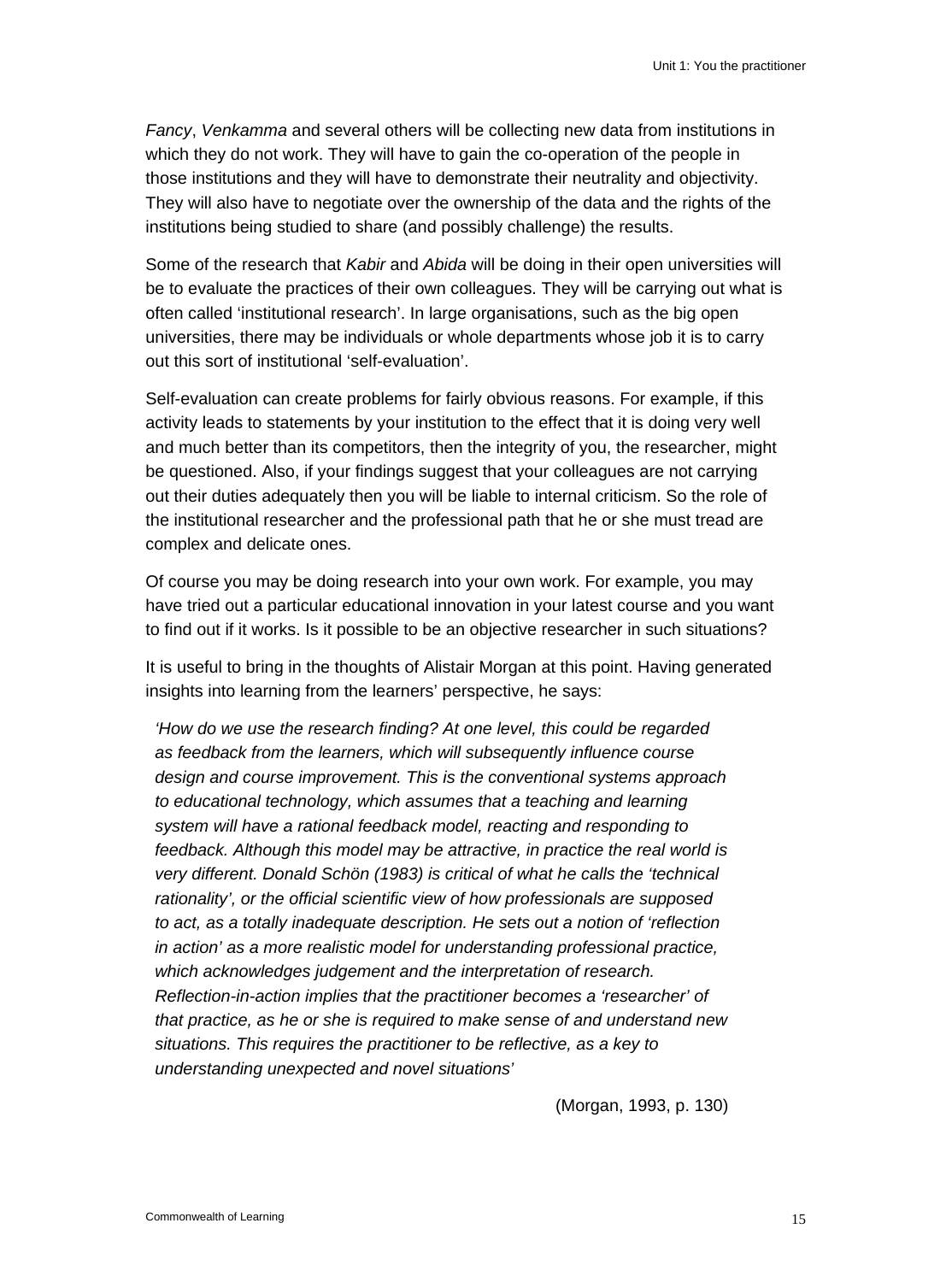Schön acknowledges the complexity of professional practice and suggests that the way forward is to become a 'reflective practitioner' by constantly 'researching' that practice. In your case it will involve carrying out some actual research but it should also involve a great deal of introspection and discussion with colleagues. Doing practitioner researcher is not just about selecting a research tool,' turning the handle', cranking out the results and then making policy changes!

#### Being reflective

One way to become a more reflective practitioner is to complete all the activities in this module. Many of them ask you to think about your practice. The act – reflect – act cycle is critical to being a good researcher.

## Finding out about ODL

Before you finish this first unit, we are going to provide you with an opportunity to scan some of the online sources of information on ODL. This will provide you with an overview of some of the sources that you might wish to use both later in this module and in the other modules and handbooks in this series.

#### **Activity 3** 60 mins



Online sources of information on ODL

In this activity you are going to explore a range of online sources of information on ODL. There is no particular task for you to do as you visit each site, but you might like to:

- make notes on those sites that you think will be most useful to you
- bookmark sites that you wish to come back to later.

The sites that you might like to visit are as follows: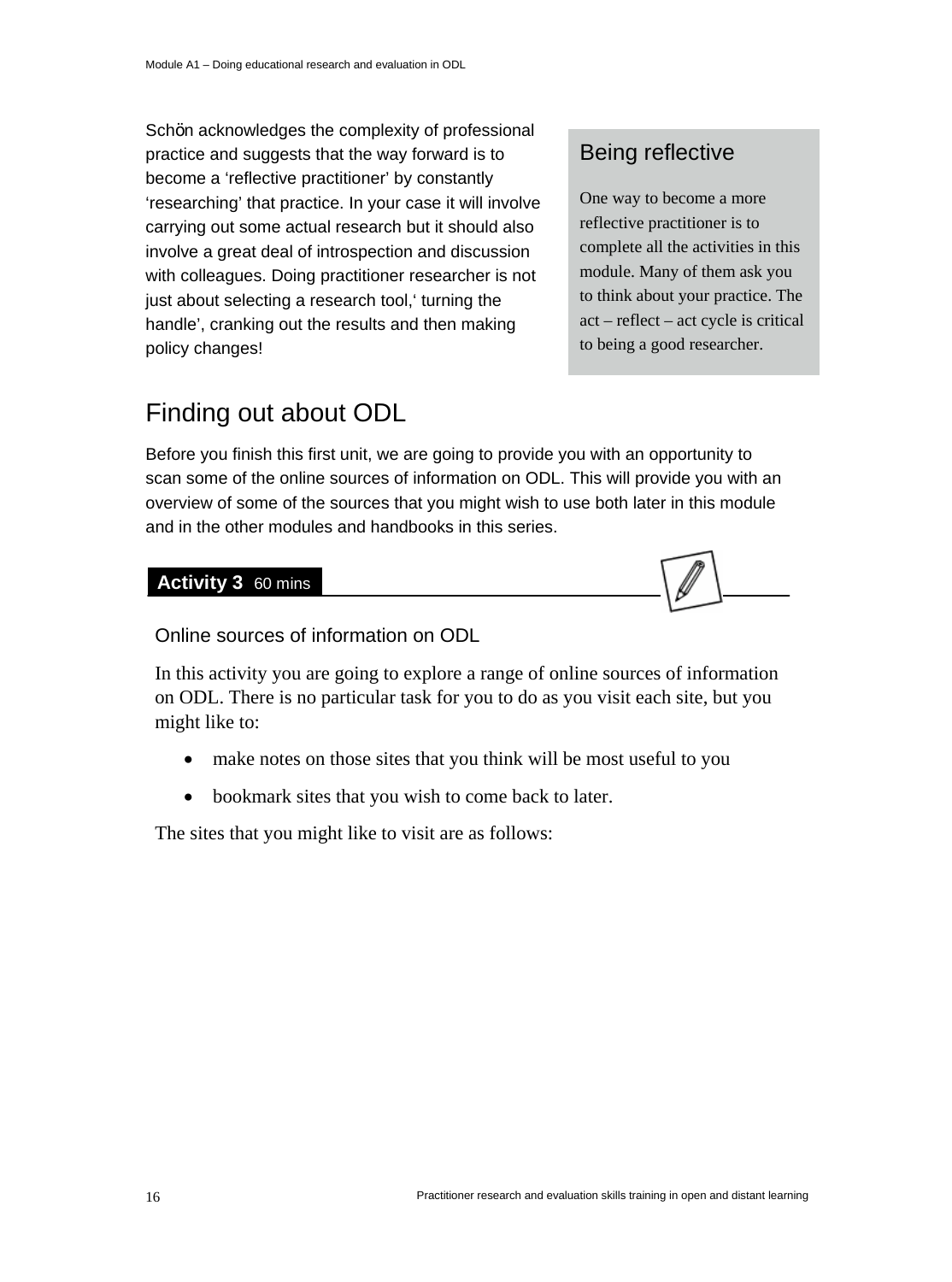| Commonwealth of<br>Learning                                                                                                                | http://www.col.org/                                                               |
|--------------------------------------------------------------------------------------------------------------------------------------------|-----------------------------------------------------------------------------------|
| UNESCO Institute for<br>Information Technologies<br>in Education and its<br>associated sites for Africa<br>and for Asia and the<br>Pacific | http://www.iite-unesco.org/ http://www.africaodl.org<br>http://www.unescobkk.org/ |
| The Global Distance<br>EducationNet<br>(GlobalDistEdNet)                                                                                   | http://www1.worldbank.org/disted/ (see also the satellite sites)                  |
| ADEA working group on<br><b>Distance Education</b>                                                                                         | http://www.adeanet.org/wgdeol/                                                    |
| Open and Distance<br>Learning for Higher<br><b>Education Knowledge</b><br>Base                                                             | http://www.unescobkk.org/education/aceid/higheredu/ODL/index.html                 |
| World Bank ICT for<br><b>Education Programme</b>                                                                                           | http://www.worldbank.org/wbi/ictforeducation/html/                                |
| Edusud (portal to<br>Francophone African ODL)                                                                                              | http://www.edusud.org/                                                            |
| Imfundo                                                                                                                                    | http://imfundo.digitalbrain.com/imfundo/                                          |

## Peer reviewed journals available online (free)

| International Review of Research in Open and<br>Distance Learning | http://www.irrodl.org/                                                                                                            |
|-------------------------------------------------------------------|-----------------------------------------------------------------------------------------------------------------------------------|
| The Journal of Distance Education                                 | Current issues:<br>http://www.jofde.ca/index.php/jde/issue/current<br>Archive:<br>http://www.jofde.ca/index.php/jde/issue/archive |
| EURODL (European Journal of Open and<br>Distance Learning)        | http://www.eurodl.org/                                                                                                            |
| Online Journal of Distance Learning<br>Administration             | http://www.westga.edu/~distance/jmain11.html                                                                                      |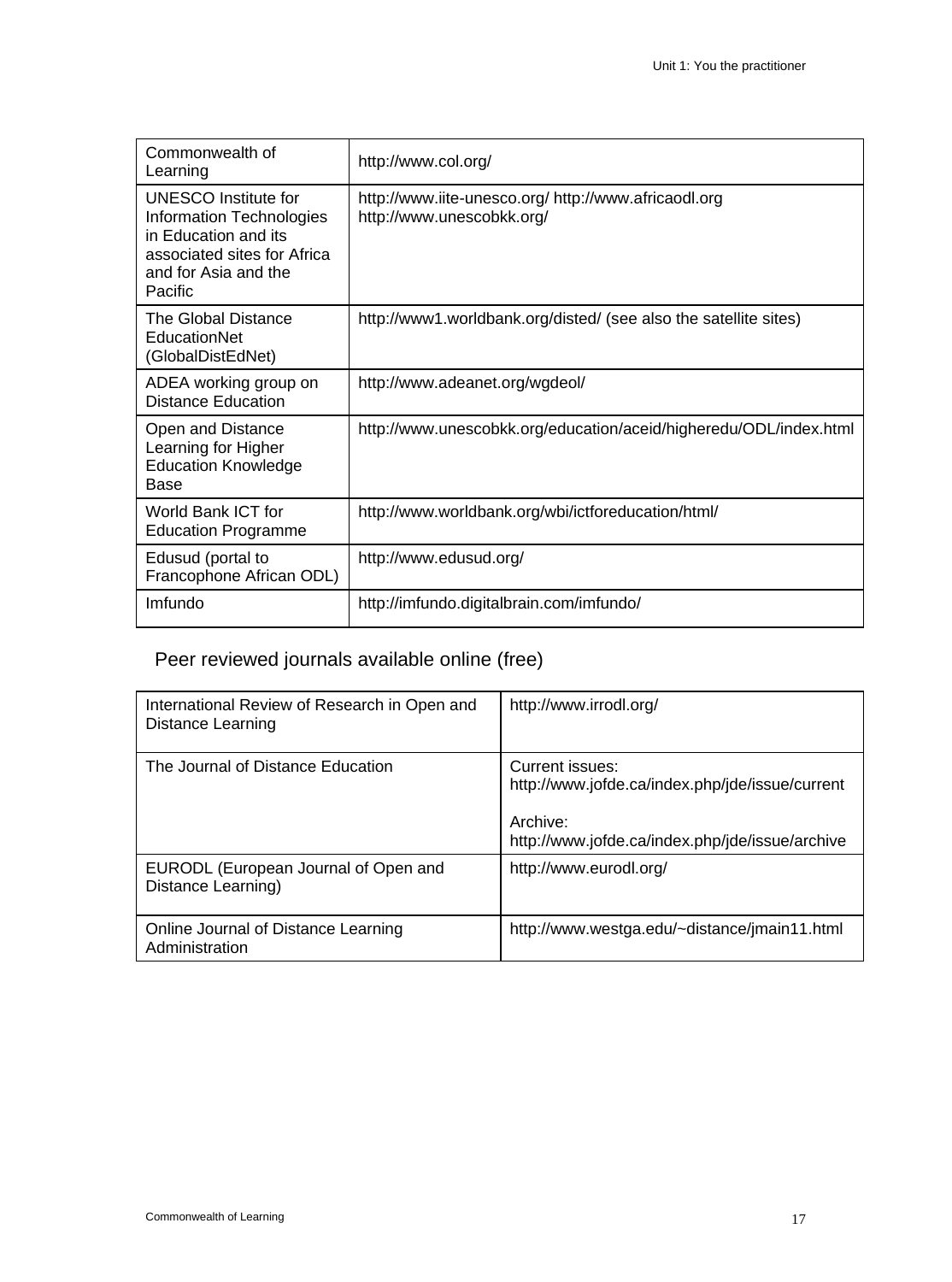#### Peer reviewed journals available online (free)

| The Journal of Library<br><b>Services for Distance</b><br>Education                                                       | http://www.westga.edu/~library/jlsde/                              |
|---------------------------------------------------------------------------------------------------------------------------|--------------------------------------------------------------------|
| The USDLA Journal (United<br><b>States Distance Learning</b><br>Association)                                              | http://www.usdla.org/html/resources/usdlaJournal/currentIssues.htm |
| <b>EDUCAUSE Quarterly</b>                                                                                                 | http://connect.educause.edu/apps/eq/index.asp                      |
| The Technology Source                                                                                                     | http://technologysource.org/                                       |
| Australian Journal of<br><b>Educational Technology</b>                                                                    | http://www.ascilite.org.au/ajet/ajet.html                          |
| <b>Educational Technology</b><br>Review (AACE-<br>Association for the<br><b>Advancement of Computing</b><br>in Education) | http://www.aace.org/pubs/etr/                                      |
| The Turkish Online Journal<br>of Distance Education<br>(TOJDE) - Anadolu<br><b>University TURKEY</b>                      | http://tojde.anadolu.edu.tr/                                       |
| <b>Interactive Educational</b><br>Multimedia (Barcelona<br>University)                                                    | http://www.ub.es/multimedia/iem/                                   |
| International Journal of<br><b>Educational Technology</b>                                                                 | http://smi.curtin.edu.au/ijet/issues.html                          |
| Educational Technology &<br>Society                                                                                       | http://www.ifets.info/                                             |
| Journal of Asynchronous<br><b>Learning Networks</b>                                                                       | http://www.aln.org/alnweb/journal/jaln.htm                         |

#### Peer reviewed journals available online (free)

| TechKnowLogia - Distance Education and<br>International Development | http://www.techknowlogia.org/                          |
|---------------------------------------------------------------------|--------------------------------------------------------|
| <b>EDUCAUSE Review</b>                                              | http://connect.educause.edu/er/index.asp               |
| Sloan-C View                                                        | http://www.sloan-<br>c.org/publications/view/index.asp |

#### Other resources

COL's archive of news releases: http://www.col.org/colweb/site/pid/102

COL's publications: http://www.col.org/colweb/site/pid/3095

COL's knowledge services/databases: http://www.col.org/colweb/site/pid/3093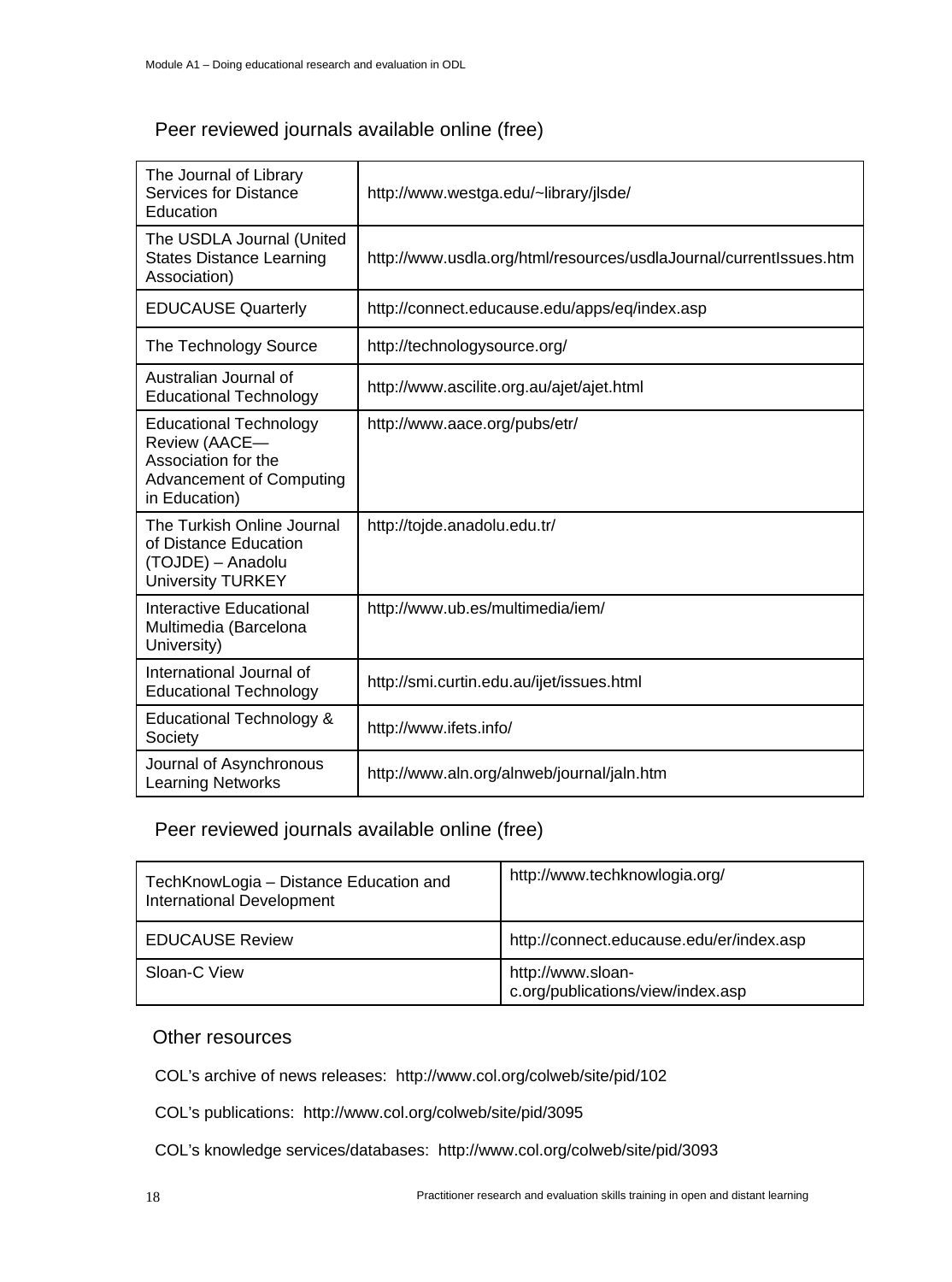## Summary

In this unit we have begun to explore practitioner research by examining the concept 'practitioner'. Using seven pen portraits and some activities we have encouraged you to reflect upon your current position and the research that you may potentially undertake.

## References

Morgan, A. 1990 'Whatever happened to the silent revolution?: research theory and practice in open and distance education' in T. Evans (ed.) *Research in distance education 1,* Geelong: Deakin University Press

Schön, D. 1983 The reflective practitioner: how professionals think in action. London: Temple Smith

#### **Feedback to selected activities**



1 What was my research role?

The paper was written from the position of someone whose job it has been to look critically at the institution in which they work, but who was also a full academic member of that institution.

The role that I have adopted as an institutional researcher was not specified as part of the job description. It is one that has evolved over the years and is a complex function of the British higher education system, institutional demands, job status and my personality. If your job is to do institutional research with and into your colleagues, then you need to reflect on what your own personal role is to be. The role of 'partisan guerrilla' is not the only one and it may not be appropriate in your own situation.

2 Is it like that of any of the pen portraits? My own role seems closest to that of *Abida Quuyaam*, the last of our pen-portraits.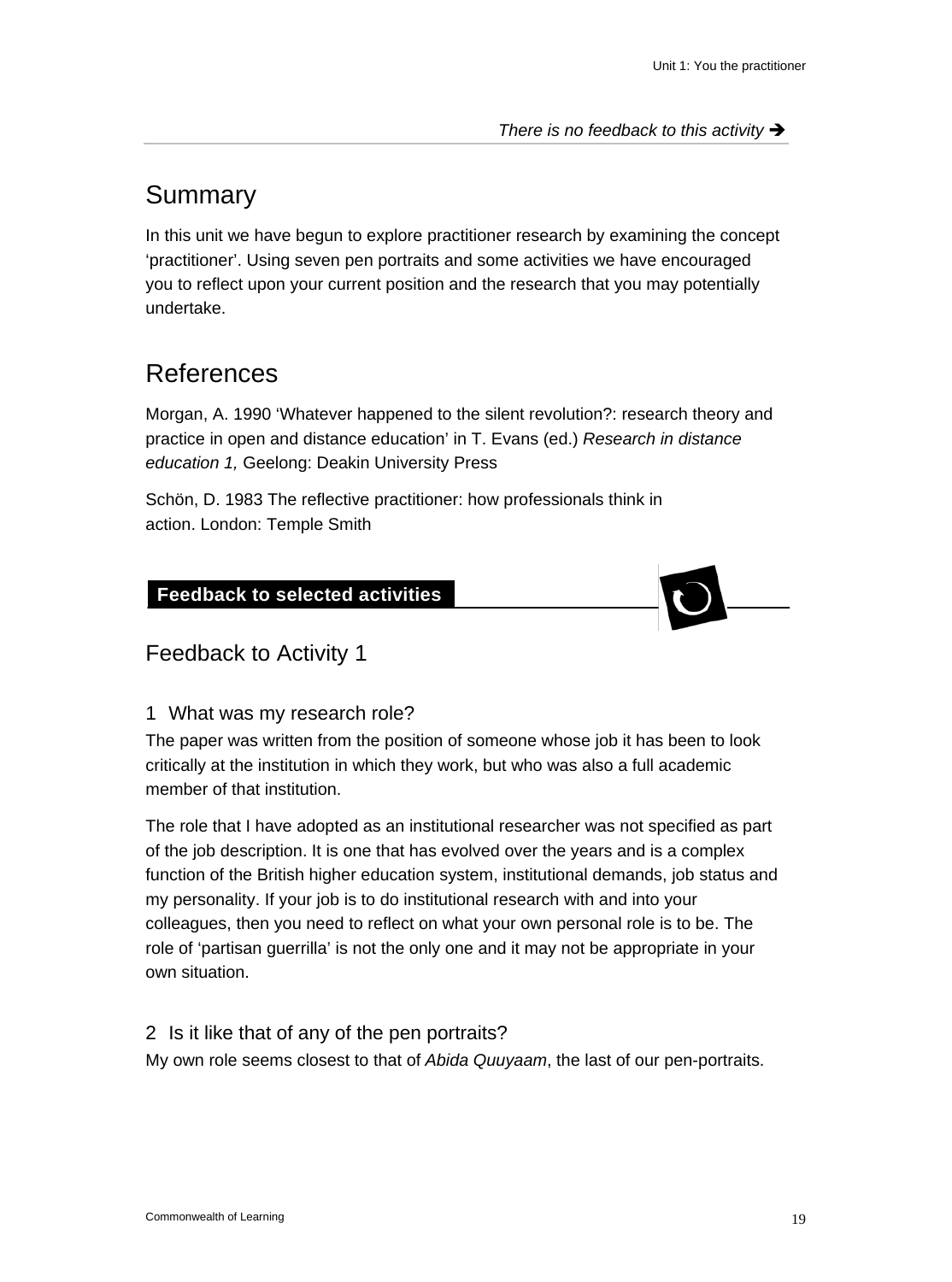## Feedback to Activity 2

This activity might have been difficult for you, at least in parts. Your research plans might be too uncertain to specify at the moment. You may not know what research training you need yet. However, it will have worked if it made you to think about some of the social and practical rather than the purely technical aspects of research. You will be encouraged to come back to this table at some later date to see whether your answers have changed or become clearer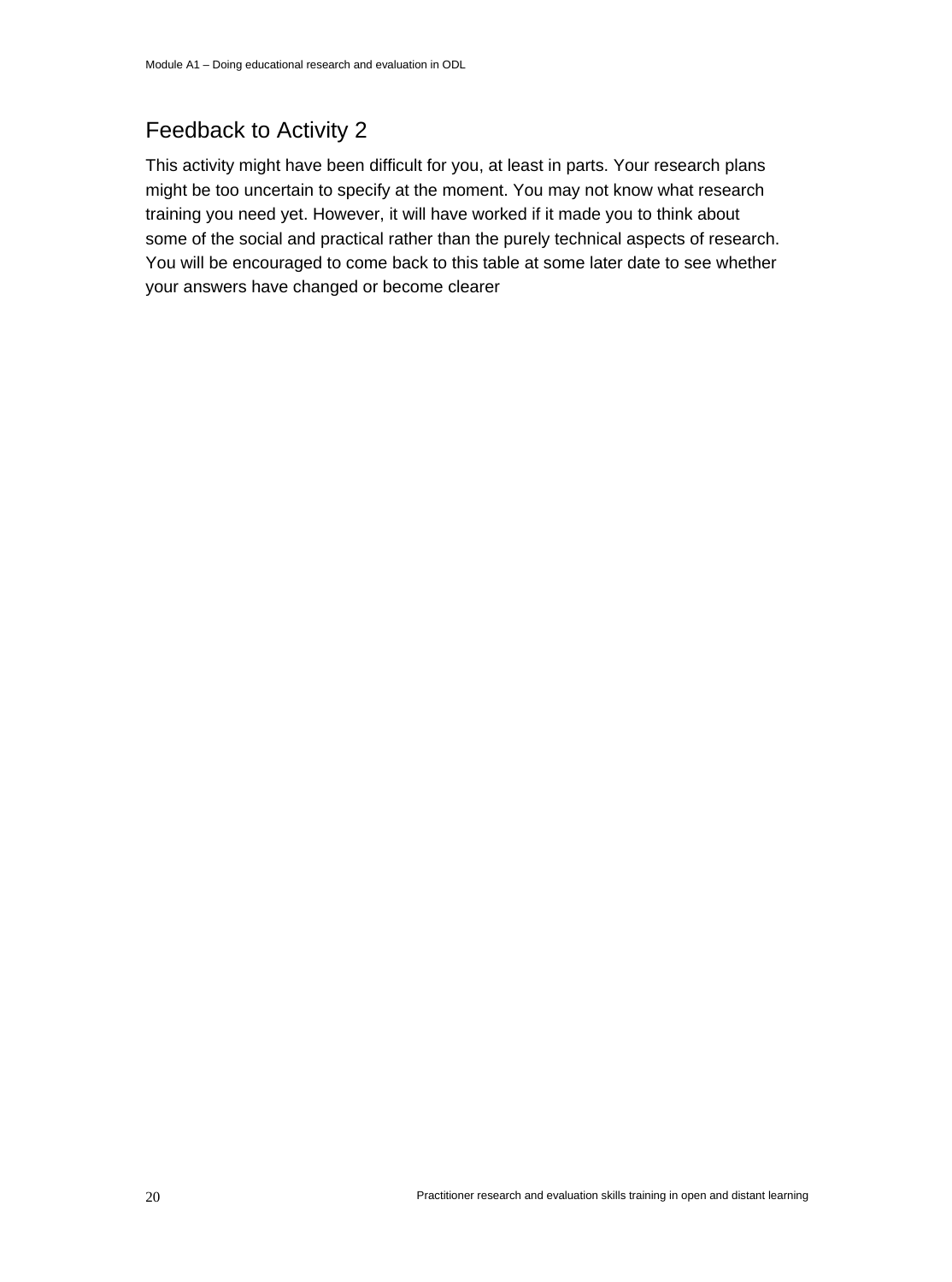## What is 'research'?

# **2**

## Unit overview

In this unit we look at what constitutes 'research' at a fundamental level and how it is argued about in ODL academic circles.

## Learning outcomes

When you have worked through this unit, you should be able to:

- 1 Arrive at your own definition of what constitutes 'research'.
- 2 Discuss how that definition varies between different contexts.
- 3 Understand the current debate on this topic among ODL researchers.

## What is research?

Before doing physical activity it is a good idea to warm up your muscles. I hope that what you are about to do will be a gentle stretching exercise for the brain!

When I came to write this section, I realised that 'What is research?' is quite a difficult question to answer! So I want to start with what **you** think it is.

#### **Activity 1** 5 mins

Imagine that you are compiling a dictionary. The next entry is the word 'research'. Explain the meaning of the concept using fewer than 20 words.

Your explanation: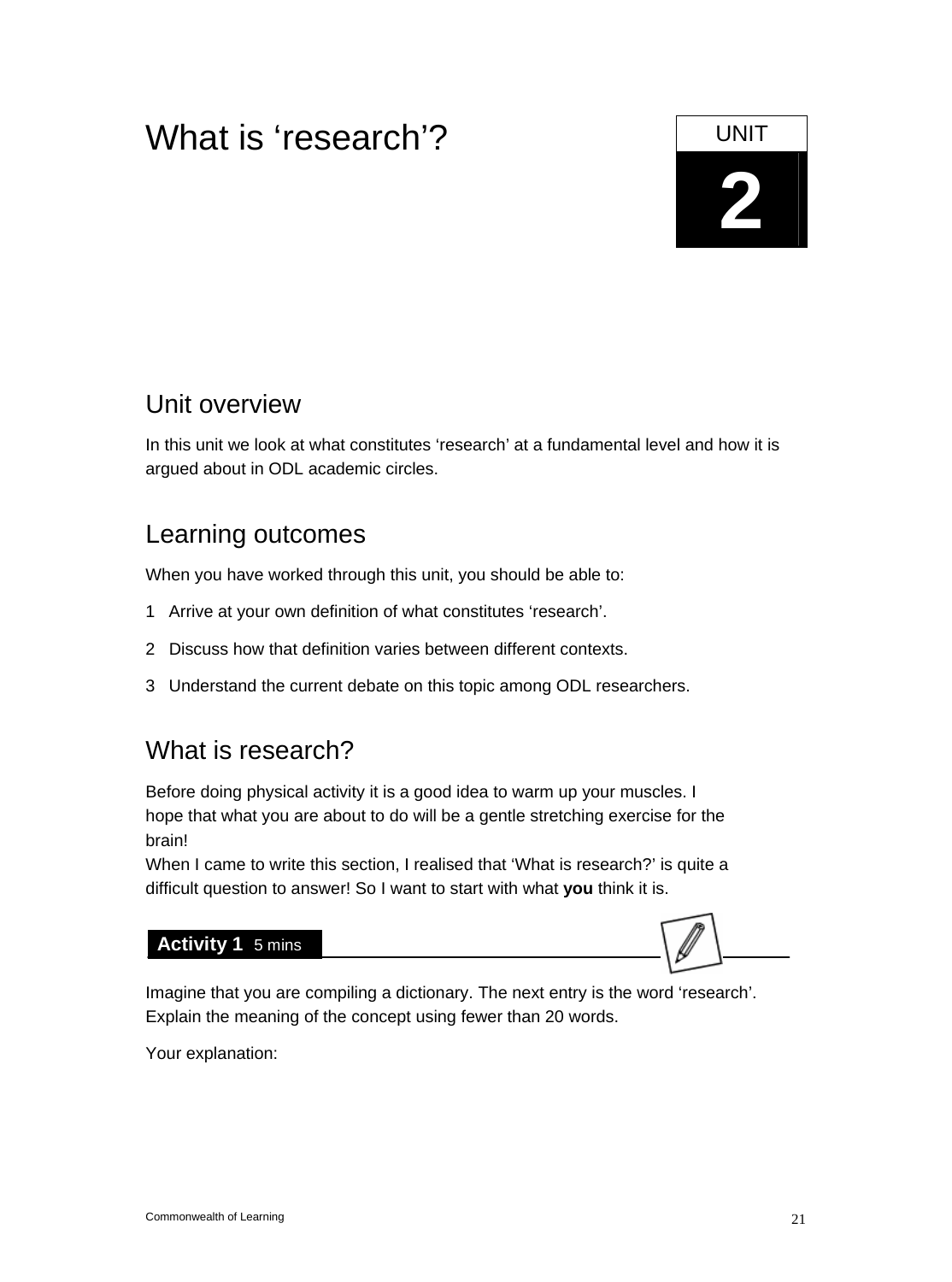#### The feedback to this activity is at the end of the unit  $\rightarrow$

Let's move on by seeing what 'the experts' come up with. When I looked in my Chambers English Dictionary it gave this:

'A careful search; investigation; systematic investigation towards increasing the sum of knowledge.'

But that is just one definition in one dictionary in one language.

The next activity goes a little further.



**Activity 2** 10 mins

Part 1: If English is your first language

- 1 Look up the word 'research' in any other English dictionaries that you have to hand.
- 2 Are there any noticeable differences or nuances in the definitions? Which do you think is best? I particularly like 'a course of critical or scientific enquiry' (Shorter Oxford English Dictionary).

Part 2: If English is not your first language

- 1 See how the English word 'research' is translated into your language. Then take the word(s) offered as translations for 'research' and look up their meaning in your own language dictionary.
- 2 What is the origin or etymology of the word in your language? For example the French (Recherche) and the German (Erforschung) are very similar to the English with the idea of search and search again.
- 3 Are there any linguistic or cultural connotations that would suggest that research is understood differently in your community? For example in some religions 'research' might exclusively refer to the detailed examination of sacred scripts. In others 'research' might refer only to procedures in the natural sciences.

The feedback to this activity is at the end of the unit  $\rightarrow$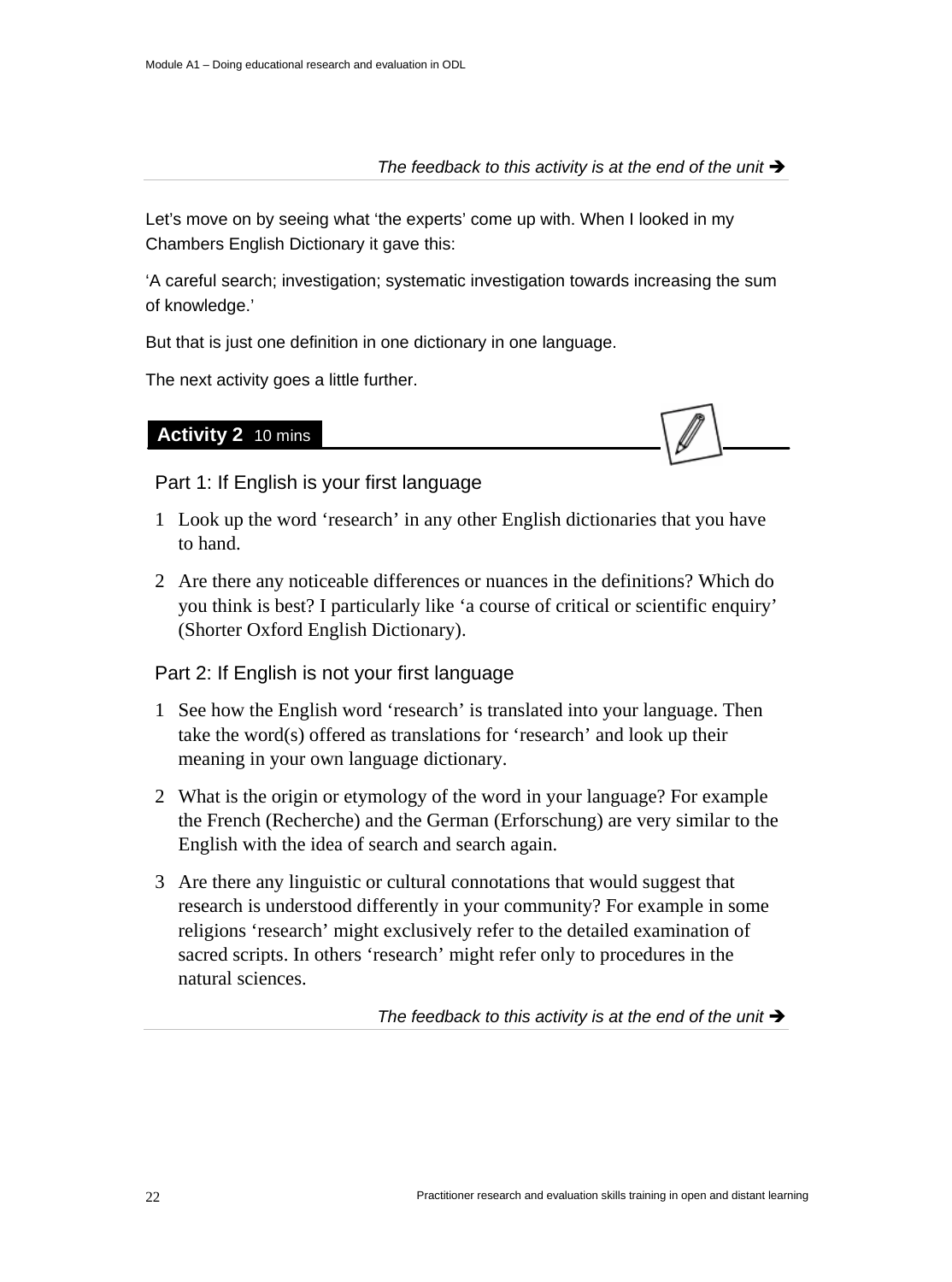## The range of uses of the word 'research'

The word 'research' then, at least in the English language, is a fairly general term suggesting a process of rigorous enquiry in the pursuit of knowledge. For the moment let's acknowledge that the verb 'to do research' is not quite as straightforward or as self-explanatory as certain other verbs such as 'to drive a car' or 'to kick a football'. I want to move on to look at your underlying ideas, preconceptions and stereotypes concerning 'research'.

If you meet somebody who says that they are a police officer or a rocket scientist or a car mechanic, then you form a fairly accurate picture of what their job entails. However, if a person says that they do research, the image you conjure up may be vague or wildly inaccurate. This is because the term 'research' is used in a variety of both work and non-work situations. The following activity is designed to explore the different dimensions involved.

#### **Activity 3** 30 mins

Uses of the word research

Read through the seven imaginary examples below. Some use the word research and others don't.

For each example, note down:

1 Whether or not you think that it involves research in terms of your favoured dictionary definition.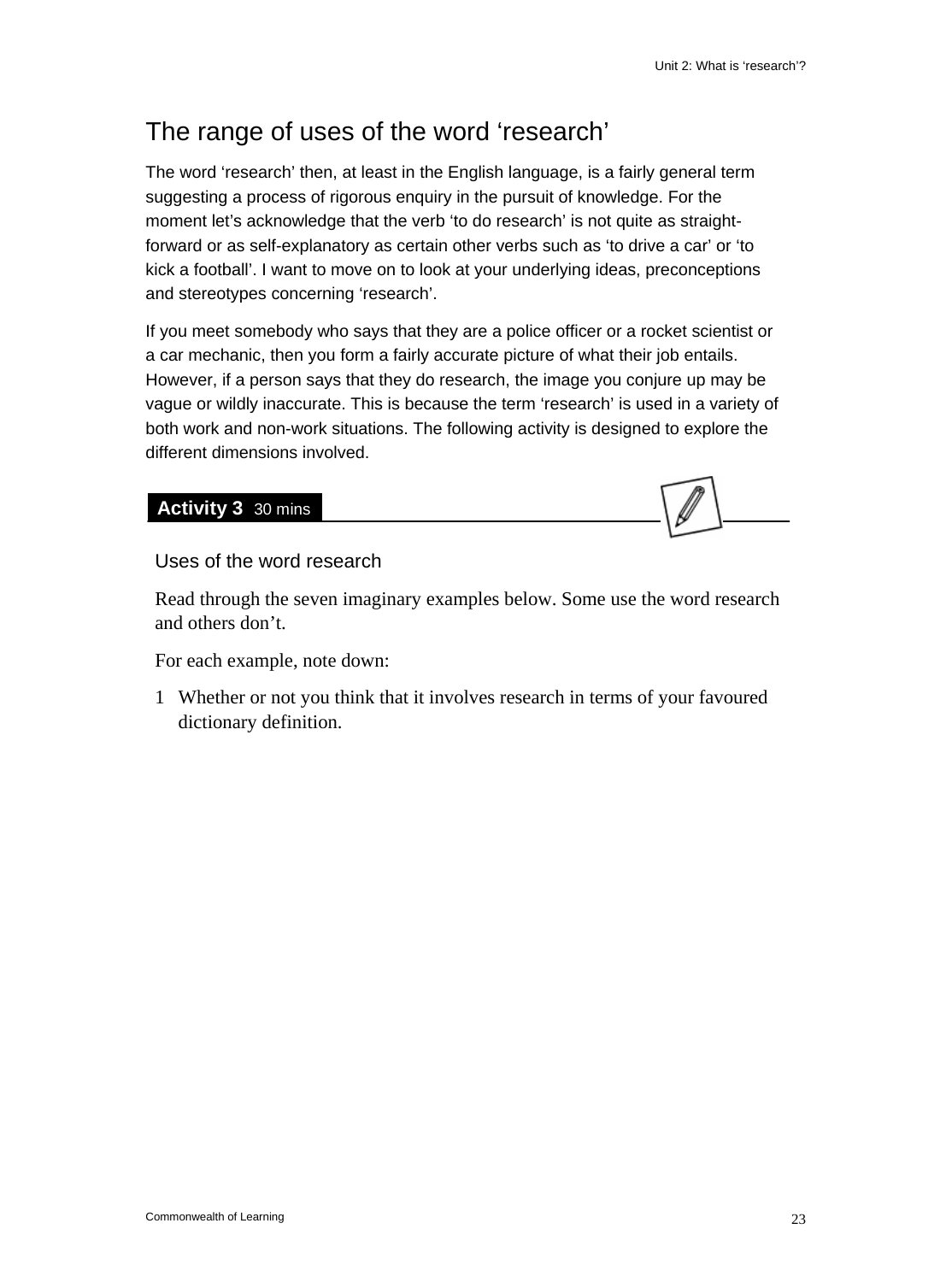#### 2 The reason for your answer.

| <b>Case details</b>                                                                                                                                                                                                                                                                        | Is it research? | Why?/Why not? |
|--------------------------------------------------------------------------------------------------------------------------------------------------------------------------------------------------------------------------------------------------------------------------------------------|-----------------|---------------|
| 1 I am thinking of buying a new<br>bicycle, so I need to do a little<br>research.                                                                                                                                                                                                          |                 |               |
| 2 The lab worker is testing blood<br>samples to see which show signs<br>of anaemia.                                                                                                                                                                                                        |                 |               |
| 3 The last time I baked some<br>bread it did not rise. So this time<br>I am trying a different batch of<br>yeast.                                                                                                                                                                          |                 |               |
| 4 As the unit's administrator, I have<br>gone through the records and<br>noted that the amount of<br>photocopying has gone down<br>since staff have been using<br>email, so I have decided to get<br>rid of one of the copying<br>machines. I will see what the<br>records show next year. |                 |               |
| 5 Professor Jones is in the library<br>reading some journal articles.                                                                                                                                                                                                                      |                 |               |
| 6 I have talked to a number of<br>students on my course and<br>women seem to find it more<br>difficult than men. So now I try to<br>give them extra support. I will<br>see if it makes a difference.                                                                                       |                 |               |
| 7 Professor Khan's journal article<br>on distance education brings<br>together evidence from<br>numerous studies that she has<br>carried out. She concludes that<br>distance education is frequently<br>just as expensive as face-to-face<br>teaching.                                     |                 |               |

The feedback to this activity is at the end of the unit  $\rightarrow$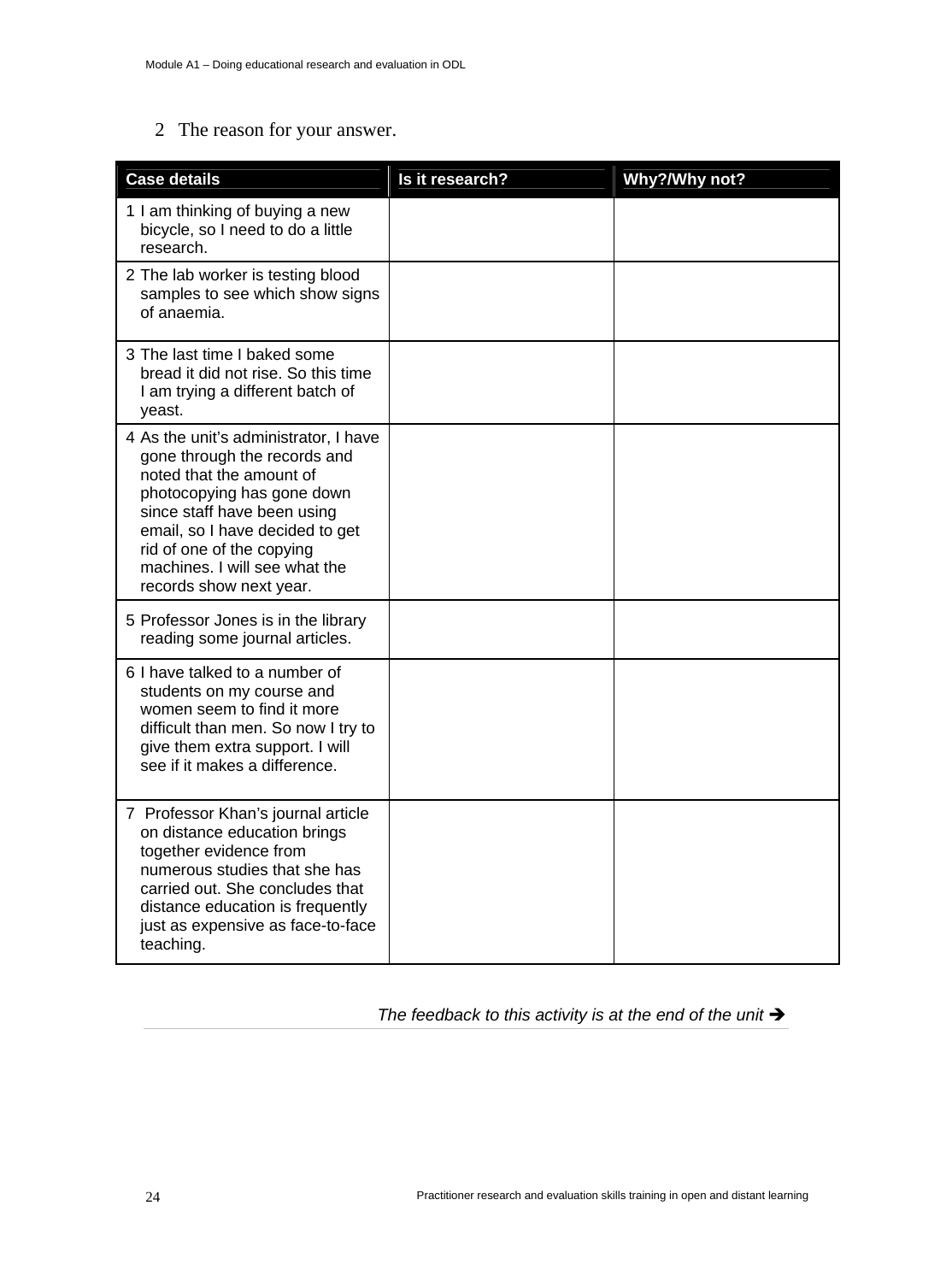#### What have we learned from these activities?

Let's now take stock. If we accept that all of the cases in the last activity were examples of 'research', using its broadest definition, what have we established? The next activity is designed to help you to explore the different dimensions of this diversity.



The dimensions of research

It is clear that research varies a lot. For example, some research involves collecting new data, some does not. Reflect on the seven cases, and on your own experience, and note down other dimensions of variability that seem important.

The feedback to this activity is at the end of the unit  $\rightarrow$ 

## An example from a current debate

By now you might be getting a little annoyed. You probably think that you know what 'real' research is and you just want to get on with it. Well, in order to convince you that there is little agreement on the subject, I would like you to read an article from one of the leading English-speaking international distance education journals.

If you are not used to reading academic journals, it should give you some idea of:

- the standards involved in journal publication
- the level of argument
- the formal academic language
- the rules of referencing.

Above all, you will get the most out of the article if you read it 'critically'. This does not mean that you are just looking for faults – after all you can 'critique' something and find it to be very good. What I mean is that you should try not to absorb the contents like a sponge. Instead you should constantly test out what you are reading against your own prior learning, your own conceptions and you own common sense.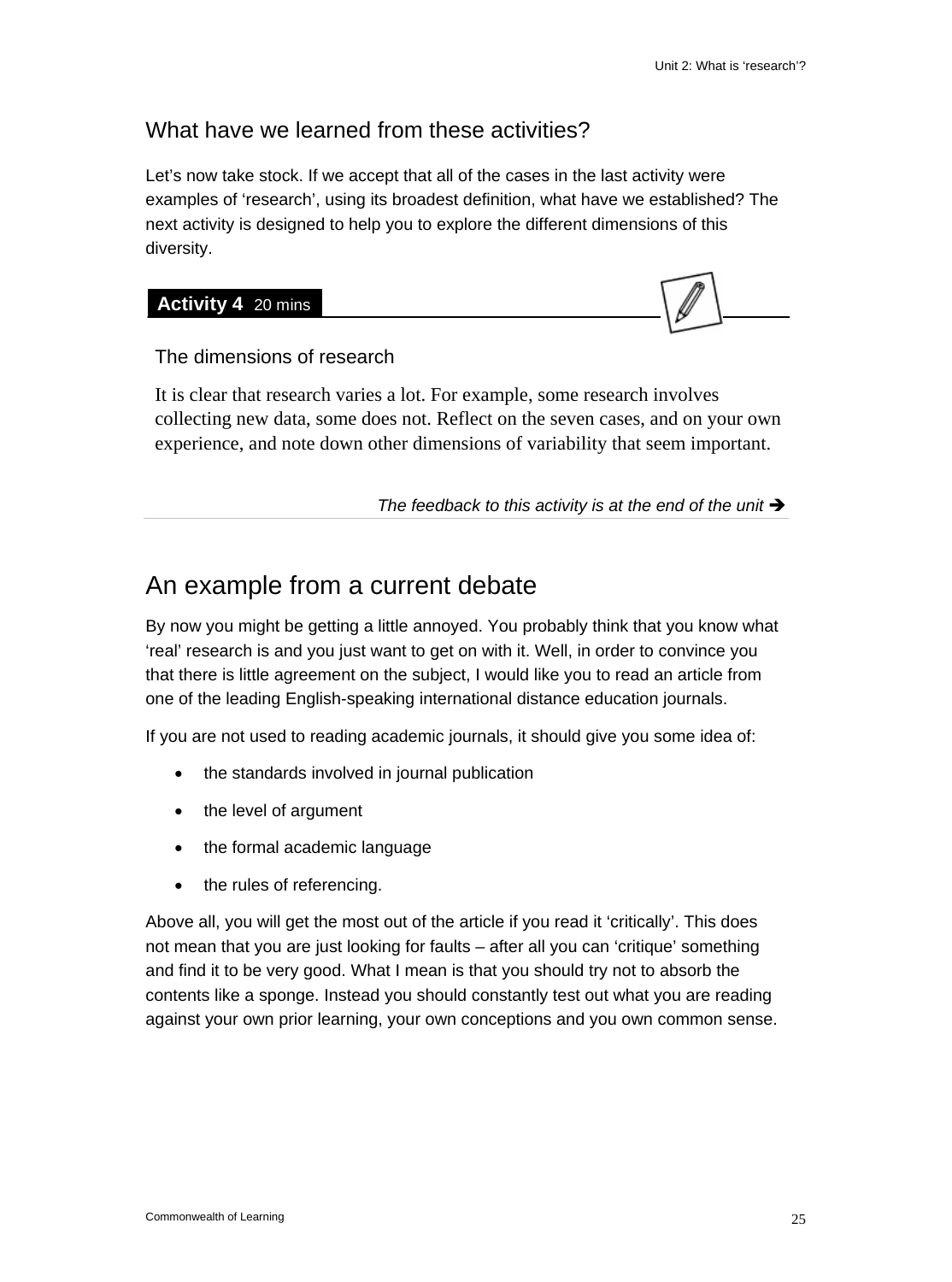#### **Activity 5** 30 mins



Review of research in distance education

You will need the *Berge* and *Mrozowski* article (see the *Resources File*) for this activity.

Read the article. As you read, ask yourself the following questions:

- 1 Is their approach acceptable?
- 2 Do you find their results surprising?
- 3 Are the authors' arguments convincing?
- 4 Do you find the results useful?
- 5 If you had been writing the article, would you have done it differently?

The feedback to this activity is at the end of the unit  $\rightarrow$ 

The last activity offers a very controversial conclusion. *Graham Gibbs*, the editor of *Open Learning*, while resisting the temptation 'to throw myself off a cliff', was provoked to mount a spirited defence which I would like you to read.

#### **Activity 6** 15 mins

The Gibbs' defence

You will need the *Gibbs* article (see the *Resources File*) for this activity.

- 1 What arguments does *Gibbs* use in his defence?
- 2 Who do you feel is right?

The feedback to this activity is at the end of the unit  $\rightarrow$ 

Now that you have met some opinions on ODL research, you are ready to form your own opinion for a particular journal.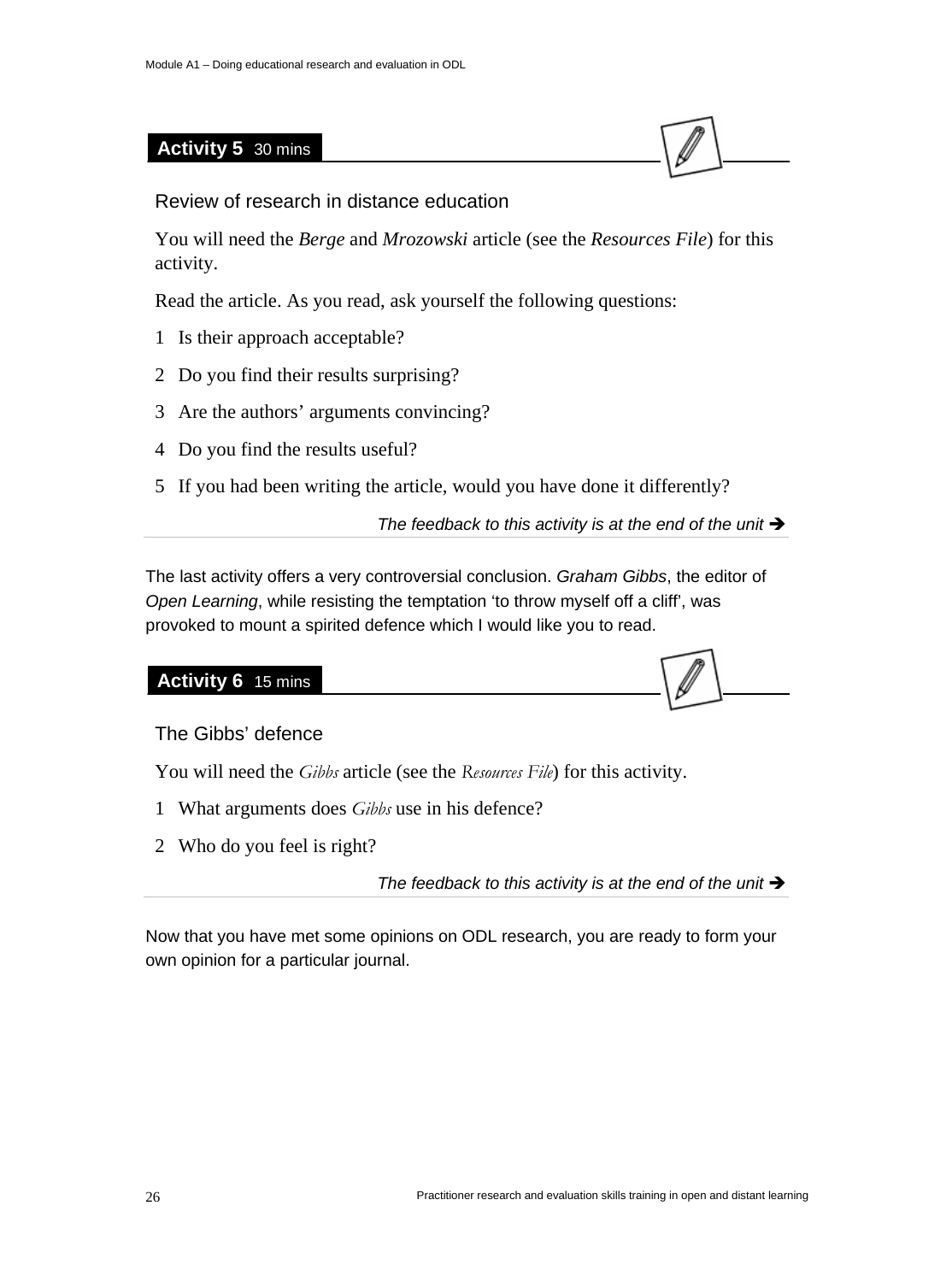#### **Activity 7** 20 mins



Analysing a distance education journal

For this activity you will need a copy of a distance education journal that is relevant to your work. (If you cannot get hold of a physical copy of journal, you could look at one online – for example, one from the list at the end of this activity.)

You are going to analyse its content and editorial approach – there is no need to read any of the articles.

Survey the journal and then answer the following questions:

- 1 Are the articles 'research' in Berge and Mrozowski's terms?
- 2 What do you think Gibbs would say?
- 3 What methodologies have been used?
- 4 What topics are looked at?
- 5 Who are the authors? What are their job titles?

| European Journal of Open and Distance<br>Learning                     | http://www.eurodl.org/                         |
|-----------------------------------------------------------------------|------------------------------------------------|
| The International Review of Research in Open<br>and Distance Learning | http://www.irrodl.org/                         |
| Journal of Distance Education                                         | http://cade.athabascau.ca/                     |
| Online Journal of Distance Learning<br>Administration                 | http://www.westga.edu/%7Edistance/jmain11.html |

The feedback to this activity is at the end of the unit  $\rightarrow$ 

#### **Conclusion**

While neither side is absolutely right or wrong about what constitutes 'research' – they both have some valid points – I tend to side with *Gibbs*. I would agree that many carefully controlled lab-based experiments add little to the understanding of real-life ODL learning situations. (For example, while it may be of interest to know that school children can learn well from radio programmes, it is more important to know that most of the radios supplied are broken or have flat batteries). Also, while people can attempt to apply the methods and standards of the natural sciences to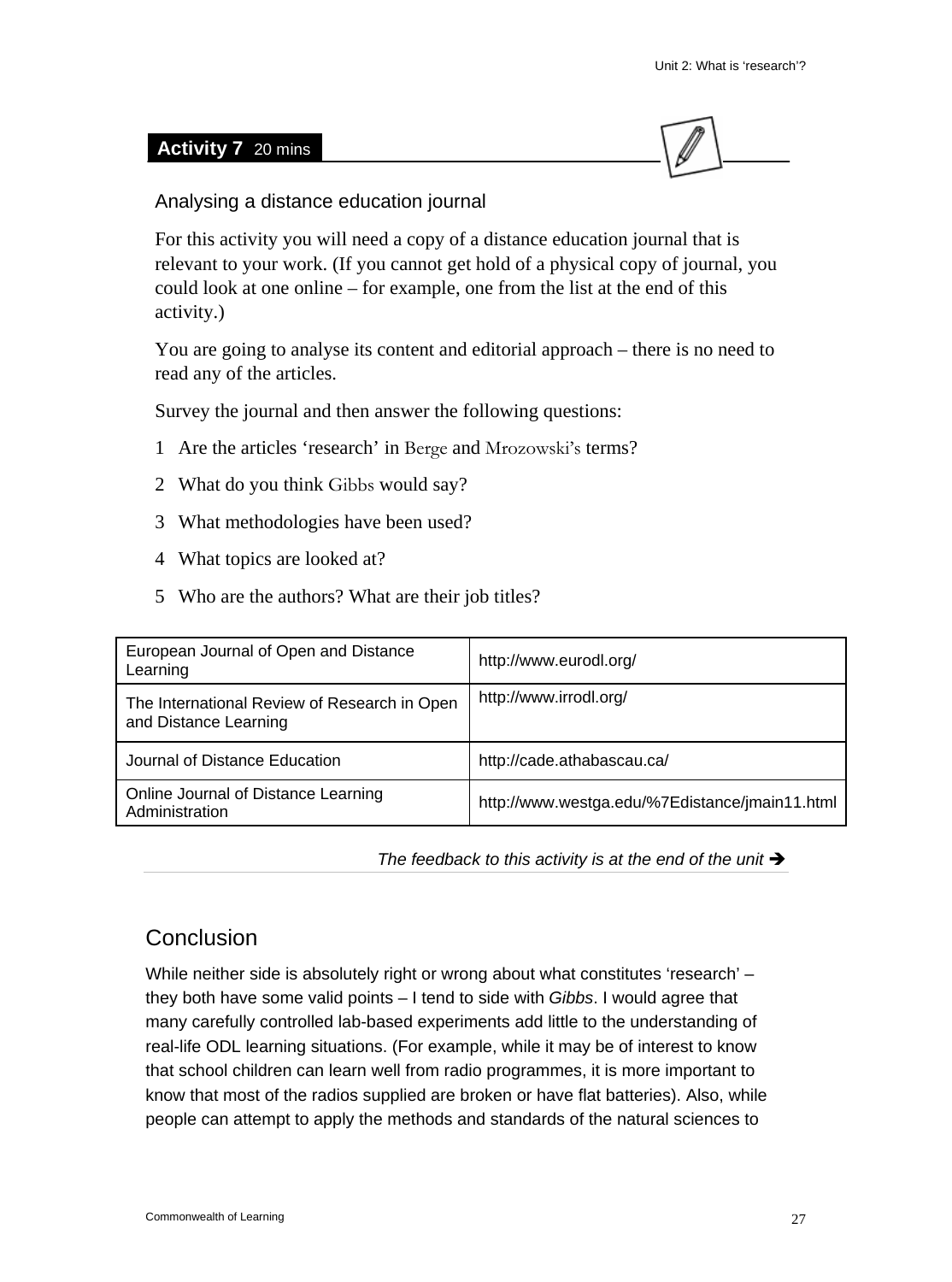ODL, this should not exclude other approaches that can offer valuable insights. (For example, an in-depth interview with one student can be highly illuminating).

In the latter part of this unit we have been looking at an academic argument about what constitutes research based upon the content of journals. However, to judge all ODL practitioner research in this way would be like drawing conclusions about icebergs based on the small fraction that is visible. The vast majority of such research does not result in publications, but in internal reports, memos or even verbal communication. In the next unit we will address this issue by using the question 'Why do research?'

## Summary

In this unit you have been encouraged to think of the concept of 'research' as problematic. It has a variety of meanings and forms. Even in the realms of academic journals there is no agreement as to what really constitutes research.

## **References**

Berge, Z. and Mrozowski, S. 2001 'Review of research in distance education*,* 1990 to 1999', *The American Journal of Distance Education* 15, 3: 5-19

Gibbs, G. 2002 'Editorial' *Open learning* 17, 2: 101-103

#### **Feedback to selected activities**

#### Feedback to Activity 1

Well I found this activity pretty hard. I came up with:

'To find out more about something by carefully studying it.'

Everybody's answer will be different, and yours may well be better than my effort.

#### Feedback to Activity 2

Perhaps the main point that we should note here is that, in the English language, 'research' comes from the French word 'recherche'. Fundamentally it means to search then search again, or continue to search.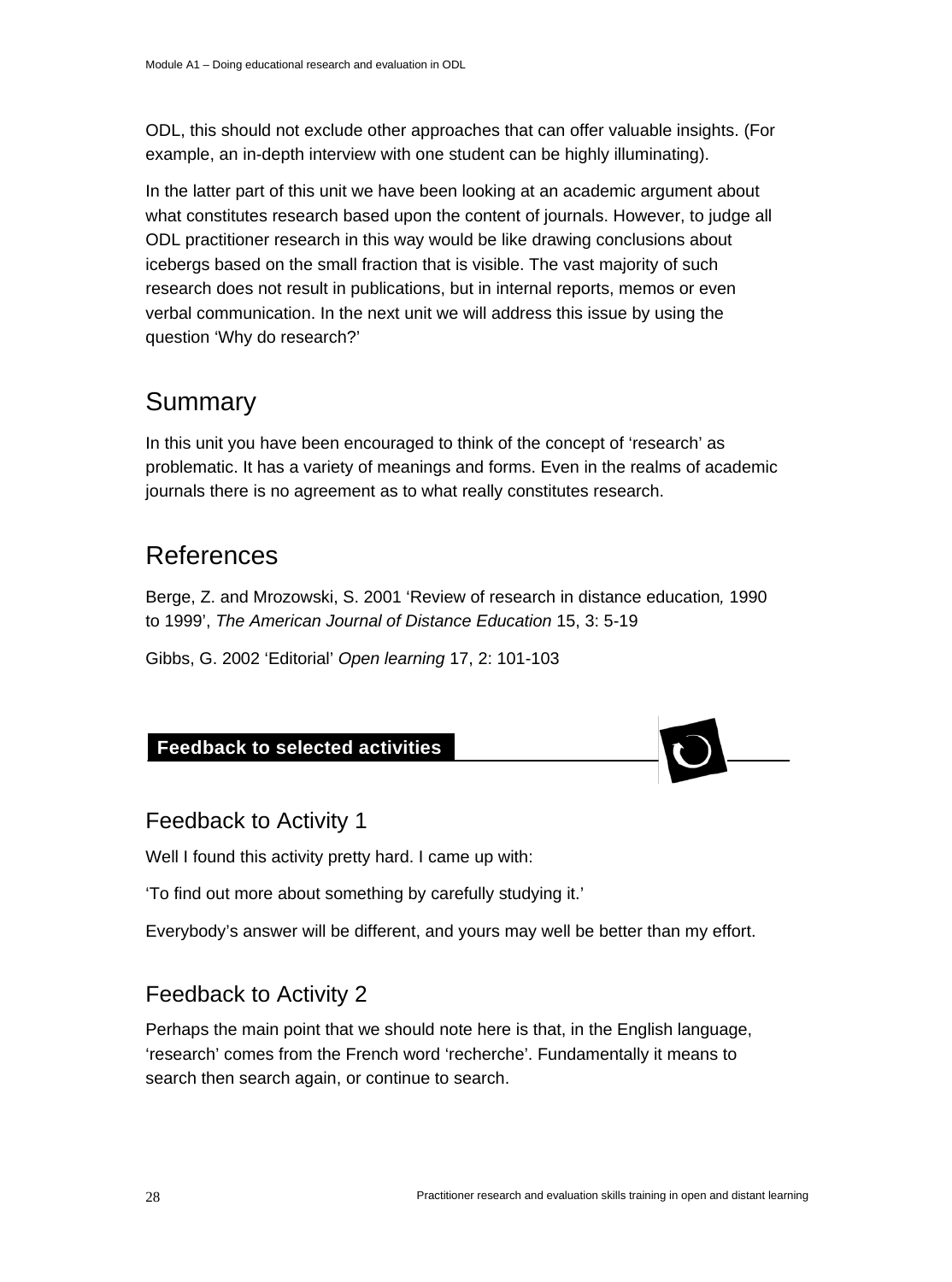#### Feedback to Activity 3

Here are my thoughts on the seven cases. However, I will begin by saying that I think that all could be classified as 'research' in the general sense.

#### Case 1

This is a very informal use of the term 'research'. It is clearly just one person who is finding out something for their own benefit. It requires little if any training. As for the research process, it might vary from contacting one to twenty shops to compare prices, or it might involve detailed investigations of gear ratios and tyre quality. The decision to buy might eventually come down to favourite colour.

#### Case 2

The white-coated lab-worker has many of the hallmarks of classic scientific 'research'. It is clearly a systematic investigation using appropriate equipment, rigorous procedures and a reporting strategy.

However, the only 'new knowledge' is whether or not a particular sample is positive or negative. The whole process could probably be carried out by a machine. Maybe a more appropriate term would be 'testing 'or 'monitoring'.

#### Case 3

While far less formal than the previous example, this is perhaps much closer to scientific research in that it represents an 'experiment'. Of all the variables that could be to blame, it is hypothesised that it is the yeast and a new one is being trialled. To be more 'systematic', and to learn faster, one might advise the cook to try a variety of yeasts on one batch of dough and under carefully controlled conditions. However, much of what passes for everyday knowledge has accumulated over the years from such 'informal experiments'.

#### Case 4

In many ways this is similar to the last example. It appears more formal in that it involves consulting written records and it is within a work environment. The administrator is investigating ways in which to save money. However, she is unlikely to see it as research. It is part of her job as an administrator.

#### Case 5

I would say that whether or not this is research depends upon what the professor is actually doing. If he is just catching up on the research literature then this activity is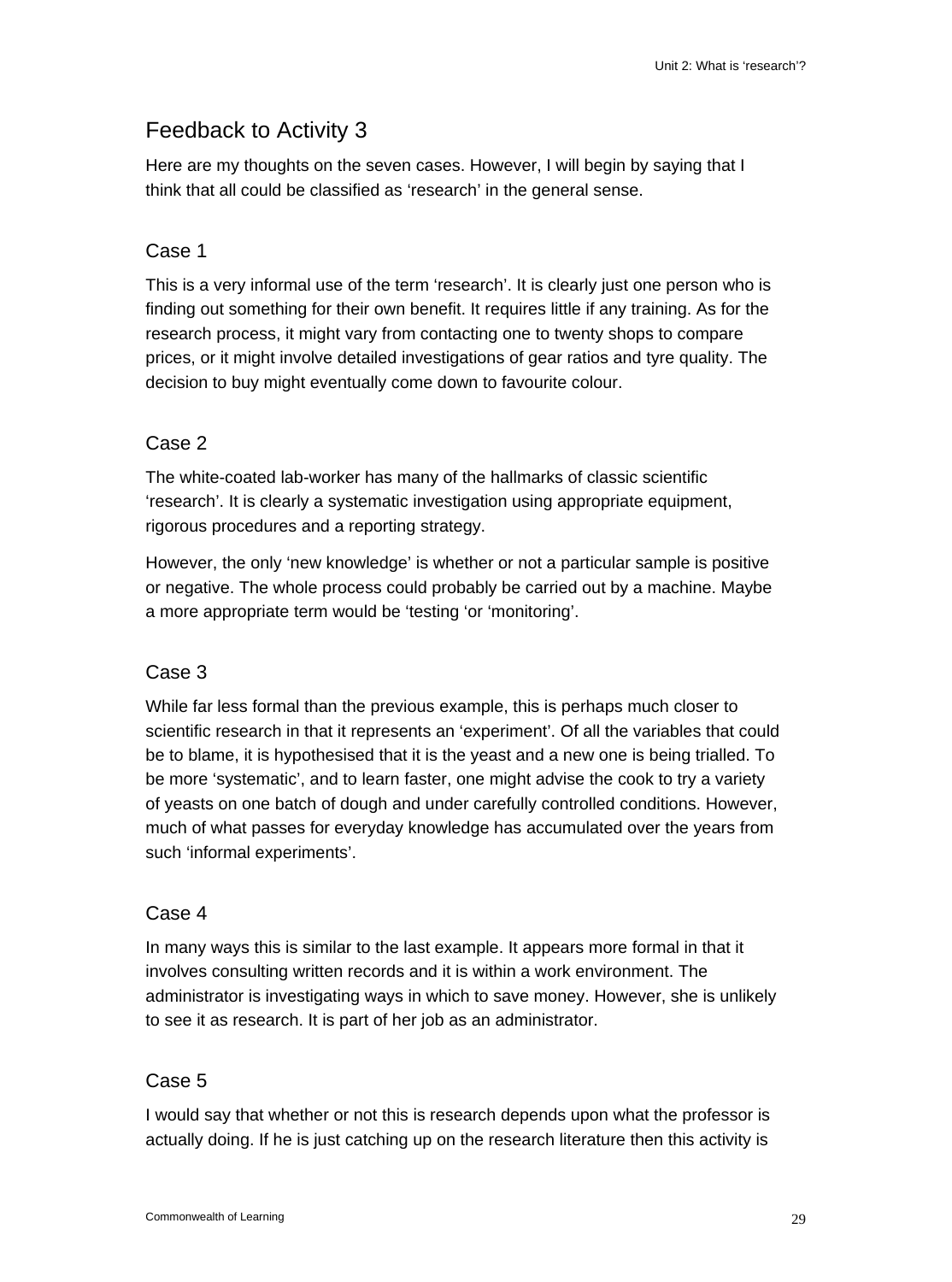normally referred to as 'scholarship'. If he is reviewing the literature in order to decide the best way to construct his new study then this is 'background research'.

#### Case 6

Again a fairly informal approach. However, underlying the statement is a conventional research approach: observation, hypothesis, intervention, remeasurement.

#### Case 7

This has a lot of the characteristics of a classic piece of distance education research. Implicitly it tests out a hypothesis, (that 'distance education is less expensive than face-to-face education') by collecting and analysing empirical data on costs and student progress rates. It is disseminated in a reputable journal to colleagues working in the same field.

#### Feedback to Activity 4

I have noted the following points. You may have others.

- it can vary from a very informal activity carried out in a person's head to a formal activity that produces an article in an international journal
- it can vary in terms of the methods used
- whatever the methods used, it can be done well or badly
- it can vary in terms of the amount of 'rigour' involved, or just how 'systematic' the investigation is
- the extent to which 'new knowledge' can be applied will range from the local to the global
- the research may support, extend, challenge or even disprove existing findings and theories
- research can be carried out for very different purposes
- a researcher may choose what to do or the research may be commissioned by somebody else
- the extent to which research results are disseminated will vary
- the researcher may not be an academic member of staff.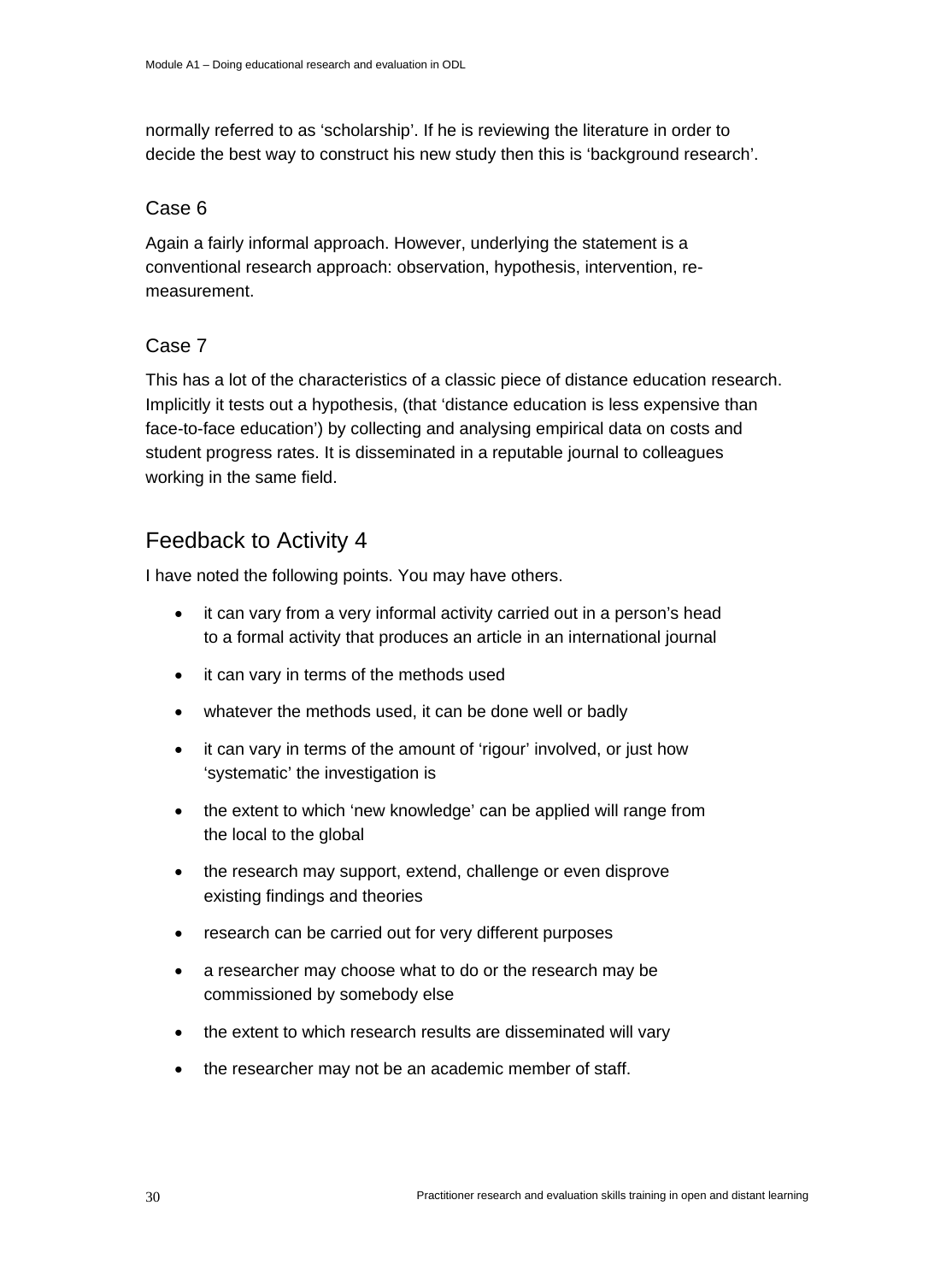#### Feedback to Activity 5

Here is my 'critical reaction' to the article.

Firstly, I must agree that the journals that were selected are very respectable. As the authors note, they chose to examine four distance education journals that are 'the only peer-reviewed English language journals published continually from 1990 to 1999 and have been readily accessible worldwide'. 'Peer-reviewed' means that articles submitted for publication will have been sent anonymously to academic experts in the subject area. These 'referees' will recommend whether or not to publish the paper, and what changes might be necessary.

However, as they realise themselves, this excludes a lot of distance education research that is published in journals in related fields such as the media, communications, information technology, library science and education generally. It also leaves out all the non-English language journals. So it is possible that it will give only a partial view of the global situation.

I find it more difficult to accept the authors' second selection criterion, namely that the article should 'include a description of the methodology used in conducting the research reported in the article'. When they applied this they found that only 17% of the articles in *Open Learning* involved research. The figures were somewhat higher for the other three journals but they were all under 50%.

### Feedback to Activity 6

First of all *Gibbs* criticises the majority of published research studies that report sophisticated methodologies and statistical analyses – i.e. those that count as research according to *Berge* and *Mrozowski* – because they add little to real understanding of educational situations:

'It is my perception that the overwhelming dominance of quantitative reductionist research into conventional higher education in the US (for example, the many thousands of articles about the reliability of atheoretical student feedback questionnaires) is not reflected in its impact.' (Gibbs 2002)

He claims that the reductionist quantitative paradigm – in *Gibbs'* view this is where studies measure what is easy to measure-inevitably have 'more difficulty coming to terms with the big, messy, picture'. As a result of this, the studies:

'… tended to focus on the use of individual technologies within a course rather than the integration and interaction of technologies within courses and with the totality of students' experience. They also tended to focus on students' experiences of, and performance in, individual course units rather than whole programmes' (Ibid)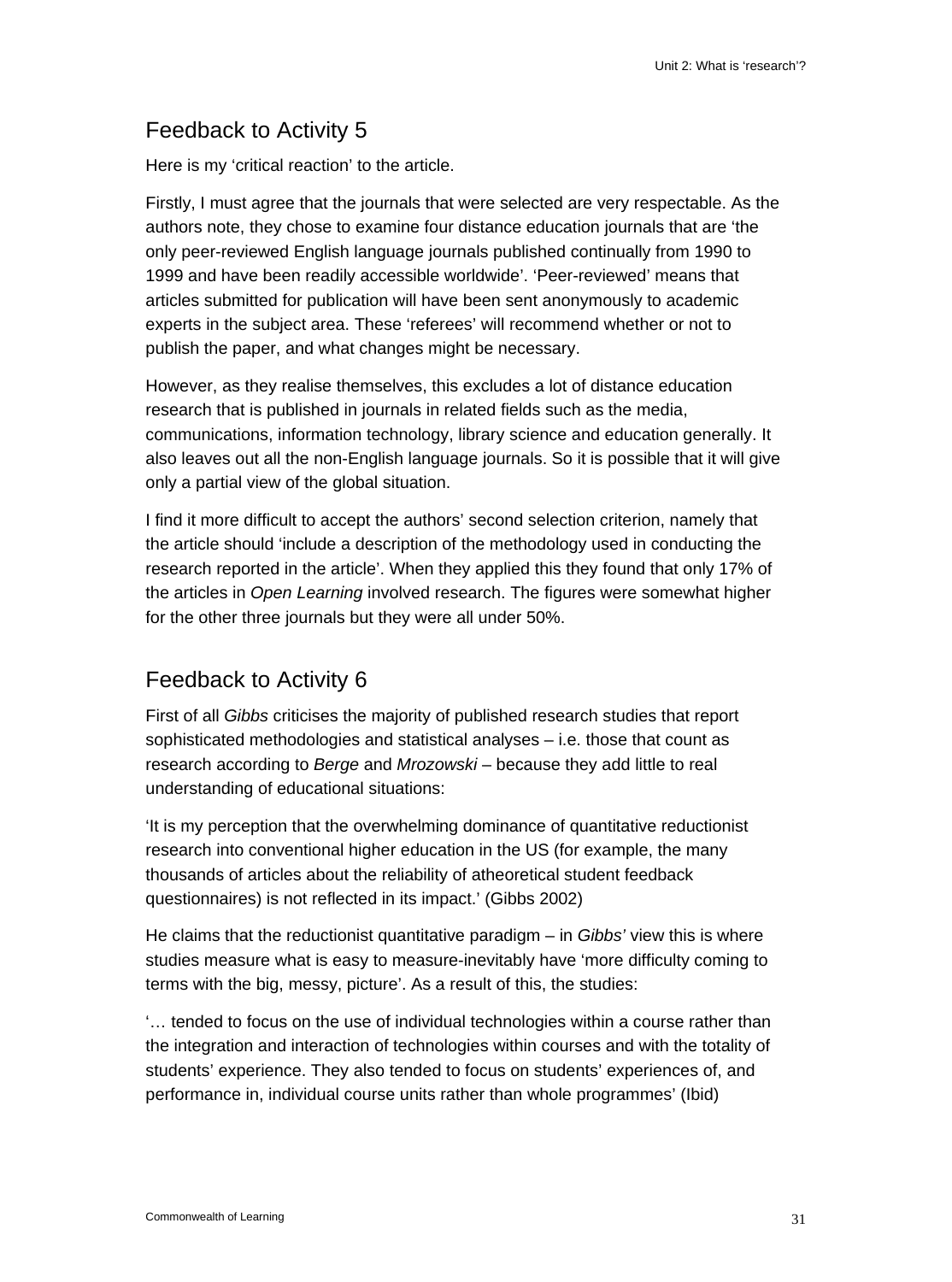*Gibbs* argues that quantitative experiments rarely lead to explanations of complex phenomena such as student drop-out. This requires theory, conceptual frameworks and insight. One cannot assume that data are inherently valuable simply because they are collected within a particular methodological framework.

He then goes on to defend the five articles in the same issue of *Open Learning*, all of which he suspects would not categorised as 'research' by *Berge* and *Mrozowski*. (You might like to read one or two of them if you have access to *Open Learning*.) He describes them as 'think pieces', but he could have gone further and classified them as 'theoretical' or 'conceptual' research. I say this because (a) research can take place without any data being collected, (b) each of the articles in question seems to be grounded in the 'research' previously carried out by the authors or by other researchers and (c) the methodology is often implicit rather than explicit.

Having selected the 'research' articles, *Berge* and *Mrozowski* used the four categories of Phipps and Merisotis (1999) – descriptive research, case study, correlational research, and experimental research-to classify their articles in terms of the research methodology used. They found that three quarters of the journal articles were descriptive (76%). Case studies, correlational research and experimental research formed only 9%, 8% and 7% respectively.

My critical response to this is firstly that the classification is not very useful if it places so much of the 'population' into a single category. I think that they should have considered creating sub-categories within the main category 'descriptive'.

Secondly I think that 'descriptive' is probably the wrong label. It is certainly the case that there have been a large number of pieces where people describe their own new technology course/programme/institution on a 'this is what we did' basis (although it is not clear which of these would have been categorised as 'case studies'). However, they include in this category all articles resulting from 'observation, questionnaires, attitude scales, and interviews'. This means that whatever conceptual framework employed and whatever sophisticated cross-tabulations or content analysis were used to tease out subtle relationships, the articles would remain 'descriptive' in their terms.

Thirdly, there is the feeling, implicit here but explicit in the works of Coldeway and others, that it is the experimental method that we should be aspiring to. Many feel that is only by adopting the methods of the natural sciences, such as the random allocation of subjects to experimental and control groups and the use of standard validated psychometric tests, that one can advance distance education as an academic discipline. Others such as *Gibbs* believe that real life 'experiments' in naturalistic settings are just as valid.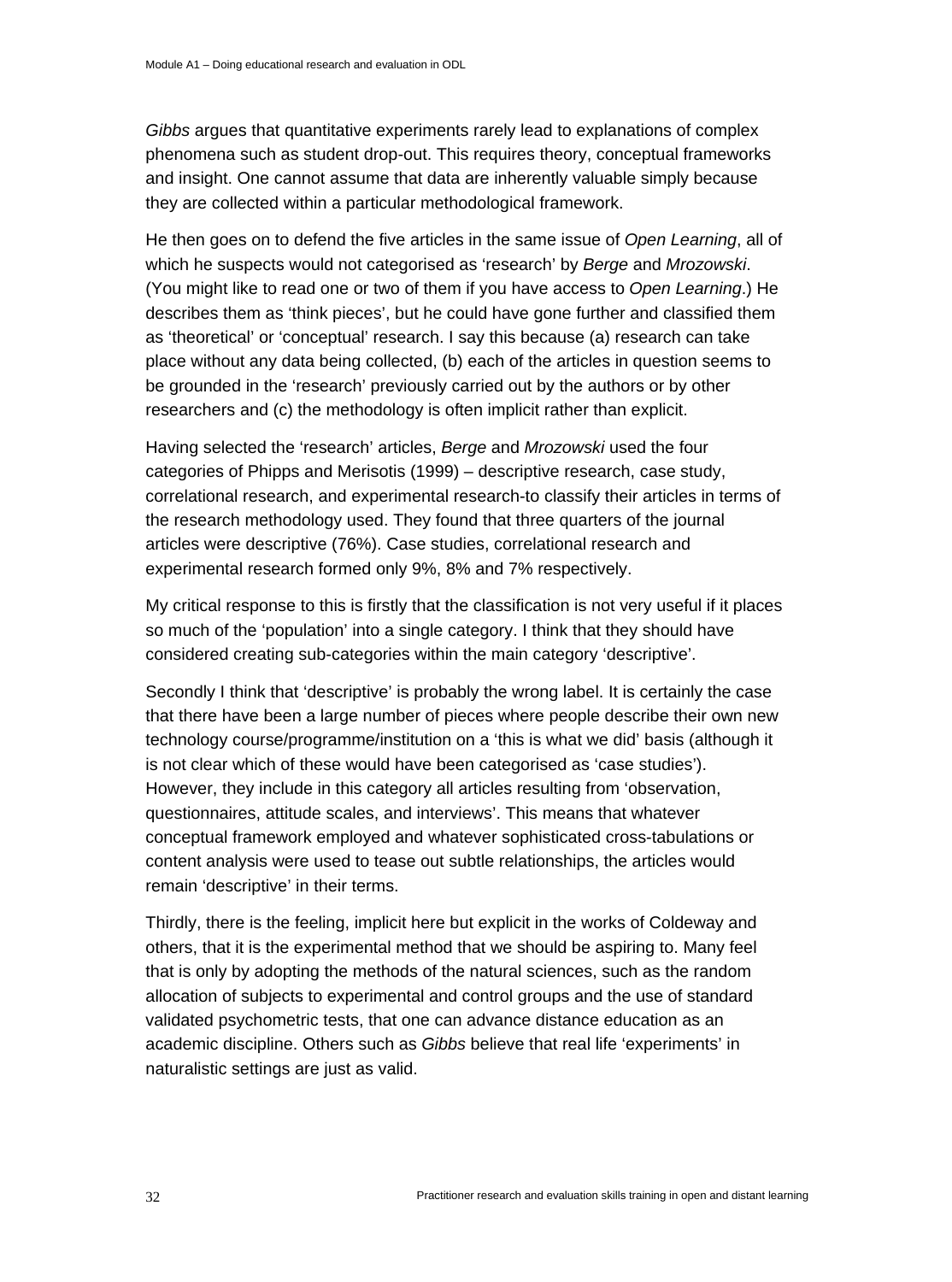### Feedback to Activity 7

I tried to do this exercise myself – and it was very hard. I chose *The Journal of Distance Education* (http://www.cade-aced.ca/en\_pub.php) which is a publication of the Canadian Association for Distance Education (CADE). CADE describes itself as 'a national association of professionals committed to excellence in the provision of distance education in Canada'.

I looked at Volume 19, Number 1. (With journals, Volume usually refers to a year and Number to the edition in that year, so here we are talking about the first edition of the journal in 2004.) The edition contained six main articles:

- Paul Gorsky, Avner Caspia, and Inbal Tuvi-Arad 'Use of instructional dialogue by university students in a distance education chemistry course'
- Bette Gray 'Informal learning in an online community of practice'
- Allan Jeong 'The combined effects of response time and message content on growth patterns of discussion threads in computersupported collaborative argumentation'
- Martha A. Gabriel 'Learning together: exploring group interactions online'
- Susan D. Moisey 'Students with disabilities in distance education: characteristics, course enrollment and completion, and support services'
- Lori Wallace 'Dealing with digital copyright issues in higher education: no is not a helpful institutional response'

### Here are my thoughts:

1 Are the main articles 'research' in Berge and Mrozowski's terms? This question is impossible to answer with any degree of accuracy just from the titles of the articles. However, by dipping into the abstracts and the articles themselves, I would say that the first five are all 'research' in their terms. They each have a research methods section and they each involve data collection.

Wallace's article on the other hand 'describes a campus-wide digital copyright project designed to address digital copyright issues in a Canadian university' by providing instructors with the necessary information and resources. There is no 'methods' section.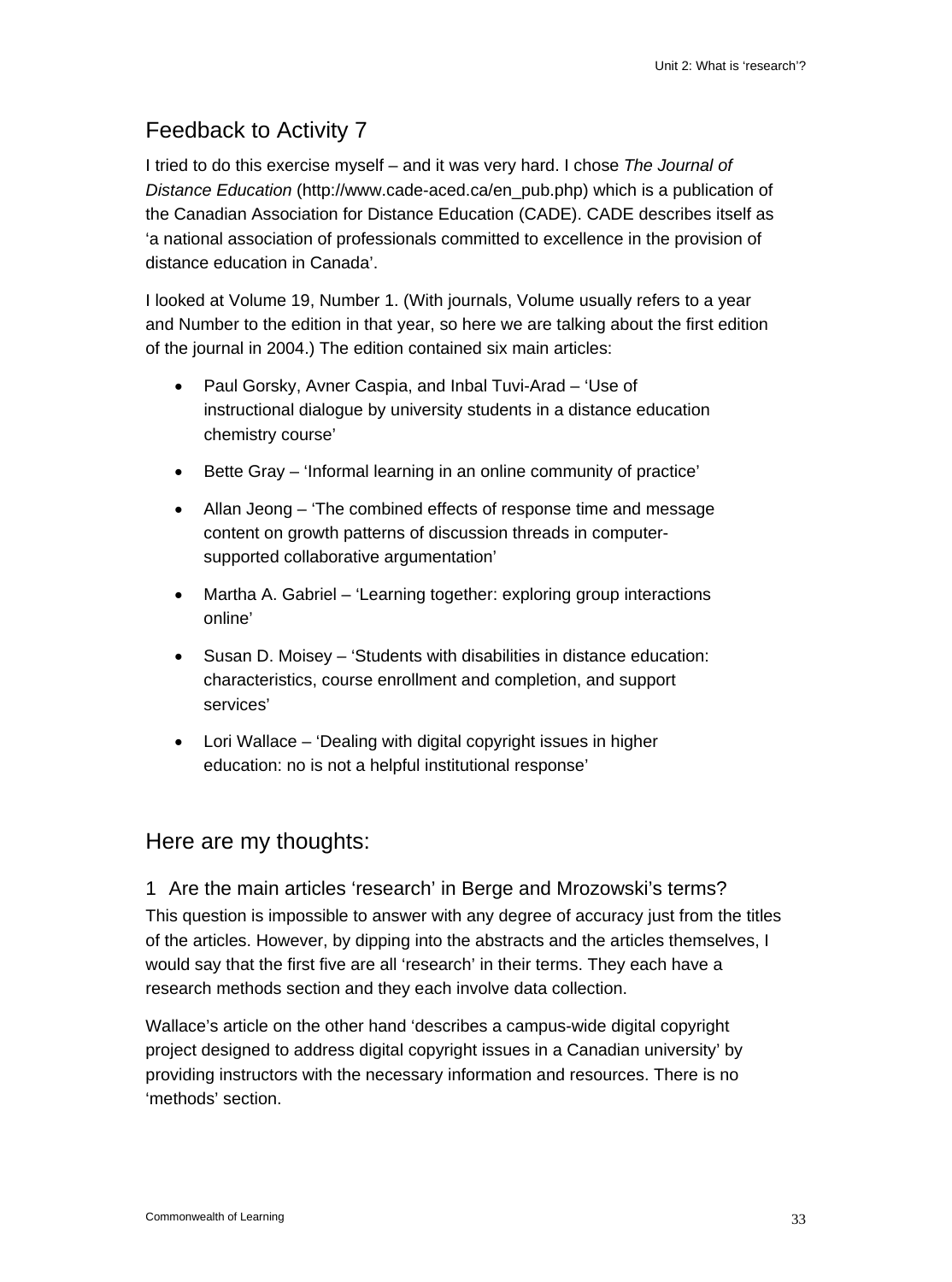### 2 What do you think Gibbs would say?

I think that *Gibbs* would certainly have considered Wallace's article for inclusion in *Open Learning*. He might argue that rather than it simply being a description of what one university is doing, it is a 'think piece' that has implications for instructor support generally. A 'conceptual' piece of research if you like.

3 What methodologies have been used? (Using Sherry's categorisation) I came up with:

- Paul Gorsky, Avner Caspia, and Inbal Tuvi-Arad: Descriptive
- Bette Gray: Descriptive
- Allan Jeong: Experimental
- Martha A. Gabriel: Case study
- Susan D. Moisey: Descriptive

However I could be persuaded that the 'descriptives' were 'case studies ' and vice versa.

4 What topics are looked at? (Use Phipps and Merisotis's classification) Moisey's article on students with disabilities clearly falls in the 'Equity and accessibility' category. The other four 'research' articles are aimed at improving student learning but I am not sure whether that makes the 'Design issues' or 'Strategies to increase interactivity and active learning'

### 5 What else can you tell about the journal? For example, Who are the authors? What countries are represented?

I noted four things:

- Although it is aimed at Canadian distance education, the journal accepts articles from elsewhere. One is from the USA and one from Israel
- An article does not have to be a solo effort. It can be submitted by a team
- You do not have to work for a university to get published. One of the authors works for an NGO
- As a bi-lingual nation, CADE tries to publish everything in French and English. Most of the IRRODL papers are also available in Chinese, Spanish and French. However, English remains the main publishing language for Distance Education research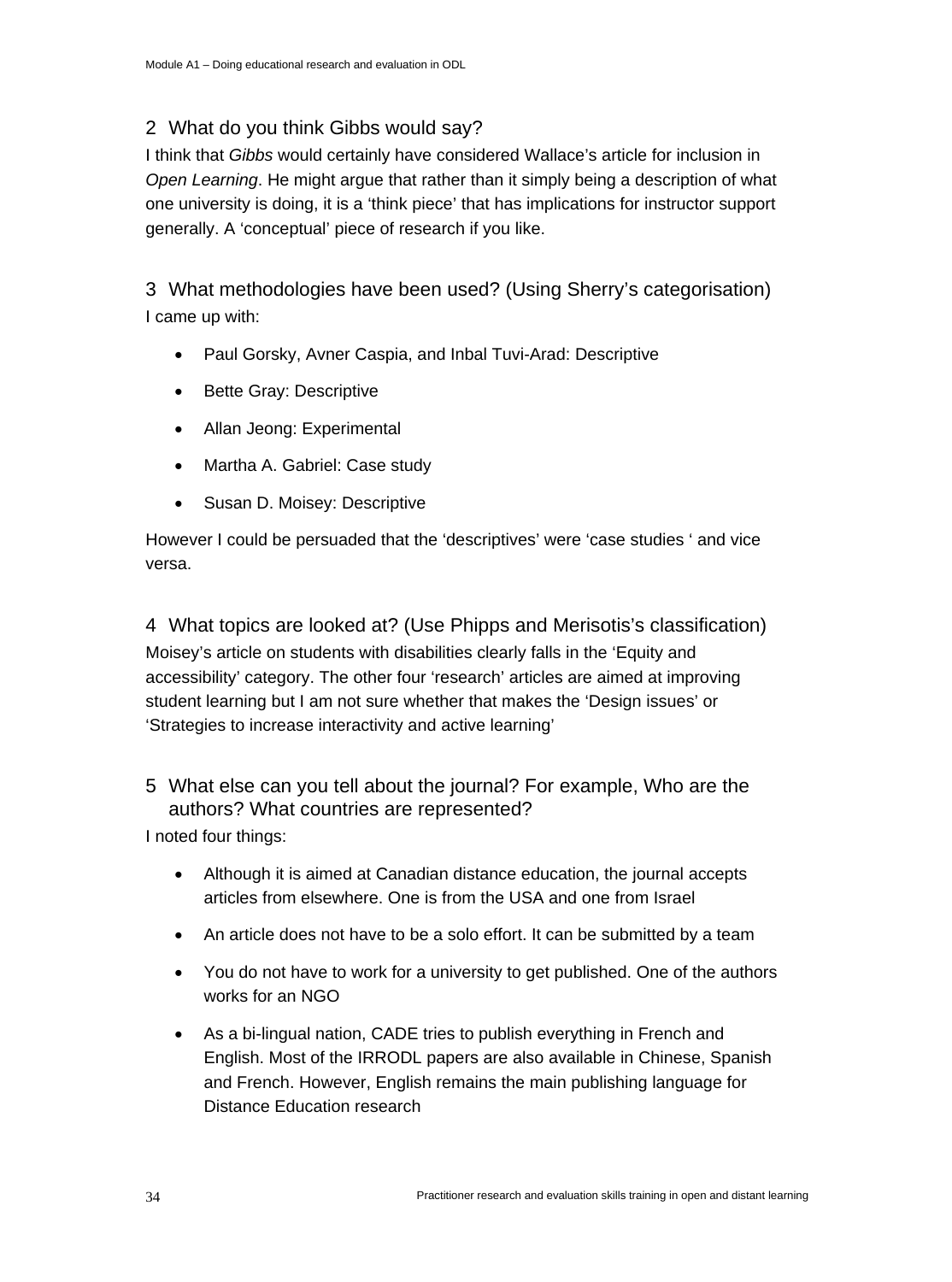• If you got as far as the papers you will have seen that published research does not necessarily involve studying large numbers of cases. For one it was 8 students, for another 10 and a third 19.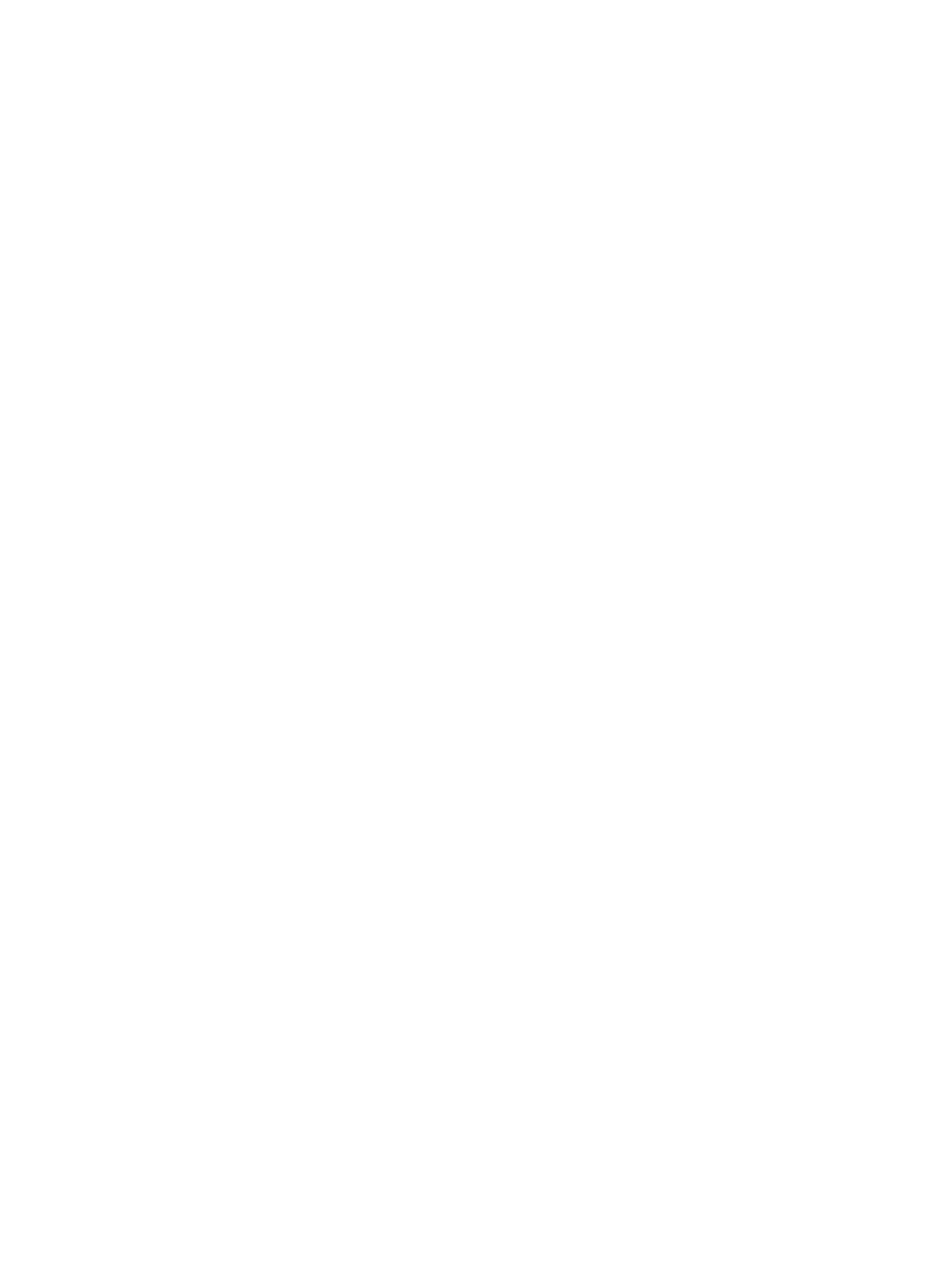# Why do research?

# **3**

# Unit overview

In this unit we will consider the various purposes of research in order to explore why people do research. We will distinguish between 'pure' and 'applied' research and argue that all research falls somewhere on a continuum between these two extremes.

# Learning outcomes

When you have worked through this unit, you should be able to:

- 1 List a variety of reasons for carrying out research.
- 2 Describe a research continuum from 'pure' to 'applied'.
- 3 Locate practitioner research in terms of its purposes and its applied nature.

# The purposes of research

There are many books on **how** to do research but they tend to pay relatively little attention to the question of **why** we should do it. Let's reflect upon this for a moment by considering how some people might answer the question 'Why do you do research?'.

Western academics might be perplexed by this question because for them it would self-evident. It would be like asking them 'Why breathe?'. If forced to answer, many would say that it is the very basis of their job. Some even see teaching as getting in the way of their duty to 'push back the boundaries of knowledge'.

Others might describe research as a necessity for survival. This is because research, when coupled with publication in a book or reputable journal, is an important activity that has a great bearing on their status and promotion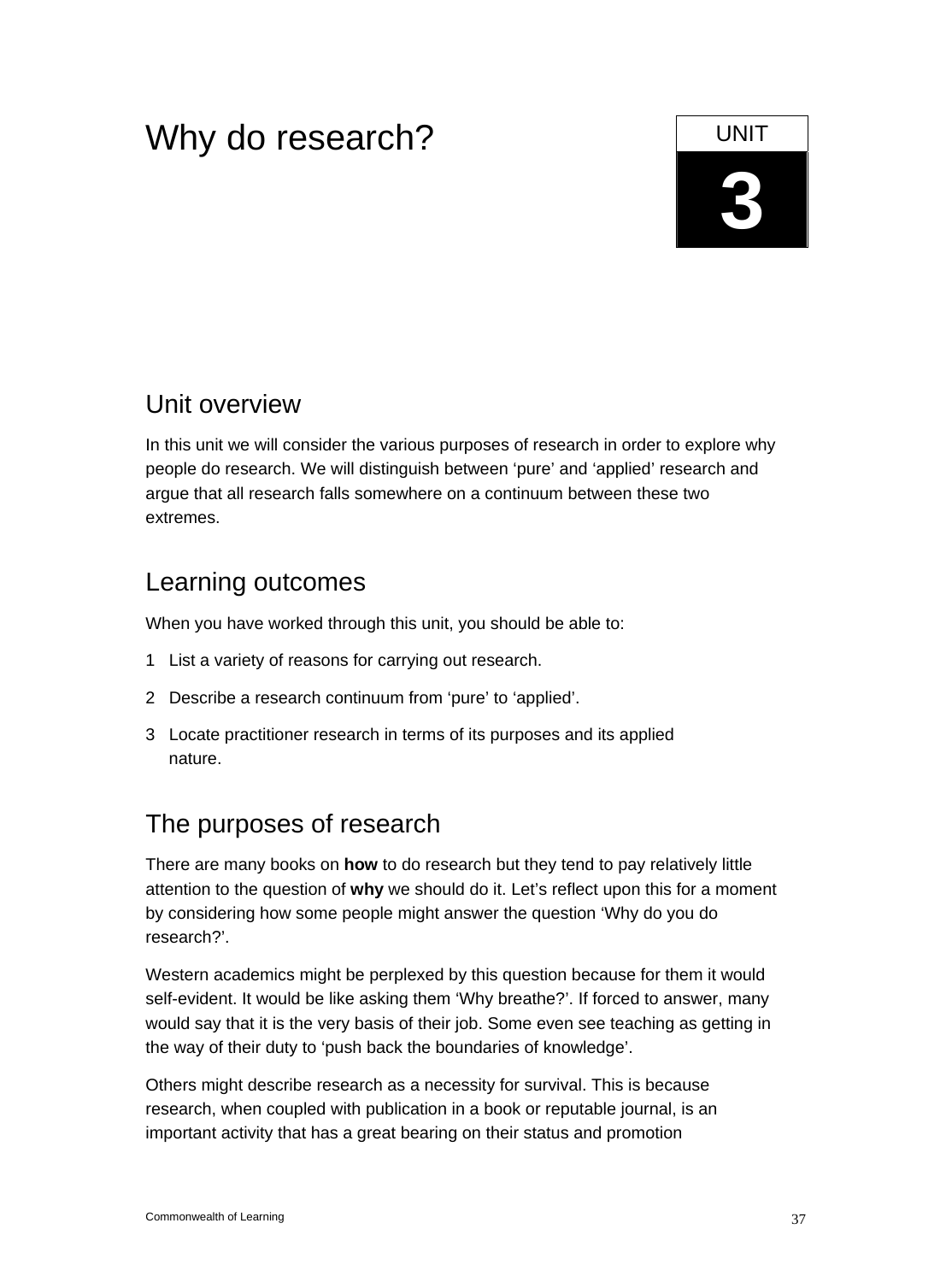opportunities. Some might say that they need to do research because it informs and improves their teaching. Others might mention natural curiosity or their own desire to learn.

Now imagine asking some other professionals engaged in research.

As I write this the 2004 Olympics games is about to start and during the games over 3,000 drugs tests of athletes will be carried out. If these researchers are asked why they are doing it, the answers will be clear 'Certain substances are prohibited. Any athletes found to have taken them will be banned.'

*Venkamma* from our pen portraits might say that she is doing the prison research because her Dean asked (told?) her to do it. But she also hopes to use this research as the basis for her application to continue for a PhD dissertation.

*Fancy* might say that research is needed because the growing numbers of AIDS orphans in her country means that alternative modes of schooling are needed.

So the question 'Why do research?' can be answered many different ways. The word 'why?' is so broad that answers can legitimately vary from 'in order to get promoted' to 'to increase the sum of knowledge'; from 'because I was told to' to 'in order to combat the AIDS pandemic'.

I want to narrow the discussion to outcomes, and to societal rather than personal outcomes. The dictionary definition of research that we have looked at gives the purpose of research as 'increasing the sum of knowledge'. This leads to the next question – '**Why** do we want to increase the sum of knowledge?' One way to answer this question is to take the commonly made distinction between 'pure' and 'applied' research.

# Why do research in ODL?

Before we go on to look in more depth at research in general, we need to first take a look at why we need to do research in ODL. You will explore this topic through the following activity.

### Activity 1 90 mins



This activity is designed to introduce you to some of the discussion about the current state of research in ODL. The activity is based around seven reading resources – see *Resources File*.

- *Anderson*
- *Cookson* the section on quality assurance in this article is less important to this activity than the rest of the article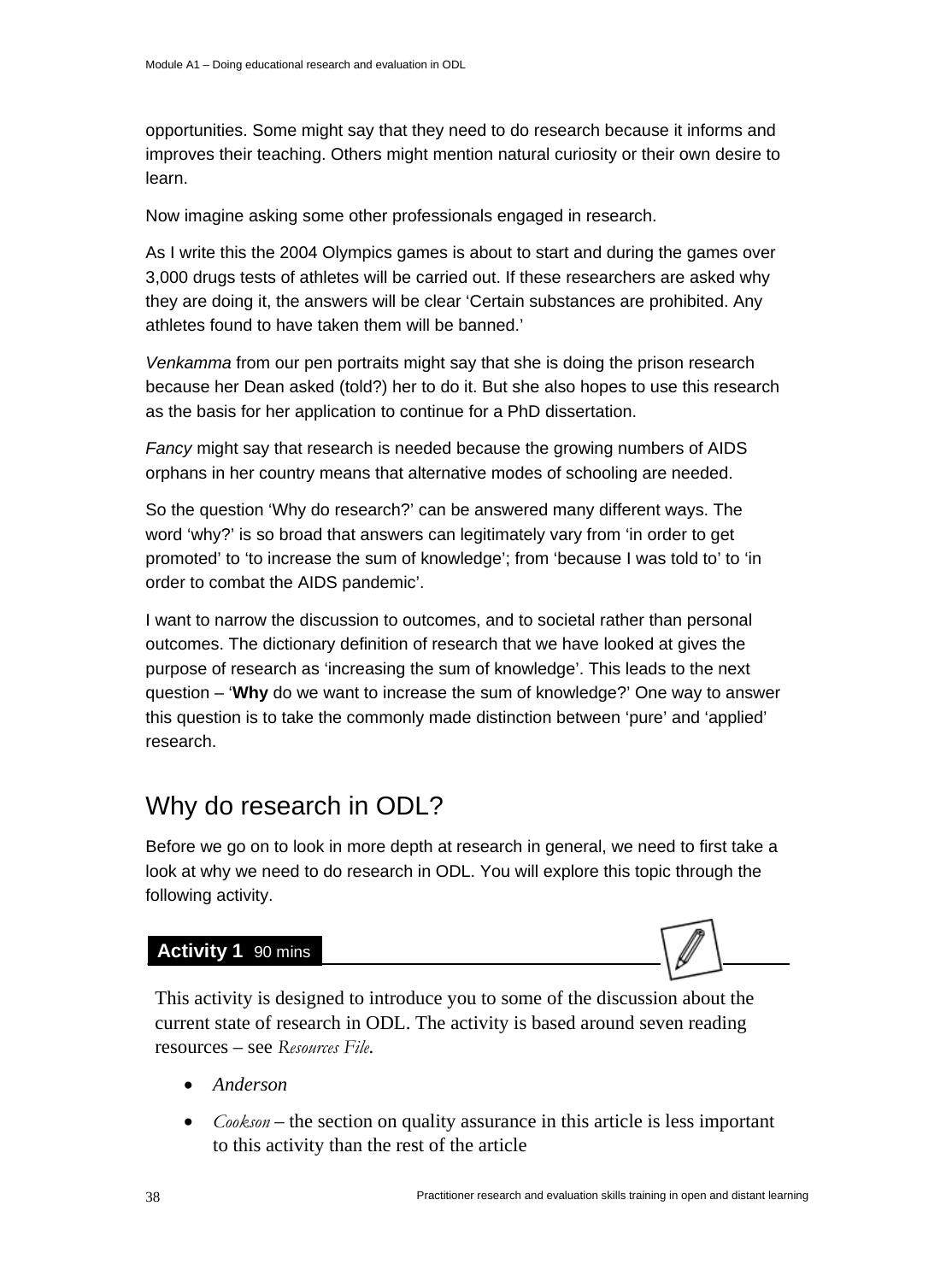- *Daniel*
- *Mishra*
- *Naidu*
- *Panda*
- *Robinson and Creed.*

### Tasks

Read each article and identify:

- 1 The reasons that the various authors give for doing ODL research.
- 2 What sort of issues and problems they cite as reasons either why there is a **lack** of research or a lack of **quality** research in ODL.

The feedback to this activity is at the end of the unit  $\rightarrow$ 

# Is there a difference between pure and applied research?

'Pure' research tends to be associated with ideas and theories whereas 'applied' research is to do with action and practicalities. However, it is easier to give extreme examples than to provide precise definitions.

In a traditional science such as physics you might have 'pure' research into the basic structure of matter and 'applied' research into how to build a faster computer. In open and distance learning a 'pure' researcher might be looking at the history of peripatetic teachers in China in the Ming dynasty (I made that up) whereas an 'applied' researcher might be measuring the effects on student retention of assignment turnaround times.

Table 1 attempts to list some of the characteristics that each type of research tends to have. The list is not exhaustive but it should be sufficient to help you with the next activity.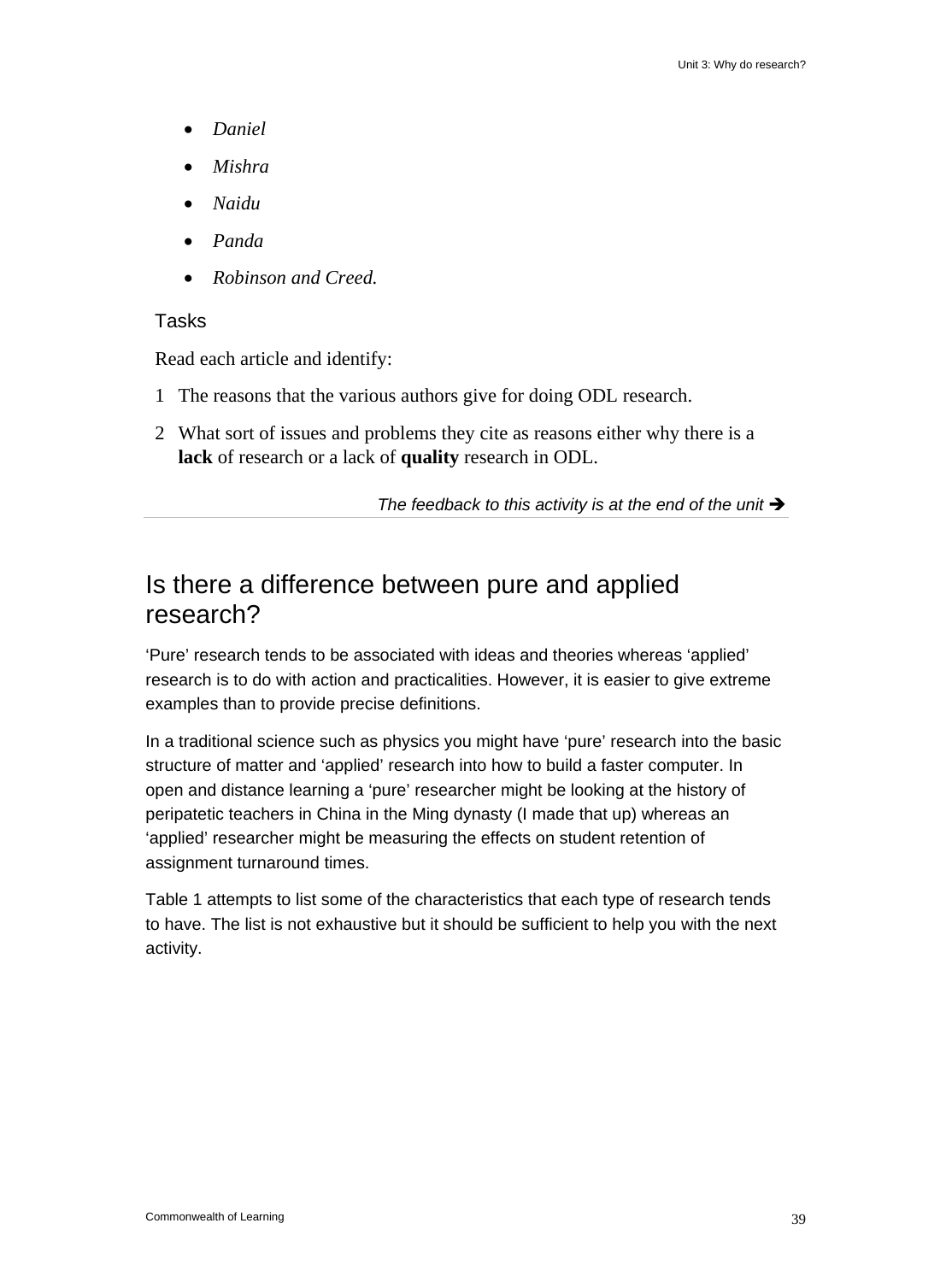### **Table 1 Characteristics of pure and applied research**

| <b>Pure research</b>                     | <b>Applied research</b>              |
|------------------------------------------|--------------------------------------|
| Developing theory                        | Using theory or atheoretical         |
| No clear practical uses/policy relevance | Clear practical use/policy relevance |
| Driven by thoughts/ideas                 | Driven by data                       |
| Guided by intellectual curiosity         | Guided by research commissioners     |
| Open-ended                               | Has time and money constraints       |
| Aimed at peer group                      | Aimed at decision-makers             |

#### **Activity 2** 15 mins



Go back to the journal that you looked at in the last activity of Unit 2.

Look at each paper that it contains and try to decide whether it represents 'pure' or 'applied' research, or both.

The feedback to this activity is at the end of the unit  $\rightarrow$ 

The situation here is one that we have already referred to in the previous unit. Books and journals are not the only, or indeed the most common place to find the output from the types of research and evaluation that we are offering you training in. Practitioner research is near the 'applied' end of the scale, but it communicates with its audience in a variety of different ways from short memoranda to oral presentations, from workshops to confidential government reports. Published articles may well emerge later from the same research process, but they will be in an 'academic discourse' that may disguise the original purpose – namely to affect policy decisions and to improve practice. In short – to achieve change.

# Research subject matter

In the final part of their paper, *Berge* and *Mrozowski* use Sherry's list of ten research issues to categorise the research articles by their subject matter. Apart from the problem of classifying the numerous articles that stray across boundaries, the ten issues seem clear and unexceptionable. Pedagogic matters such as design issues, learner characteristics and strategies to increase interactivity and active learning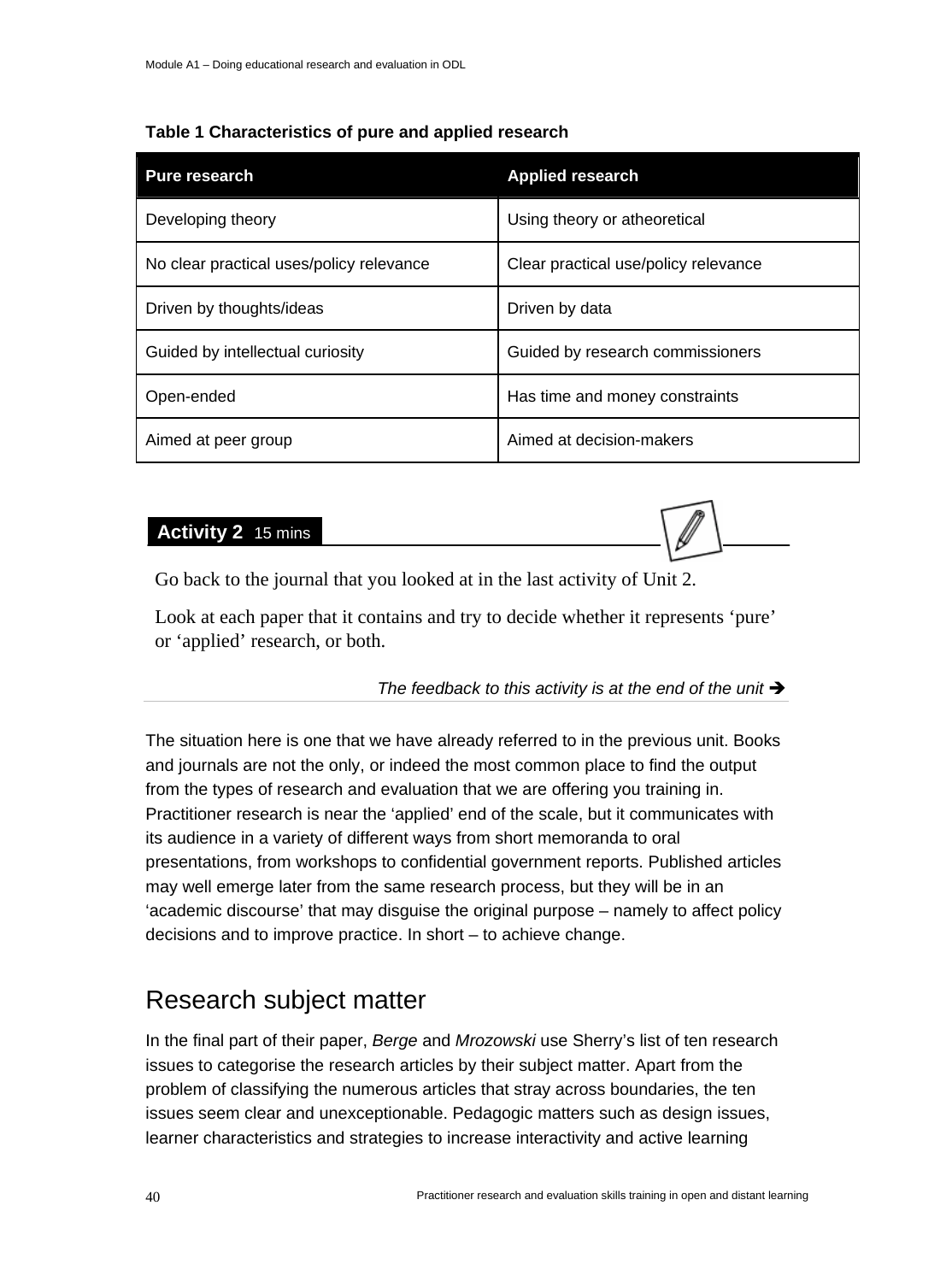were frequently addressed, but there was a dearth of articles concerning policy and management issues such as equity and accessibility, costs and operational issues.

The Sherry categories are by no means the only ones that are used to analyse the range of research in ODL. Categorisations have been offered by Holmberg, Gupta and Arun, Calvert, Panda, Sturrock and Howard, Scriven, and Jegede. These are all summarised in *Mishra* (1998), which is in your *Resources File*.

**Activity 3** 5 mins



Using the Sherry list

Go back to the journal that you have been looking at in previous activities.

- 1 Are the issues there covered by Sherry's list of ten research issues?
- 2 If not, which issues does your journal concentrate on?

The feedback to this activity is at the end of the unit  $\rightarrow$ 

What is more interesting in the context of this module is the shape of the distribution and the reason for the gaps. It is frequently asserted that distance education is a young discipline. Clearly this explains why there are few studies in the 'history of distance education' category. It has also been used to suggest that the discipline has to pass through a descriptive phase before becoming a more scientific/analytical.

A more powerful and basic factor concerns who does research in distance education, where they publish the results, and whether they publish at all. It is certainly the case that the majority of research in distance education is not published externally. It is carried out for the benefit of the individual or institution concerned and, in some cases, the results are seen as 'sensitive' in that competitors in the distance education market would like to have them. Many categories of staff are not expected to carry out research and those that are prefer to publish in journals within their own discipline.

Among our pen portraits both *Kabir* and *Abida* want to publish research in order to help their careers. This can be achieved on the basis of practitioner research and evaluation but that is not its prime aim. Here we are more concerned with applied research. Karl Marx famously said 'Philosophers have struggled to understand the world. The problem is how to change it.' (It is actually carved on his gravestone.) It could be said that the pure researchers are trying to understand the world and the applied researchers are trying to change it.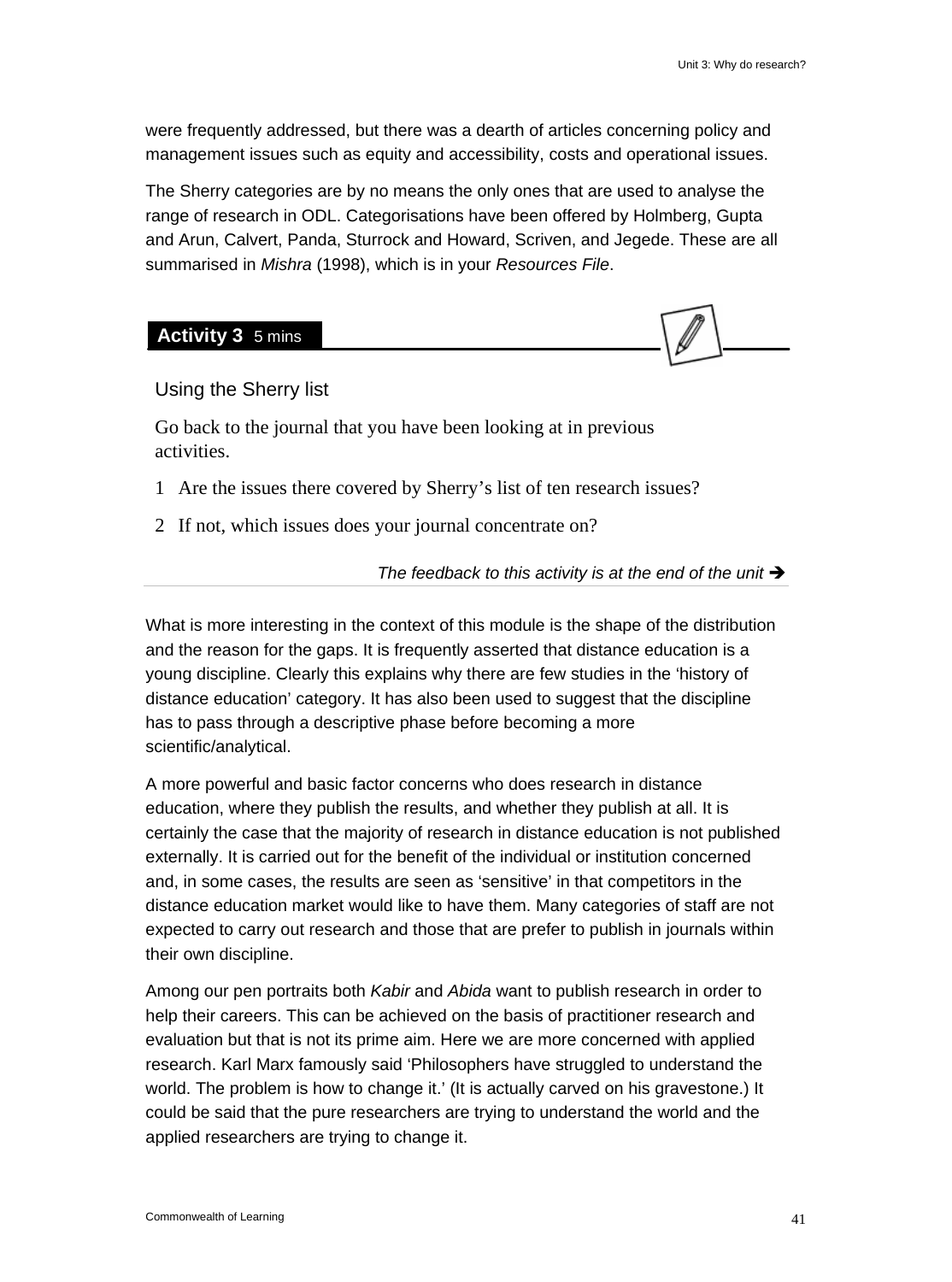Practitioner research and evaluation can lead to publications. However, an initial report will almost certainly have to be transformed in terms of its language and structure in order to be accepted by a journal editor. You will find help with this in particular in the module *A6 Reporting Research to Support or Influence Change* and also recommendations for further reading in the area.

# Summary

In this unit we have looked at the purposes of doing research. We have located practitioner research and evaluation at the 'applied' end of the scale but acknowledged that it can also lead to personal advancement through publication.

### **Feedback to selected activities**



### Feedback to Activity 1

Reasons for doing research in ODL

Daniel (2002) is the most forthright of these authors on why there is need for more research in ODL, citing the following reasons:

- academics accept that research is essential in order to advance learning in their own subject areas, so they ought to accept that the same applies to studying how they teach those subjects
- the world of ODL has created high expectations (e.g. amongst politicians) for what ODL can do. Can we demonstrate that these expectations are reasonable?
- changing technologies mean that we need to find out how best to use each new technology
- we need to find ways to reduce costs since 'it is by reducing costs that technologies cause revolutions'
- we need to know 'which models of collaboration work best and why?'
- there has been too much research which just compares ODL with classroom teaching. That does not take into account the complexities and variety of each type of education. We need more research into 'the way that learners use a particular medium within the context of all the other media and methods that make up that particular teaching and learning system'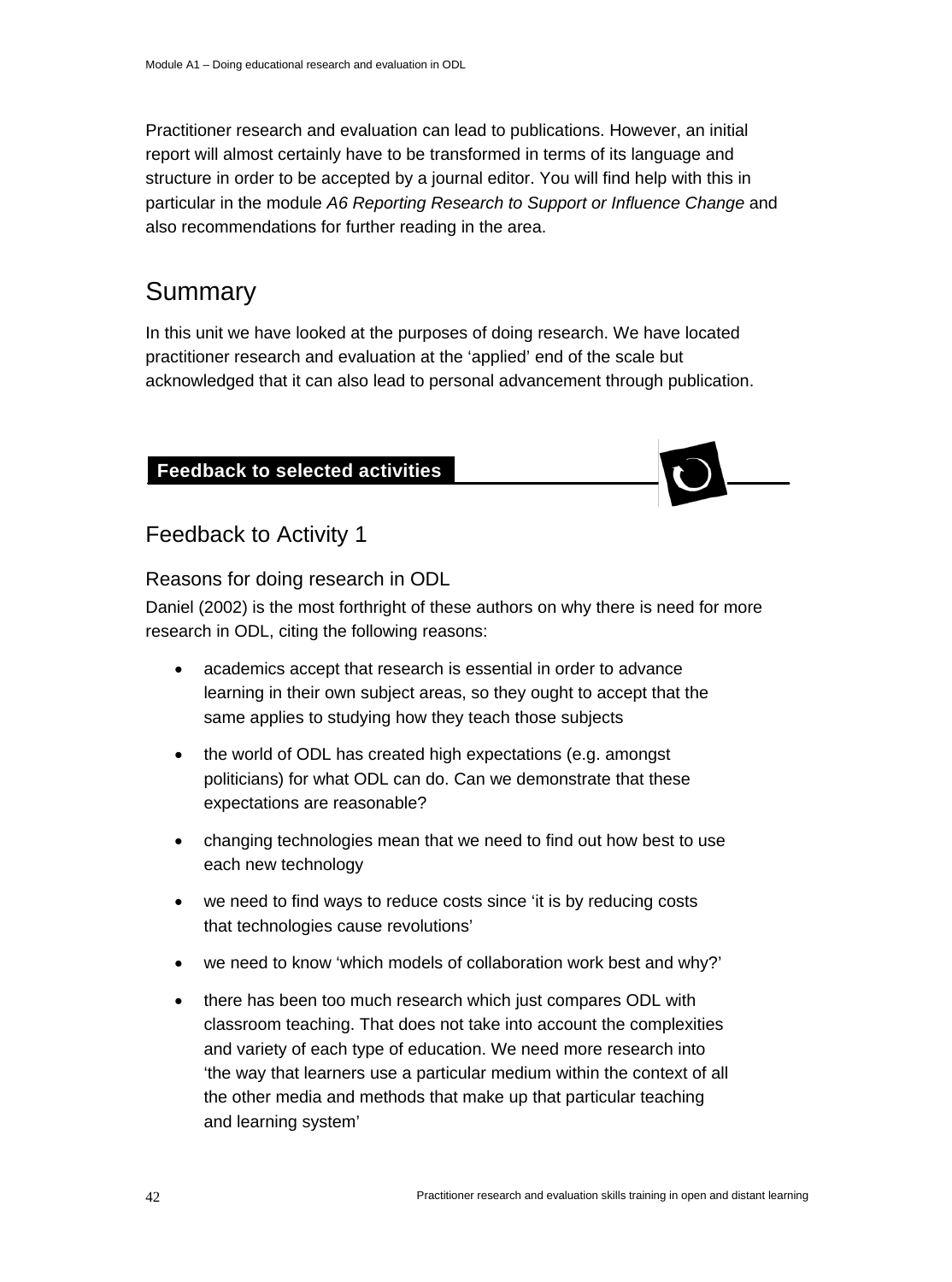Cookson (2002) adds to this:

- research is essential if we are to produce quality in ODL
- without research 'chronic problems' can easily be ignored.

#### Issues in ODL research

The other authors and editors are more concerned with what is preventing a better supply of good quality ODL research. They critique the current state of ODL research at various levels:

- 'research and scholarship in this broad field of DE is still very weak from several perspectives' (Naidu 2003)
- there is a tendency to produce descriptive research reports which 'tell you nothing new' (Naidu 2003)
- ODL often borrow research methods from elsewhere but use them 'less rigorously than in those disciplines' (Naidu 2003)
- examples of methodological failures mentioned by Naidu (2003), citing Phipps and Merisotis include: not using randomly selected subjects; not controlling for extraneous variables; not using valid and reliable instruments; and not controlling for 'feelings and attitudes of the students and faculty'
- concerns about the 'quality of research done' (Robinson and Creed 2004)
- concerns about a lack of agreement as to 'what constitutes good quality research and evaluation in ODL' and 'what criteria should we use in judging research and evaluation quality?' (Robinson and Creed 2004).

### Feedback to Activity 2

It is difficult for me to make detailed comments because I don't know which journal you have been looking at. However, I suspect that your task was quite difficult for the following reasons: Academic journals tend to give 'pure' papers a higher status. (*Open Learning* actually has two sections: one for 'academic' papers and the other for 'findings' and reports for practitioners.) This results in more 'pure' papers being submitted, and in 'applied' papers being dressed up in the language and style of 'pure' papers in order to get them published.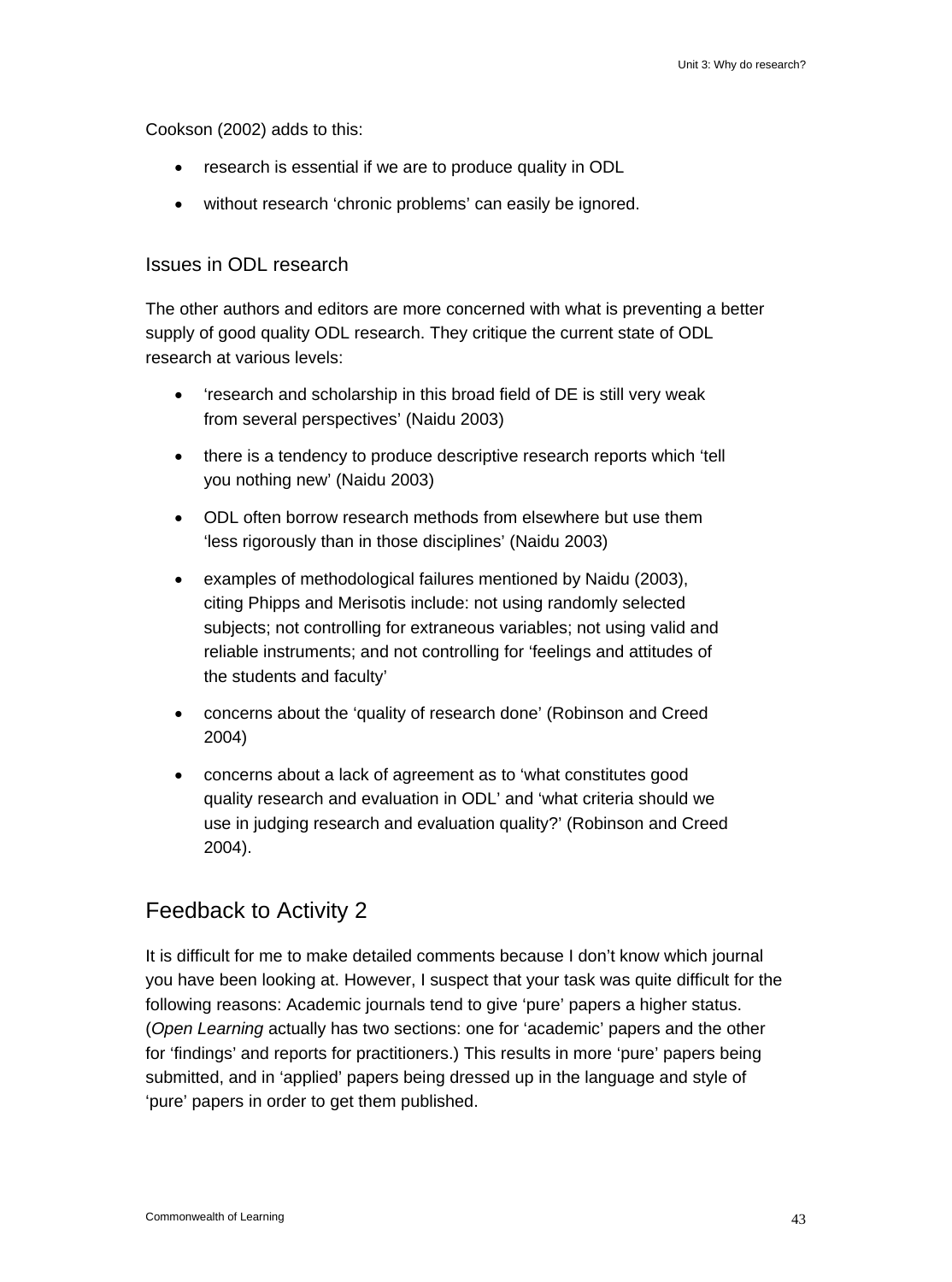Somewhat perversely, the opposite is also true! However 'pure' or theoretical the paper, in the concluding section of an article the authors will try to identify possible practical outcomes, no matter how far in the future or how hypothetical they might be.

### Feedback to Activity 3

Having looked again at your journal you might want to ask yourself what its range of content implies for new recruits to distance education. Should they aim for gaps in the market? Or should they concentrate on those areas where a lot of the background thinking has been done, where there is a research literature to consult and where there is an active research community to provide support? I think that must ultimately be something for the individual to decide.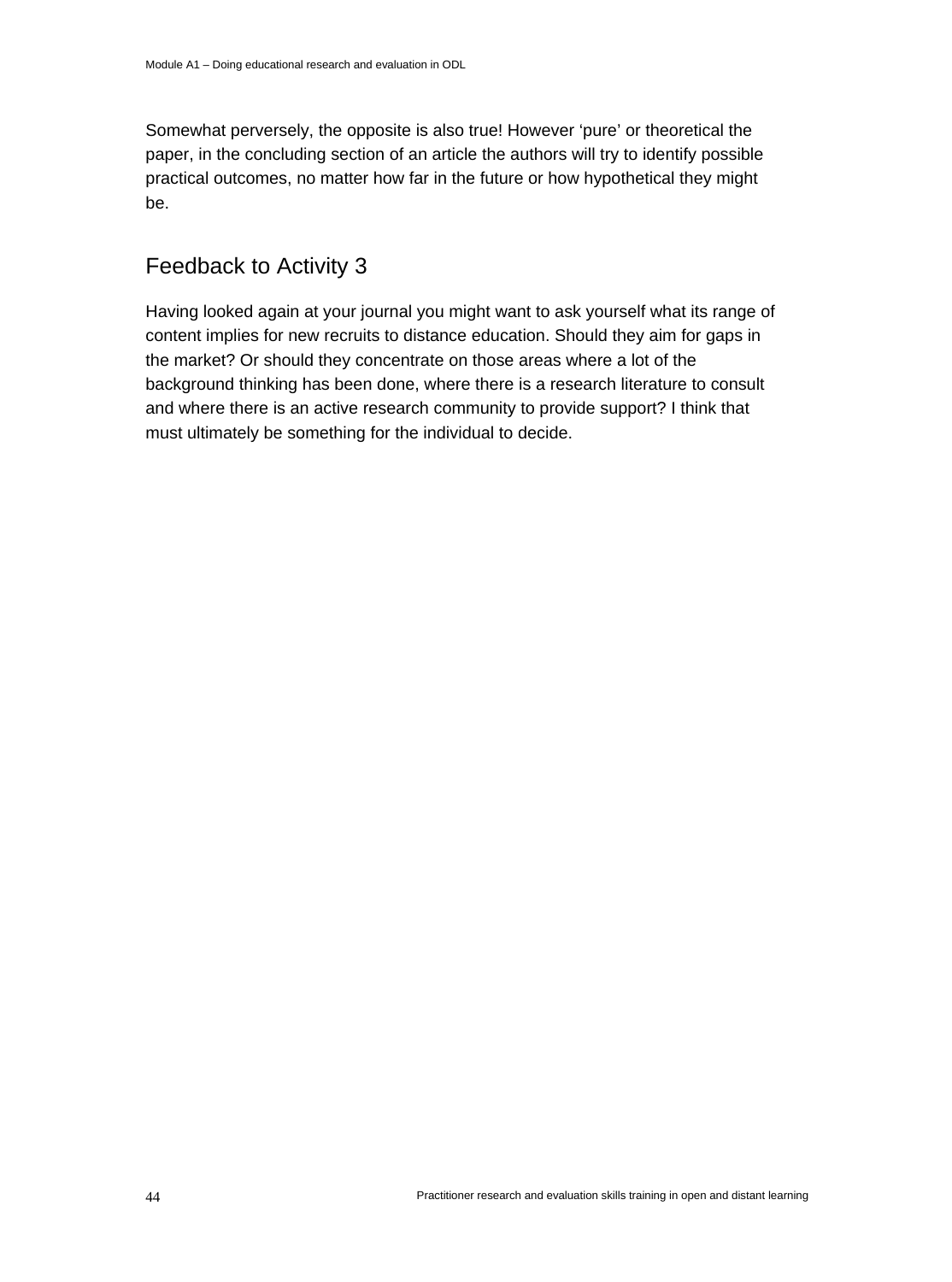# Research or evaluation? The UNIT



# Unit overview

In this unit we explore the concept of evaluation as a type of applied research. We introduce the idea of evaluation as an 'industrialised' process.

# Learning outcomes

When you have worked through this unit, you should be able to:

Define evaluation as a branch of applied research.

- 1 Identify the parallels with various industrial processes.
- 2 List reasons why evaluation studies may not be acted upon.

# What do we mean by 'evaluation'?

The title of this module contains the words 'research' and 'evaluation'. This implies that the two concepts are different and distinct. We have spent some time considering what research is but what about 'evaluation'? To begin with, let's take a fairly common definition of evaluation as 'the systematic investigation of the worth or merit of some object'.

### **Activity 1** 10 mins



### Research but not evaluation?

Use your own experience or perhaps the journal that you have been using in previous activities to write down:

- 1 Some examples of ODL research that you think are **not** evaluation.
- 2 Some examples of ODL evaluation that are **not** research.

The feedback to this activity is at the end of the unit  $\rightarrow$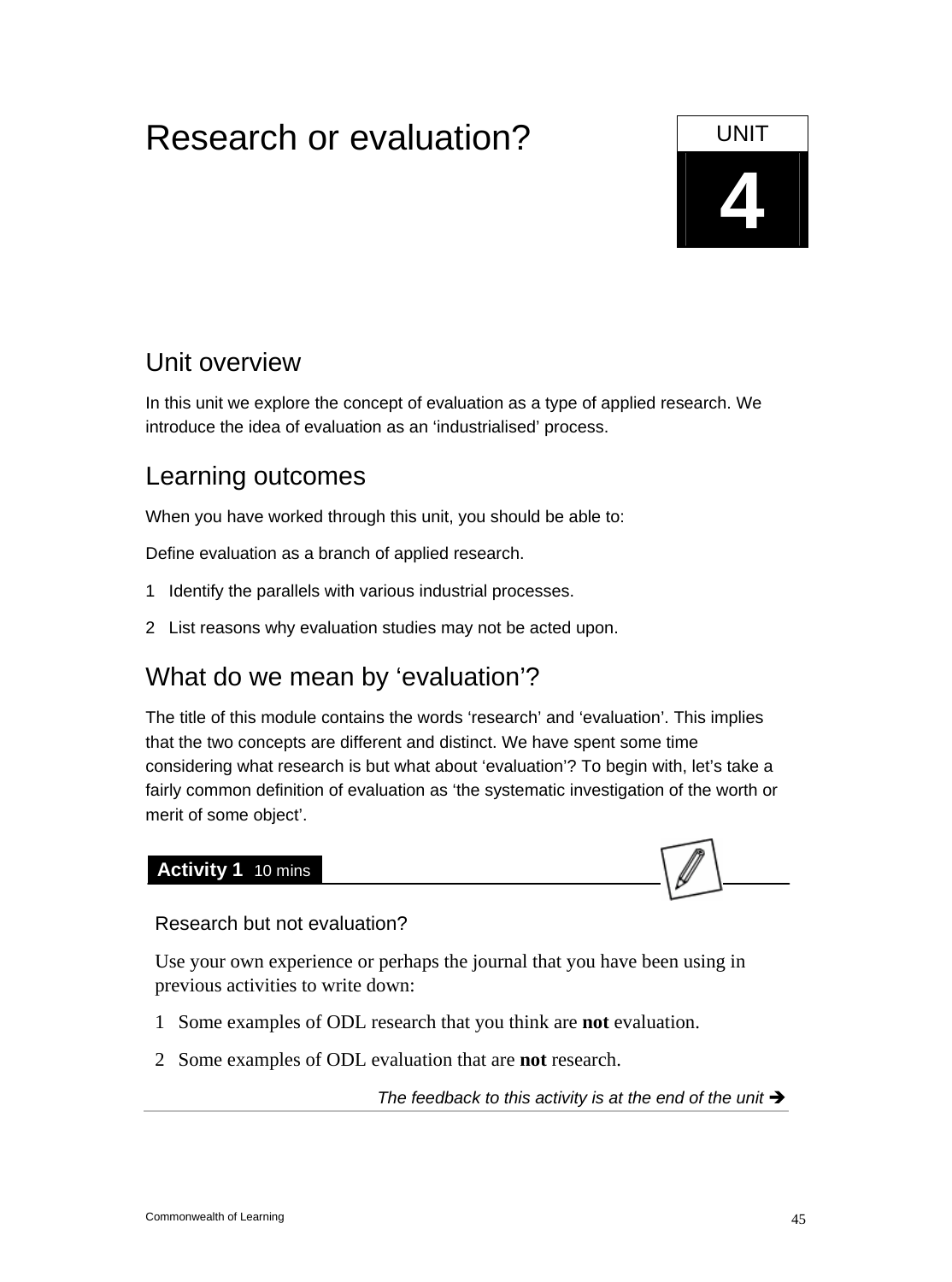# Evaluation as a form of research

Evaluation as a form of research occurs in all disciplines and professions. As applied to education this process came into its own in the 1950s and 1960s when governments invested large amounts of money in innovatory educational campaigns. These took place both in developed countries, where they attempted to eradicate poverty through literacy and supplementary school programmes such as HeadStart, and in developing countries as an attempt to boost national economic development. The research questions were plain. Do the campaigns work? i.e. How much learning took place? Are they cost-effective? i.e.What is the relative cost of the learning gains that were achieved? Evaluation was carried out by the government or its agents acting as 'neutral', objective outsiders.

### Evaluation

In some cultures 'evaluation' is the term used for the process of grading students i.e. determining which students have done better than others. In these modules, we refer to that process as 'student assessment'.

Such types of evaluation are still carried out today, and you may well be asked to conduct them. However, 'evaluation' has taken on a much broader meaning within ODL. We have talked about applied research aiming to affect policy decisions and to improve practice. Well, evaluation when carried out within an institution has almost identical aims. Judith Calder starts her book with a very homely, commonsensical reminder of what it is all about:

*'Think about the last time that you considered the need to make some sort of change. Before choosing a particular course of action, you would have reviewed the available options, or at least the options you knew about. You would have assessed how well each option might meet your needs, and at what cost. You would then have weighed up the advantages and disadvantages associated with each of the options before making your decision.* 

*… Whatever your area of concern [Calder gives family, personal as well as professional examples], in order to carry out any change, you will have had to work through the process which we call evaluation.* 

*The process of evaluation which we employ to reach a decision as to the way forward is the same regardless of the area of concern or its source or even of its importance. The care we take, the methods we use and the amount of attention we give to the process in those different situations is another matter.'* 

(Calder, 1995, p. 15)

So evaluation can be forward-looking – 'What shall we do?' – as well as backwardlooking – 'Is what we have done worthwhile?' I would also add that evaluation can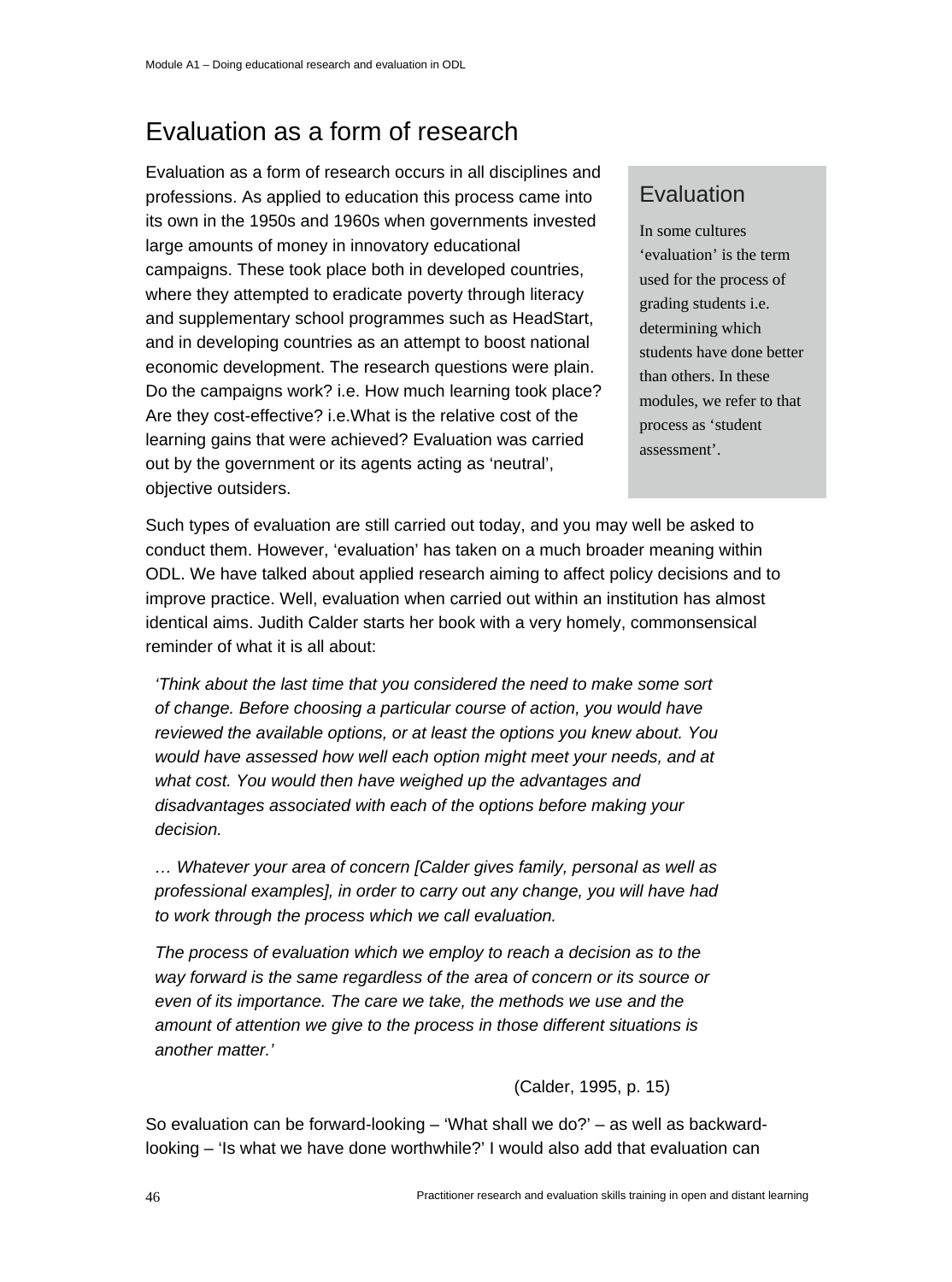be about 'no change'. Research may show that all of the proposed changes will have negative results. Also research can actually be commissioned to buy time! When confronted by a difficult situation, policy makers may say that 'We are doing research into that', thus delaying a decision.

To summarise, I would say that 'evaluation' is applied research, it is about evidencebased decision-making and it is about which choice or change to make. Calder has likened evaluation to an individual making choices, but now I want you to start thinking about evaluation as part of the processes of a complex system such as an organisation or a society.

# ODL as an industrial process

Theoreticians have tried to shed light on the development and use of ODL by likening it to the industrialisation of education. Here are the words of Otto Peters who was the first to put the idea forward.

*'From the start, distance study has a special relationship with the industrial production process insofar as the production of study materials in itself is an industrial process built into the whole teaching process as a constituent part, quite unlike the production of text books, for example.'* 

(Peters, 1983)

The sale of study materials clearly brings in questions of applied economics, but Peters also notes structural changes that occur during industrialisation and that appear in distance education such as the division of labour, mass production and automation, systematic planning and organisation, scientific measures of control.

The extent to which the processes outlined by Peters over twenty years ago have permeated distance education has been much debated in the research literature (Farnes, 1993; Rumble, 1995). If you are a lone distance educator working in a remote area, you may feel that your educational practices still resemble a craft rather than an industry. However, if you work in a large open university where evaluation practices have become embedded, you will probably recognise many parallels with industrial practices.

We are going to pursue the industrial model in the next activity. It does not matter if the context is unfamiliar to you. The main purpose is to throw light on the various evaluation processes that can also take place in an educational setting.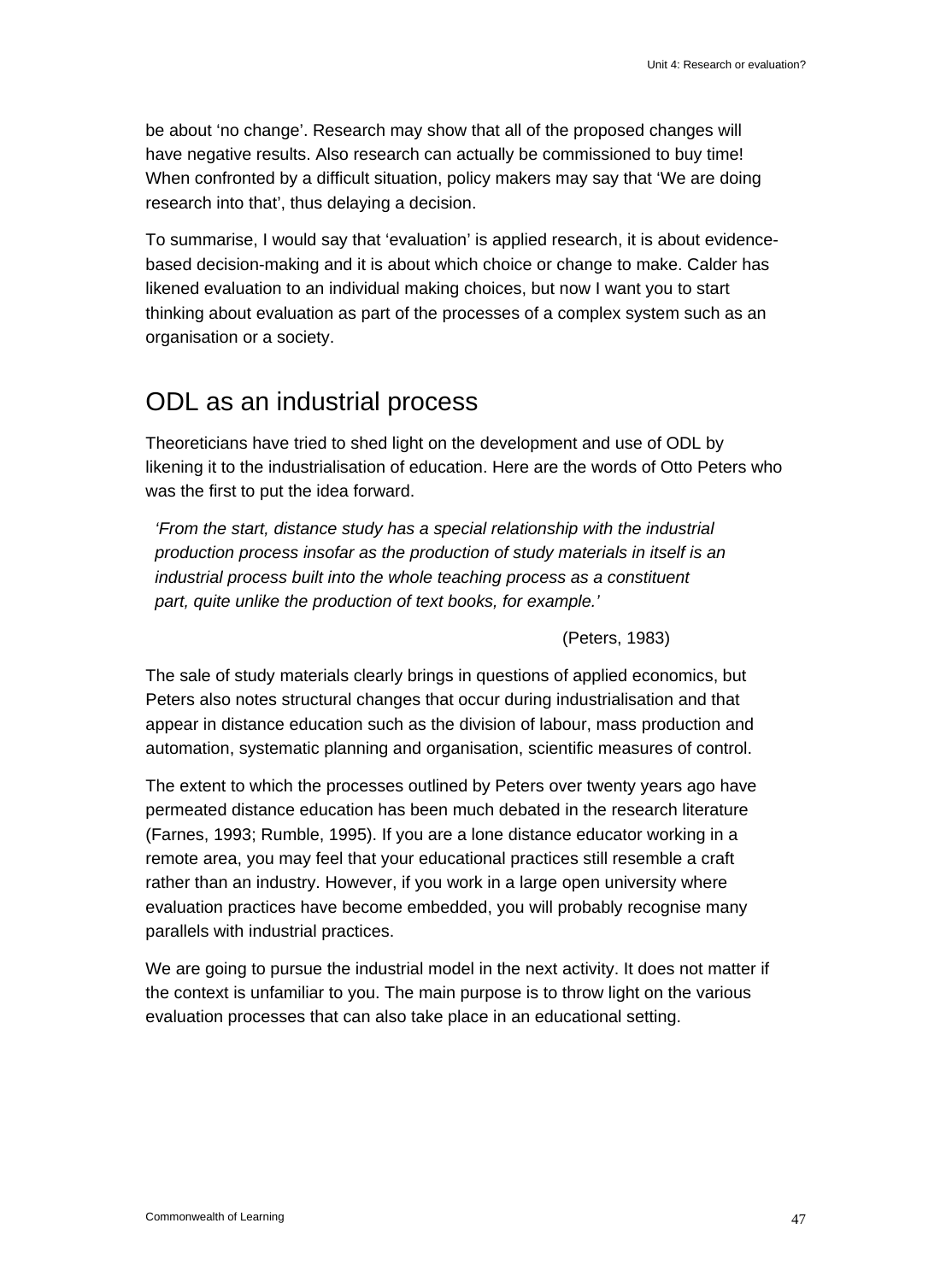### **Activity 2** 15 mins



### Tasks which are or are not evaluation

Think of a very large car factory employing several thousand people. As well as the people physically making the cars there will be lots of other people throughout the factory carrying out other tasks to make the system work. Some of these processes could be termed 'evaluation' in the sense that they are carried out to improve decision-making, to increase efficiency and hence the profitability of the organisation concerned.

Here is a list of jobs. Note down to what extent each of them could be considered as an evaluation process and why.

### Example

One such process would be 'market research'. Potential and past customers might be interviewed to see what features they would like in their next car.

| <b>Task</b>                              | Is this evaluation? Why? |
|------------------------------------------|--------------------------|
| Market research                          |                          |
| Product development                      |                          |
| Quality control                          |                          |
| Advertising                              |                          |
| Organisation and methods/Time and motion |                          |
| Auditing                                 |                          |
| Security guards                          |                          |
| Forecasting                              |                          |
| Market intelligence                      |                          |
| <b>Customer satisfaction</b>             |                          |

The feedback to this activity is at the end of the unit  $\rightarrow$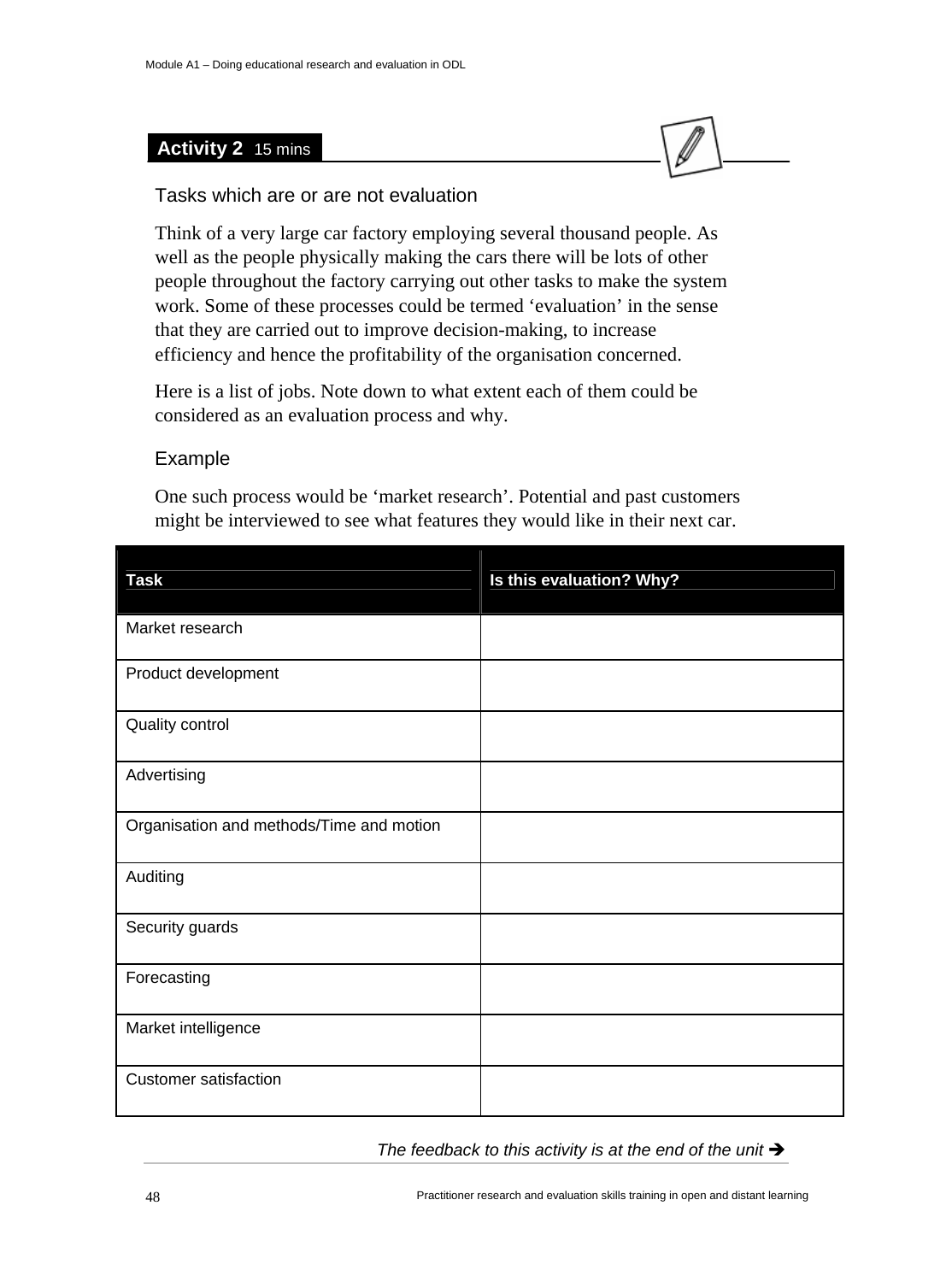# Evaluation and evidence-based decision making

In this unit we have talked about evaluation as being associated with evidencebased decision making. However, I do not want to suggest that we are heading for an objective, rational decision-making model in which research leads you to a unique solution that guarantees increased 'profits' or 'student retention'. (In fact there is a lot of evidence to suggest that such a decision-making model does not exist in industry either.) Evaluation rarely has a clear and direct link to evidencebased decision making, for a number of reasons.

Firstly evaluation tends to be carried out in complex social settings, using imprecise tools. It will be relatively rare that the research provides clear, precise, unambiguous findings that point towards a single course of action.

Secondly, we have not yet considered the context in which this decision-making takes place. There are frequently several interested parties – often referred to as 'stakeholders'. These may include government officials, funding agencies, administrators, teachers and the learners themselves. They are likely to have different views on the desired outcomes of a particular project and the relative worth attached to these outcomes.

An institution itself might have conflicting aims. For example, research findings that indicate how participation of learners with a poor educational background might clash with targets to increase retention rates.

An institution may choose to ignore research findings for 'political' reasons. For example, research might show very little demand for a proposed course but the institution might decide to go ahead for it because they must be seen to offering it for reasons of status.

So, to be more precise, we should perhaps say that evaluation aims to **improve**  evidence-based decision-making.

# Summary

In this unit we defined evaluation as a type of applied research aimed at improving evidence-based decision-making.

# References

Calder, J. 1995 *Programme evaluation and quality,* London: Kogan Page

Farnes, N. 1993 'Modes of production: Fordism and distance education'. *Open Learning* 8, 1: 10-20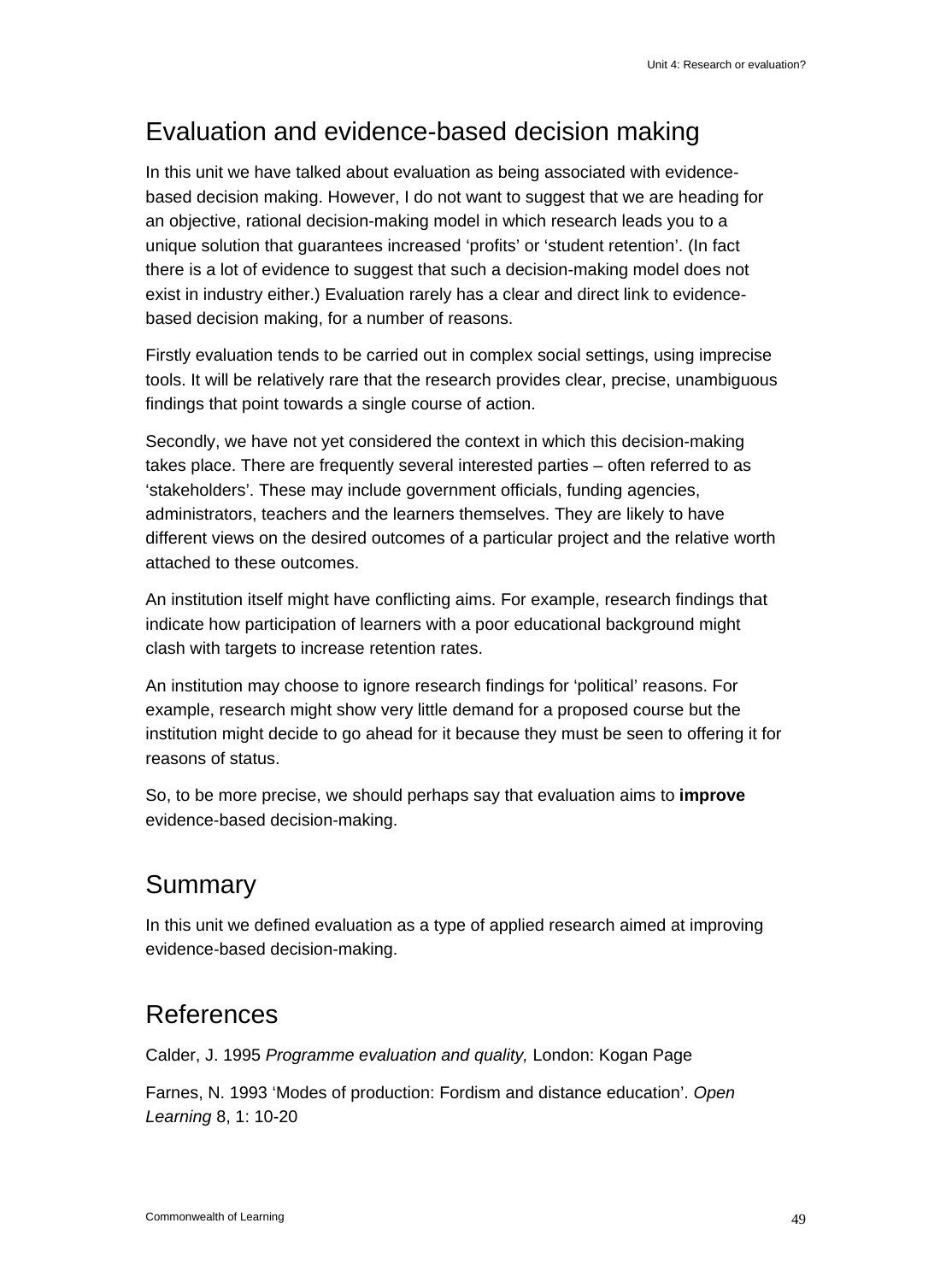Rumble, G. 1995 'Labour market theories and distance education 1: industrialisation and distance education'. *Open Learning* 10, 1: 10-21

### **Feedback to selected activities**



### Feedback to Activity 1

**Feedback to selected activities** 

Well, I found it fairly easy to think of examples of ODL journal articles that I would not classify as evaluation. These include papers that describe the technical details of particular ODL innovations or ones that trace historical trends within ODL. They describe rather than make any value judgements. Then there are the 'think pieces' that *Gibbs* referred to earlier.

However, I found it impossible to come up with examples of ODL evaluation that were not research. By definition, if the evaluation involves 'systematic investigation' then it must be research. It differs from other forms of research in that it attributes 'worth or merit' to things. For example, it concludes that teaching method A is 'better' than teaching method B. Or that institution X has 'improved' over time in offering educational opportunities to women.

It seems clear to me that just as 'applied research' is a subset of 'research', so too is 'evaluation' a subset of 'applied research'.

### Feedback to Activity 2

### Market research

This is research that is carried out to see what potential customers want. The results should help the company be more successful by selling more cars. It is forwardlooking or 'formative' evaluation.

### Product development

This department will design new car models. Evaluation will take place when they build and test prototypes. The evaluation might consist of mechanical tests, it might be driven by a professional test driver or it might be tried out on members of the public. As a result of the evaluation there should be a better product.

### Quality control

Quality controllers will ensure that the standards of the product are high, consistent and meet the appropriate levels set for the industry. Clearly a form of evaluation.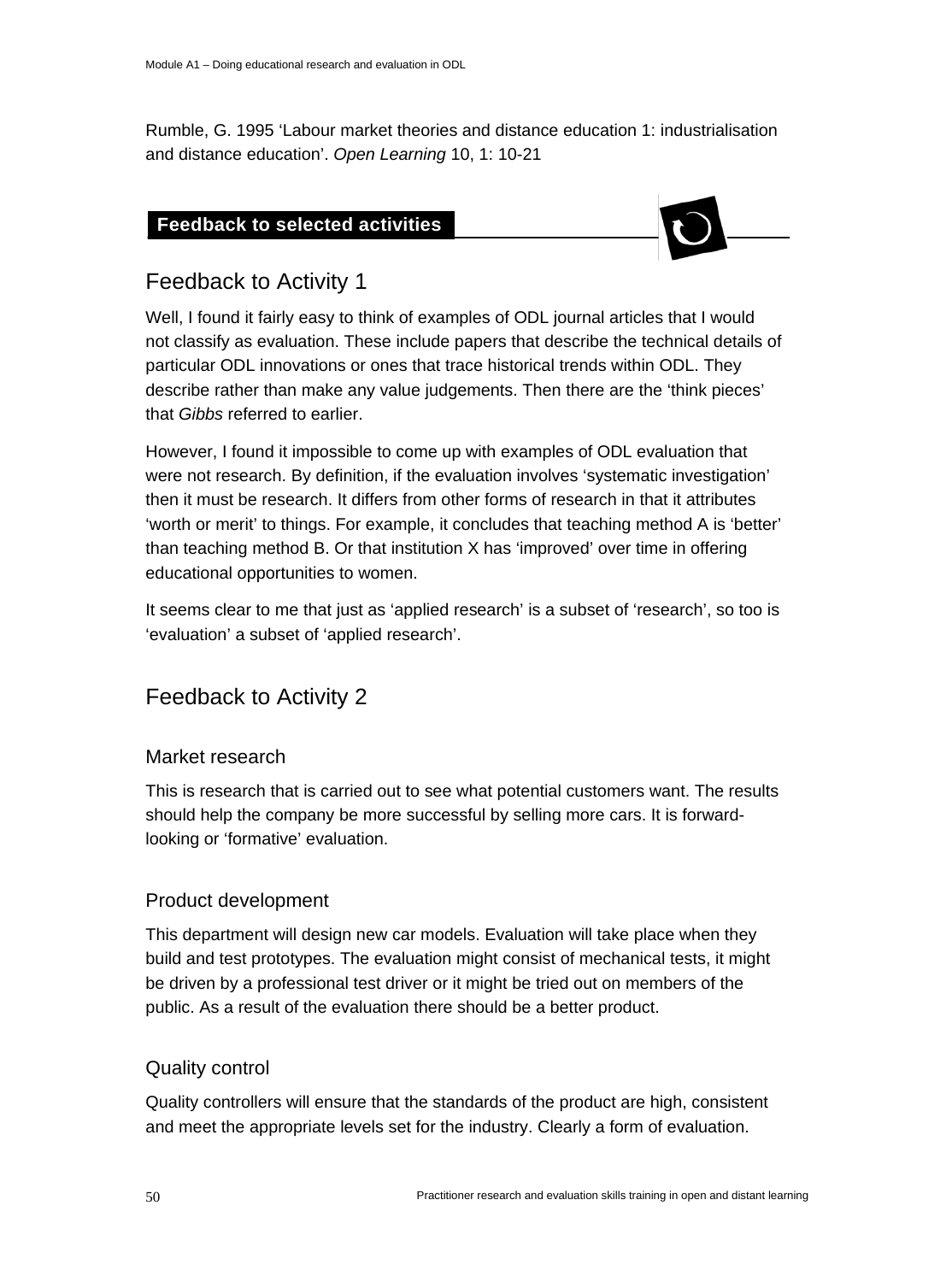### Advertising

Advertising will help the company make more sales. In itself it is not evaluation, but evaluation could be carried out to see how effective the advertising has been.

### Time and motion/organisation and methods

These are researchers whose job it is to see whether staff are working in the most efficient manner and what processes or equipment can be introduced to increase efficiency. I would say that this was a form of evaluation aiming to make the organisation run better.

### Auditing

These are control mechanisms to ensure that correct procedures are being followed, accounts are accurate, stock control is working. Again, a form of organisational evaluation.

### Security guards

Good security will help the organisation to run better, but this is not an evaluation activity

### Forecasting

If the company is to improve in the future it must measure and evaluate trends in car sales. It needs to know the amount of raw materials to order and how many workers will we need in five years time.

### Market intelligence

The company needs to evaluate its own performance against that of others. What are its competitors in the market planning to do? How is their product different from that of its competitors?

### Customer satisfaction

If the company is to improve it needs to know what its customers think of the product and how they think that it could be improved. This is evaluation by the consumer.

When we come on to the range of evaluation topics in open and distance learning in Unit 6, I think you will indeed see that all of these 'industrial processes' are to be found there. If you work in a large organisation you may have people or departments whose job it is to carry out these activities – as with Peters' division of labour. If not, I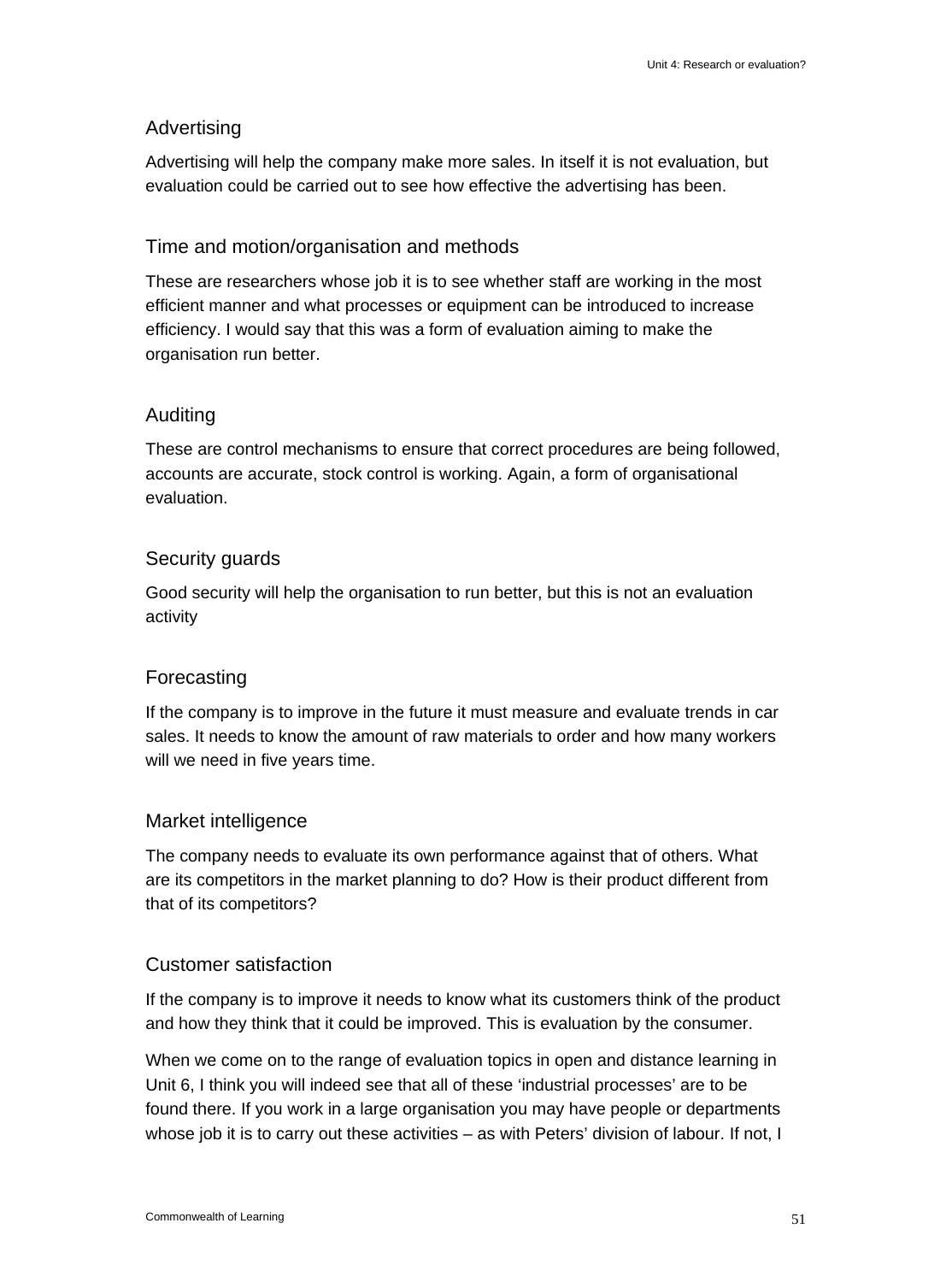hope that the activity at least made you aware of the different forms that evaluation can take.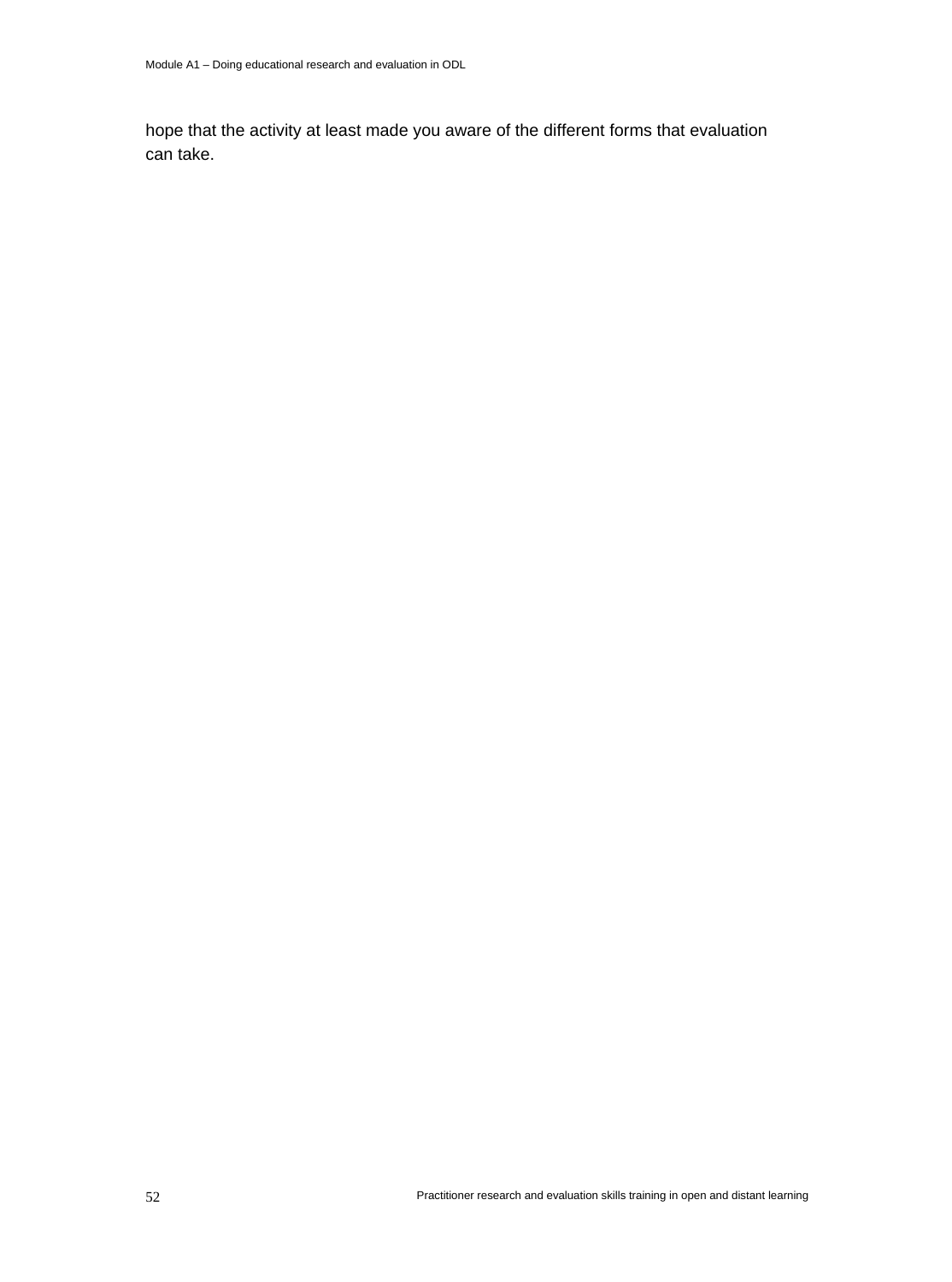# Different methodological stances UNIT



# Unit overview

This unit outlines various approaches to research and evaluation and makes some suggestions for how a researcher should proceed in ODL.

# Learning outcomes

When you have worked through this unit, you should be able to:

- 1 Distinguish between certain basic research approaches.
- 2 List some of their advantages and disadvantages.
- 3 Discuss the suggested advantages of using multiple methods.

# **Introduction**

While we have broadened out the term research to cover a range of activities and purposes, we have tended to treat it as a homogenous whole when it comes to actually carrying it out. However, within the field of research there is a range of methods, sometimes based on fundamental differences about what constitutes 'reality' and how we can 'know' anything. In this unit we present a brief introduction to the approaches that have been adopted in open and distance learning.

In order to illustrate the differences and similarities more clearly, we have used the same example throughout.

# How do we know that a course makes a difference?

Scientists have developed a chemical that will kill a certain pest in maize, if applied correctly. Educationalists have created a distance education programme to teach farmers how to use the chemical. The funding agency wants to know whether the distance education material works or not.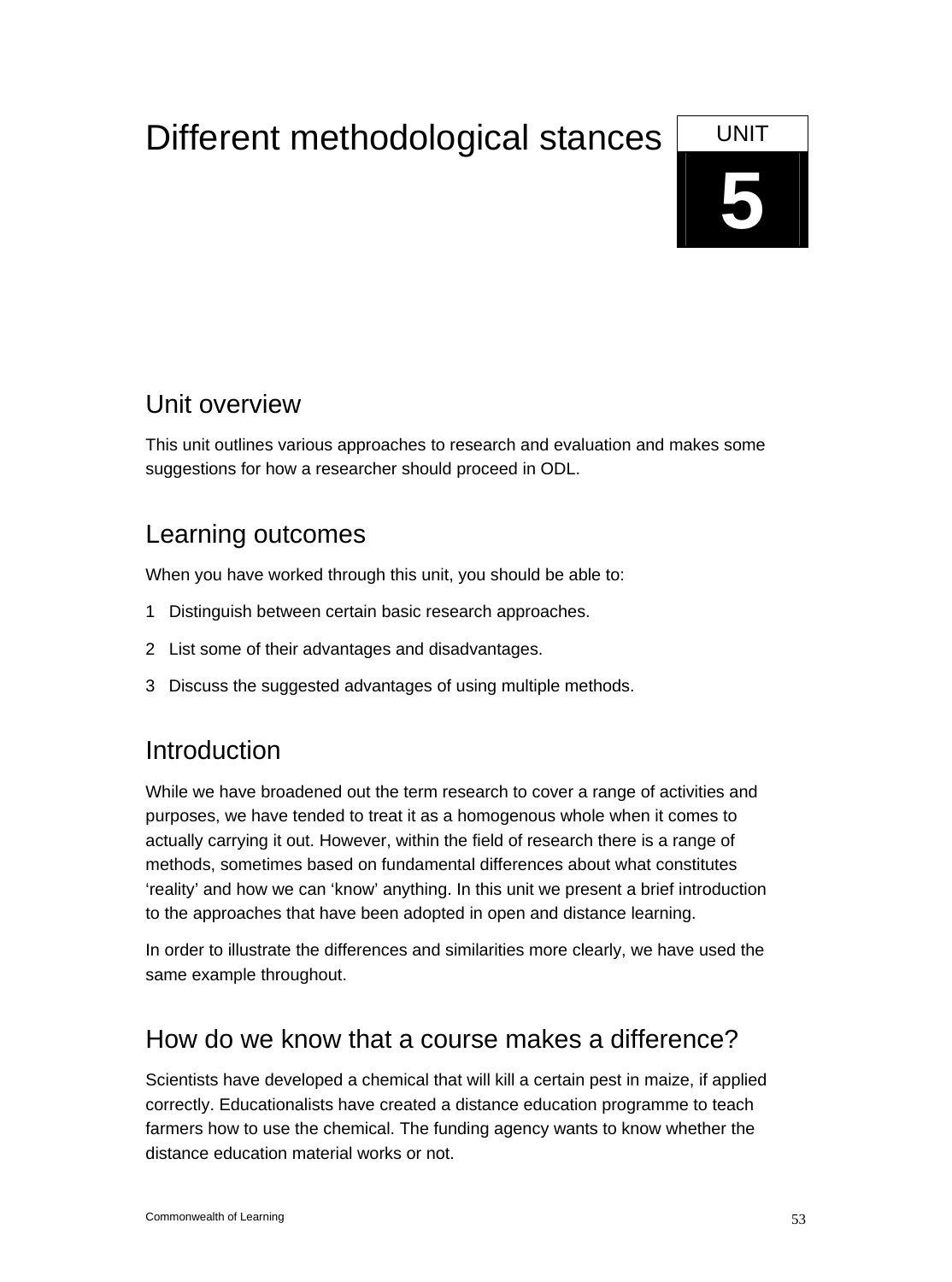# The 'measurement' or 'quantitative' approach

It is not too surprising that many evaluators attempt to emulate the achievements of the natural scientists (chemists, biologists, etc) by using the same research methods as they do. Their aim is to devise measuring instruments that are both 'valid' and 'reliable'.

### Valid

By 'valid' we mean that the instrument indeed measures the concept that it claims to measure. For example, a test may claim to measure 'general intelligence' but be 'invalid' because it only tests verbal ability.

### Reliable

By 'reliable' we mean that the instrument will give the same results when used repeatedly. For example, a valid test of 'general intelligence' would be 'unreliable' if individuals obtained wildly different scores when re-tested.

In the purest form of the methodology, the measurement researcher would use such instruments as part of a laboratory-based experiment. In this way all possible external influences on the results could be controlled for.

In our example it might take the following form:

### Imaginary experiment 1

A random group of farmers is invited to take part in the experiment.

They are brought in to the local college and given a pre-test to see how much they know about maize, its diseases, the new chemical, etc.

They are then given two hours to work through the distance learning material.

Their knowledge is then tested again using a post-test.

Comparisons between pre-test and post-test scores will demonstrate whether or not learning has taken place.

### **Activity 1** 10 mins



This 'experimental' type of approach has both advantages and disadvantages/problems.

Spend 10 minutes trying to list the advantages and disadvantages/problems.

The feedback to this activity is at the end of the unit  $\rightarrow$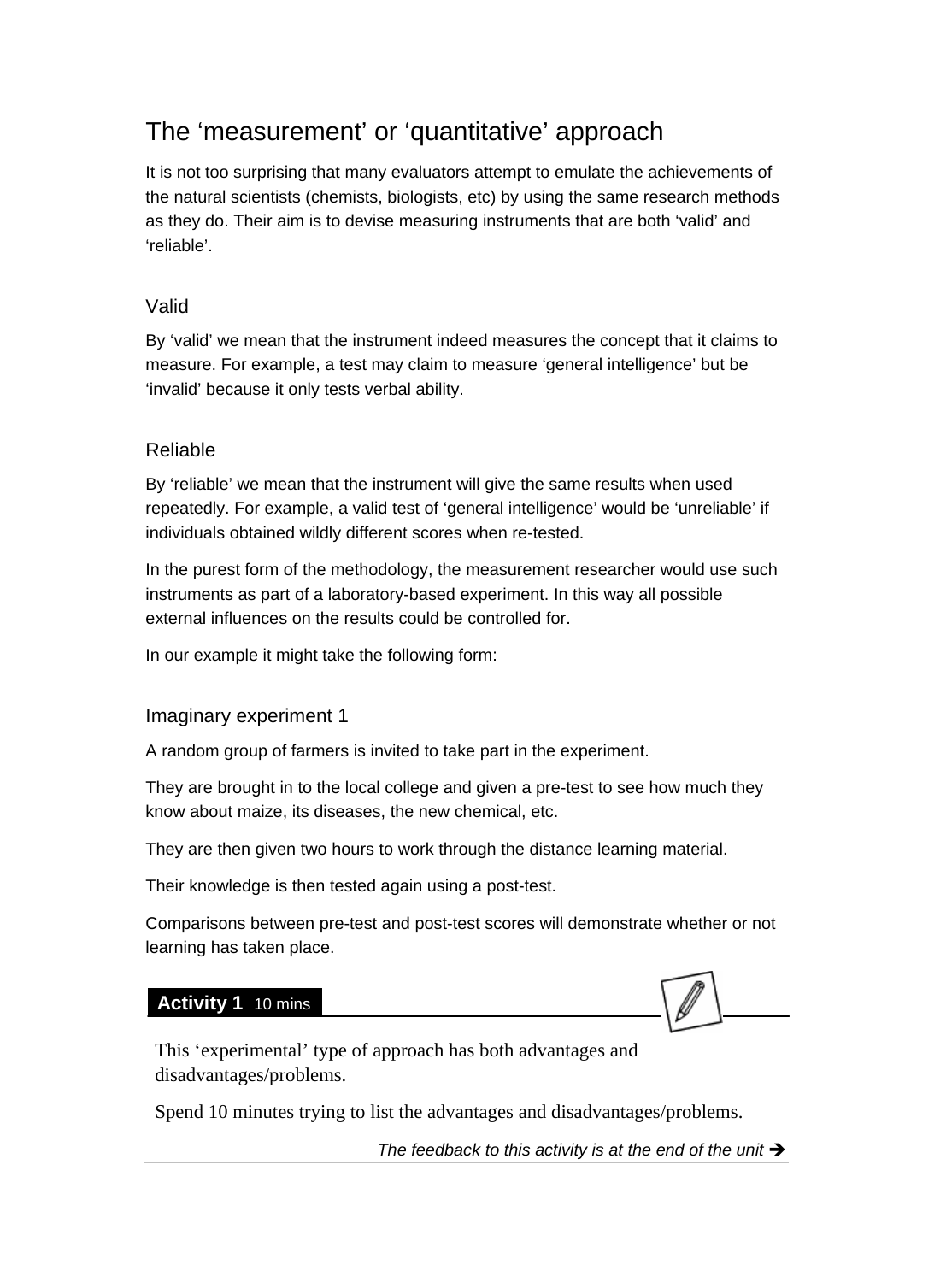Many of the problems listed in the feedback occur because we are dealing with human beings and because we have been trying to measure educational outcomes using pencil-and-paper tests. One approach that would circumvent some of these problems would be to shift the emphasis to more easily measurable effects. We will now try to do this in Imaginary experiment 2.

#### Imaginary experiment 2

100 maize-growing villages are identified within a geographic area with the same soil, climate etc.

50 are allocated at random to the 'experimental' group (the ones who will be taught the new pest treatment) and the 'control' group who will not be taught but will be used for comparison.

Measures of crop output and quality per acre are taken in all villages before the teaching.

Measures of crop output and quality are taken after the teaching.

Now, if crop output and quality went up substantially in the experimental villages but went down or remained constant in the control villages, one might assume that the educational programme had had the desired effect.

If crop output and quality had gone up in both the experimental and control villages then this might have been due to some other factor such as particularly favourable weather conditions or the arrival of an insect that kills the original pest. You might also be observing what is known in social psychology as a 'Hawthorn' effect – the attention that has been shown to the control group has resulted in them changing their behaviour. Or it could be that the learning acquired in the experimental villages has been passed on to the control villages through social contact. In all of these cases the educational programme might have been a success but its effects were masked by other factors.

If the crop output and quality had not risen in the experimental villages it may be because they had not put the teaching into practice – perhaps they could not afford the chemicals, or they had implemented it incorrectly, e.g. getting the dosage wrong.

We have used these two examples of experiments to show three things:

- experiments have to be extremely well-designed to yield worthwhile results
- even then, the results will be open to interpretation
- such an approach reveals nothing about the underlying social processes that may be at work.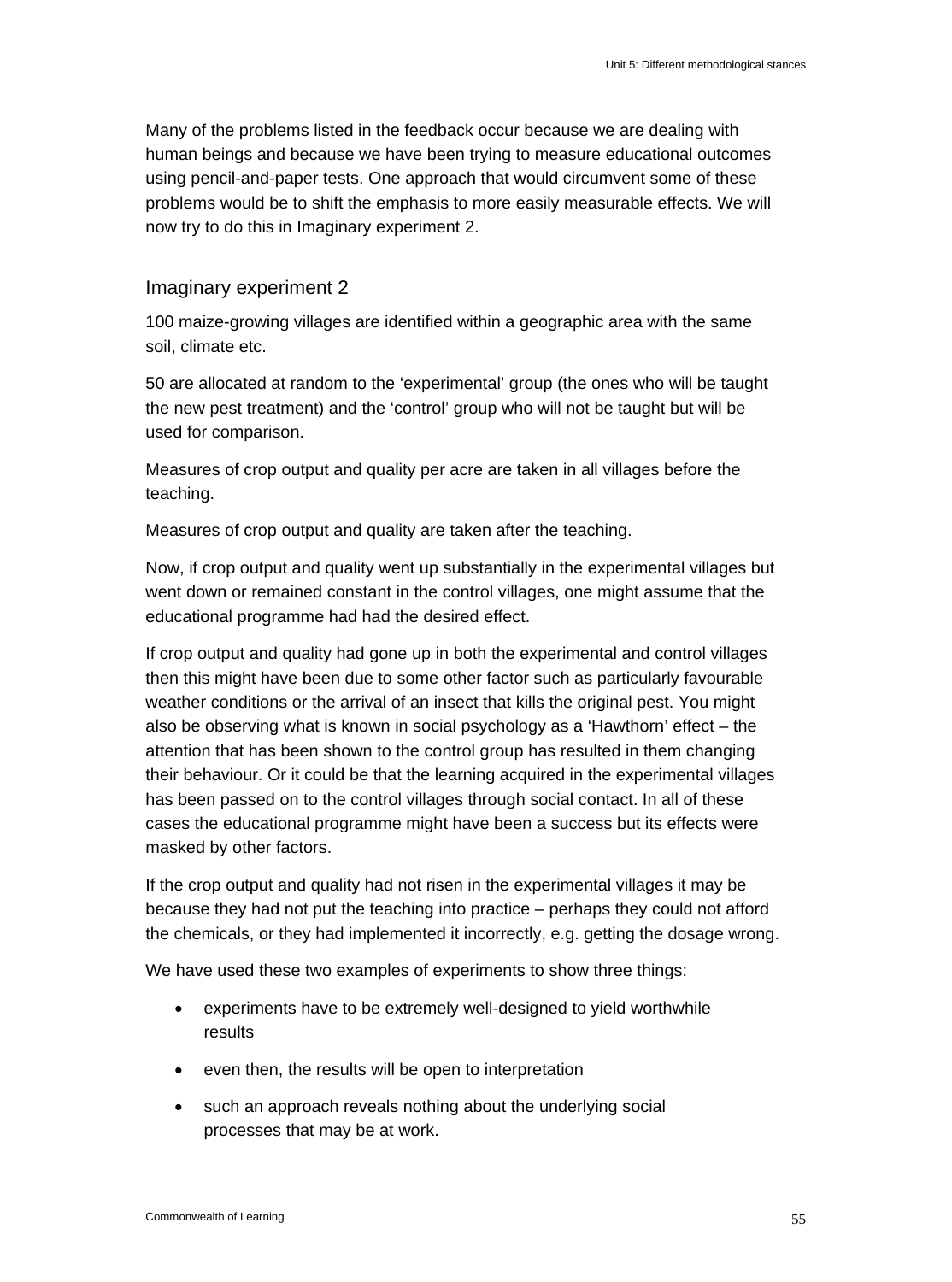# The 'understanding' or 'qualitative' approach

Whereas the former approach has its roots in the natural sciences, what we have termed the 'understanding' approach draws more on anthropology and uses a variety of 'qualitative' methods. These might include some or all of the following:

**Observation**: The researcher spends time in a real-life situation watching and listening to it, trying not to affect it by being there.

**Participant observation**: In this case the observer pretends to be one of the people in the situation and does not disclose that they are a researcher. They will alter the reality that they are observing, but not in the same way that a declared researcher would.

**One-to-one interviews**: The researcher tries to gain information from a single person by asking them questions about their feelings, attitudes, behaviour, etc.

**Group interviews/focus groups**: Here the researcher talks to several people at once, possibly asking the same questions to everybody or possibly listening to a more general discussion on given topics.

**Analysis of documents**: In some cases the researcher might have access to diaries, legal documents, histories, the minutes of meetings, etc that can shed light on the phenomenon in question.

The strong point of this approach is that, if the researcher does their job well, then they can describe what is really going on in a community when an educational innovation is introduced. Taking our farming example again, our researcher would probably want to spend some time in a given village prior to the educational part of the project to see how the village ran as a social system, how the agriculture was organised, who was responsible for tending the crops and, in particular, how the maize was normally grown.

When the distant learning material was introduced, she would observe the teaching and learning process and its consequences:

- Who was chosen as a student and why?
- Did they retain the expertise or did they pass it on to others?
- Did they seem to have grasped the general ideas from the teaching materials, or was it distorted?
- Was the knowledge implemented at all? If not where did the breakdown occur and why?
- Were the new methods adopted instead of, or in parallel to, traditional methods?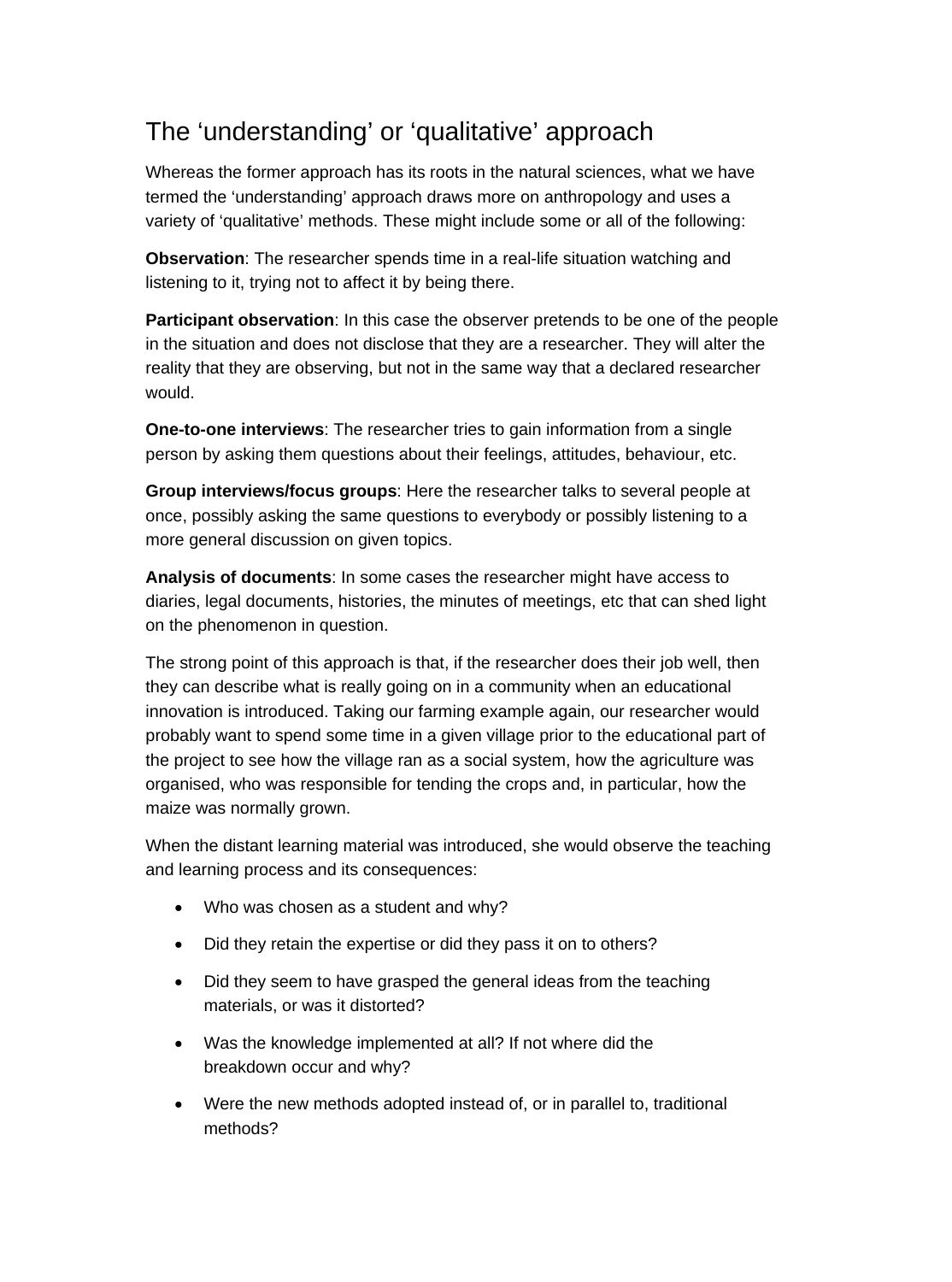- Did the farmers consider the process a success in their terms?
- Would they be carrying on with it?



Just as we did with the experimental approach, spend 10 minutes trying to list the advantages and disadvantages/problems of the 'understanding' approach.

The feedback to this activity is at the end of the unit  $\rightarrow$ 

### Surveys

I have put in 'surveys' as a special category because, while they represent a research methodology, they can also be used to answer questions both from the 'measurement' and the 'understanding' perspective.

Essentially, surveys are a tool to ask a standard set of questions to a representative population. They are very flexible. They can be sent through the mail or electronically. They can be carried out by an interviewer who notes down the respondents' answers on a form or you can get students to fill in surveys during a class.

If you asking the farmers to say how much maize they produced then you are using a measurement technique. If you ask them why they did not use the chemicals then you are getting in to understanding. Some purists refer to all surveys as 'qualitative' as they rely upon the subjective answers of respondents.

# Participatory evaluation

The distinctive element of this approach is one of 'democracy'. Rather than the researcher designing the evaluation agenda with the funding agencies, it is done in close collaboration with those who are being researched.

Brookfield described it as the turning of research activities into:

*'[activities] in which the distinctions between researchers and subjects are blurred, to select topics for research according to subjects' definitions of importance, and to make data collection and data analysis a collaborative exercise in which all are involved in exploring and interpreting the multiple realities of subjects' perceptions. In participatory research, projects are*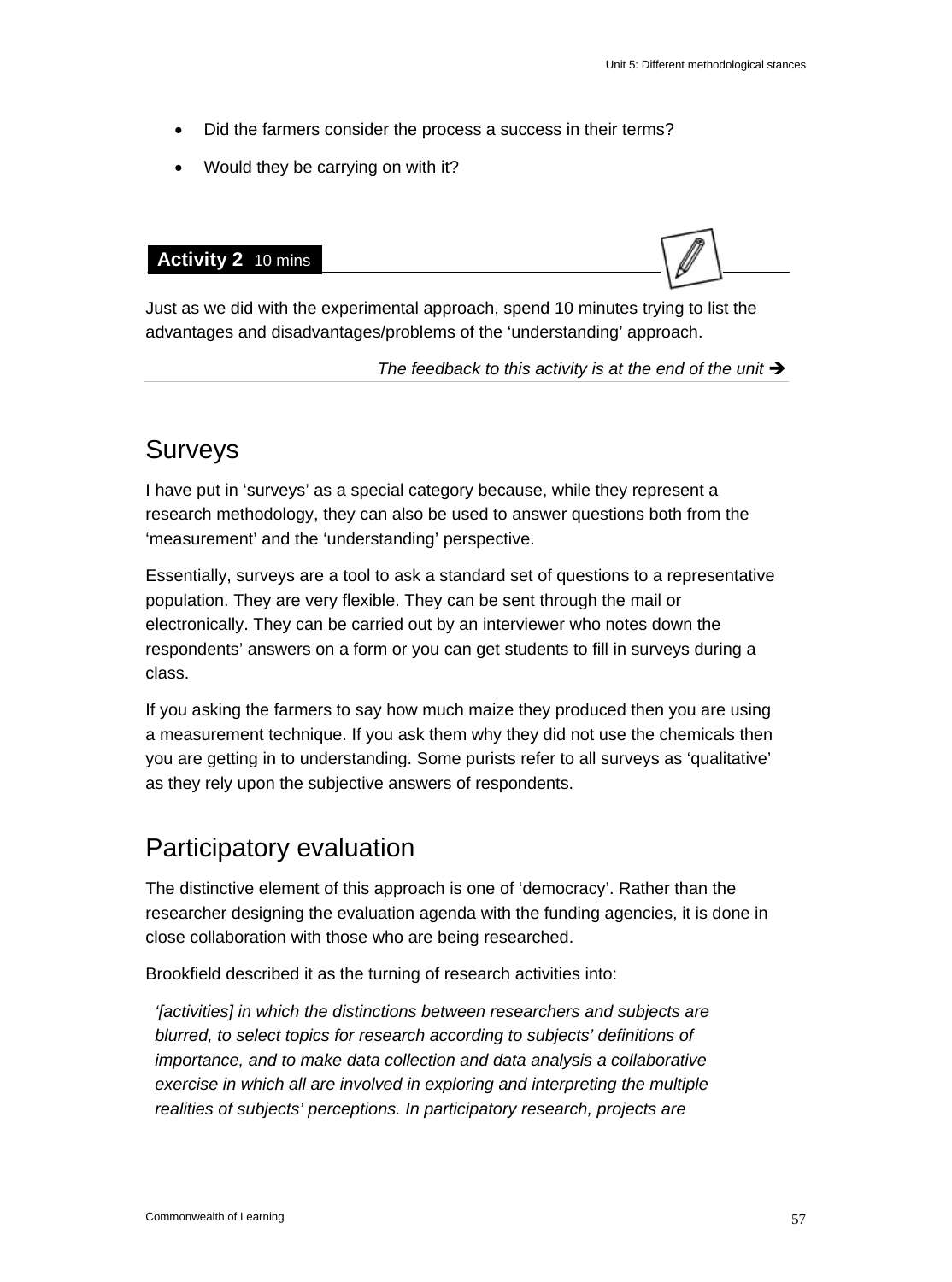*conceived, designed and conducted by the community for the benefit of all community members.'* 

*(Brookfield 1986, p. 15)* 

#### **Activity 3** 10 mins



How do you think that our example of the maize growers could become a piece of participatory evaluation? Jot down some ideas.

The feedback to this activity is at the end of the unit  $\rightarrow$ 

### Action research

Action research is a complex research process that has been used in a wide variety of education, social welfare and educational settings. Basically it involves undertaking research into one's own practice with the aim of improving it. In principle it could be carried out by any individual or group, but here we are going to concentrate on professional staff working in education.

Action research is unlike other forms of research in two ways. Firstly, the researchers are directly concerned with the social situation they are investigating, instead of standing outside it and looking in. However, to help them think more clearly and avoid bias, they often use an outsider as consultant or 'critical friend'. Secondly, while most research tries not to affect the situation being researched, action research aims to intervene and to change part of the process. These changes are then monitored and analysed to form part of the findings.

Altrichter outlined the action research process like this:

Action research tends to start from some practical problem or concern, and aims to develop and improve both the practical situation, and the knowledge of the participants. It usually proceeds in a series of stages:

- A: Finding a starting point.
- B: Clarifying the situation.
- C: Developing action strategies and putting them into practice (return to B).
- D: Making the resulting knowledge public.

Action research begins with finding a starting point for development within one's practice (Stage A). Then, through conversations, interviews and other methods of collecting evidence, and through analysis of the information *gained, the situation*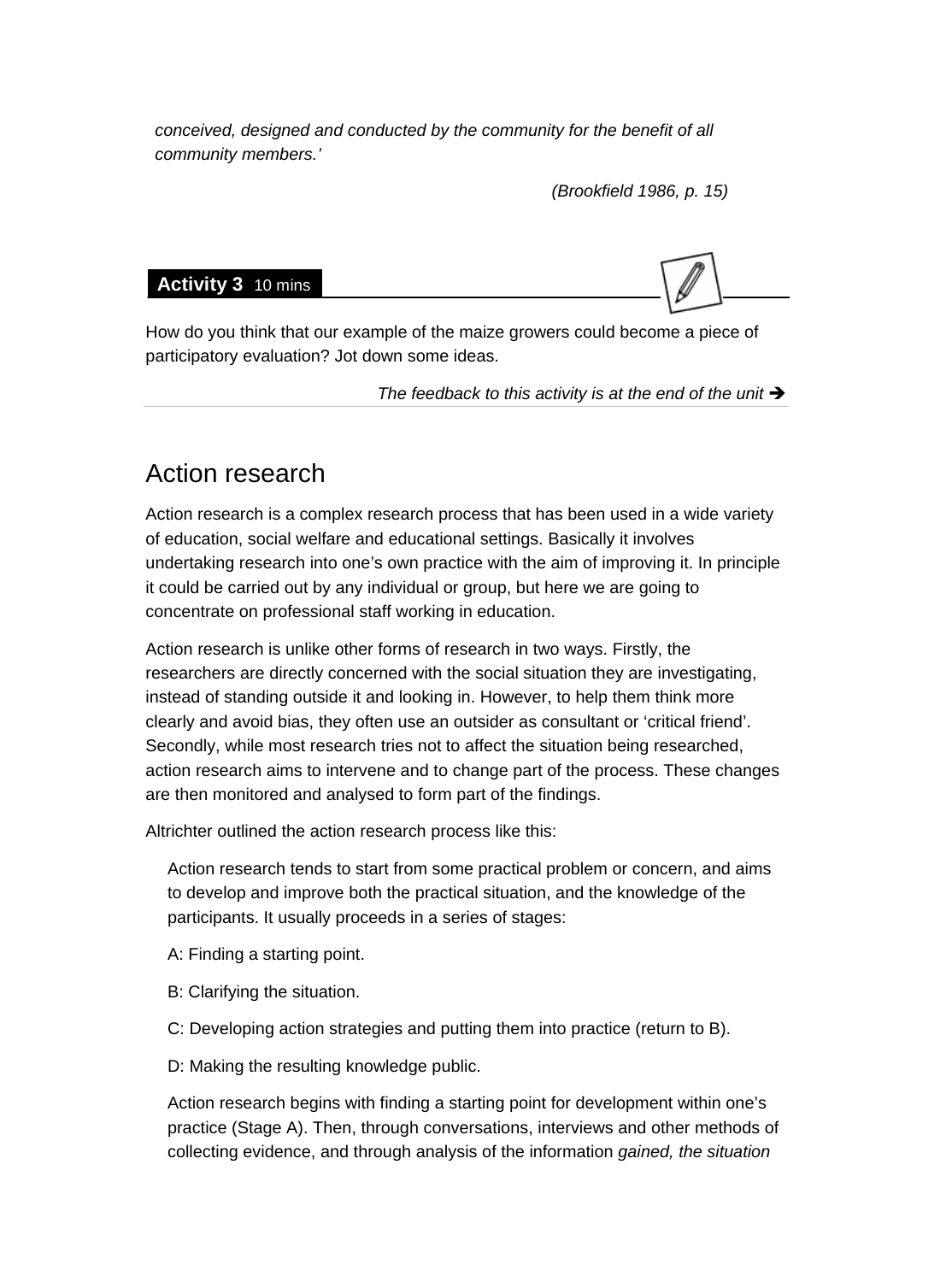*is clarified (Stage B). As a consequence of this clarification, action strategies are developed and put into practice (*Stage C).

Normally, the new action strategies will not solve a problem immediately. Therefore, their effects and side-effects need to be monitored in order to learn from experience and further improve the action strategies. So the research process moves back into clarification of the new situation, and the development of further action strategies (returning to Stage B). Two, three or even four cycles of planning, acting and reflecting on what has happened may be undertaken. At the end of the project the researchers make their new knowledge and understanding accessible to others by producing written case studies, or by oral presentations to other professionals in their field (Stage D). In this way their insights are opened up for critical discussion.

Adapted from Altrichter, 1993, pp 6-7

### How would this work with our maize farming example?

Well the action researchers could be the educationalists who had designed the distance learning materials. They would do the research themselves to find out if they could improve the materials, or the way that the educational programme was delivered. They would not wait for the programme to finish. They might begin, like the qualitative researchers, by visiting the village and observing the teaching/learning process. When they had clarified what was happening and identified problems, they would change the materials, or alter the ways in which these were presented to or used by the farmers. They would then monitor the results of these changes. This might be repeated until they felt that the situation had sufficiently improved.

### Which methods should I use?

This is a reasonable question for somebody about to ask on their first research project, but it is a difficult one to answer. I will outline some possible answers.

### Use appropriate methods

One answer is to say that you should pick the methods that are appropriate to the research problem. For example, if you want to know the dropout rate on a given course, you will clearly go for a 'quantitative' study, probably based on course registration or attendance data. If you want to find out about the effect on village women of a radio campaign about contraception, you might well decide that this should be done qualitatively by sensitive women interviewers in people's own homes.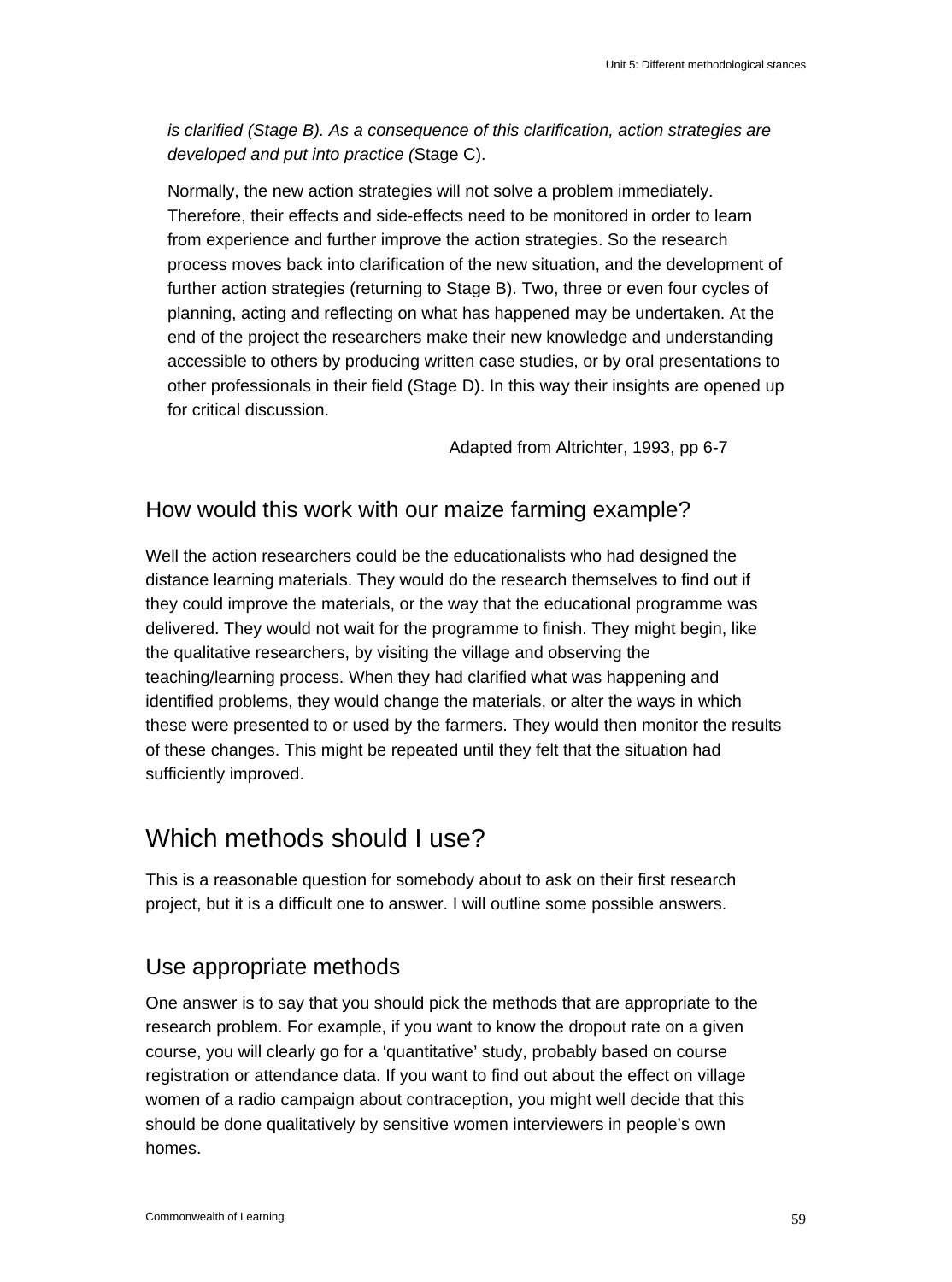### Use methods rigorously

Most researchers would agree with this, but there are divisions within social science as to how social reality can be understood and hence what can be called 'scientific'. Adherents of the quantitative, empirical school always select 'objective' surveys, tests and experiments, while those who feel that such methods do not tap into 'what is really going on' favour fieldwork based on observation, participation and interviews.

What I mean is that whichever philosophical or methodological approach you adopt, there are customs, rules of procedure and standards that must be observed.

Quantitative research may look more 'scientific' but if, for example, it breaks some statistical rules then it is not scientific. Some qualitative research may feel more like journalism or story-telling, but if it has been carried out using a rigorous and explicit set of criteria then it, too, is 'scientific'. In later modules we lay out some of the rules and procedures for both quantitative and qualitative data collection and analysis.

### Use methods demanded by the situation

We noted in our example that *Zobaida* had just two months to prepare her report. Clearly time was a major constraint that would affect the amount and type of research that she could do.

**Activity 4** 10 mins

What other types of practical constraints can you think of that might have an effect on your research design?

The feedback to this activity is at the end of the unit  $\rightarrow$ 

### Use multiple methods wherever possible

In recent years, more and more researchers seem to have come to the conclusion that it is better to select a variety of research methods when approaching a problem, rather than any one single method. This is particularly the case when attempting to evaluate a whole course or programme.

It is now generally acknowledged that it is insufficient to evaluate a programme on the basis of pre-and post-tests of the knowledge held by learners. This is especially so in the case of part-time and distance education where environmental factors, at home and at work, are likely to play a greater part. While we still need to know what has been learned, we also need to find out the reactions of all the people concerned,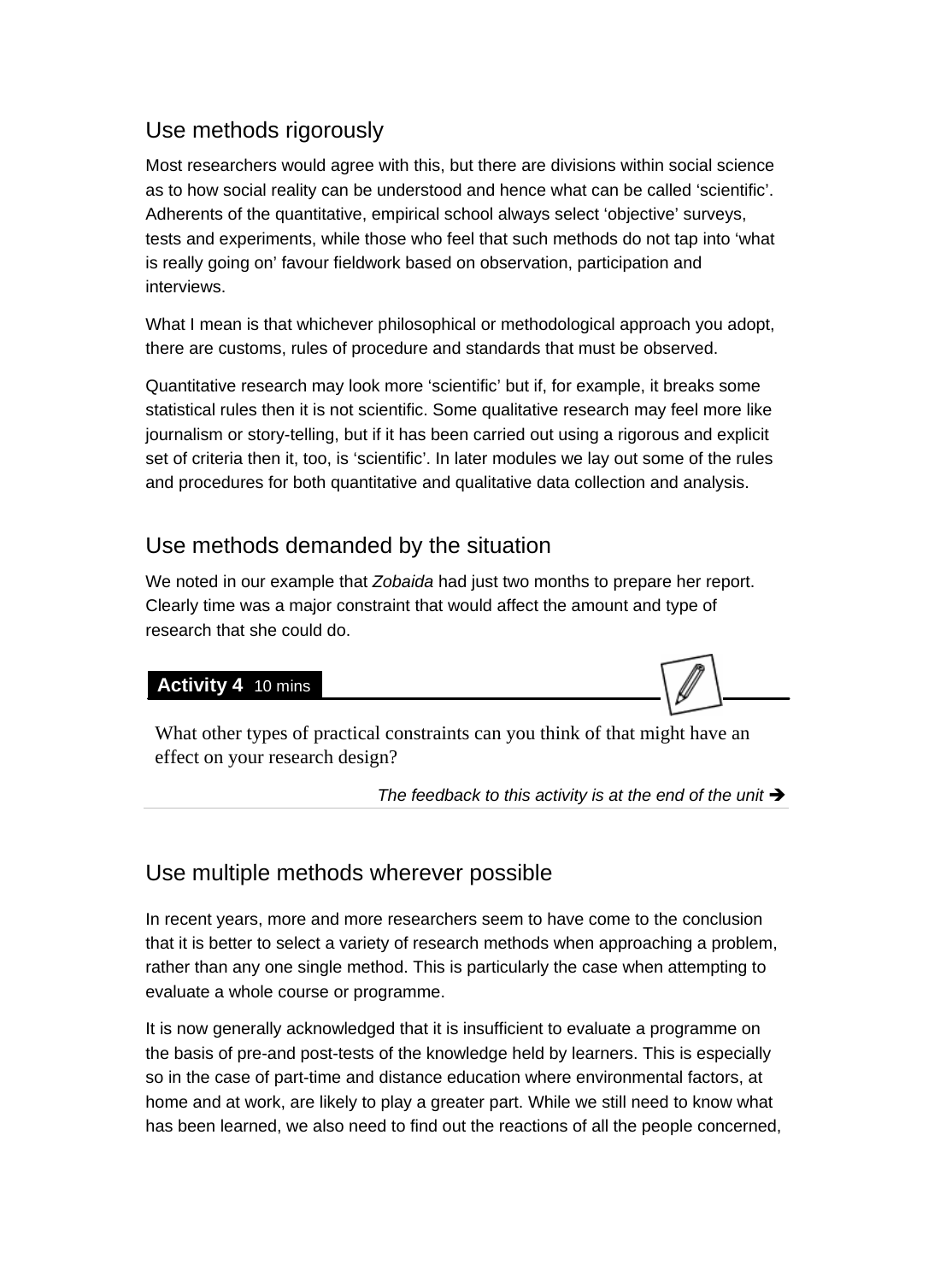to know how the programme was actually run, and about any positive or negative side-effects.

Multiple methods are needed because different facets of the problem are best addressed in different ways, and you are more likely to describe a complex social phenomenon accurately if you set about measuring it from several different points rather than just one.

# Summary

In this unit we have given a broad introduction to the main types of research methodology. We have said that choices can be made for both theoretical and practical reasons. We recommend multiple approaches whenever possible.

# References

Altrichter, H., Posch, P. and Somekh, B. 1993 Teachers investigate their own work: an introduction to the methods of action research. New York: Routledge

Brookfield, S. 1986 *Understanding and facilitating adult learning.* Milton Keynes: Open University Press

### **Feedback to selected activities**



### Feedback to Activity 1

This is what I came up with:

### Advantages

- The researcher is in control of all aspects of the experiment. Any changes in knowledge will definitely be due to the teaching material.
- The problems of bias amongst the participants is solved by random selection.
- The effects of incidental or extraneous variables are controlled for (all learners study under the same study conditions for the same amount of time).
- By using well-tried tests used by experts elsewhere the test results will be 'valid' (they accurately measure the phenomenon in question) and 'reliable' (they give the same score when repeated).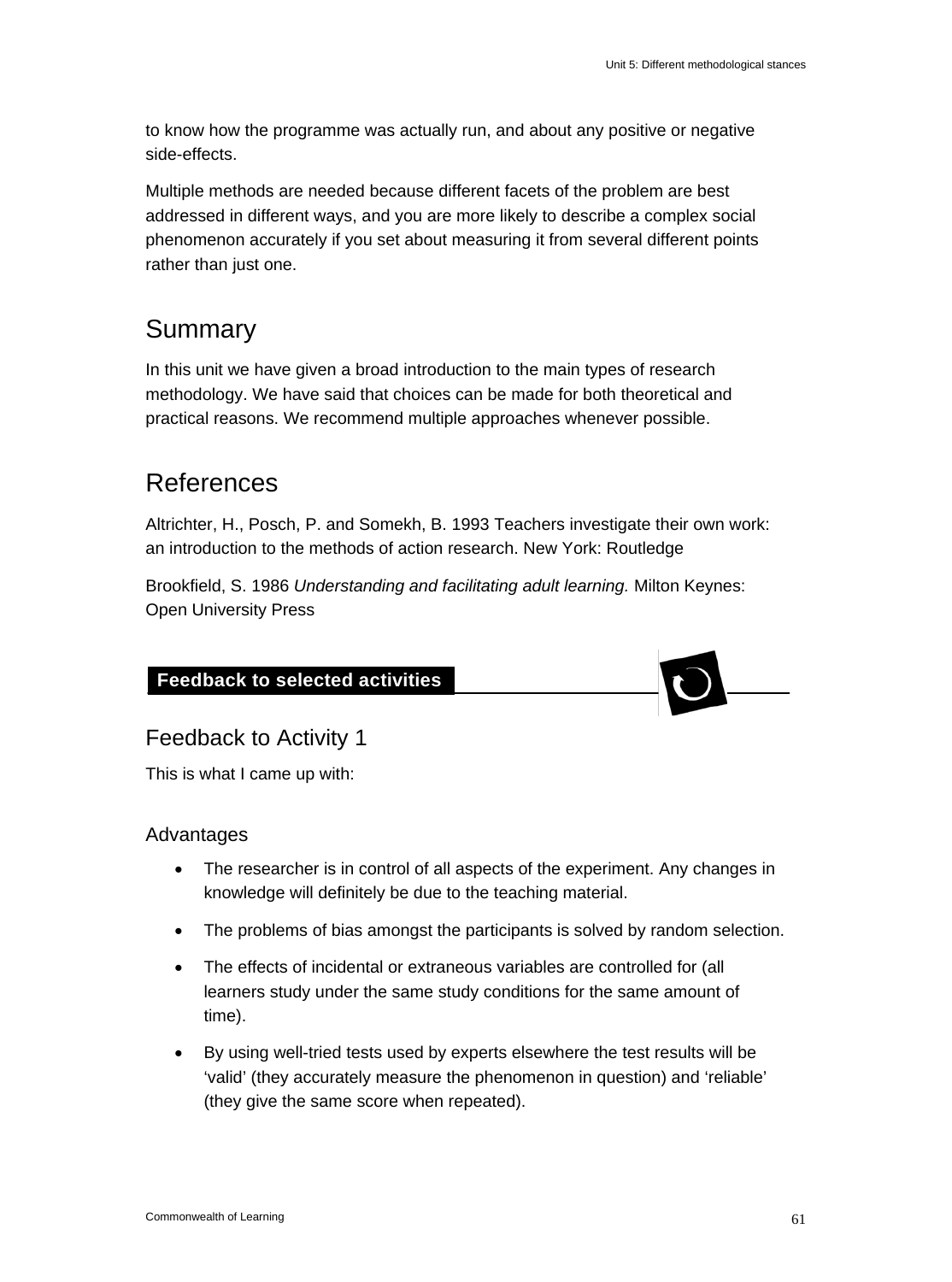### Disadvantages/problems

- Random selection does not necessarily mean random participation. Maybe only the 'good' farmers who are prepared to learn actually turn up.
- What about illiterate farmers? They will not be able to use the written material.
- Do the farmers still remember the lessons when the next planting season comes?
- The farmers may recall the material but still not implement the ideas.
- The teaching and learning was done in unnatural surroundings. Therefore the findings might not be generalisable.

### Feedback to Activity 2

Here are my thoughts:

### Advantages

- The learning takes place in a naturalistic setting rather than the contrived setting of the college classroom.
- We get to know what really happens after that from the perspective of the learners themselves.
- We can understand the outcomes in terms of the whole community context.

### Disadvantages/problems

- The research takes a long time.
- It may not be generalisable to other villages.
- Success will rely heavily on the social and linguistic skills of the researcher.

### Feedback to Activity 3

You might have made the following points:

- there would have to be a lot of prior consultation with the farmers concerning what they hoped to get out of the evaluation
- the evaluation would have to be 'owned' by the farmers and their community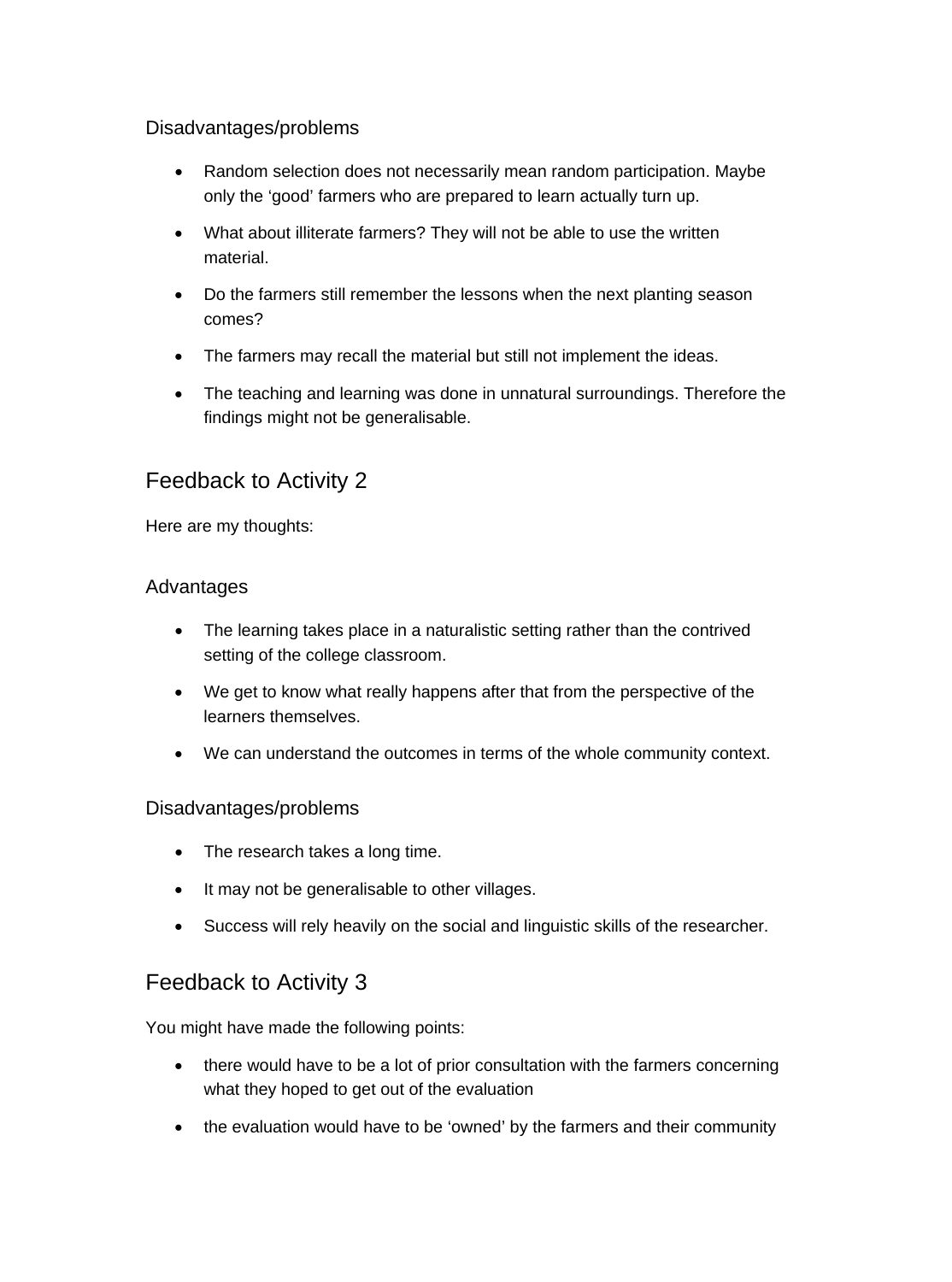- the goals of the farmers must be acknowledged increased maize production might not be a goal
- local agricultural methods would have to be respected.

### Feedback to Activity 4

Here are some of the things that I thought of:

- **Money**: This will effect size of samples, amount of travel, types of research equipment, etc.
- **Geography**: Some areas in your country might be too remote to visit. Others may have to be included in your study for political reasons.
- **Postal service**: a poor service may rule out mail questionnaires.
- **Literacy levels**: If literacy levels are low, self-completion questionnaires may be impossible.
- **Research skills**: There may be no trained interviewers in a certain local language.
- **Student access to equipment**: It may be possible to carry out the research electronically if the students are all online.

I am sure you thought of others.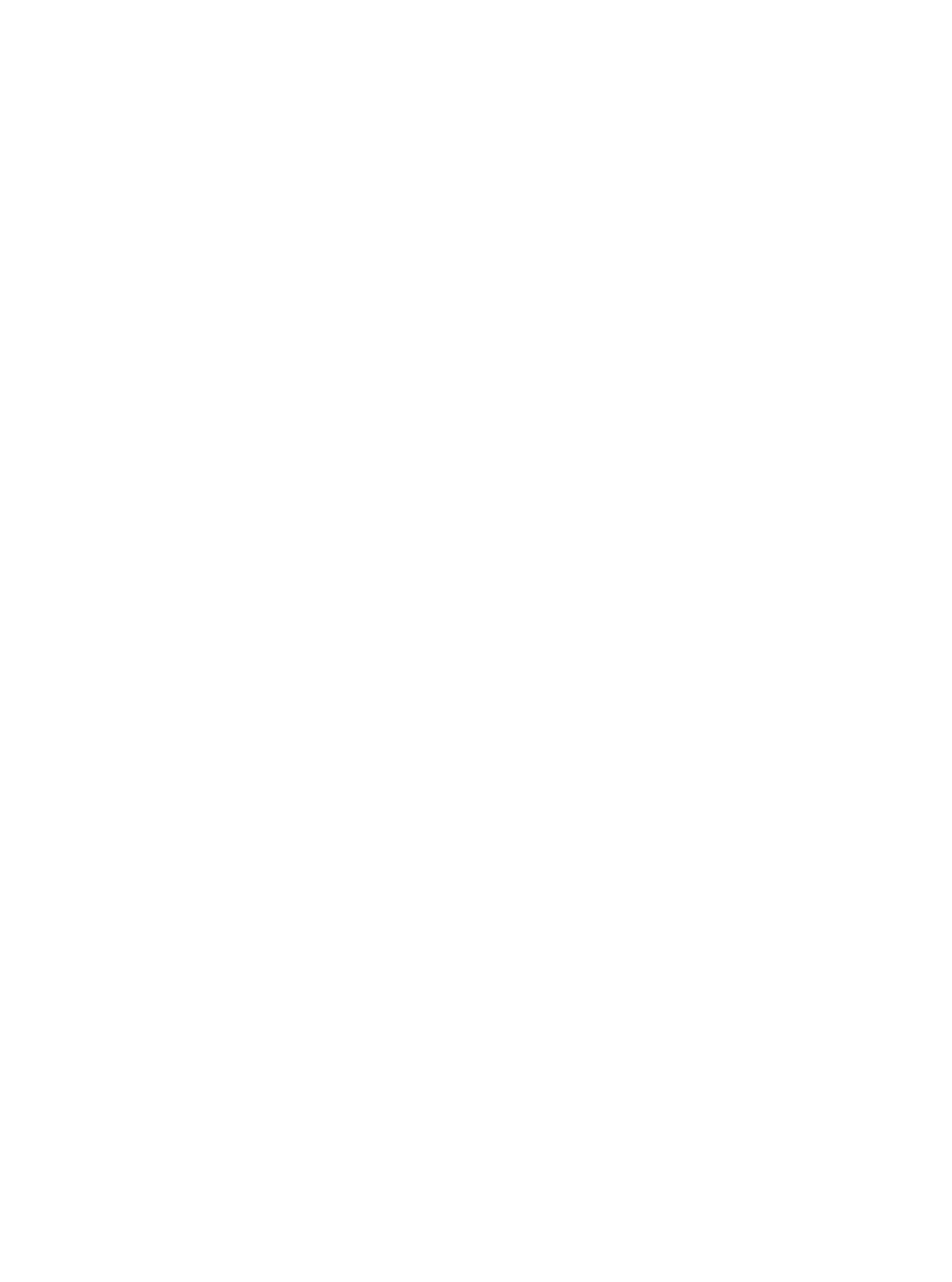# The range of research areas **LACCE LONIT 6** and topics



# Unit overview

This unit goes through the very wide range of research areas, and topics within those areas, in ODL and gives examples of each. You are encouraged to use this to decide upon your own research project.

# Learning outcomes

When you have worked through this unit, you should be able to:

- 1 Describe the range of possible research areas.
- 2 Locate a given research topic within this range.
- 3 Begin to note areas of particular interest to you.

# **Introduction**

Your work and that of your institution will almost certainly provide a vast array of activities and processes that could be researched, evaluated and improved. At the end of this module, we will attempt to guide you towards a research project that you can carry out as you work through the later modules in this series.

In this unit we describe the variety of issues that can and have been researched in the field of open and distance education. We give lots of examples and you will find that most of them are taken from the Open University in the United Kingdom, known by the abbreviation UKOU. There are three reasons for this:

- 1 I am most familiar with the UKOU because it is where I work
- 2 the UKOU has been going for over 30 years and so it has a lot of experience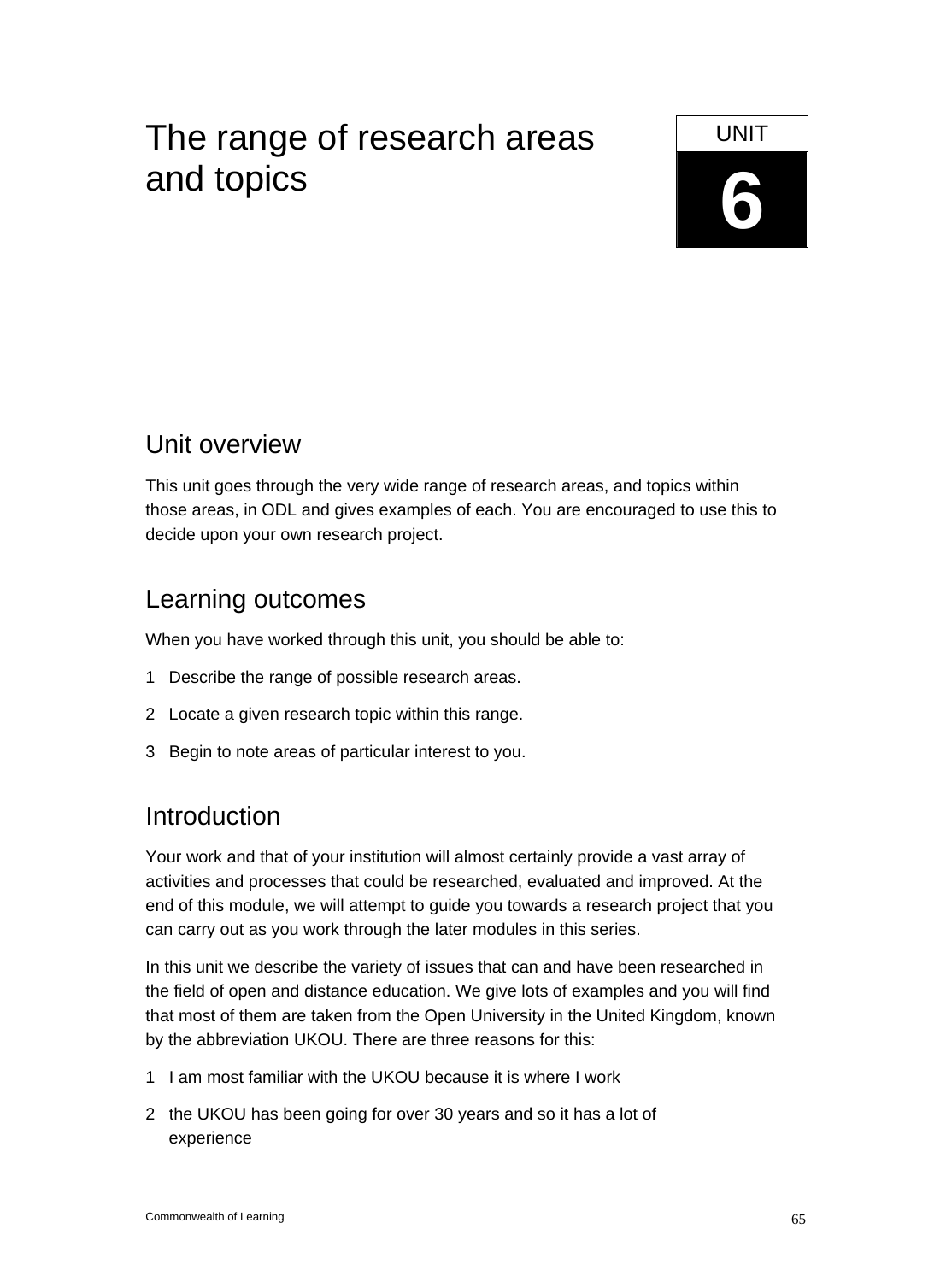3 its staff have been encouraged to publish their institutional research findings in books and journals.

But remember, these examples are only there to illustrate certain ideas and principles. They also tend to be quite old. We don't expect you to try to hunt them down but it does illustrate the correct way to reference research articles. We plan to add in more recent examples from around the world in the future.

We begin by clarifying some terminology.

### Systems vs programmes vs courses

In what follows we break down the field into 'course', 'programme' and 'system' research and evaluation.

By 'course' we mean a piece of open or distance learning that it is self-contained. A learner enrols on it, studies it, and is perhaps assessed on it. For example, Kabir (the lecturer at the Open University of Udair) has been asked to evaluate the course 'Introduction to psychology' that is taken by many first year social science students.

A 'programme' means an array of related and linked courses provided by an institution that leads to a particular outcome or qualification. For example, if you take a particular set of psychology courses at the Open University of Udair, this programme will lead to a degree in psychology.

A 'system' refers to a whole providing institution or organisation. In our example the system is the whole Open University of Udair.

Practitioner research can be at any level. In order to work to some pattern, we are going to start at the top (or 'macro' level) and make our way down to the 'micro' level (the individual 'course' or learning activity).

In reality there is considerable over-lap. Some techniques, such as statistical tables, are used at all levels, so, whatever your interest, we suggest that you work through the whole list.

### **Activity 1**



### Applying the unit to your situation

This activity has no time guide, since it runs throughout the unit. It is designed to do two things:

- 1 to help you follow the structure of the unit (which is quite complex)
- 2 to help you explore what you currently do and what you might do in future in your institution.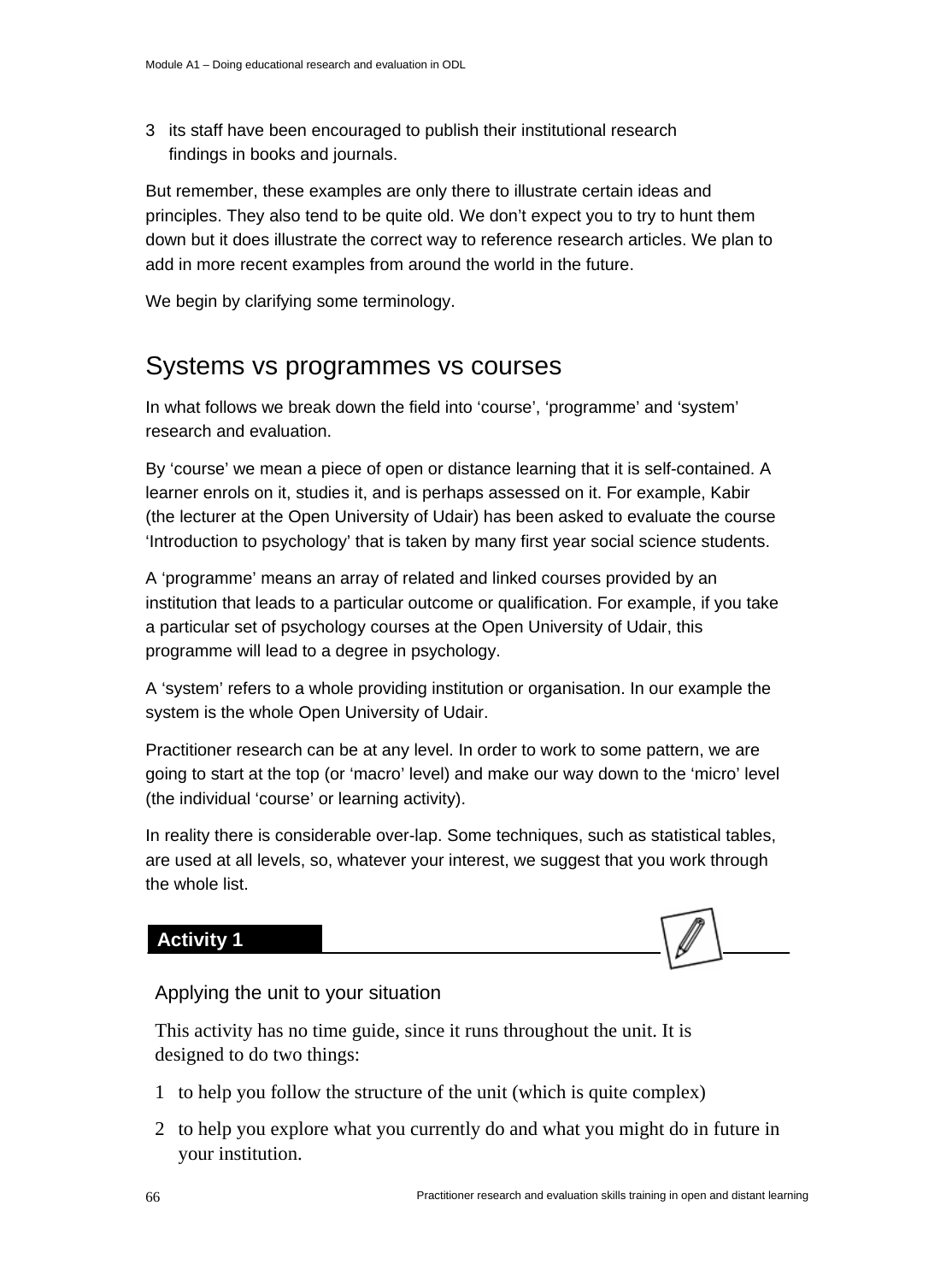### Tasks

The table below sets out the contents of the unit. The words may not mean too much at the moment but they should give you a rough picture of where things are going in advance.

As you work through the unit, come back to this table and write down your ideas on things such as:

- 1 Whether **your institution** already carries out this activity.
- 2 Whether **you personally** carry it out.
- 3 **If not**, would it be a good idea to do so?
- 4 **If yes,** should you be doing more of it, or in different ways?
- 5 Would this be a good topic for **your own research project**?

The feedback to this activity is at the end of the unit  $\rightarrow$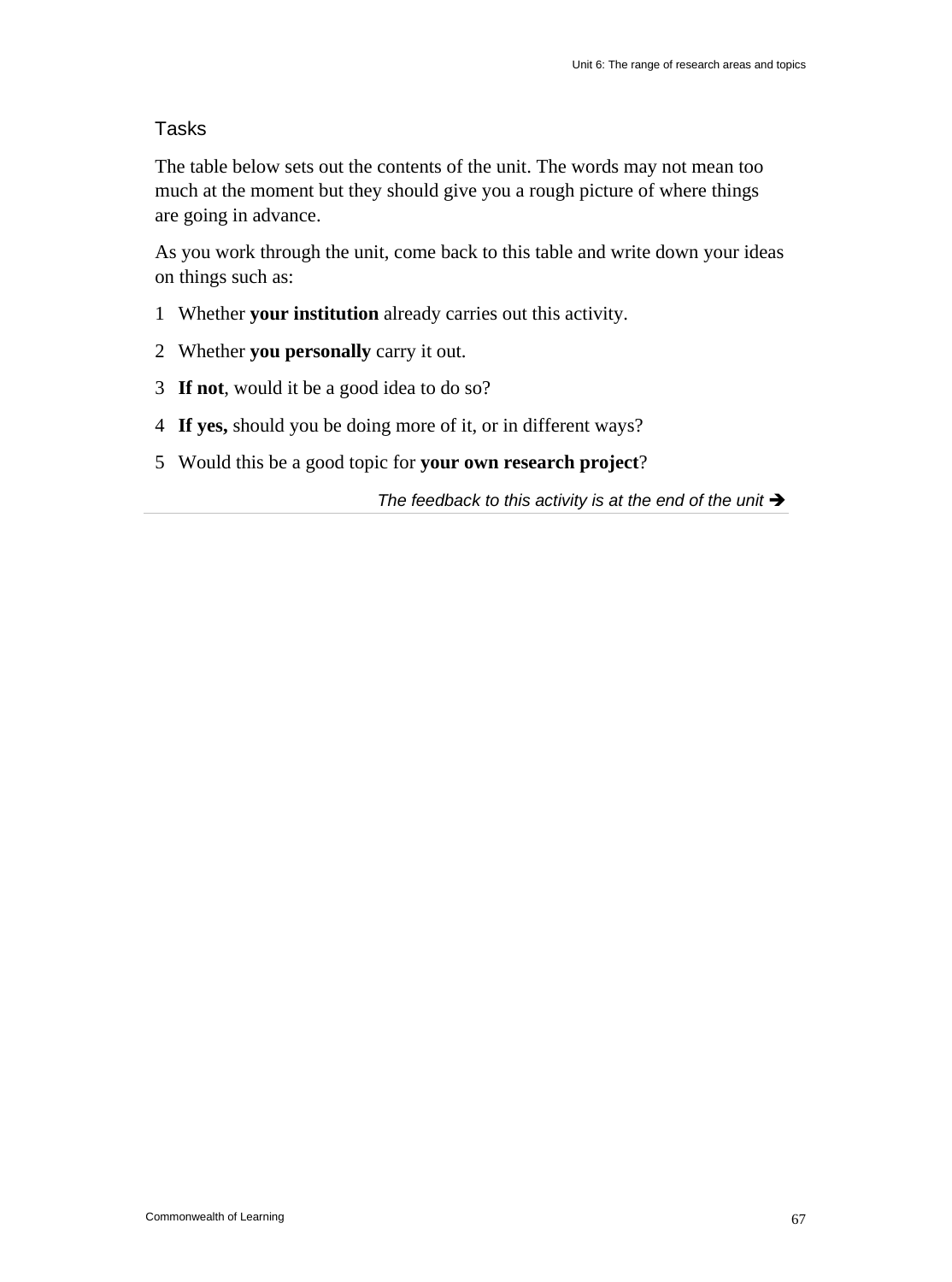### **Table 2 Research areas and topics**

| <b>Unit section</b>                                                                                                                                                                                              | Your notes |
|------------------------------------------------------------------------------------------------------------------------------------------------------------------------------------------------------------------|------------|
| <b>System evaluation</b><br>Basic measures of activity                                                                                                                                                           |            |
| Measures of efficiency                                                                                                                                                                                           |            |
| Evaluating student outcomes<br>In comparison with other teaching methods<br>In cases where there is no assessment<br>Following up successful students<br>Other, unplanned, outcomes                              |            |
| Overall system aims                                                                                                                                                                                              |            |
| <b>Policy evaluation</b><br>Market research                                                                                                                                                                      |            |
| Surveys on policy options                                                                                                                                                                                        |            |
| Monitoring                                                                                                                                                                                                       |            |
| The impact of policy changes                                                                                                                                                                                     |            |
| Experiments of pilot schemes                                                                                                                                                                                     |            |
| <b>Organisational evaluation</b>                                                                                                                                                                                 |            |
| <b>Programme evaluation</b><br>Measuring the impact of qualifications gained                                                                                                                                     |            |
| <b>Course evaluation</b><br>How do you know what to change?                                                                                                                                                      |            |
| How do you know what to change in ODL?                                                                                                                                                                           |            |
| Formative evaluation<br>Critical commenting<br>Developmental testing<br>Knowing your student                                                                                                                     |            |
| Summative evaluation<br><b>Feedback from tutors</b><br><b>Feedback from students</b><br><i>Extent of utilisation</i><br>Overall view of the teaching<br>General style of presentation<br>Specific content issues |            |
| <b>Cross-sectional studies</b>                                                                                                                                                                                   |            |
| <b>Developmental studies</b>                                                                                                                                                                                     |            |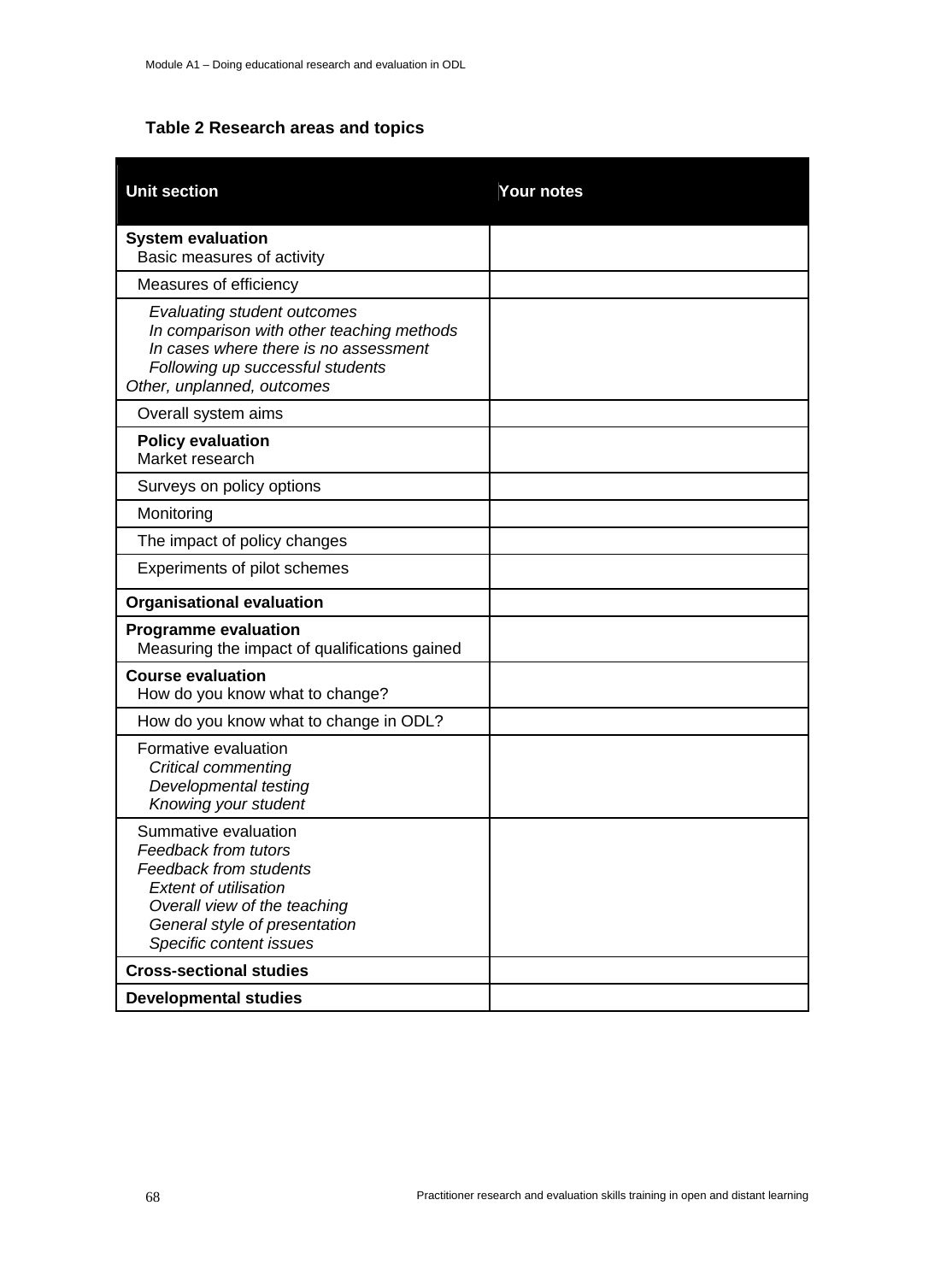# System evaluation

Basic measures of activity

Any rigorous system of evaluation must begin with certain basic data such as:

- How many courses have been produced?
- How many students are there?
- How many applicants had to be turned away?

This data should be drawn from administrative records and be presented regularly, sometimes as part of an institution's annual report or separately as a volume of statistical tables.

We have called these 'measures of activity'. The information involved has to be collected routinely by the teachers or the teaching institution; it must be stored safely over time and it must be easily accessible to those who need it and who are entitled to have it. (McIntosh, Woodley and Morrison, 1980).

If you work in a situation where there are only one or two courses and quite small student populations, such matters might not seem to concern you directly. However, no matter how small the numbers, the principles of statistical presentation are the same.

Whatever your practitioner role is, you will be faced by statistical tables. Used properly they are excellent ways of summarising large amounts of numerical data in ways to allow you to see 'the bigger picture'. You may have to construct them, or interpret them, or both.

The skill of creating and presenting tables is covered in later modules in this series. In the next activity we just provide an introduction. It is a simple exercise to get you thinking about how you might present basic measures of activity better and how you might 'interrogate' the measures you come across from other institutions.

### **Activity 2** 20 mins



#### Exploring measures of activity

You will recall that Yahaya, one of our pen–portrait learners mentioned earlier, has been asked to conduct a study into the national take-up and drop-out rates in distance education courses provided by the country's dual-mode university, two technical institutes and a teachers' college.

In Table 3, we show some imaginary data that has been provided to Yahaya by the university concerning its distance education programme that has now been running for four years.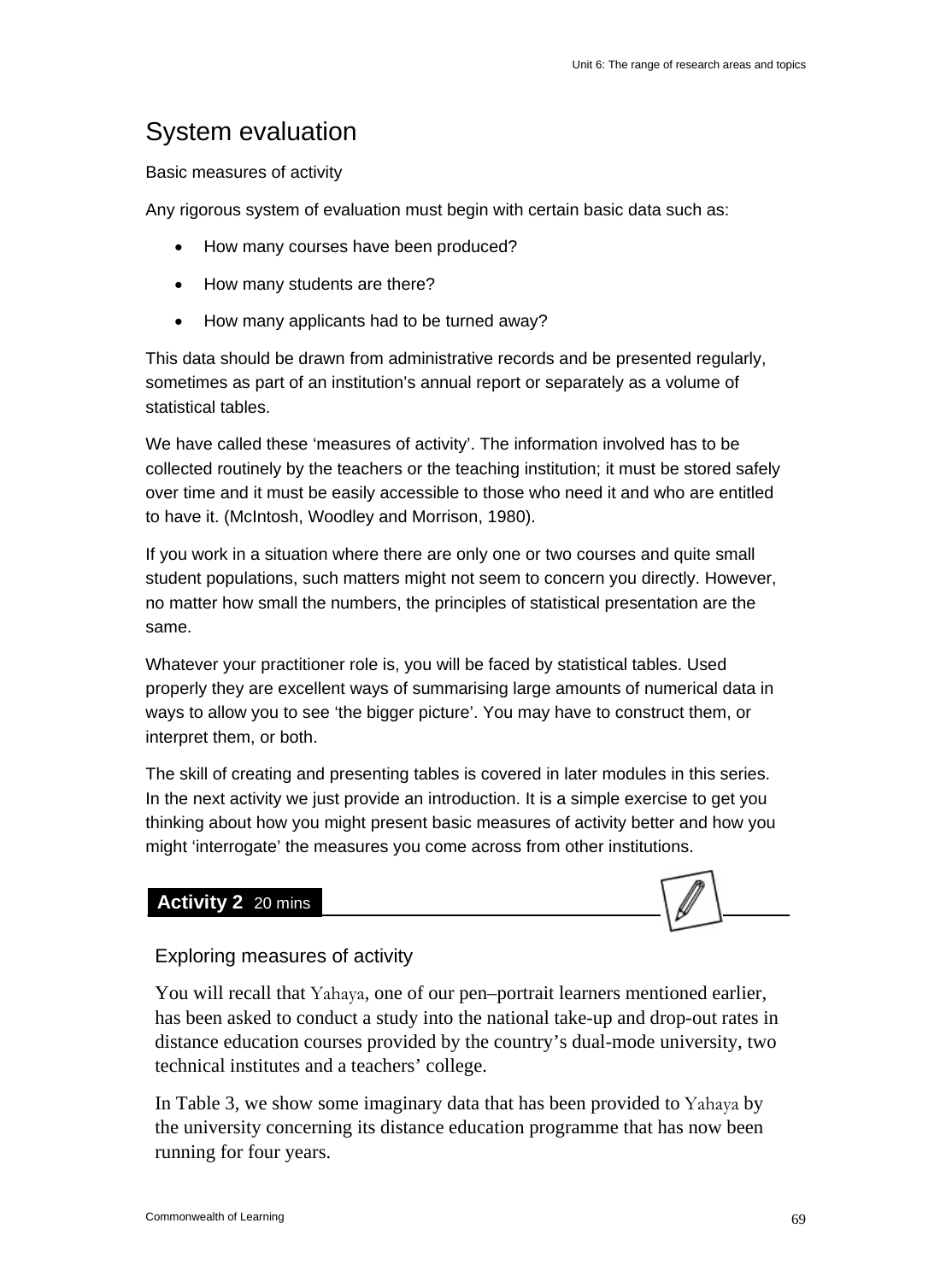- 1 What could Yahaya tell from the data?
- 2 What else might Yahaya need to know?

### The feedback to this activity is at the end of the unit  $\rightarrow$

#### **Table 3 Some basic activity data**

|                            | Year 1 | Year <sub>2</sub> | Year <sub>3</sub> | Year 4 |
|----------------------------|--------|-------------------|-------------------|--------|
| Number of courses on offer | ◠      | 5                 | 6                 | 12     |
| Number of students         | 20     | 400               | 420               | 672    |
| Number of staff            | 10     | 50                | 60                | 84     |

### Measures of efficiency

Allied to measures of 'activity' are those of 'efficiency'. Using only the measures of activity from the previous section, we might find that the institution in our example appears to be doing better than another named institution because it has far more courses and students. However, this may be because it is employing vast numbers of full-time staff. This means that it is using more resources to achieve the same effect. In other words it is being less efficient.

Let us illustrate this by returning to the figures in Table 3. I have performed a few simple statistical calculations, in order to see what we can say about the institution's efficiency over the four years. Has it got better or worse? (The results are shown in Table 4. For this exercise I have ignored all of the queries about the actual data that I listed above.)

|                               | Year 1                                  | Year 2 | Year 3 | Year 4 |
|-------------------------------|-----------------------------------------|--------|--------|--------|
| Number of courses on offer    | 2                                       | 5      |        |        |
| Number of students            | 20                                      | 400    | 420    | 672    |
| Number of staff               | 10                                      | 50     | 60     | 84     |
| Number of students per course | 10                                      | 80     | 70     | 56     |
| Number of students per staff  | 2                                       | 8      |        |        |
| Number of staff per course    |                                         |        |        |        |
|                               | (The row above is intentionally blank.) |        |        |        |

### **Table 4 Some efficiency measures applied to the activity data**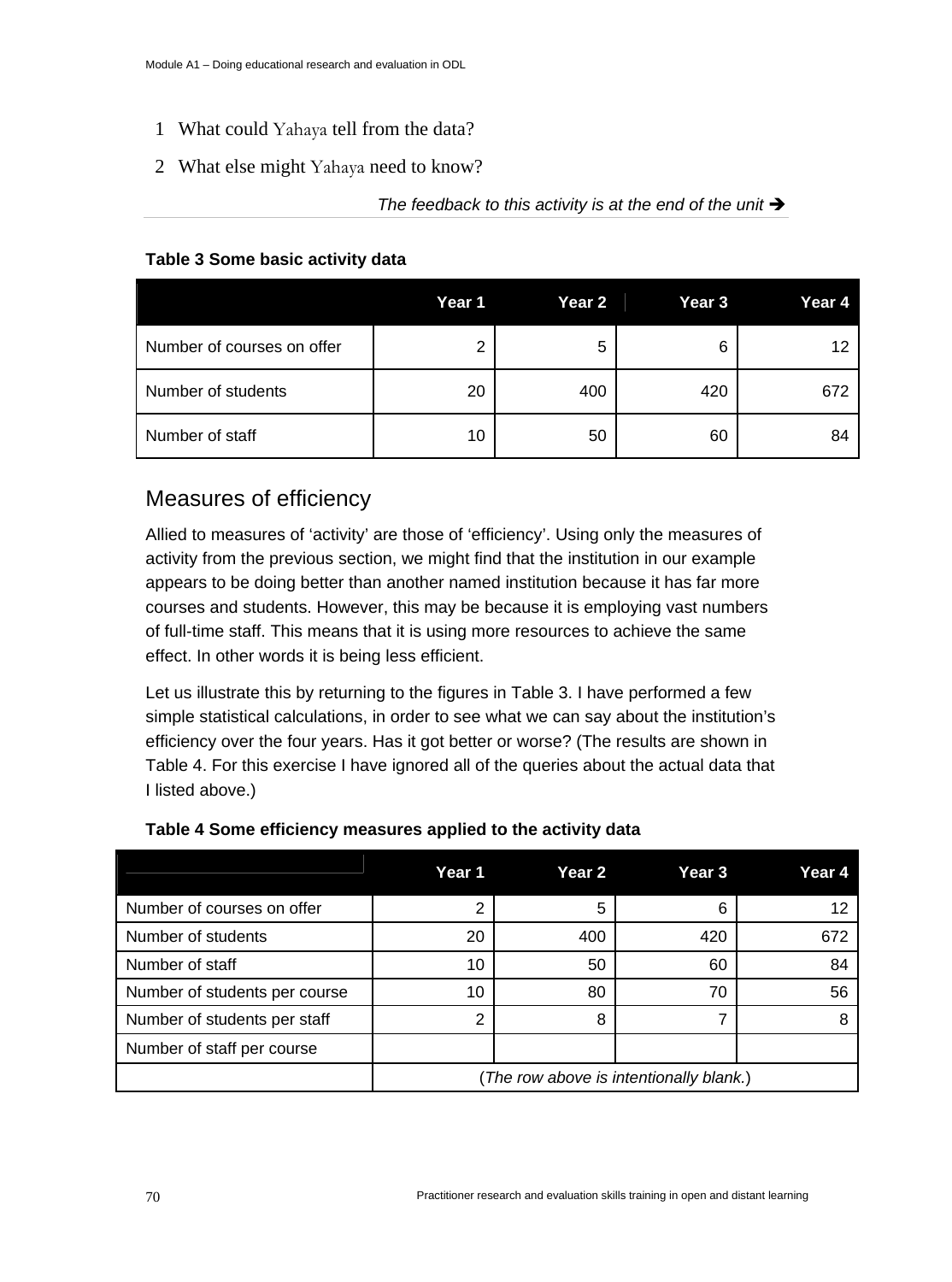The major costs of ODL lie in course production. Once you have created an ODL course the cost of teaching extra students is relatively small. (Economists say that the 'marginal cost' of each new student is low). The more students who take the course, the lower the unit cost. So, if we measure **the number of students per course**, we would hope that this figure would **go up** over the years as you become more efficient. In our example this figure actually **goes down** from 70 to 56 in the fourth year. This is because the rise in student numbers has been cancelled out by the growth in the number of courses.

Similarly, we would hope that **the number of students per member of staff** was **going up.** This would mean that the staff cost per student was going down. The figures show that they did go up in the second year, but have since remained fairly static.

### **Activity 3** 15 mins

The number of staff per course

A third measure of efficiency is the number of staff per course.

If the institution is becoming more efficient would you expect this number to be going up or down?

Calculate these figures yourself and write them in the spaces in Table 4 (You do this by dividing the number of staff by the number of courses in a given year.)

The feedback to this activity is at the end of the unit  $\rightarrow$ 

So, after what is probably an untypical first year as the programme starts up, our three measures of efficiency show the university getting worse, staying the same and getting better! In the next section we will see that life does not get any simpler when we consider efficiency in more depth.

The data we have considered so far is only about student enrolments. We do not know how effective the institution has been because we know nothing about the output. We would need to know how many students successfully completed the courses, how many went on to take other courses in the same institution and how many gained qualifications. It is a complex area that becomes more complex in ODL systems where students can take years off and where they can transfer partial qualifications into other institutions (Woodley, 1995).

One particular efficiency measure has centred on the question of 'costeffectiveness'. This is a concept that is taken from economics and researchers who use it try to quantify the inputs and outputs of ODL in monetary terms.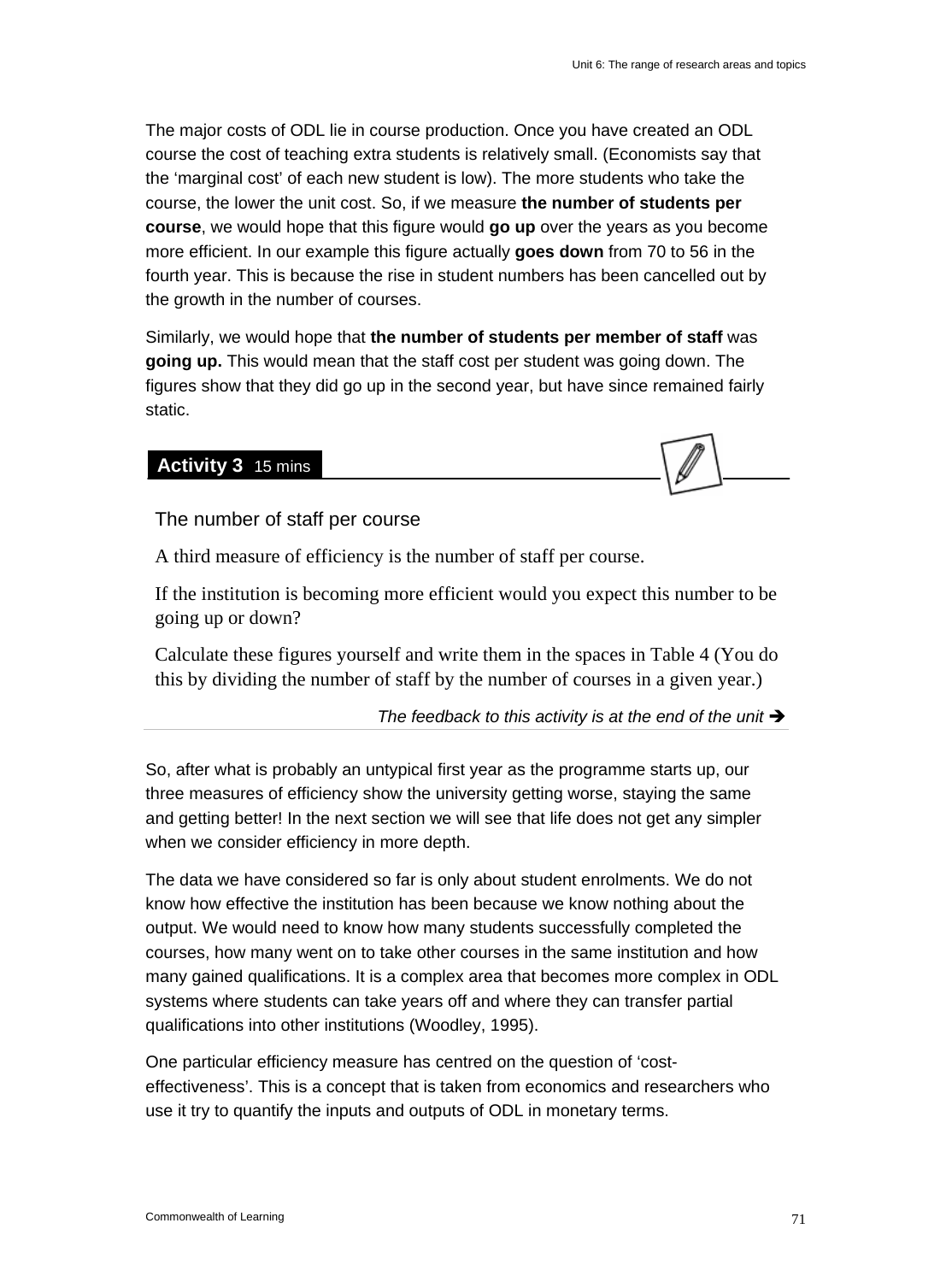It has been claimed by many that distance education is a cheap teaching method. While the cost of developing good quality courses can be high, the savings are also potentially high in the long-term. There is no need to build classrooms or lecture theatres and, as the course populations grow, the cost of teaching each extra student should become less and less. However, it is not always as straight forward as that. Some ODL courses are extremely expensive to design and small student numbers and high drop-out rates can easily remove any financial advantage.

Here I just want to alert you to some of the challenges to cost-effectiveness research by using an imaginary case study. The example I have chosen is of an Education Minister who wants to upgrade information technology skills among current secondary school teachers. She wants to know which of distance learning or residential schools would be more cost-effective, and so her civil servants set up an experiment. Five hundred teachers are taught using specially designed ODL material and five hundred are brought into a college to be taught the same IT skills face-to-face. At the end of the experiment, the results show that the cost of the ODL scheme was \$7500 and 300 of the students passed the final assessment, whereas the cost of the face-to-face scheme was \$10000 dollars and all 500 students passed. The ODL scheme was cheaper but they note that there was a high drop-out rate. The civil servants conclude that the face-to face scheme was more 'costeffective' because it cost \$200 per graduate, compared with \$250 per ODL graduate. They recommend to the Minister that the ODL scheme should be dropped.

If you had been called in by the Minister at the beginning, you would no doubt have offered sound advice on how to design this experiment so that faith could be placed in the results! However, let's assume that you have been asked by the Minister to comment on the research report.

#### **Activity 4** 10 mins



- IT: face-to-face or ODL?
- 1 What would you want to know about how the experiment was conducted?
- 2 What evidence would you want to find, probably in the technical appendices to the report, that would give you confidence in their calculations of cost?
- 3 What would you want to know about the 'effectiveness' measures?

The feedback to this activity is at the end of the unit  $\rightarrow$ 

So what would I tell the Minister? Well the classic answer would be 'I think that we need to do more research on this.' While this is almost always true, it is not an answer that ministers are looking for. A more diplomatic answer might be that 'It appears to be slightly cheaper to use face-to-face methods. However, because of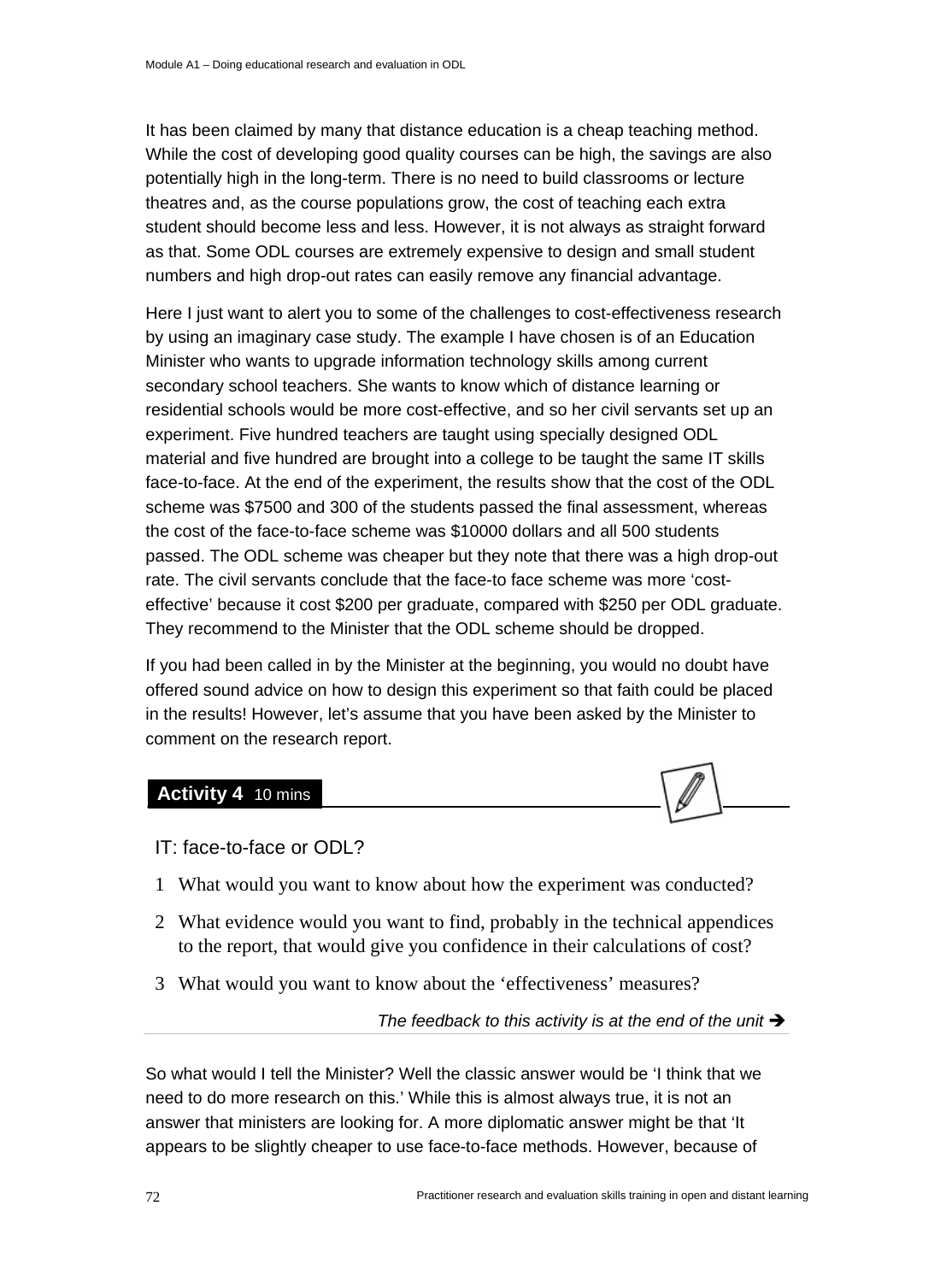the difficulties in accurately costing each method, the difference in costs is probably not significant. In any case, a large part of the costs of ODL is incurred at the writing stage. If you went on to use these materials with more and more ODL students, the apparent cost advantage of face-to-face teaching might well disappear.'

Just how cheap distance education is, or whether it is cheap at all, is still a matter of academic argument among economists (Wagner, 1977; Mace, 1978; Rumble, 1997). (There is a separate handbook in this series on costs and economics in open and distance learning). However, I leave you with this thought. When I met Greville Rumble, a leading expert in this field, I jokingly asked him to summarise his book on the economics of distance education by answering the question 'Is it cheaper?' in one sentence. He did it in two words, 'It depends.' It is up to us as researchers and evaluators to determine **upon what** it depends. In what circumstances, in what contexts, using what media, teaching what types of students, is open and distance learning cost-effective?

### Evaluating student outcomes

In most ODL systems the measurement of whether adequate learning has taken place, and whether some students performed better than others, has usually been left to the formal exams and assessment system. However, there are a number of key ways in which research has attempted to follow-up the teaching to see what impact the ODL experience has had upon students, their family, their community and even on society in general.

### In comparisons with other teaching methods

The IT training is a case where standardised tests would have been used to make comparisons between the learning that has taken place in different situations.

In a study carried out in the UK Open University, economics students were compared with undergraduates who were studying economics full-time at a conventional university. The students were taking rather different courses but a standardised test of economic knowledge was administered, that was independent of any curricular variations between the two types of institution. (Lumsden and Scott, 1980)

#### In cases where there is no assessment

On some courses there is little or no formal evaluation. These tend to be courses aimed at groups who have little prior experience of education, for whom assessment might be seen as threatening (for example, basic literacy courses); life skills courses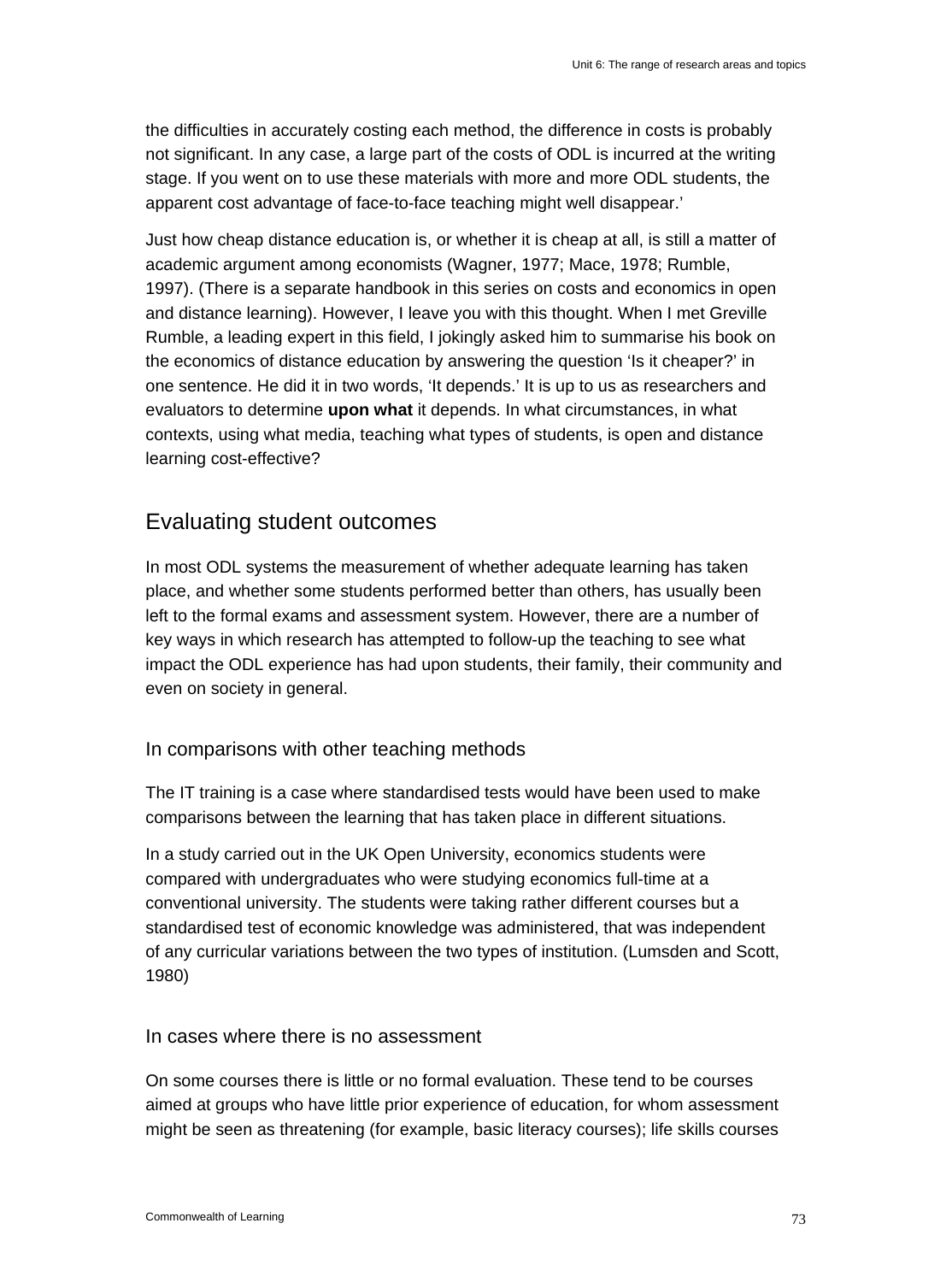(for example, the care of babies); or leisure courses (for example, music appreciation).

In these cases the researcher is often required to carry out follow-up studies to see whether there have been appropriate changes in behaviour or attitudes. For example, in one study at the UKOU people who had bought a study pack on energysaving in the home were contacted several months later to see whether they had carried out the energy-efficiency measures that had been specifically recommended (in the UK this might involve insulating their roofs or double-glazing their windows against the cold) and whether their fuel bills had gone down. In another study, young mothers from deprived inner-city areas in Glasgow who had taken short community courses were followed up to see what impact the courses had had on their lives and those of their children (Farnes, 1988).

This approach was part of the evaluation strategy with the maize farmers we introduced in Unit 5. The pre-and post-tests were used to see what had been learned from the teaching material. Tests could also be carried out some time later to see what knowledge had been retained.

### Following up successful students

The 'outcome' does not necessarily end when a student gains a qualification from an ODL course. There may be concerns about whether the qualification is seen as valid in the wider society, whether the student goes on to use it to improve their career, etc.

Mail surveys of UKOU graduates have been carried out to measure the long-term outcomes for individuals following an extended period of successful OU study (Swift, 1982; Woodley, 1988). These studies have looked at occupational outcomes such as:

- Was the student studying for vocational reasons?
- What changes have occurred in the student's employment status and income?
- To what extent were these due to their ODL study?
- What barriers have they faced when trying to improve their careers?
- Do would-be employers value the qualifications they have gained?

They have also looked at educational outcomes such as:

• Have the students been accepted for further study at other educational institutions?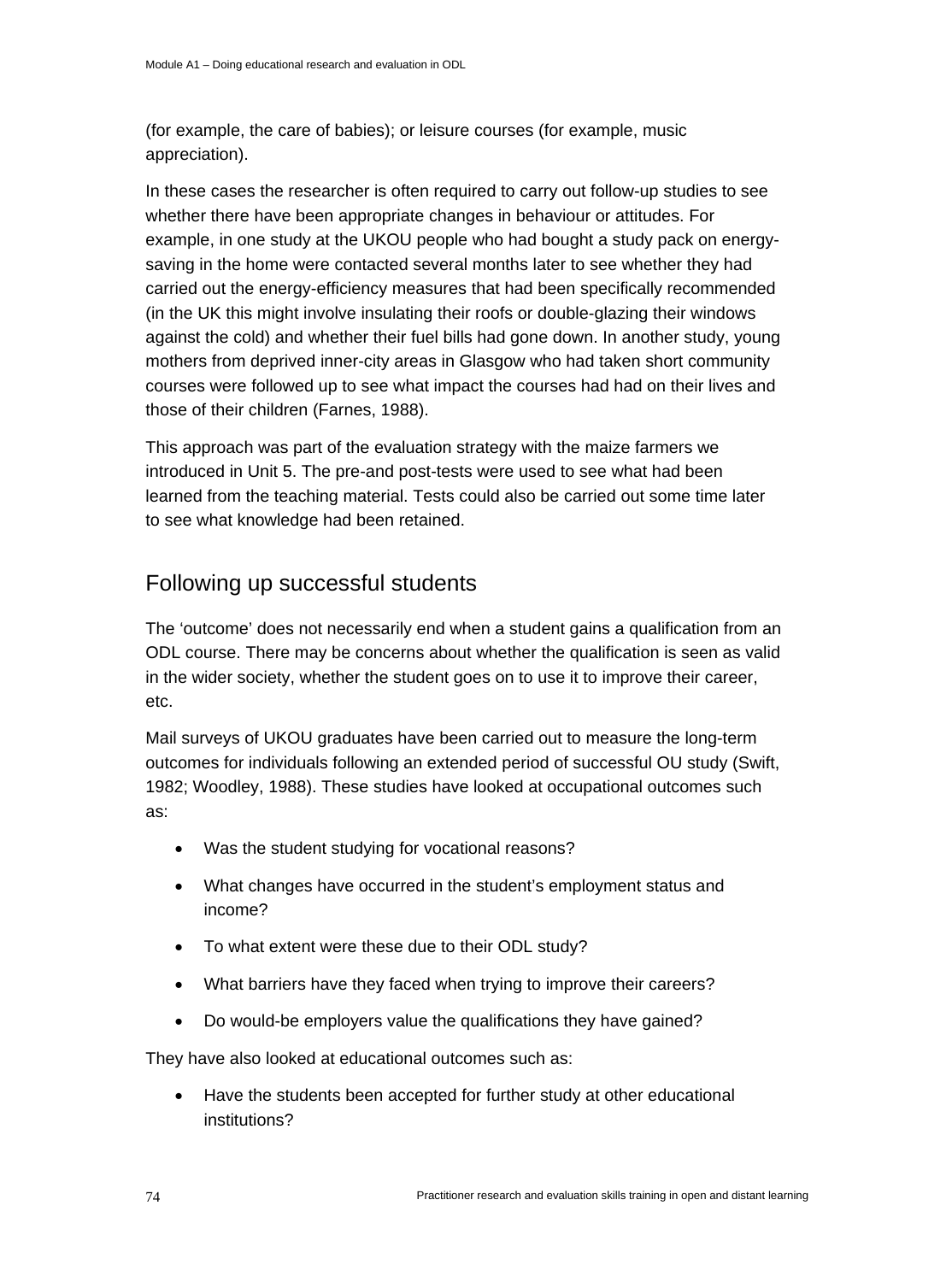- Have students been able to use their qualifications to gain admission to professional bodies?
- Have their qualifications been accepted as being on a par with those gained through face-to-face study?

And on a personal level:

- Has the course led to a growth in affective dimensions such as selfconfidence?
- Has the course improved cognitive skills such as the ability to synthesise data from several sources?
- Has the course led to better social skills such as leadership or the ability to communicate with others?

The recognition of UKOU qualifications has also been approached from the other direction. Surveys of employers in large organisations have been carried out to establish what they think of the standing of the UKOU degree compared to those from conventional universities and how they rate UKOU graduates in terms of their knowledge and their personal attributes. (McIntosh and Rigg, 1979; Kirkwood et al, 1992).

Looking at our pen-portraits, I can imagine *Venkamma* wanting to do follow-up studies of the prisoners after they left prison to see whether there were any longterm effects from their ODL courses. She might also want to study the attitudes of prison staff and future employers.

### Other, unplanned, outcomes

Researchers should always be aware that educational programmes can have side effects that were not necessarily foreseen by their designers. Some of these side effects may be negative, such as the potential strains placed on personal relationships when a partner spends all their free time on their studies, or develops new interests or personal characteristics as a result of their studies. Other effects are more positive and many of these involve additional uses of the materials, thus increasing the output from the original investment in the production of ODL materials. For example:

Some research studies have shown that ODL materials have been used, whether properly acknowledged or not, by teachers on other courses in other institutions (Moss, 1979; Glaister and Carr, 1986).

Others show that ODL materials are passed on to other learners (Stainton-Rogers, 1984).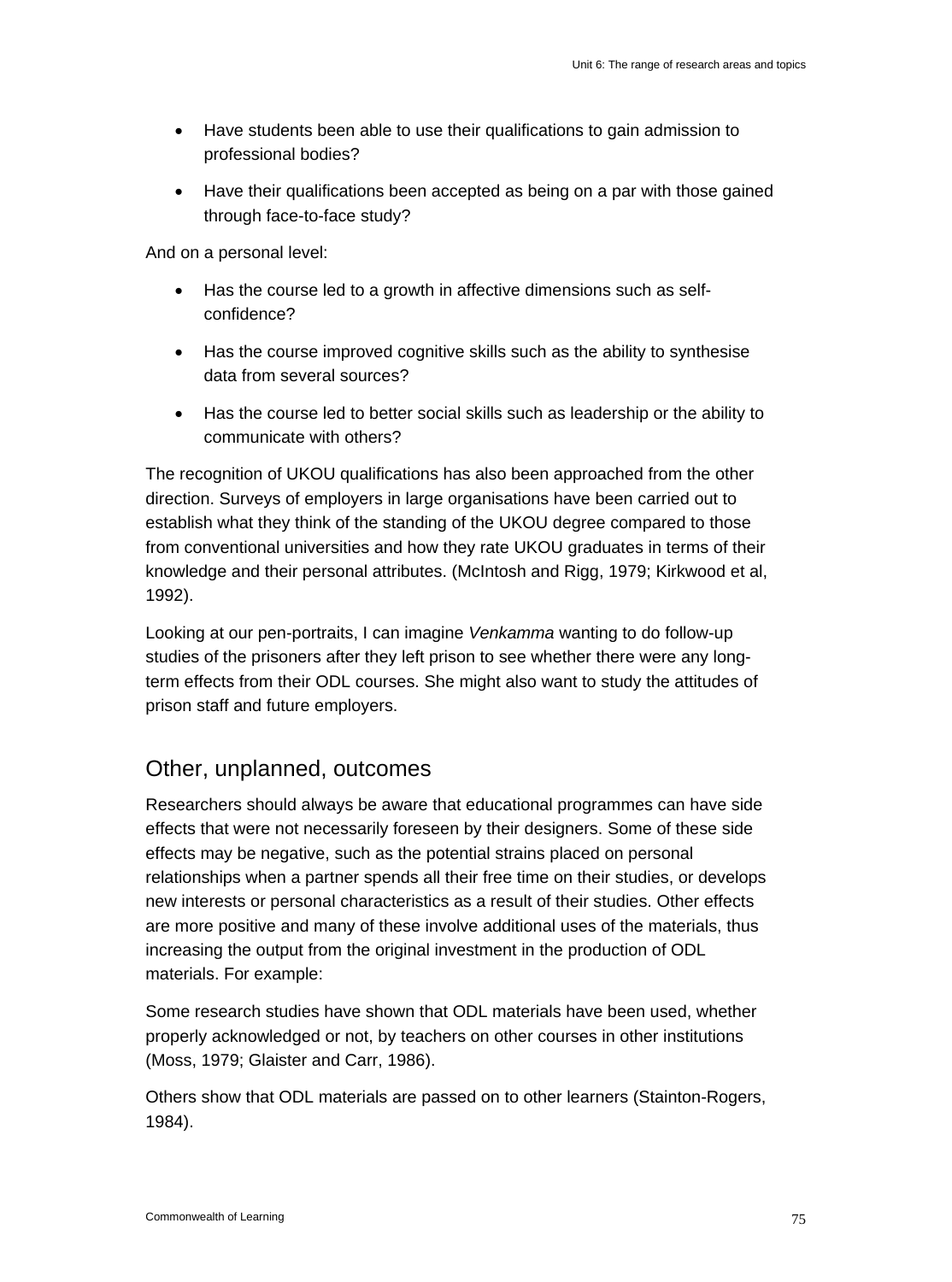When parents are seen to be studying this can have measurable positive effects on the educational motivation of their children (Fenster, 1982).

By definition, these outcomes are unplanned and so researchers have to be alert. For example, *Venkamma* might find that the prison staff are also learning from the ODL material. The techniques taught to the maize farmers may get passed on to other villages by word of mouth. It is up to the researcher to be aware of such possibilities and to judge whether they are important.

### Overall system aims

Your institution, or the one that you are researching, may be doing very well on all the measures that we have mentioned so far but still be failing as a system because it is not meeting some fundamental goal that is part of its mission statement.

For example, The UKOU is committed to greater 'open-ness' and to an increase in social equity. Unlike any other British universities, there are no entry qualifications and students are admitted on a first-come first-served basis. However, just opening the door does not make an institution truly open. Consequently much of the system evaluation work has been devoted to investigating how far the university has had an impact on groups that have traditionally been under-represented in higher education. These groups include women, ethnic minorities, working class people, people with disabilities and those with low educational qualifications.

One type of research has focussed on knowledge and awareness among these groups. Surveys have been carried out among the general public to see whether they have heard of the UKOU and if so, whether their knowledge about it is accurate (Swift, 1980). It is common to find that many people who have heard of the University and especially those from disadvantaged groups, still think that need to have already passed school exams or that they would have to attend the University full-time. This sort of research helps to shape future advertising campaigns.

Another wave of research concentrates on those people who show an initial interest in the University by sending for a prospectus, or even go as far as applying, but then decline the offer of a place. Again this happens disproportionately amongst the disadvantaged groups and we need to know what barriers are preventing their participation. One key barrier was found to be the cost of the courses and the University has taken steps to increase its financial assistance fund and to allow students to pay by instalments. Another barrier was the compulsory one week residential school on many courses. Now there is a much more generous excusal policy – for example for mothers with small children – and also more and more courses are offered without a residential course.

A third stage of this type of research is to measure the representation of disadvantaged groups among the student body and to look at their progress they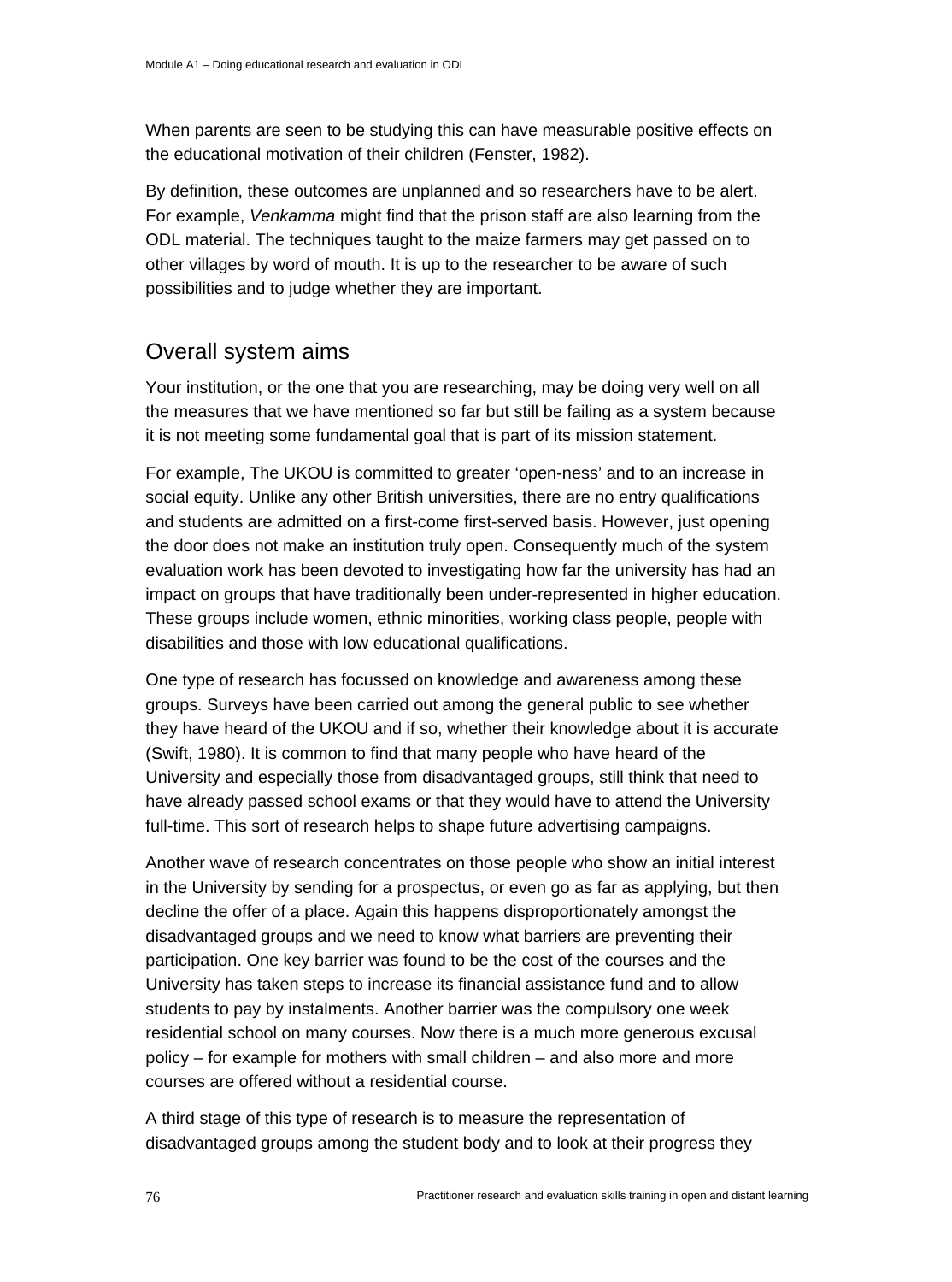make on the courses. One study showed that the UKOU student population matched the national population in terms of the percentage who were from ethnic minorities but their progress as students was relatively poor (Woodley, 1992).

A final stage is to see what happens to these people after they have left the institution. Has the disadvantage been eradicated? Does the woman who graduates when she is aged 45 gain a job commensurate with her qualifications? Was she aiming for such a job? Did she experience barriers due to her age rather than her gender? These topics can all be explored in follow-up studies.

**Activity 5** 15 mins



Are we meeting our goals?

Think about your own institution.

- 1 Does it have any fundamental goals that should determine its eventual success or failure? (These may be written in to its charter or mission statement.) They could be in terms of:
	- the characteristics of the students (e.g. programmes aimed at improving women's education)

geography (e.g. the aim might be to target rural areas)

careers (e.g. the aim might be to get people to become nurses), etc.

2 If so, what research would be needed to see whether you are meeting these goals?

The feedback to this activity is at the end of the unit  $\rightarrow$ 

# Policy evaluation

While all of the research we have considered so far is related to policy making, here I am talking about a more direct link.

Some research in the policy area can be termed 'formative evaluation'. This is where the institution is considering taking some action but is using research in an attempt to take a better-informed decision.

### Market research

Formative evaluation may take the form of market research. For example, the institution may be considering creating a particular course and want to know whether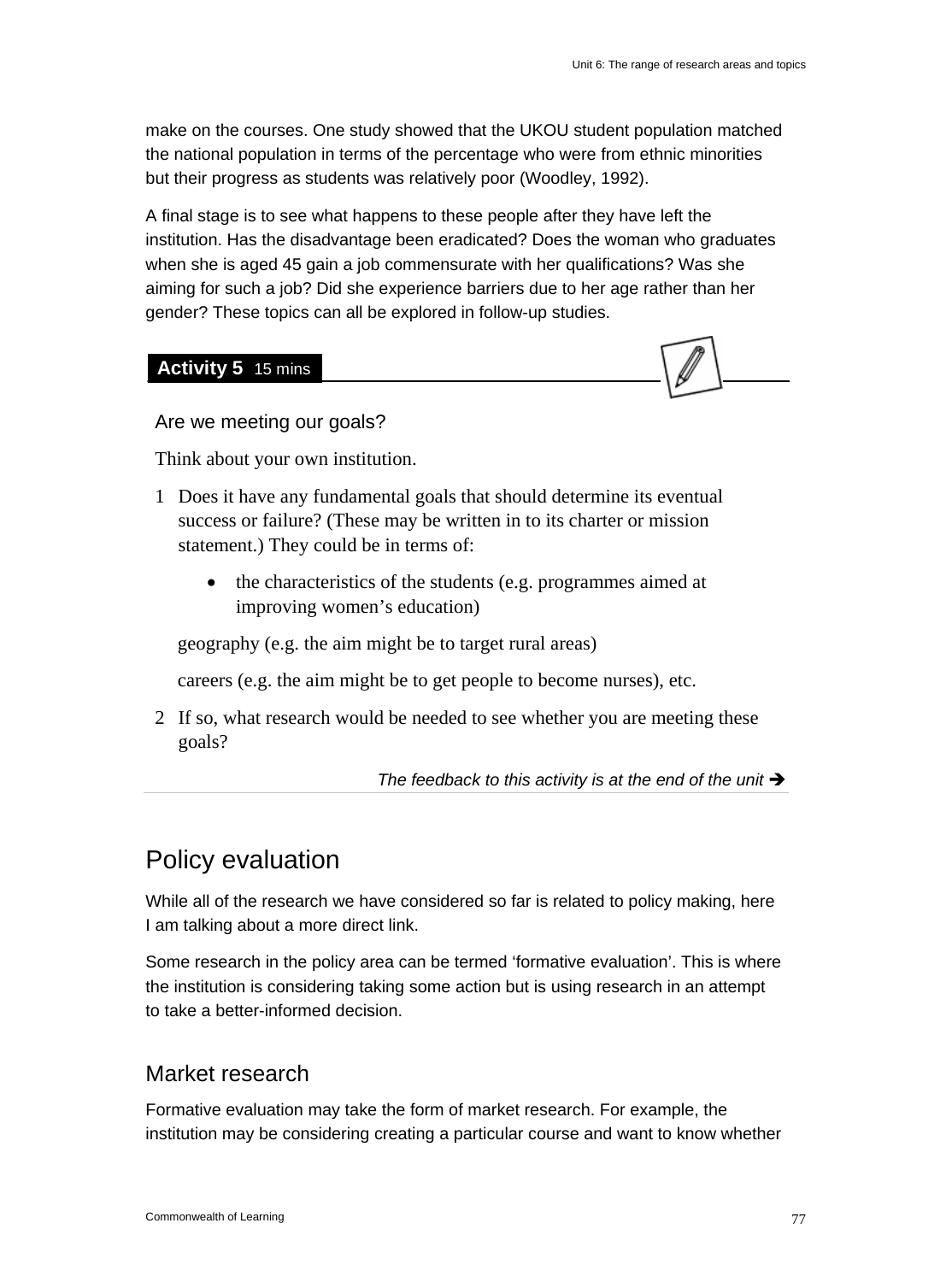it will attract students. Surveys of prospective students and employers have been carried out to measure the likely demand for possible new courses.

### Surveys on policy options

Surveys of current students have also been used to sound out opinion on various policy options facing the institution. For example, one UKOU study tested the reactions of students to the possibility of reduced tutorial provision on higher level courses (Thorpe, *et al*, 1986).

# **Monitoring**

Policy evaluation has also taken the form of monitoring. The UKOU carries out regular surveys to monitor the financial impact of study on its students, thus gauging the effects of fee increases, changes in levels of assistance from employers, the effects of the University's own financial assistance schemes, etc (Blacklock, 1982). Other survey data on the ownership of televisions, cassette recorders, home computers, etc, can assist course design and planning (Grundin, 1983; Kirkwood, 1997).

# The impact of policy changes

Research has also been used to evaluate the impact of policy changes. In one study, researchers looked at the effects of a UKOU policy to 'de-register' undergraduates who had made no progress with their studies over a number of years (Heron, *et al*, 1986). The results showed that one unforeseen consequence of this policy was that the University had de-registered many of its own graduates! These were people who had gained Ordinary Degrees but who were going for a good Honours degree. If the students thought that they were not going to gain a good final grade, they were withdrawing from their courses.

# Experiments or pilot schemes

Finally, policy evaluation studies have also taken the form of experiments or pilot schemes. One of the best-documented involved the admission of younger students to the UKOU in the 1970s. The University had set its minimum entry age at 21 but the Government saw the University as a way to expand opportunities for schoolleavers. It was agreed that limited numbers of younger students would be admitted on a trial basis and the outcome evaluated over several years before making a final decision (Woodley and McIntosh, 1980).

The outcome of this research is instructive for researchers. By the time the longitudinal study had been completed, there had been a change of government and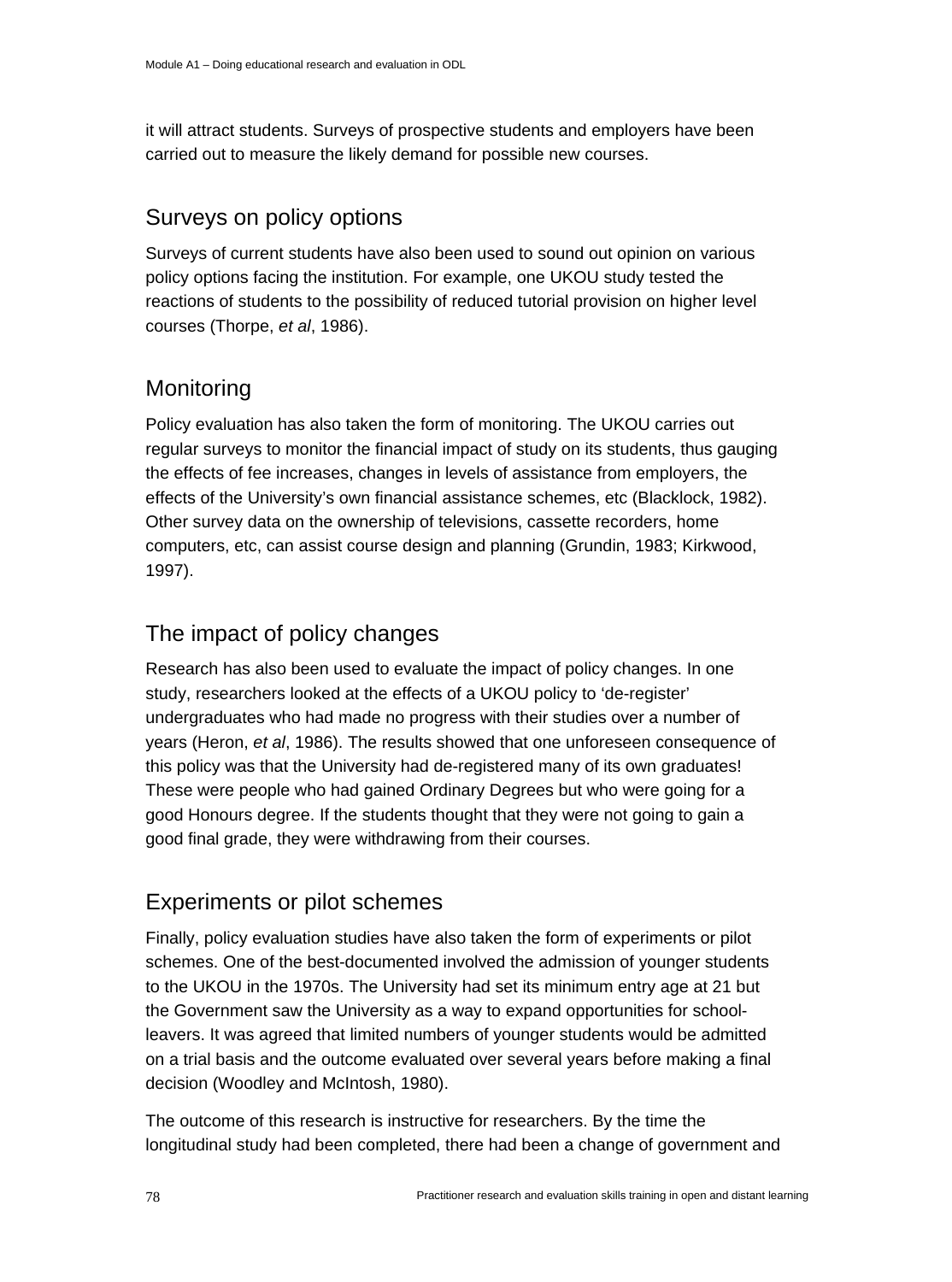the pressure to take school-leavers had been removed. It is also noteworthy that the University voluntarily reduced the age limit to 18 when faced with declining applications from the older age groups. In the last few years the number of students aged fewer than 21 has increased rapidly, ostensibly because of increased fees and debts in conventional universities.

# Organisational evaluation

Just like any other large and complex organisation, universities, colleges and even schools can and have been evaluated in terms of their internal arrangements and procedures. Are they being run efficiently? Could they be run better? Some of these evaluation activities go beyond the scope of the generalist researcher and require specialist professional skills. They include investigating:

- standards of general management within the institution, including consultation and communication at all levels
- financial management
- 'organisation and methods' procedures for course production
- are teams an efficient way to produce courses?
- are the course materials delivered to students on time?



### Evaluating efficiency in your organisation

Note down any other activities that occur in your own organisation that could be described as evaluation activities to improve organisational efficiency.

The feedback to this activity is at the end of the unit  $\rightarrow$ 

# Programme evaluation

Programme evaluation sits in between system and course evaluation. It draws on ideas and techniques from both. I will just comment briefly on one or two aspects where it differs from them.

A lot of practitioner research in ODL consists of the measurement of student progress rates. This is a complex issue and it is taken up in detail in the handbook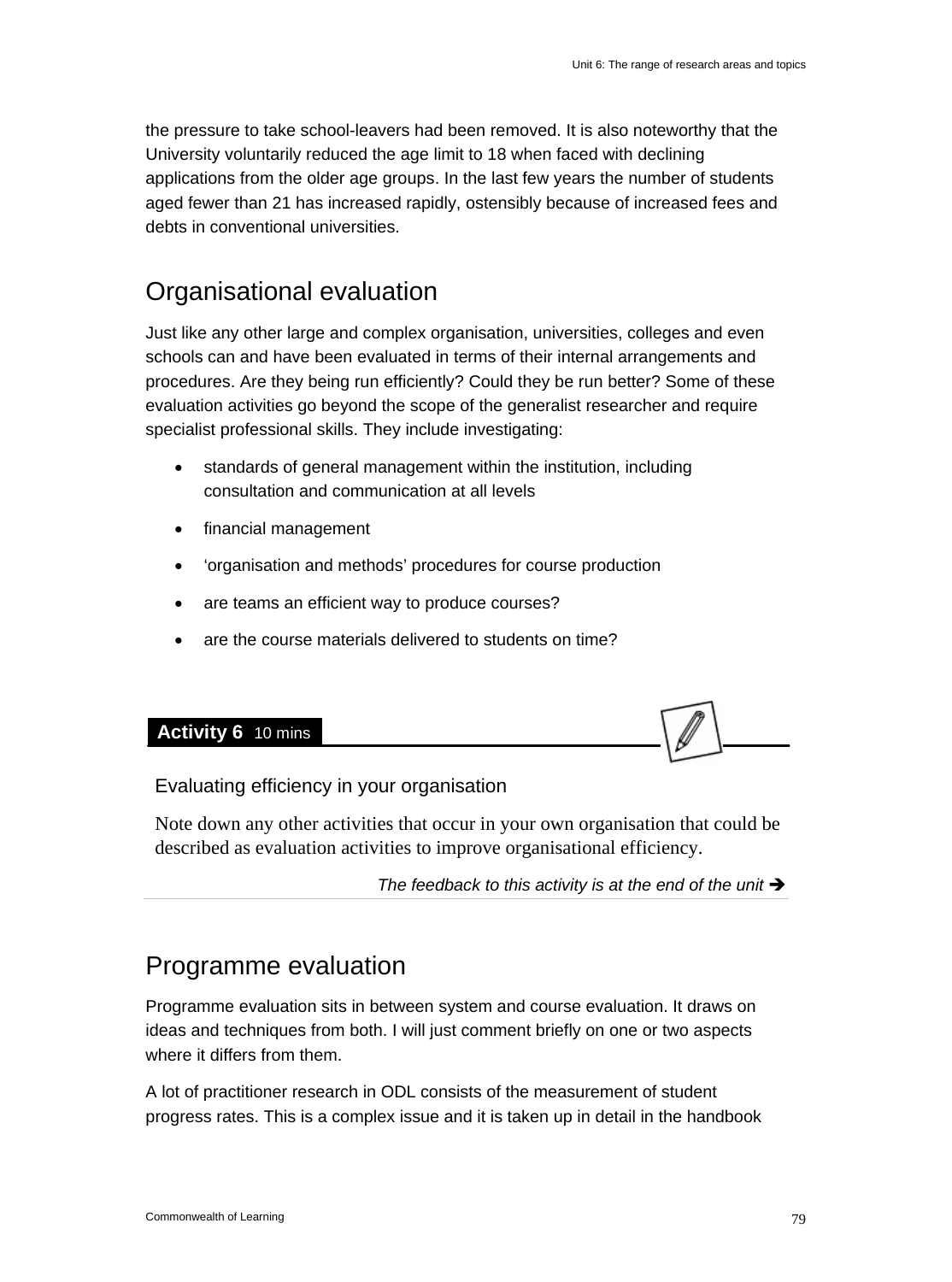on programme evaluation in this series. In the case of a single course, there are different ways of deciding the student's status on the course, as Table 5 shows.

| <b>Research issue</b>                 | <b>Possible measures</b>                                                                                               |
|---------------------------------------|------------------------------------------------------------------------------------------------------------------------|
| Have they actually joined the course? | Have they registered?<br>Have they paid the fee?<br>Have they sent in their first assignment?                          |
| Are they still on the course?         | Have they formally withdrawn?<br>Are they still attending teaching sessions?<br>Are they still submitting assignments? |
| Have they been successful?            | Did they study all the material?<br>Did they pass the continuous assessment?<br>Did they sit the final exam?           |

**Table 5 Different ways of deciding a student's status on a course** 

When a student is registered on a programme of study, then the difficulties multiply. Not only do you have to look at progress on individual courses, you also have to assess which of the successful courses count towards which, if any, of the programmes the students is registered for.

# Measuring the impact of qualifications gained

If a student has successfully completed a programme of study that leads to a specific qualification, such as a Certificate in Pharmacy or a Diploma in Accounting, then any follow-up study should focus on measuring occupational outcomes that are likely to arise from that particular qualification. However, there are problems when trying to prove whether a given outcome arose directly from that qualification. Many students, and particularly mature students, have skills and experience prior to the course. Therefore it is a good idea to try to draw a comparison group from the general population of people with similar backgrounds but who have gained some other qualification, or none at all. If this is not possible you should ask the student directly. They are often good judges when it comes to knowing the critical factor that got them their new job.

Another problem concerns time. In principle it is a good idea to allow a reasonable amount of time to elapse so that the people have a chance to try to use their qualifications in the job market. However, if you leave it too long, they may gain another qualification which may actually be the key factor in their success. Also, the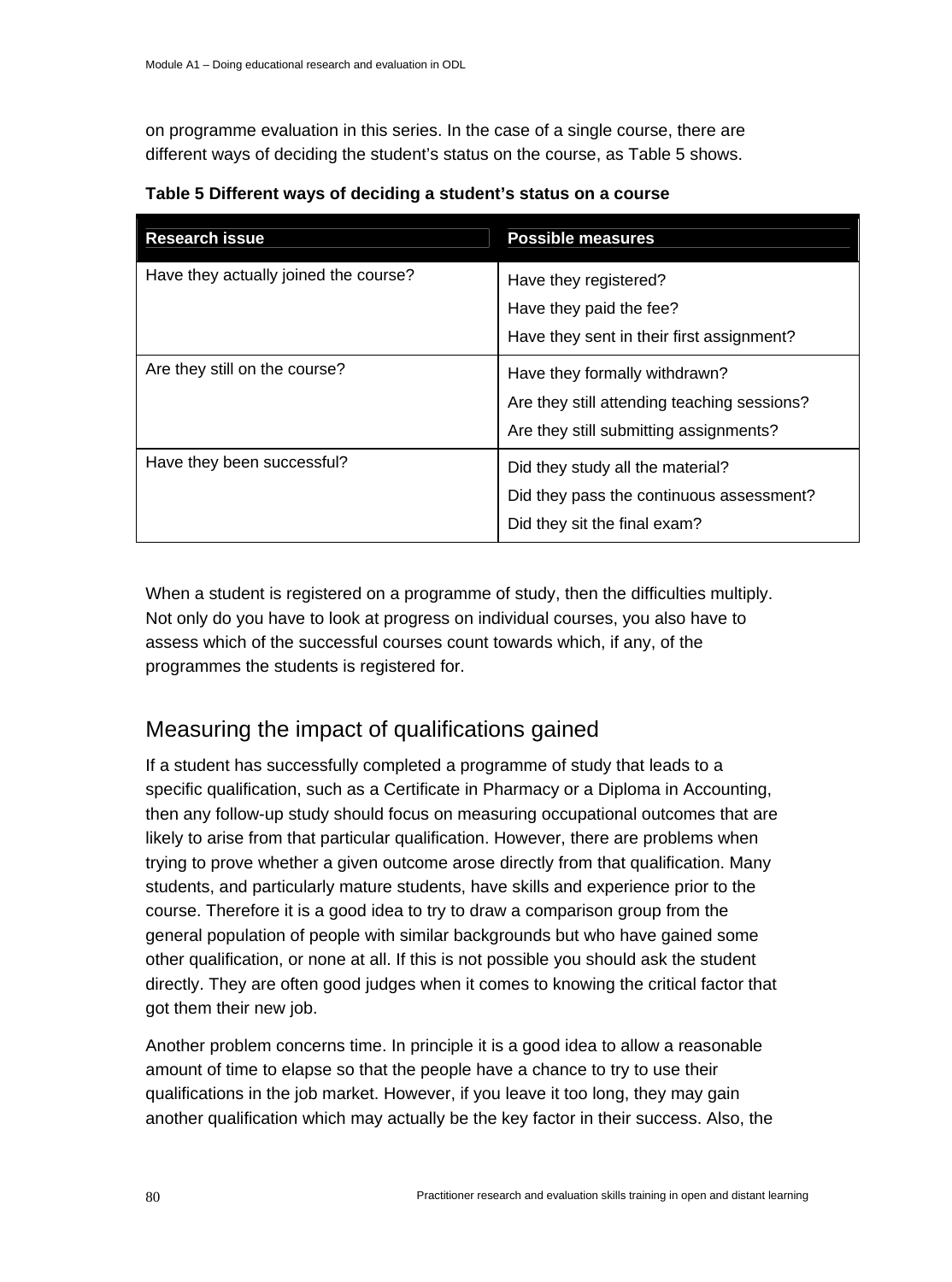longer you leave it, the more likely they are to have moved away and so they won't receive your survey!

In the next section we move on to course evaluation, much of which involves asking students for their opinions. When we are looking at whole programmes such evaluations can be extended to ask students about the total learning experience, about linkages between courses and about the order in which courses should be taken.

# Course evaluation

### How do you know what to change?

I shall start with an example from classroom teaching. Imagine that you are a teacher in a classroom. You have prepared a lesson on food hygiene, say. You have written a few notes to remind you of the main points and you talk about the subject for 30 minutes. Occasionally you draw something on the blackboard. You notice that most of the students are taking notes, some seem bored and one appears to be asleep. When you ask if there are any questions it is the usual bright girl who puts her hand up. In the end of term exam, everybody avoids the question on food hygiene.

Now go forward to the following year. It is time to give the food hygiene lesson again. Do you just blow the dust off last year's notes and teach the same lesson again, or do you try to improve the lesson? How do you know what to change? If you change it, how do you know that you have improved it?

Now, you might say that as a talented, conscientious teacher you would probably have been carrying out a process of self-evaluation either consciously as a 'reflective practitioner', or subconsciously, just as any other good performer or artist might do. You may even have talked to the previous students to see what had gone wrong.

So, there are various options to help a classroom teacher improve their teaching. But what about in ODL?

How do you know what to change in ODL?

When it comes to evaluating ODL teaching, I would maintain that ODL brings with it big advantages to the process, as well as the inevitable disadvantages.

### **Disadvantages**

Firstly, as a distance teacher you may never meet your students. They will be studying invisibly so you will not be able to see that they are getting bored or falling asleep. If the class are misled by one of your teaching points and all the learners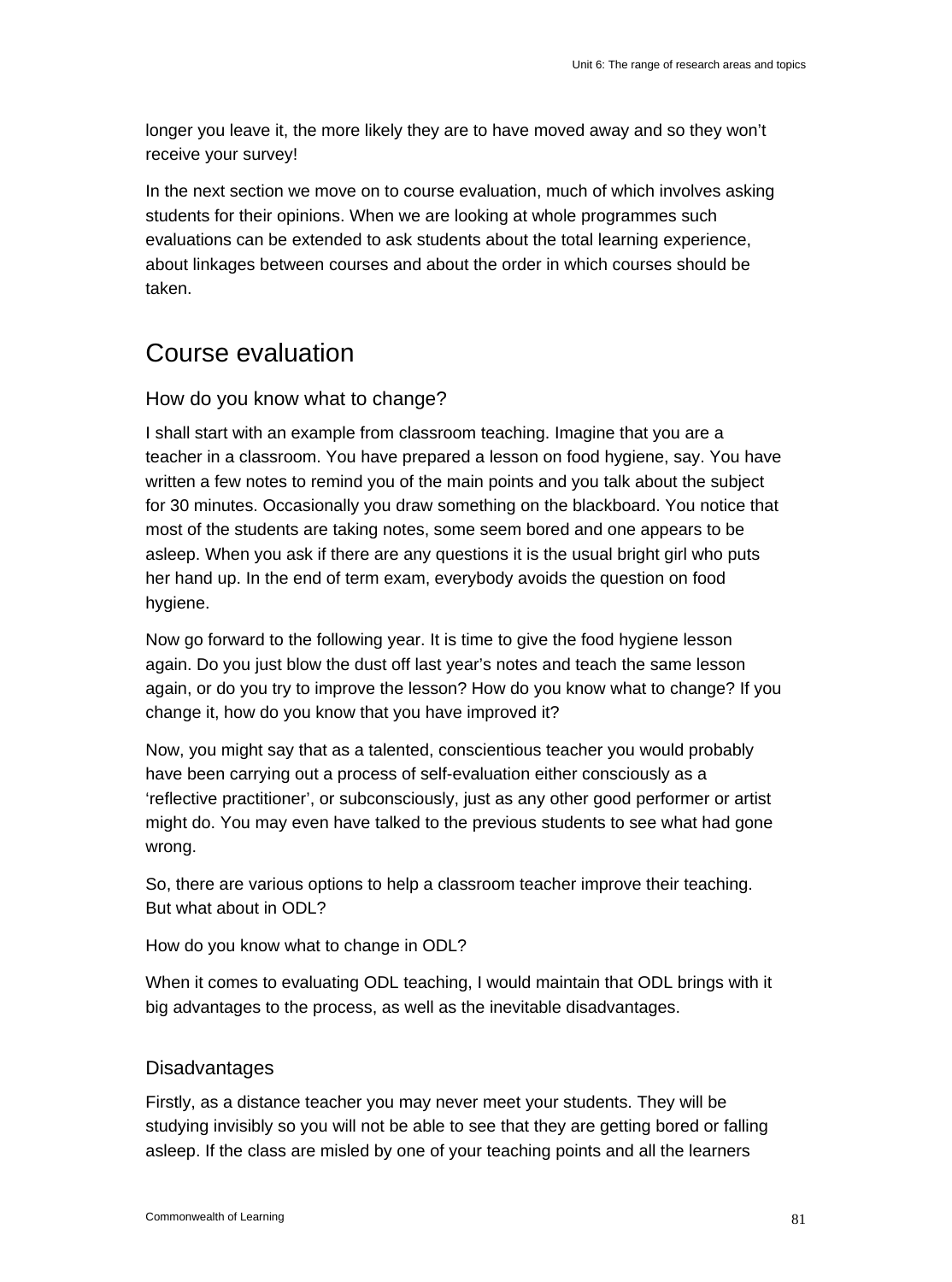develop a particular misconception, you will not be able to detect that when it happens – you may only see it in their answers to an exam question. If one individual is struggling, you will not be able to take time to help them while the rest of the class carries on with an exercise.

Secondly, changing your ODL course may be a difficult and expensive process. For example, you may discover that students have been confused by a TV programme that you have made, but you may not have enough money in your budget to remake it.

### Advantages

The big advantage with a distance education course is that you generally have a 'product'. It is usually print but it may be a TV or radio programme, a piece of computer software, etc. Whatever form the product takes, it means that it can be scrutinised and judged during the development stage and afterwards. This will lead to revisions and, we hope, to improvements. The final product that then goes out to all students should be of a demonstrably high quality.

Course evaluation tends to be a major strand of institutional research in open and distance education. Its aim is to improve the quality and effectiveness of the teaching and learning. This type of evaluation tends to be divided into two types. Firstly there are **formative** evaluation procedures. These seek to provide information that can be used during the process of **developing** materials or learning experiences. Then there is **summative** evaluation where you gain information about how well the **'finished'** instruction has worked in normal use (Scriven, 1967).

In practice, it is often impossible to draw such a clear distinction. For example, you may collect 'summative' data on Course X that becomes 'formative' data for the design of Course Y. However, it is useful to attempt to consider them separately.

# Formative evaluation

### Critical commenting

Because ODL material tends to be a product, it is open to inspection at a very early stage. This is particularly the case when course authors work in teams.

For a number of reasons it has become traditional in many sectors of ODL for courses to be produced by teams rather than single teachers. During this process, **peer review** of draft materials is commonplace.

At an informal level this may simply involve one or more colleagues reading, listening to or looking at draft materials and providing comments in terms of the suitability of content and the style of presentation. On the other hand, arrangements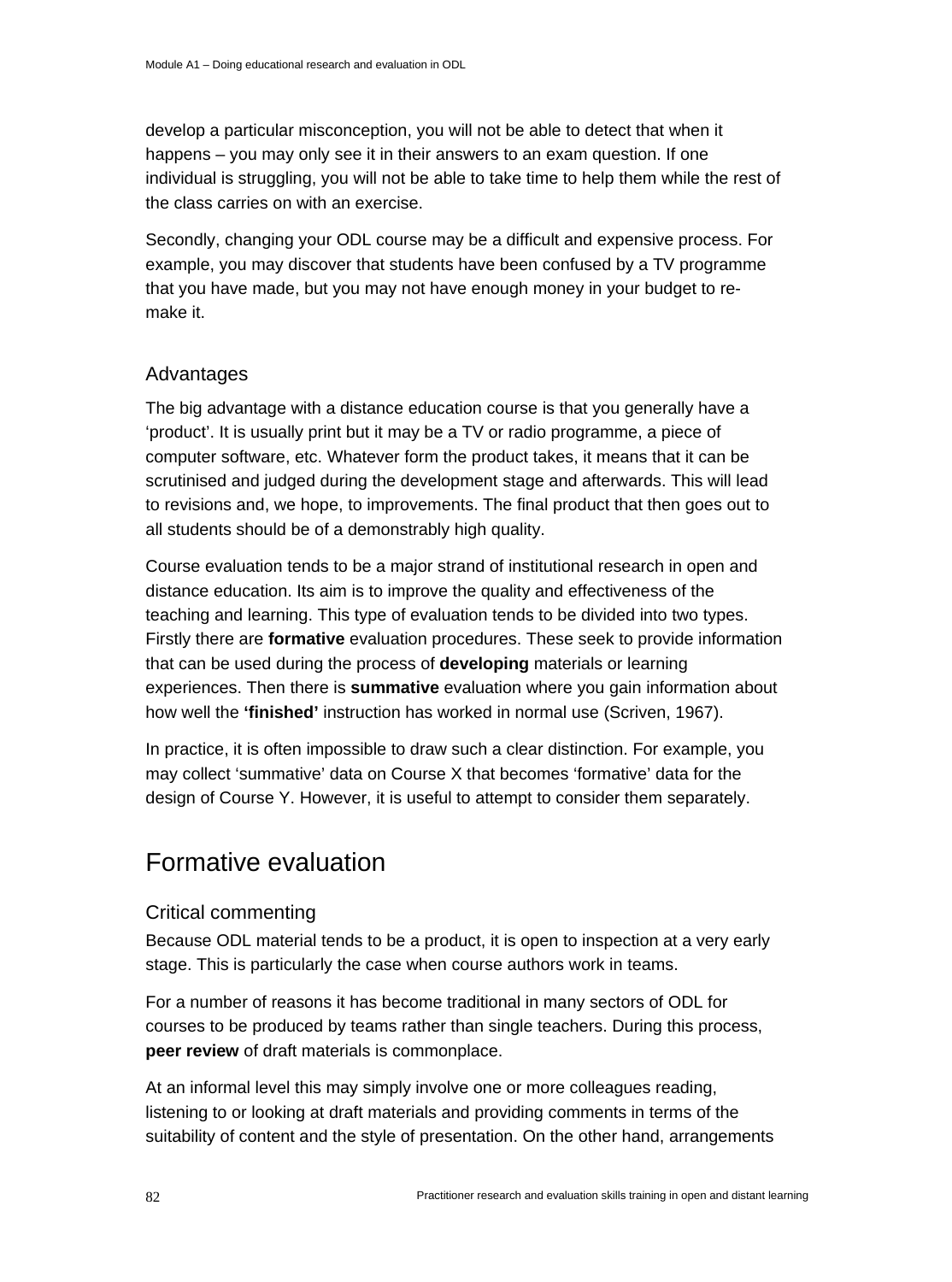may be made for systematic critical commenting, with teachers or writers reviewing the materials prepared by all of the others in the team working on the same course or programme.

Here there is the potential to improve not only individual teaching materials, but also the overall style and content of instruction. The reactions of colleagues can also be augmented by adopting the more formal procedure of inviting one or more experts in the field to act as **assessors** to comment on the draft materials and to oversee the whole process through to validating the assessment procedures and the standards of any awards that are made.

This is a process of evaluation but it is one that has a very loose structure and that is difficult to be prescriptive about. For example, the suggestions for change that have been made by a single expert may be accepted completely, or in part, or they might be rejected. If more than one expert has been consulted, or if you are working in a team, then there are likely to be conflicting views on what should be changed.

What actually gets changed might depend upon very practical considerations. For example, the external commenter might think that the course would be improved if video-cassettes were used, but this might have to be ruled out on the grounds of cost. When it comes down to more basic matters such as the order that topics are introduced in a course, then this is a matter for argument and negotiation. The final judgement will have to be made by the person with ultimate control, often the course team chairperson.

So the process is one where diverse opinions are resolved into action. The aim is to produce a superior version of the course through group discussion and group agreement.

All of the processes mentioned above have been used during the construction of this module. The module has also been 'pre-tested' in line with the suggestions made in the next section.

### Developmental testing

Developmental testing (also called piloting) takes place during the preparation phase of a course and involves trying out draft teaching materials with 'students'. The feedback obtained is used to guide writers' revisions to the materials before they are committed to print or tape (Nathenson and Henderson, 1980). Such testing may range from a fairly informal student trial of a single piece of teaching, to an elaborate procedure for testing draft materials for a whole course.

It is usual to recruit a group of volunteers who, as far as possible, resemble the actual students who will eventually be taking the course. The 'students' then study the draft materials in the usual manner and may be asked to undertake any other requirements, for example submitting assignments, attending tutorial sessions, etc.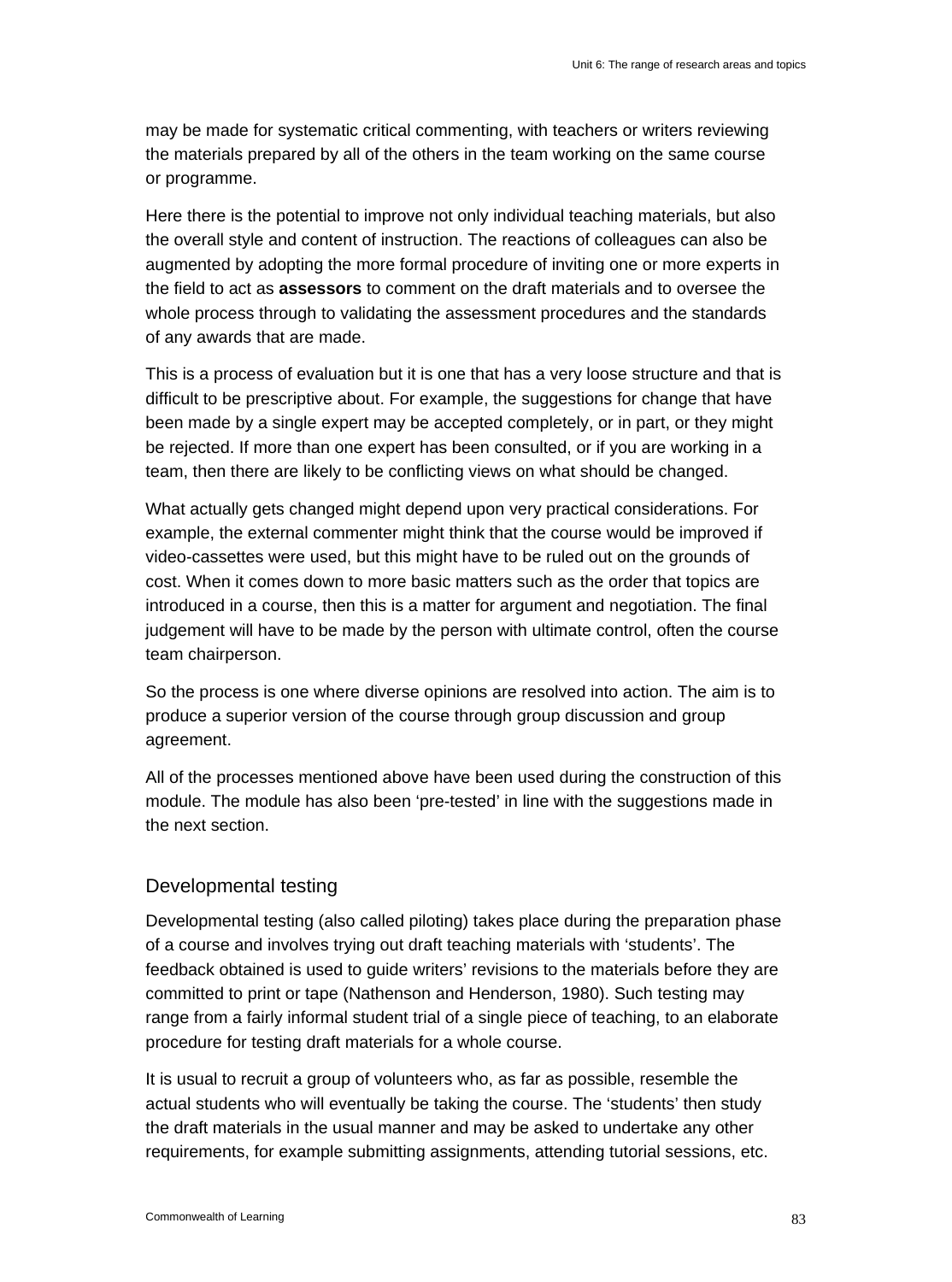and possibly sitting an examination upon completion of the course. Their comments on, and reactions to, the teaching can be collected by means of questionnaires, interviews, psychometric tests or observations. These are then fed into the process of revising the course materials for final presentation.

This is a very 'rational' approach to course improvement and one that it is clearly derived from industry. A simple example would be a manufacturer trying to decide whether to produce a banana-flavoured or a pineapple-flavoured chocolate bar. He makes some of each and tries them out on school children to see which they prefer. However, the developmental testing of teaching materials is a little harder. Key problems involve:

- finding and recruiting an appropriate group of volunteers with the same educational backgrounds and interests as the prospective students
- motivating them to study the material in a realistic way, rather than just skimming the material
- using a version of the materials that is virtually complete, so that it is a true test, yet not so complete that changes would involve too much time and money
- collecting and presenting data that clearly suggest actions that will definitely improve the material for the majority of learners.

Experience of developmental testing at the UKOU (Henderson, *et al*, 1983) indicates that the procedure is good for the revision of materials within the overall structure of the course, and that these can be of benefit to both course writers and students. It is, however, not particularly suitable for enabling major structural changes to be made to the course.

One particularly successful strategy could be described as part formative and part summative (Henderson, *et al*, op. cit.). This involved collecting feedback from actual students and tutors on a short-term 'published' version of course materials. While the materials were low-cost, interim versions, the students were actually studying for credit and so their experiences and reactions were genuine. Their feedback was used to inform revisions to be made for subsequent presentations.

### **Activity 7** 60 mins



### Formative evaluation in your institution

If it is possible, talk to some of the ODL course designers in your own institution and ask them: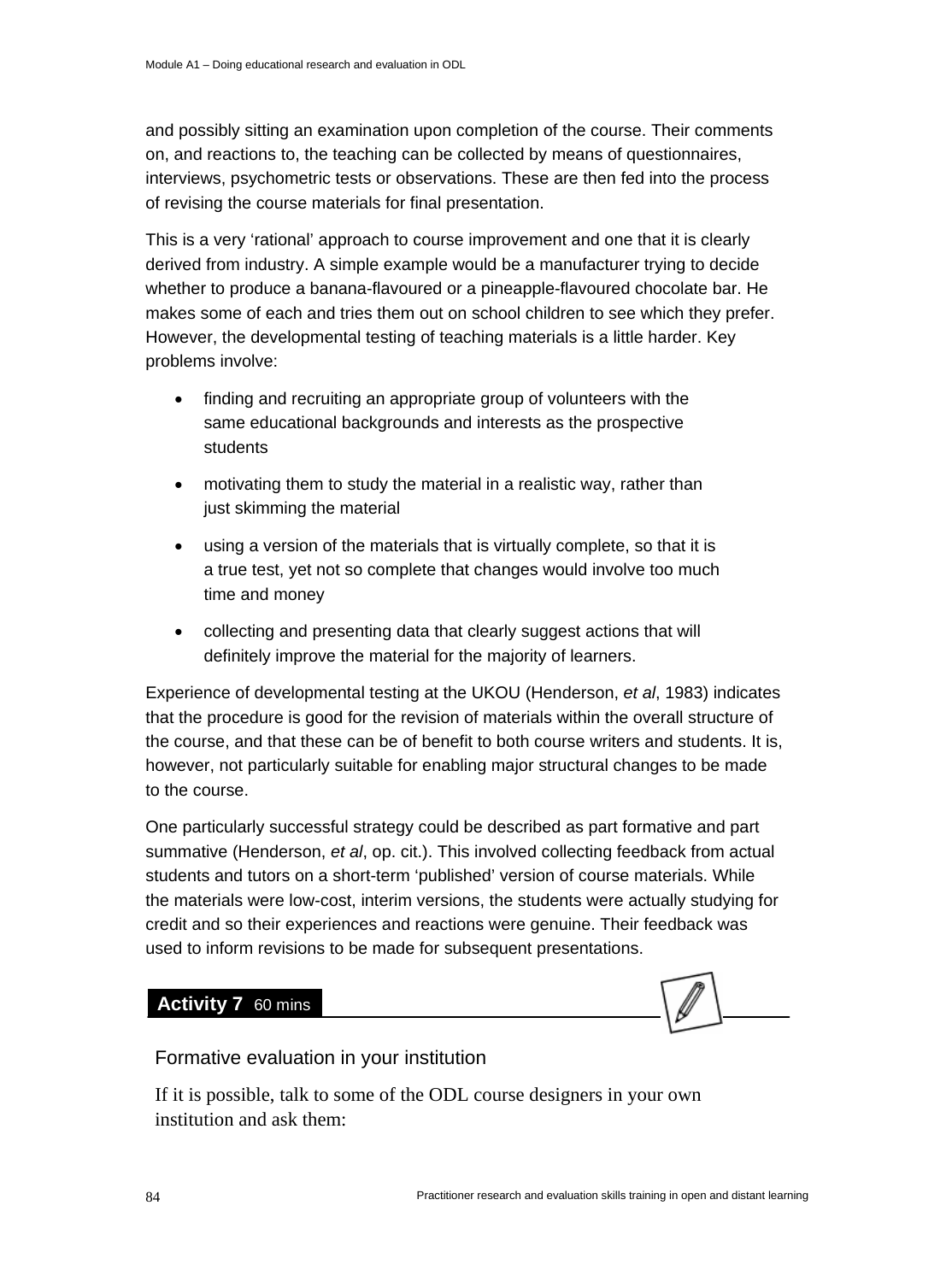- 1 What, if any, formative evaluation they do.
- 2 What form that evaluation takes.
- 3 What problems they experience in doing formative evaluation.
- 4 How useful they feel it is.

The feedback to this activity is at the end of the unit  $\rightarrow$ 

### Knowing your student

So far we have talked about who the students are in relation to the mission of the institution and in terms of whether potential students wish to study what you intend to offer. There is also a fairly obvious case to be made that you should know who your students are in order to teach them more effectively. To take a very obvious example, it would be silly to write for learners with a reading age of 16 if your prospective learners actually have an average reading age of 9.

#### **Activity 8** 30 mins

Knowing your target audience

In this activity you are going to explore why it is important to know your target audience, and how you might find out about them.

- 1 Read *Woodley* and *Ashby* from your *Resources File*.
- 2 Now think about how this might apply to Venkamma in the penportraits. You will recall that she has been asked to put a report together on the potential use of distance education in prisons. As part of her report she has been asked 'to put together a profile of the educational level of the prisoners and to find out what subjects would be the most beneficial for the prisoners'.
- 3 How would you recommend that *Venkamma* should proceed?

The feedback to this activity is at the end of the unit  $\rightarrow$ 

### Summative evaluation

The 'product' of course development in distance education is not just the materials that are delivered to students by one means or another. Rather it is the interaction of learners with those materials and other resources, possibly including tutors and fellow students (Thorpe, 1979). Summative evaluation procedures are intended to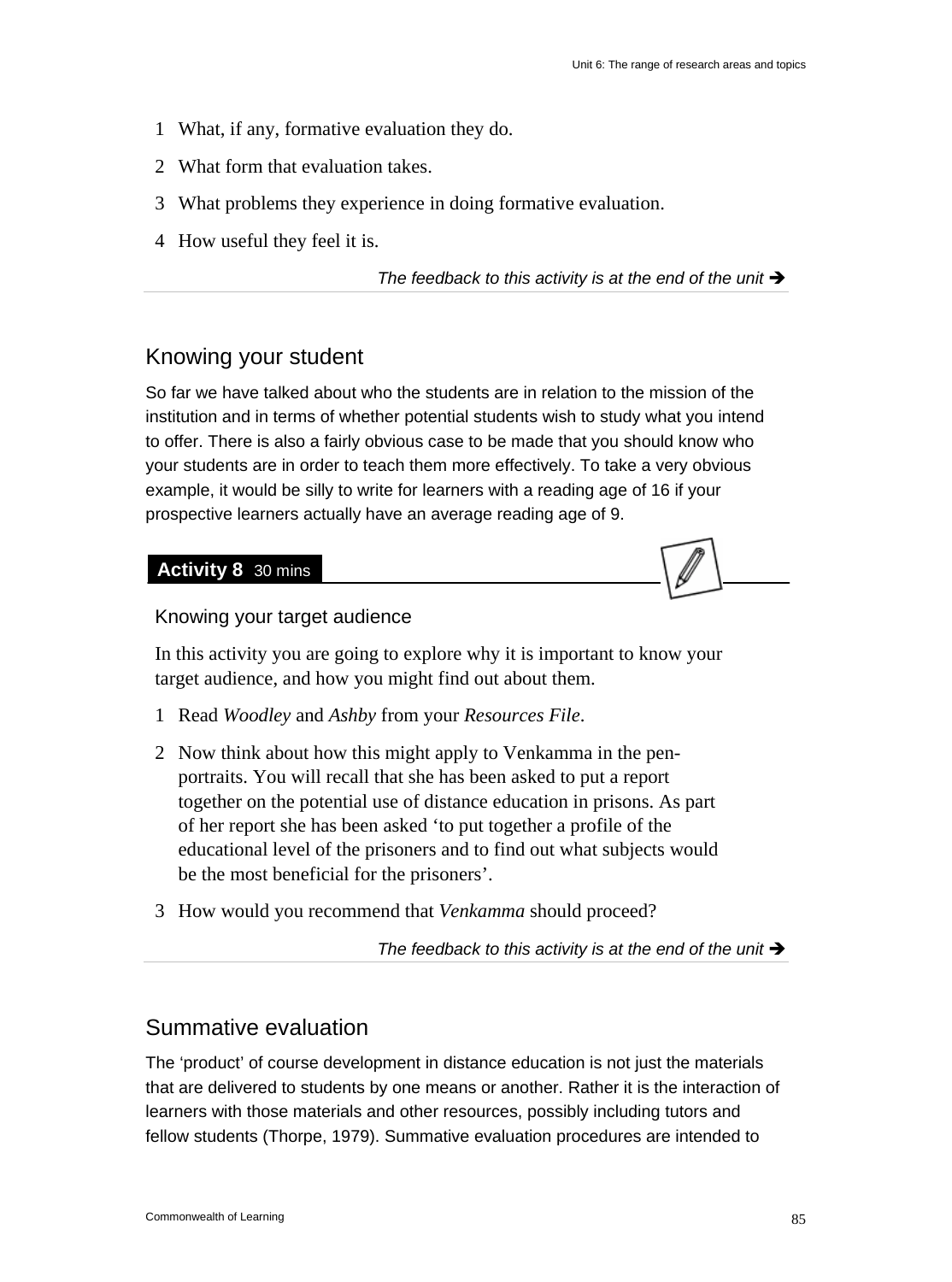provide information about this totality – a course or materials when they are used with actual students in their intended social settings.

### Feedback from tutors

Many ODL systems use a network of local tutors to act as mediators between the course producers and the learners. These part-time tutors are not generally involved in the development of teaching materials for the courses they tutor. Their role is to support courses by running tutorial sessions (face-to-face or by means of telecommunications), marking assignments, teaching at residential schools, etc. Whereas students can usually choose whether or not to provide feedback, it can be made part of the tutor's contract that they help improve teaching in this way. Because they will meet or talk to many students, they can act as intermediaries who pass on the views of their students quickly and efficiently.

Ways can be devised to collect evaluative comments from them on a range of issues and on a systematic basis. For example they can give their **own** reactions to the teaching materials, and also accounts of problems their students have encountered in their studies and assignments (Ryan, 1982). The experience of tutors in making the course actually work can provide particularly useful information for subsequent modifications to or adaptations of the teaching materials and instructional arrangements.

### Feedback from students

Feedback can be gathered directly from ODL students while they are taking a course or shortly after its completion. In some cases it may be possible to implement certain revisions during the presentation of a course as a result of students' comments. For example, by providing an extra printed supplement to update information or to clarify a problem area. More frequently, the student feedback from one presentation of a course helps to determine revisions for subsequent presentations. After a course or programme has been presented in substantially the same form to many cohorts of students, feedback may be collected to inform decisions about remaking or replacing the course. Information gained by course writers about the success (or otherwise) of approaches and strategies employed in their distance teaching may prove to be of great value when they prepare further courses.

Mailed paper questionnaires are the most widely used method for collecting feedback from students. The types of information collected tend to fall into the following areas: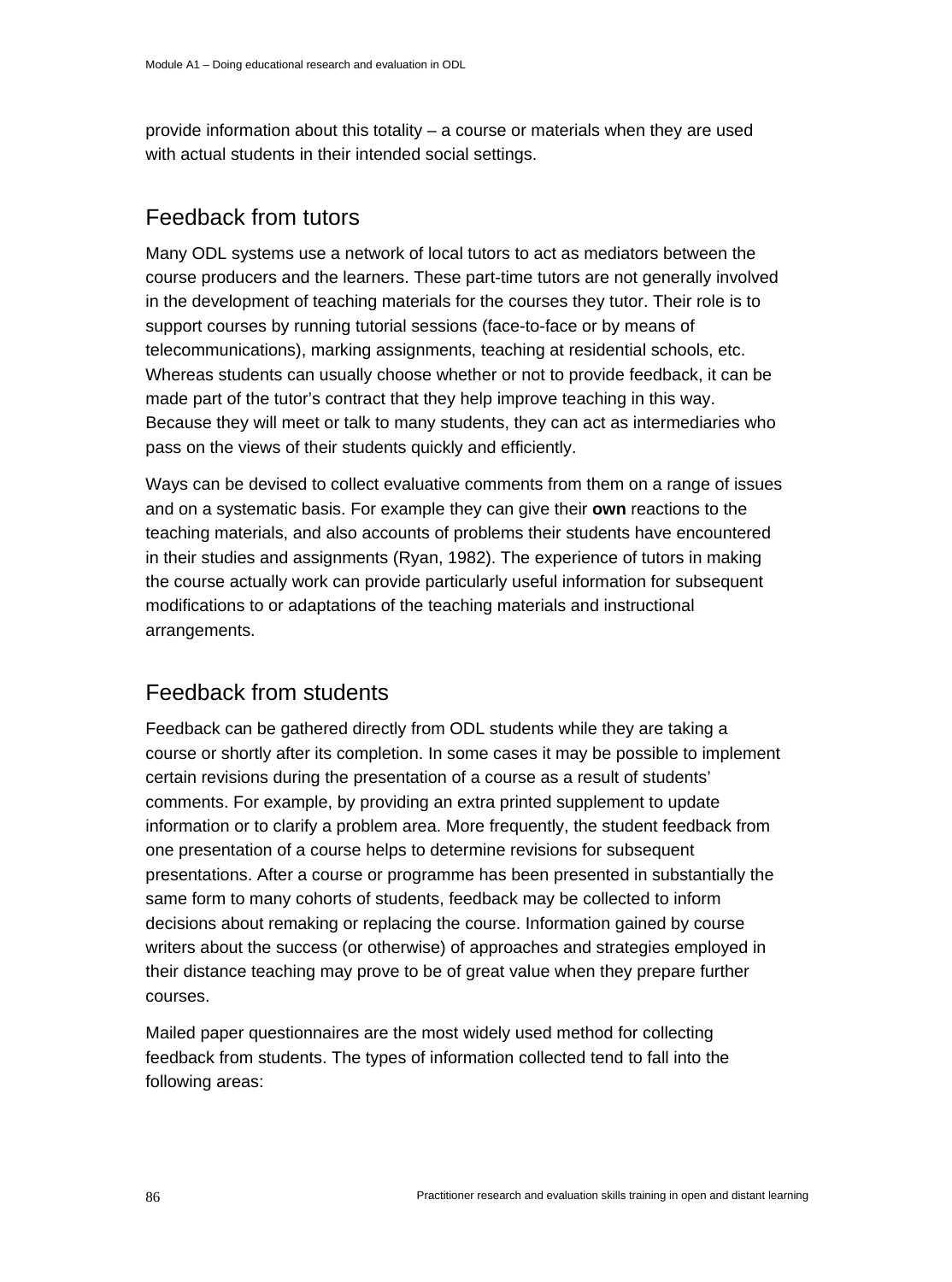### Extent of utilisation

Students may be asked to indicate which parts of the course they have studied and which they have omitted; which components they have used (e.g. whether they attended tutorials); how much time they have spent on their studies, etc. They may also be asked to report on any problems they have encountered in obtaining the course materials or in gaining access to resources such as the set books.

### Overall view of the teaching

They may be asked to rate the teaching of a particular unit of instruction in terms of its interest, perceived relevance or usefulness, level of difficulty, etc. They may also be asked to rate individual components of a course (e.g. teaching text, audio-tape, etc) in terms of their relative usefulness.

### General style of presentation

Course writers may be keen to receive students' comments on the style of presentation, both in terms of layout, design, etc. and the coherence and clarity of the teaching. Perhaps more importantly, students could be asked to comment on the extent to which the teaching style or strategy had enabled them to become actively engaged in learning from the materials.

### Specific content issues

It is important to know how well the teaching has achieved its aims and objectives. So information about students' problems with key concepts, ideas and relationships, etc. can be of great value to course writers when it is time for revisions to be made.

Naturally many students will show their dissatisfaction with a course by simply dropping out from it! High drop-out rates have long been a concern for ODL practitioners and a lot of research has looked at this topic. For example, there have been many postal surveys asking students why they dropped out of courses.

However, these surveys have tended to produce very low response rates which makes one suspicious about whether the respondents are typical of the larger group of drop-outs. The reasons given for dropping out are also of questionable use. They are often vague statements such as 'I did not have enough time for study' or very practical reasons such as 'my child was ill'. The latter types of reason may be valid – after all distance learners have to cope with the competing demands of work and family. However, suspiciously few mention study difficulties.

A more wide-ranging approach to looking at drop-out is offered in the next reading.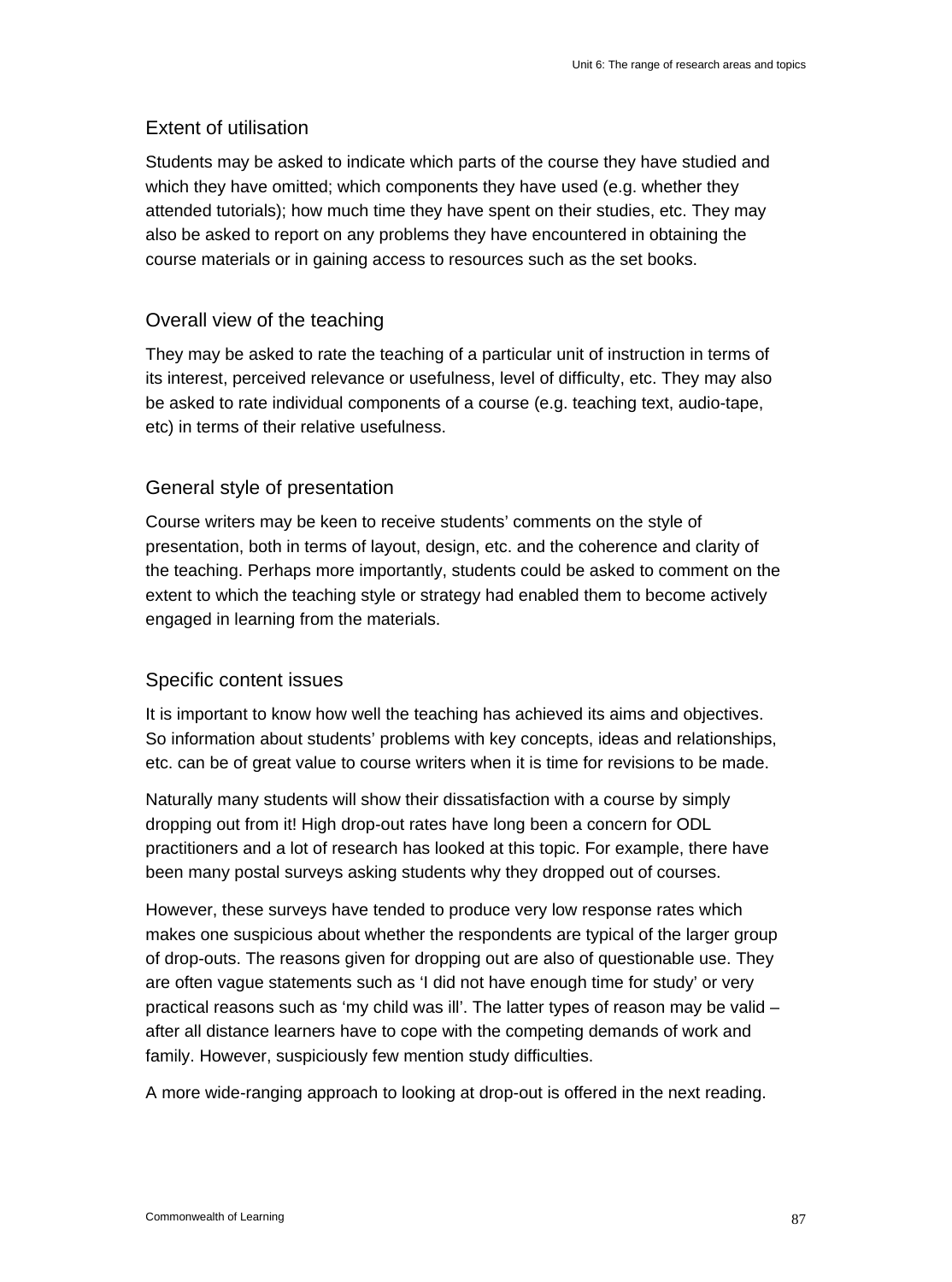### **Activity 9** 30 mins

#### Dropout

- 1 Read *Woodley and Parlett* from your Resources File.
- 2 What research approach do the researchers seem to be advocating?

The feedback to this activity is at the end of the unit  $\rightarrow$ 

# Cross-sectional studies

So far the focus of the research that we have discussed has been the learner, the course or the organisation. Another type of evaluation work has involved the study of a particular innovation or component used across a number of courses. The aim of such studies has been to establish the effectiveness of a particular strategy or teaching medium or to find out the circumstances in which its use is most appropriate.

Some research has focussed on particular teaching components such as **audiovisual media** (Grundin, 1985), **tutorials** (Kelly, 1981; Kelly and Swift, 1983), **computer assisted learning** (Scanlon, *et al*, 1982) and the use of **project work** to encourage greater independence in distance education (Henry, 1979). This type of research has involved collecting information from students on their access to and use of particular components, as well as getting their views on the contribution made to the teaching and the overall effectiveness of courses.

# Developmental studies

A final type of research that we will mention returns the focus back to the learner. Some evaluation of teaching effectiveness has taken the form of research into the understandings developed by students as a result of their studies. Qualitative changes in the understanding of key concepts and relationships formed the focus of a study of UKOU social science students (Taylor, *et al*, 1981a and 1981b), based upon a method for evaluating the content of students' learning developed in Sweden by Dahlgren (1978).

The study was concerned with finding out not **how much** students knew, but **what they** understood about particular concepts and principles. A group of university students taking an introductory social science course were individually asked a set of questions about key concepts and principles taught in the course. They were interviewed before commencing their studies and again after completion of the course. The findings of this study informed the writers of the replacement course, not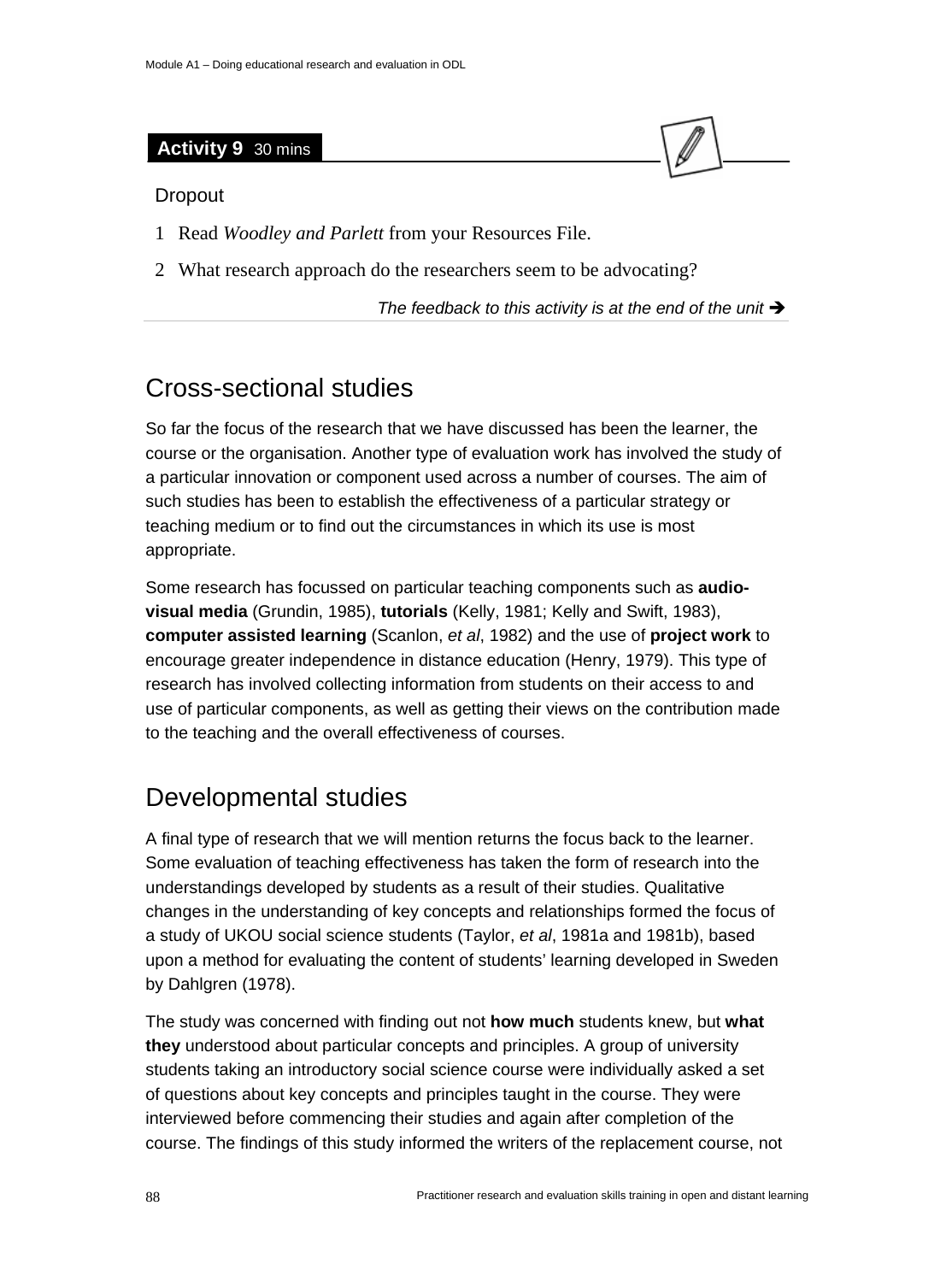only by identifying problem areas in the teaching, but also by illustrating the different levels of pre-course understandings that students were likely to have.

# Issues for research

We shall finish this unit with an activity which will help you to think about the wide range of research questions in ODL.

### **Activity 10** 30 mins

# Issues for research

The table overleaf lists a range (but there are others) of areas in which you might wish to research.

For each area, write down one or more research questions that could be explored for that area.

| Accessibility                    |  |
|----------------------------------|--|
| Assessment                       |  |
| Costs                            |  |
| Information and guidance         |  |
| Learning                         |  |
| ODL                              |  |
| Quality assurance                |  |
| Resources and learning materials |  |
| Retention                        |  |
| <b>Students</b>                  |  |
| Technology                       |  |
| Tutoring                         |  |

The feedback to this activity is at the end of the unit  $\rightarrow$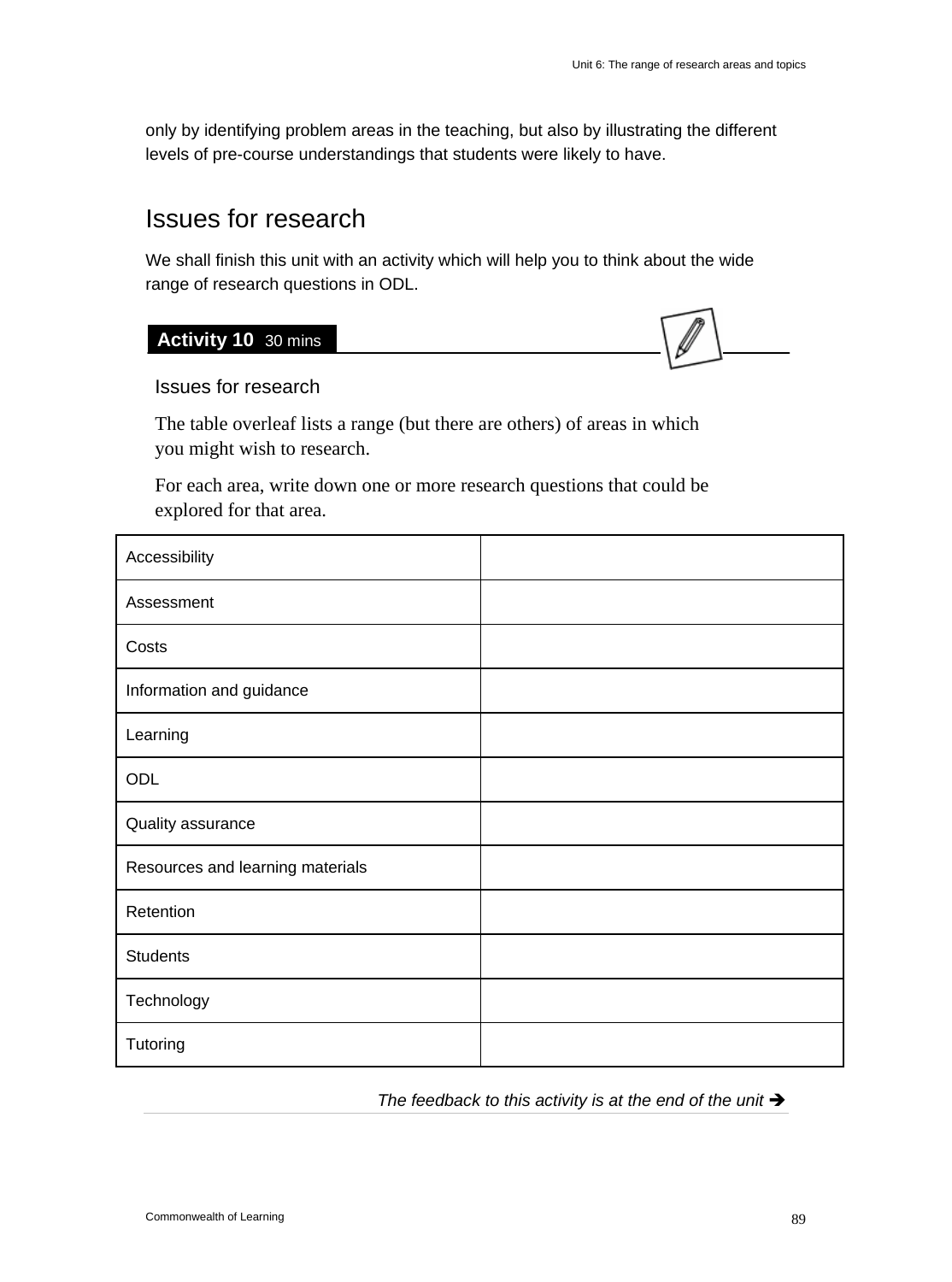# Summary

In this unit we have mapped out the range of research areas and topics that an ODL practitioner might consider. From your notes you should be able to begin to think about what research project you are going to carry out, or what sorts of research you might want to consider commissioning.

# References

Blacklock, S. 1982 'What the OU cost the undergraduate student in 1981', *Survey Research Department Paper 229*, Milton Keynes: The Open University

Dahlgren, L and Marton, F. 1978 'Students' conceptions of subject matter: an aspect of learning and teaching in higher education', *Studies in Higher Education* 3, pp. 25- 35

Farnes, N. 1988 'Open University Community Education: emancipation or domestication'*, Open Learning* 3, 1: 35-40

Fenster, E. 1982 'College attendance by working adults and its effects on the educational motivations of their children', *Occasional Papers* 11, 2. Detroit, Michigan: To Educate the People Consortium, College of Lifelong Learning, Wayne State University

Glaister, B. and Carr, R. 1986 'Education open to all', *Open learning* 1, 3: 50-52

Grundin, H. 1983 'Audio-visual media in the Open University', *IET Papers on Broadcasting 224*, Milton Keynes: The Open University

Grundin, H. 1985 *Report on the 1984 audio-visual media survey*, Milton Keynes: Institute of Educational Technology, The Open University

Henry, J. 1979 *The Project Report*, Milton Keynes: Institute of Educational Technology, The Open University

Heron, M. et al. 1986 'Student progress and non-progress', *Regional Research and Development Papers 15*, Milton Keynes: The Open University

Kelly, P. and Swift, B. 1983 'Tuition at post-foundation levels in the Open University: student attitudes towards tuition', *Survey Research Department Paper*, Milton Keynes: The Open University

Kelly, P. 1981 'An overview of student use and appreciation of tuition'*, RTS Research Group Paper*, Milton Keynes: The Open University

Kirkwood, A. 1997 'Computing access survey 1996', *PLUM Papers 80-83*, Milton Keynes: Institute of Educational Technology, The Open University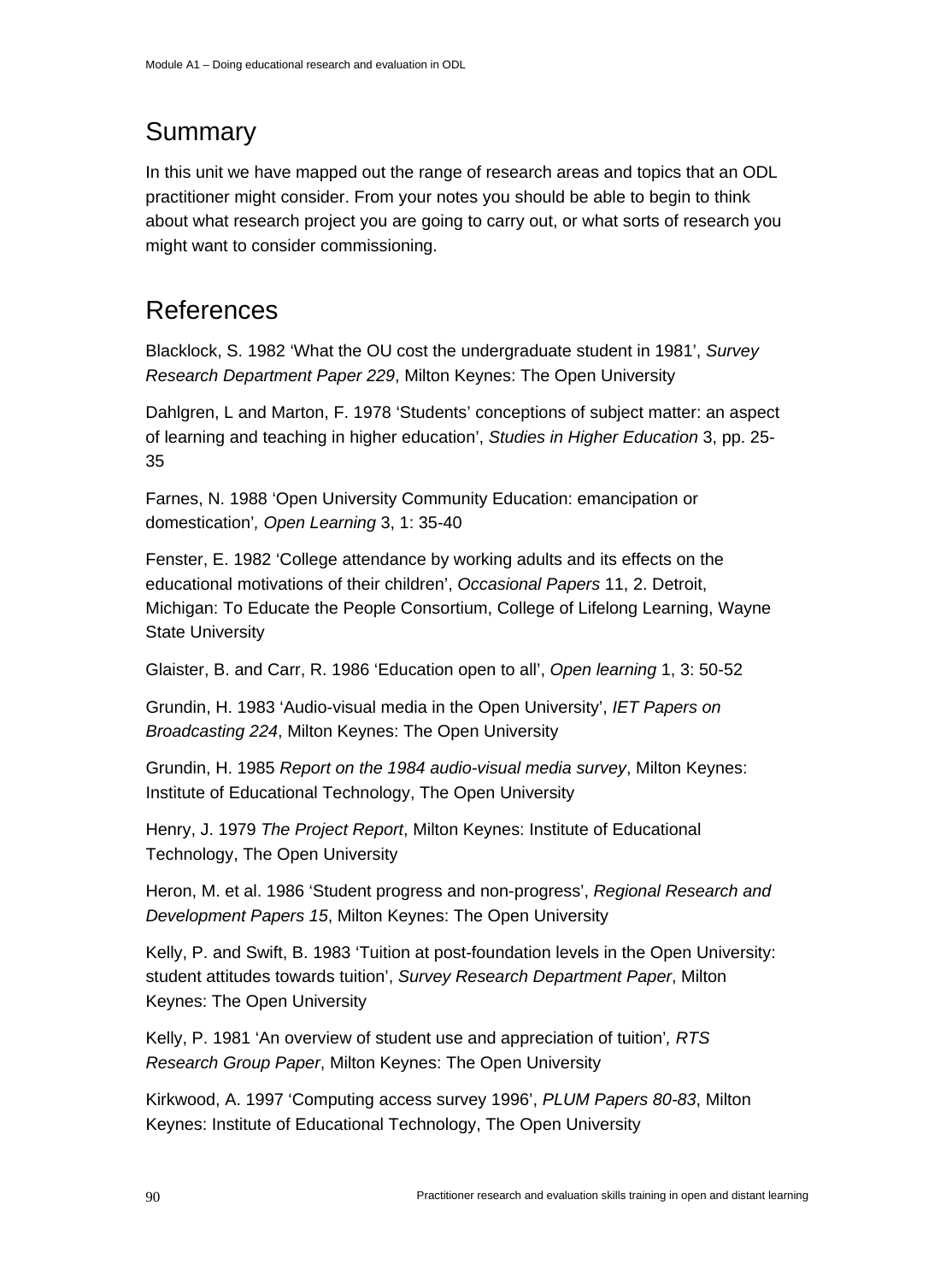Kirkwood, A. et al. 1992 'Employers study 1992: report on the qualitative phase', *Student Research Centre Report 72*, Milton Keynes: Institute of Educational Technology, The Open University

Lumsden, K. and Scott, A, 1980 *'*An output comparison of Open University and conventional university students'*, Esmee Fairbairn Research Centre Paper*, Edinburgh: Heriot Watt University

Mace, J. 1978 'Mythology in the making: is the Open University really costeffective?' *Higher Education* 7, 3: 275-308

McIntosh, N. and Rigg. 1979 'Employers and the Open University', *Survey Research Department Paper No 162*, Milton Keynes: The Open University

Moss, D. 1979 'The influence of Open University distance teaching in higher education', *Teaching at a Distance* 4, pp. 14-18

Nathenson, M. and Henderson, E. 1980 *Using student feedback to improve learning materials* London: Croom Helm

Rumble, G. 1997 The costs and economics of open and distance learning London: Kogan Page

Ryan, S. 1982 'Developing tutor feedback', *Teaching at a Distance* 22, pp. 9-14

Scanlon, E. et al. 1982 'Computer assisted learning', *Teaching at a distance institutional research review* 1, pp. 59-79

Scriven, M. 1967 'The methodology of evaluation' in R. Tyler, R. Gagné and M. Scriven, (eds.,) *Perspectives of Curriculum Evaluation* (pp. 39-83), Chicago, IL: Rand McNally

Stainton-Rogers, W. 1984 'Alternative uses of materials: research findings', *Teaching at a distance* 25, pp. 58-68

Swift, B. 1980 'Trends in awareness and beliefs about the Open University among the general public'*, Survey Research Department Paper 185*, Milton Keynes: The Open University

Swift, B. 1982 'What Open University graduates have done', *Survey Research Department Paper 230*, Milton Keynes: The Open University

Taylor, E., Gibbs, G. and Morgan, A. 1981a 'The outcomes of learning from the Social Science Foundation Course: students' understandings of price control, power and oligopoly', *Study Methods Group Report* 9, Milton Keynes: Institute of Educational Technology, Open University

Taylor, E., Morgan, A. and Gibbs, G. 1981b 'The "orientation" of Open University foundation students to their studies', *Teaching at a Distance* 20, pp. 3-12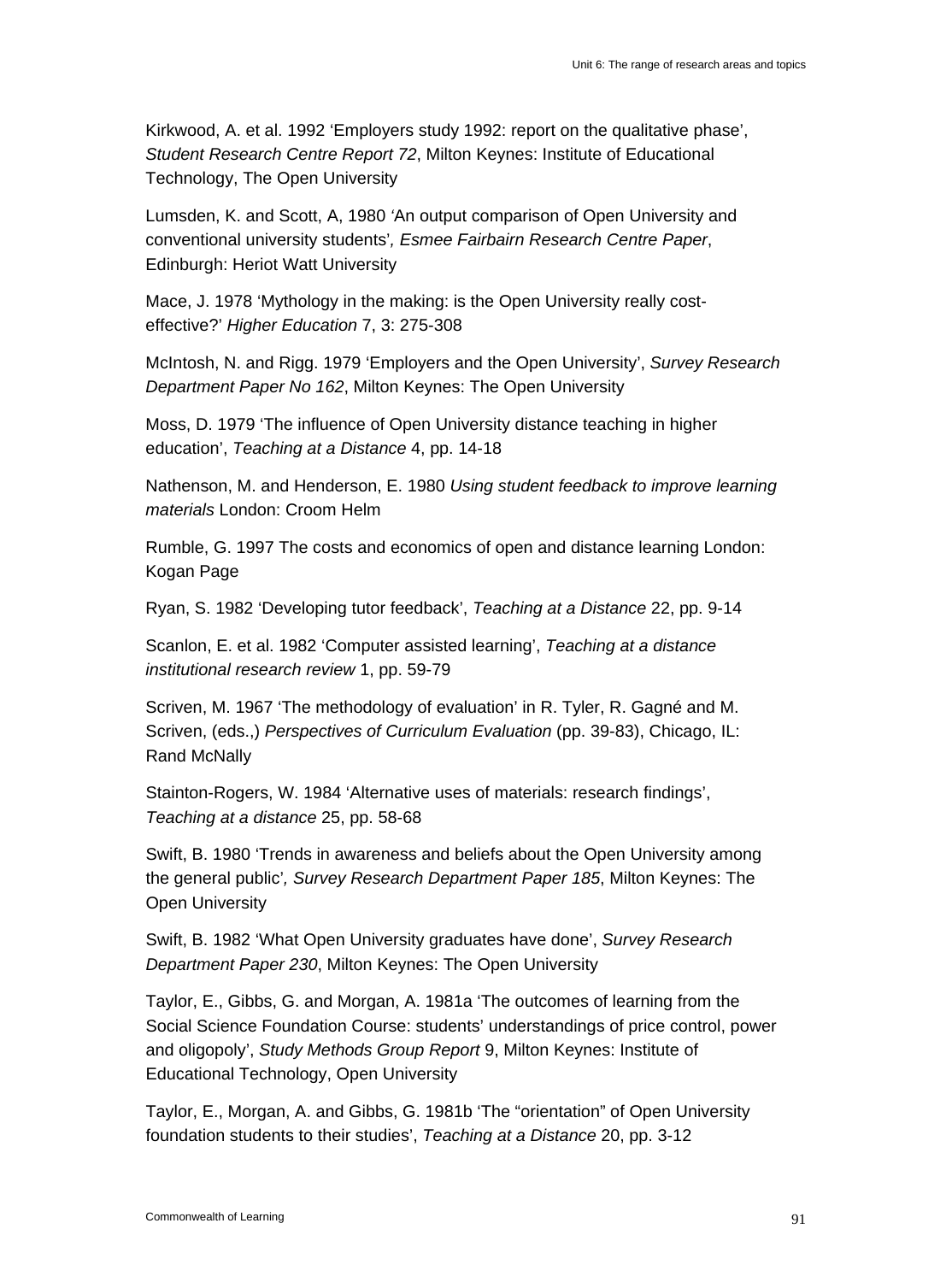Thorpe, M. 1979 'When is a course not a course?', *Teaching at a Distance* 6, pp. 13- 18

Thorpe, M. et al,. 1986 'Effective study in the Open University: the human dimension', *Student Research Centre Report 1*, Milton Keynes: Institute of Educational Technology, The Open University

Wagner, L. 1977 'The economics of the Open University revisited', *Higher Education* 6, 359-381

Woodley, A. 1988 'Graduation and beyond', *Open learning* 3, 1: 13-17

Woodley, A. 1992 'The ethnic origin of Open University students and staff', *Student Research Centre Report 63*, Milton Keynes: Institute of Educational Technology, Open University

Woodley, A. 1995 'A string of pearls?: a broader approach to course evaluation' in F. Lockwood, (ed.) *Open and distance learning today* (pp. 354-360), London: Routledge

Woodley, A. and McIntosh, N. 1980 The door stood open: an evaluation of The Open University younger students pilot scheme, Lewes: The Falmer Press

### **Feedback to selected activities**



### Feedback to Activity 2

**Feedback to selected activities** 

- 1 What could Yahaya tell from the bare figures?
	- The University began with two courses in Year 1 with very low student numbers. (Perhaps the numbers were low because they were deliberately just trying the courses out on a small group. Perhaps their advertising was not very good so nobody knew the courses existed.)
	- The number of courses on offer built up steadily, and then took off in the fourth year.
	- The number of students increased dramatically in the second year and again in the fourth year.
	- The number of staff went up in line with the number of courses.
	- So, the general image is of a system that is growing.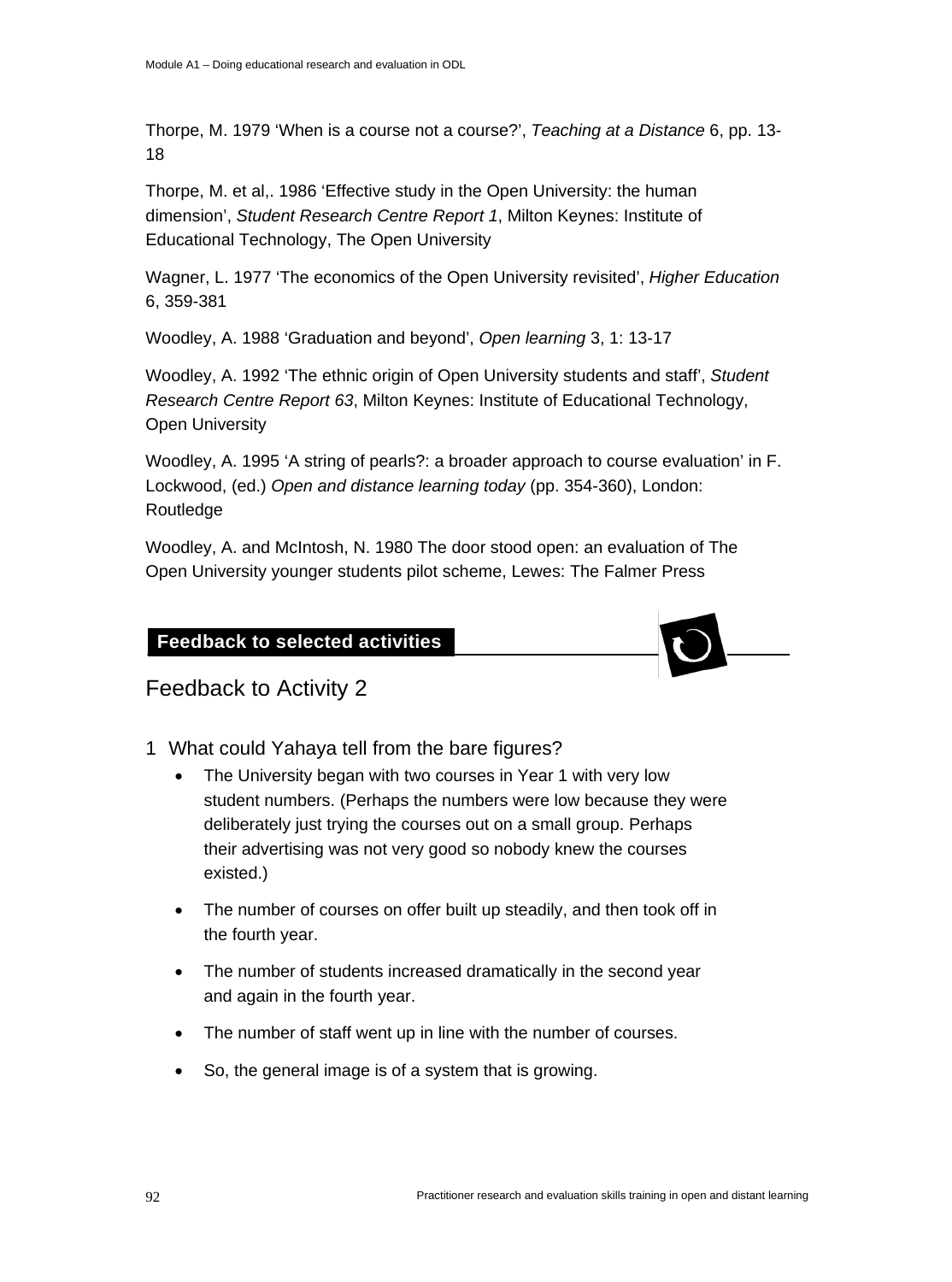- 2 What else might Yahaya need to know?
	- To know whether course output has really been growing, and how much, he would need to know more about the courses themselves.
	- What is a 'course' at the university? ODL courses vary greatly in size, so it is possible that the twelve courses in Year 4 actually represent the same number of 'credit points' as the six courses in Year 3.
	- The courses may also vary in terms of level. Some may be basic introductory courses, while others are very specialised high-level courses.
	- It is also useful to know the 'age' of courses. For example it might be the case that Year 3 saw the introduction of just one new course. However, it is possible that all six were new and the previous five had all been dropped.

There are similar questions to be asked about the students.

- Some of the students will be taking one small course only, while others are taking the equivalent of a full-time student workload. Rather than simply 'counting heads', it is often more sensible to count in terms of a standardised course, e.g. full-time equivalent courses (FTEs).
- *Yahaya* would also need to know how many were 'new' rather than 'continuing' students in each of the years. How good is the system at retaining students?
- From Table 3, one might assume that each course starts at the beginning of a year and lasts for a year. However, many institutions have moved away from this model. Many courses have several starting dates and in some cases students can enrol whenever they want. So, in practical terms, the same student could occur several times in a given university year.
- Staff numbers will also need to be elaborated.
- Who are these people? How many are teachers? How many are managers, administrators, secretaries, etc?
- How many are working full-time? How many are only working parttime? (Many open universities employ a relatively small number of full-time academic staff who write the course material and a large numbers of part-time tutors who hold tutorials and mark assignments).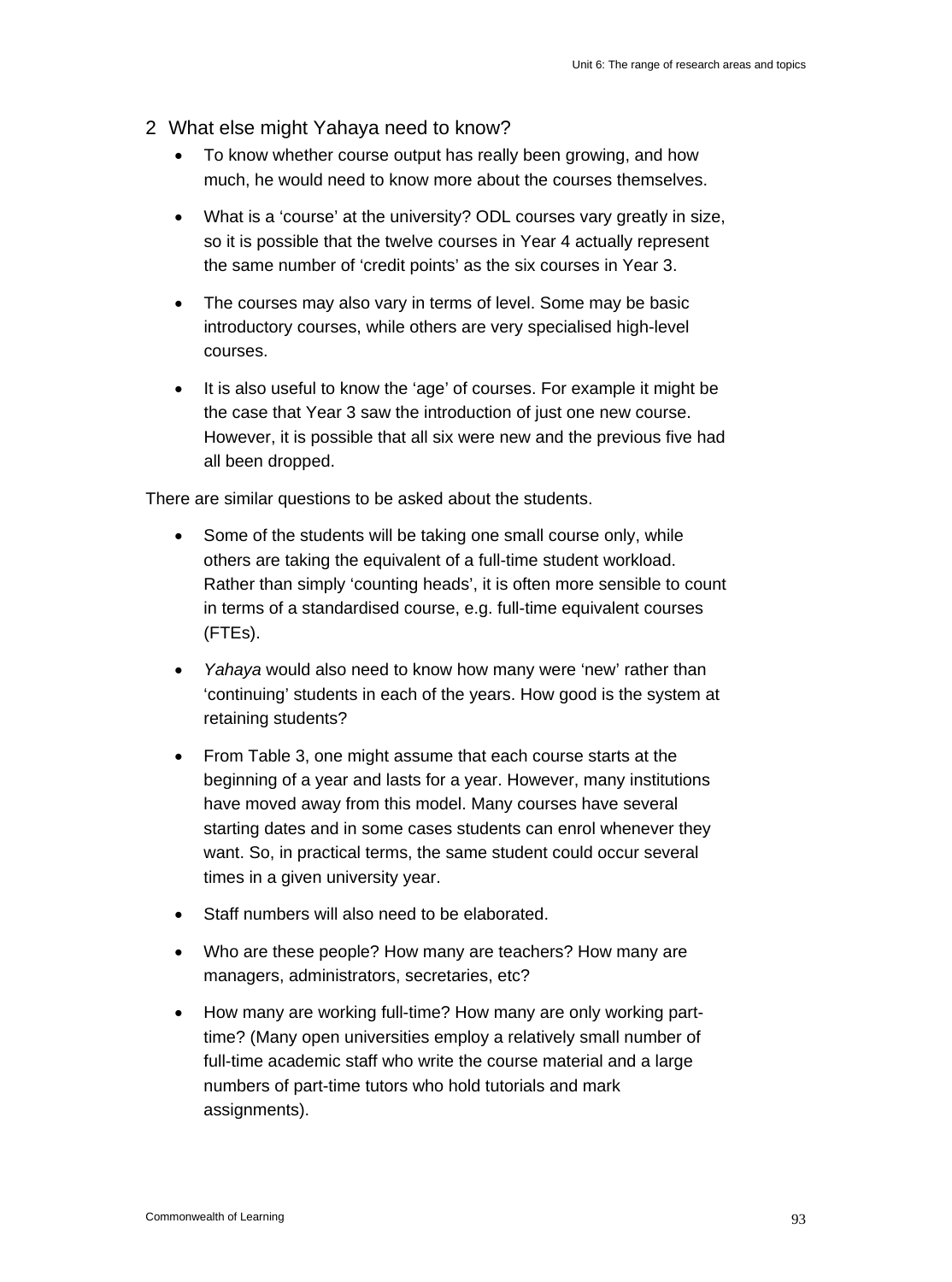All of these questions will require the university to provide *Yahaya* with extra information. They may be unable or unwilling to do so and if this is the case he will have to proceed with extreme caution. He has been asked to make comparisons with two technical institutes and a teachers' college, yet the validity of such comparisons will be extremely limited if the institutions cannot be shown to be measuring their output according to the same rules and criteria.

### Feedback to Activity 3

- 1 You would expect the number to be going **down.** This indicates that there are fewer staff working on each course, so the staff cost per course is going down.
- 2 The last row in Table 4 should now read:

| Number of staff per course |  |  |  |  |
|----------------------------|--|--|--|--|
|----------------------------|--|--|--|--|

The figures show a healthy drop in the fourth year.

### Feedback to Activity 4

1 What would you want to know about how the experiment was conducted?

You might have wanted to know such things as:

- how were the two samples selected? In an ideal experiment, half of the teachers would be allocated at random to the face-to-face group and half to the ODL group. If not, then there are always dangers of self-selection. It might be that those who could come to the face-to-face were more likely to be teachers in urban schools, or those from rich schools that could afford to bring in extra teachers to cover for absences
- how were the two versions of the course taught? If they were both taught over a short time period, were the ODL group allowed the equivalent amount of time off work to do their studies?
- ideally the two groups would take identical tests or examinations to ensure that those who passed had demonstrated the same levels of skills. However, these skills need to be used if they are to be of benefit. Follow-up studies should be contemplated to see whether the teachers had the IT equipment in their schools, whether they taught the skills to pupils, and indeed whether they continued to be school-teachers at all!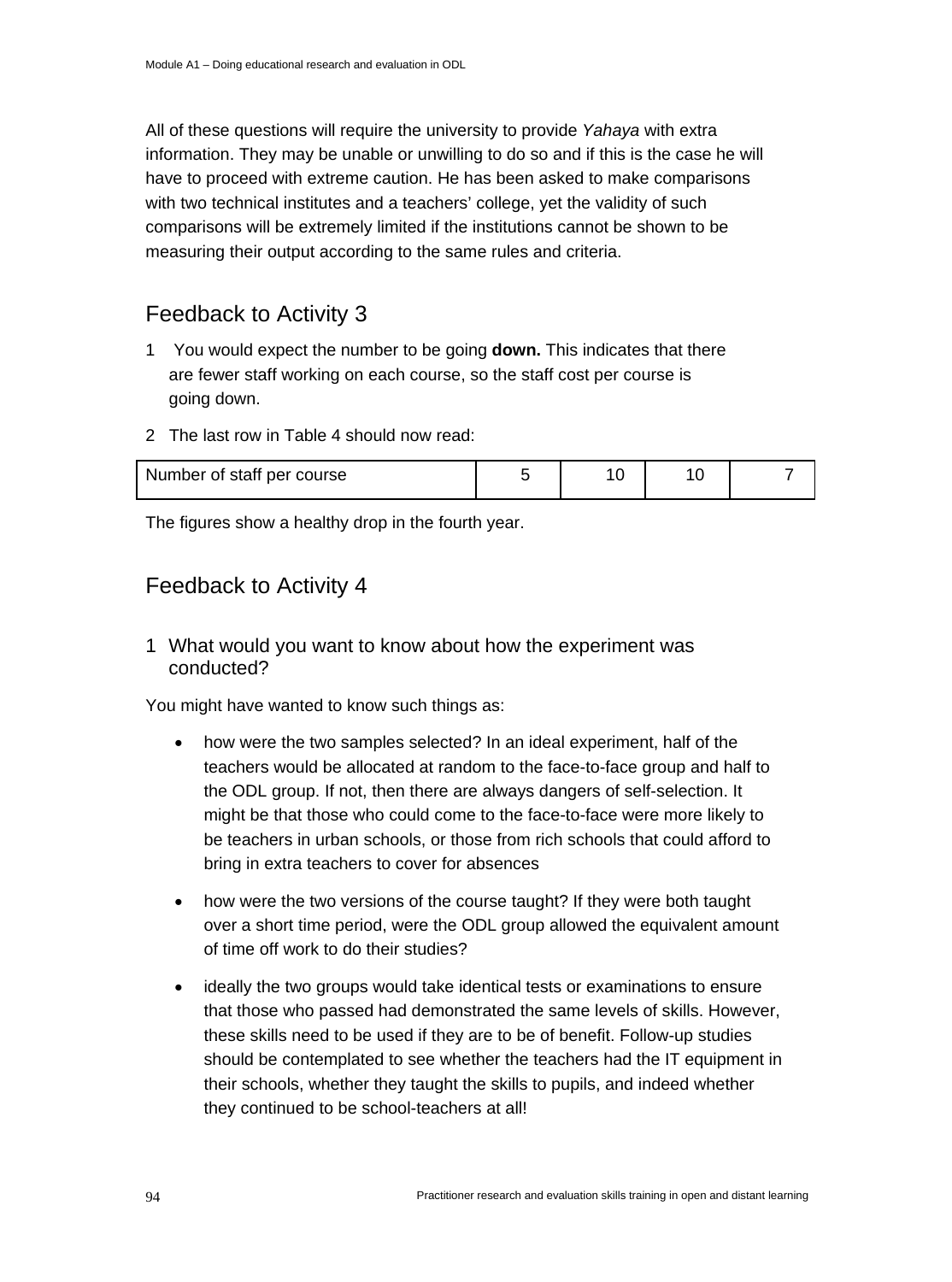2 What evidence would you want to find, probably in the technical appendices to the report, that would give you confidence in their calculations of cost?

You might have wanted to check whether **all** costs were taken into account, e.g.:

Among the face-to-face group:

- the rental of classrooms
- the salaries of the face-to-face teachers.
- the travel and accommodation costs for the students
- the development of the face-to-face curriculum
- the cost of replacement teaching staff
- the costs of assessment.

#### Among the ODL group:

- the development of the ODL curriculum
- the production and distribution costs of the ODL materials given to students
- possible loss of earnings while doing part-time study
- the costs of assessment
- extra costs such as postage, phone calls.

These lists could be added to, but it is clearly complicated and it can include costs to the system ('social costs') and costs to the student ('personal costs').

3 What would you want to know about the 'effectiveness' measures?

Ideally the two groups would take identical tests or examinations to ensure that those who passed had demonstrated the same levels of skills. However, these skills need to be used if they are to be of benefit. Follow-up studies should be contemplated to see whether the teachers had the IT equipment in their schools, whether they taught the skills to pupils, and indeed whether they continued to be school-teachers at all!

### Feedback to Activity 5

Your answers will clearly be dependent upon your institution. You may have found that your institution only has very general goals or that it has some that you were not aware of.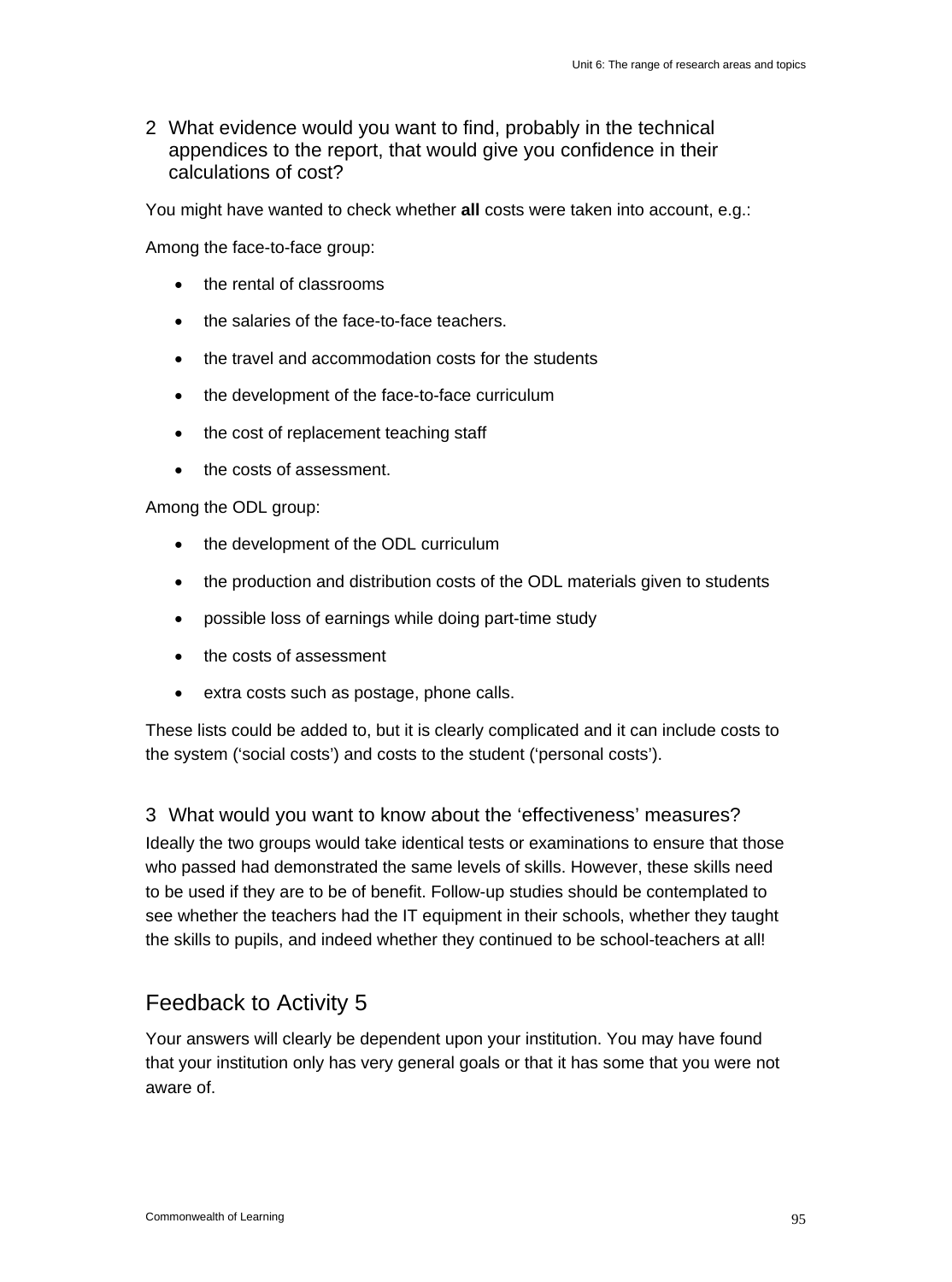As an evaluator you may have to transform these goals into 'performance indicators' or 'PIs' so that you can actually measure whether they have been achieved, or to make comparisons with other institutions.

These PIs are almost always in numerical form. The module on quantitative research methods will be useful if you want to pursue this topic.

### Feedback to Activity 6

Here are two I thought of:

- Is the turn-around time for marking assignments satisfactory?
- Are the grades that tutors give for assignments being monitored in order to maintain the same standard of marking for all students?

You probably thought of some others.

### Feedback to Activity 7

If you have managed to carry out this activity I am sure that you will have many stories about the problems and successes – teachers who refuse to accept that there is anything wrong with their materials and discoveries that nobody could understand a certain exercise because of typing errors.

### Feedback to Activity 8

Some information about previous education might be on the prisoner's records. If there are already education schemes in the prison, the teachers might be able to give her sufficient information.

Perhaps, she will have to gather data directly. Her boss has suggested semistructured interviews. This technique involves interviewers having a few basic standard questions that they can then improvise around, depending upon the answers given to the standard questions. As such, it may be appropriate for gathering educational life-histories and possibly for exploring the educational interests of the prisoners.

For a profile I would recommend a more structured set of questions. These might include:

- At what age did you leave school?
- What type of school did you attend?
- Have you done any courses since leaving school?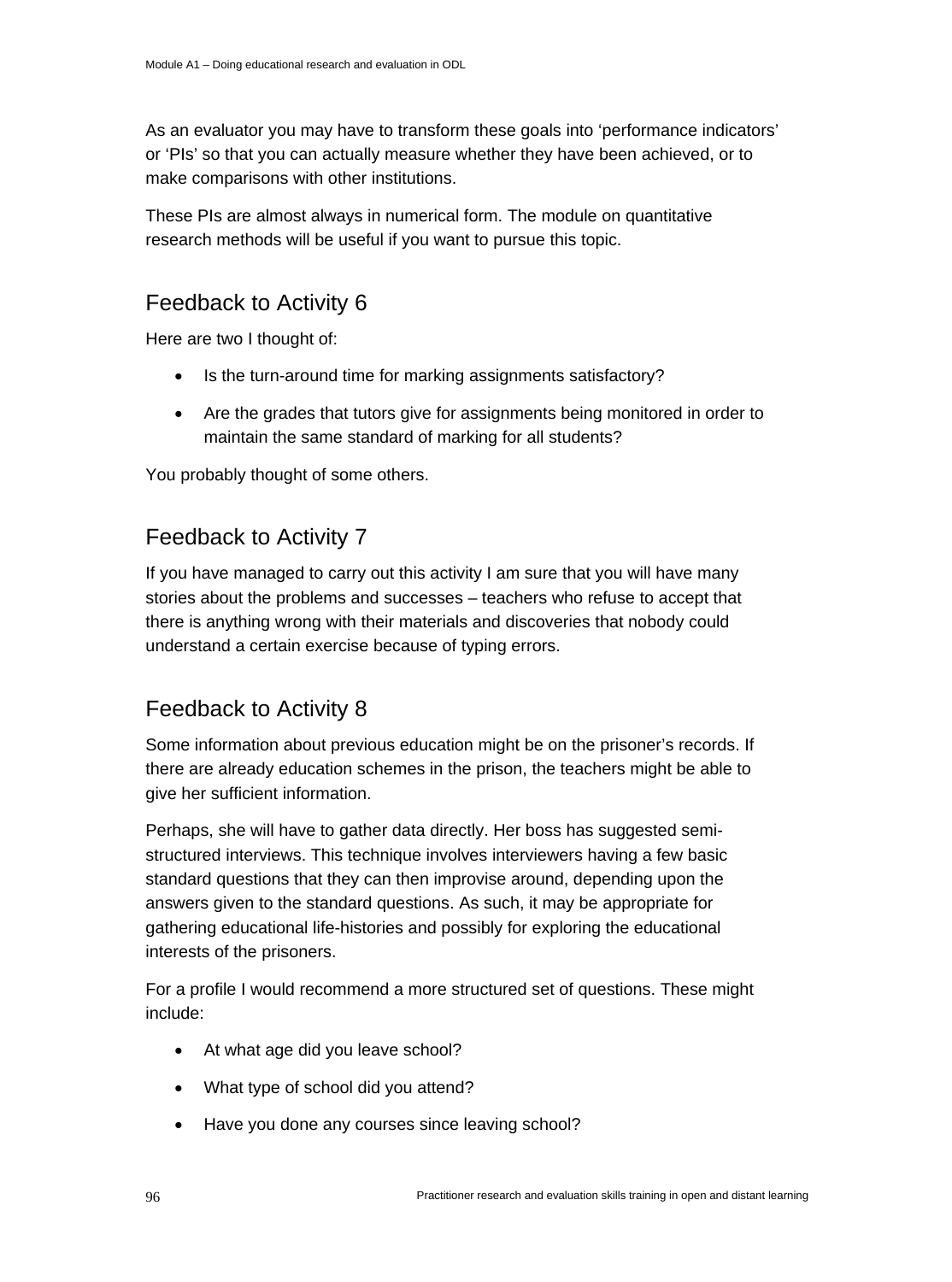• Do you have any qualifications? If so, what are they?

If the prisoners are literate, these questions could be asked via self-completion questionnaires. There would also be possibilities of measuring intelligence or educational attainment using standardised psychometric tests that have population norms for comparison.

When it comes to the question of what subjects would be most beneficial, the interests and aptitudes of the prisoners would only be one input. *Venkamma* would have to consider the views of prison education officers, those responsible for resettling prisoners back into society, experts in the labour market and distance education providers.

### Feedback to Activity 9

The paper involved a combination of methods including detailed statistical analysis, an understanding of the subjective process of dropping-out and an awareness of the different policy options and their likely impact. They appear to support multiple methods and an understanding of the personal, social and political context surrounding the phenomenon of dropout.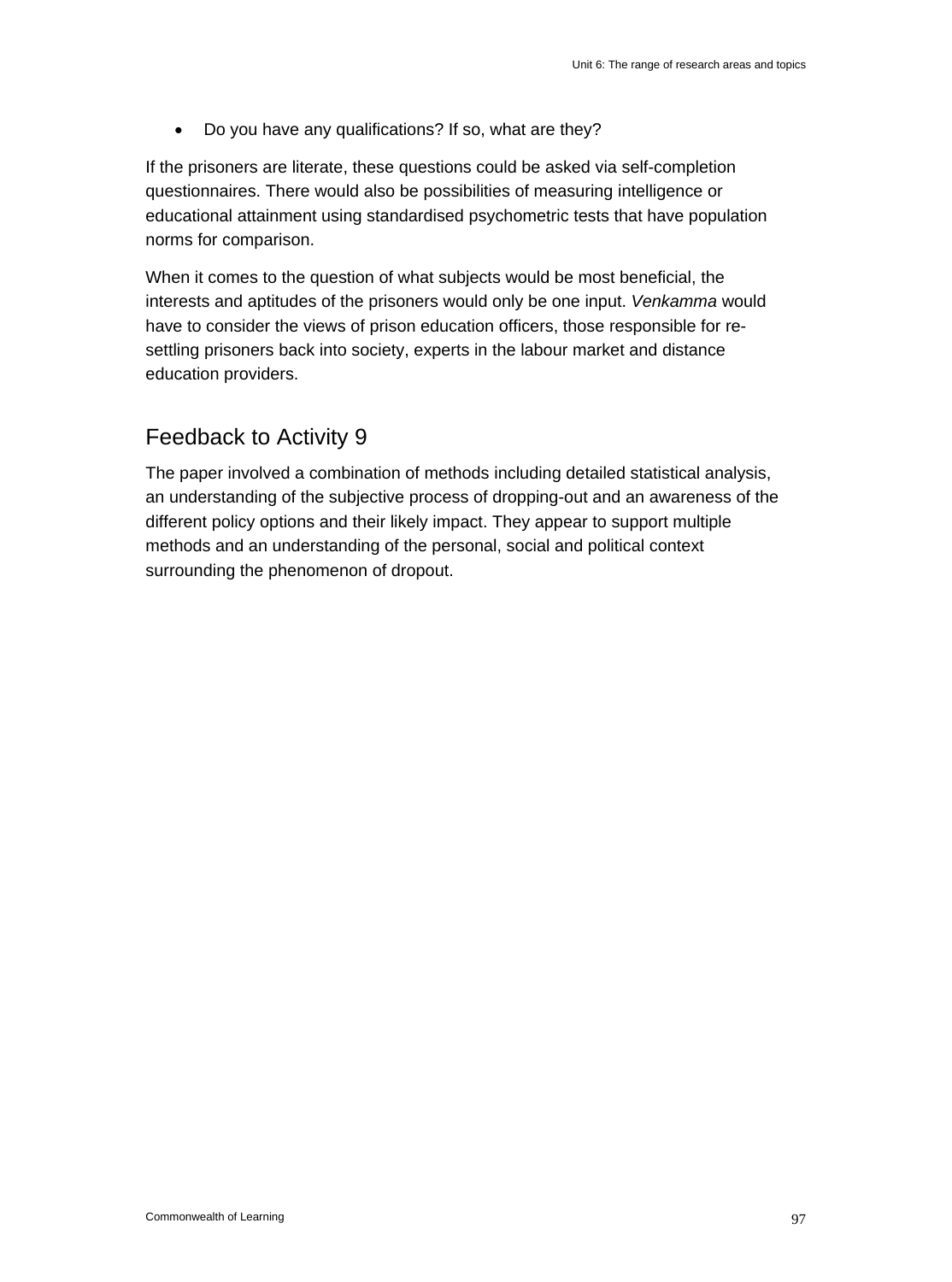# Feedback to Activity 10

Below are some of the research questions that occurred to us. Yours may differ, since there is a vast number of questions that you could research under each of these headings.

| Area                                | <b>Possible research questions</b>                                                                                                                                                                                                                                                                                  |
|-------------------------------------|---------------------------------------------------------------------------------------------------------------------------------------------------------------------------------------------------------------------------------------------------------------------------------------------------------------------|
| Accessibility                       | How can ODL be made more accessible to students with characteristic<br>X? What factors affect the accessibility of ODL to different types of<br>students?                                                                                                                                                           |
| Assessment                          | What sorts of assessment methods work best in ODL?                                                                                                                                                                                                                                                                  |
| Costs                               | How do ODL costs for courses of type X compare with other ways of<br>delivering the same course? What factors affect costs in ODL?                                                                                                                                                                                  |
| Information and<br>guidance         | What are the information and guidance needs of ODL students? How<br>effective is method X as a form of information and guidance? What types<br>of advice and support are most effective at different points in a student's<br>studies?                                                                              |
| Learning                            | What factors most affect successful learning at a distance? How can<br>ODL students be helped to become more effective learners? What can<br>be done to promote deep learning in ODL students? How do different<br>student behaviours affect the amount they learn?                                                 |
| <b>ODL</b>                          | How effective is ODL? What factors affect the effectiveness of ODL?                                                                                                                                                                                                                                                 |
| Quality assurance                   | What are the most effective ways to assure quality in ODL systems?                                                                                                                                                                                                                                                  |
| Resources and<br>learning materials | What design factors produce successful ODL materials in media X?<br>What training and development do course designers need?                                                                                                                                                                                         |
| Retention                           | What can we do to help retain students on courses? Why do students<br>drop-out of course X?                                                                                                                                                                                                                         |
| <b>Students</b>                     | What are the characteristics of the target students for course X? What<br>are the needs of the target students for course X?                                                                                                                                                                                        |
| Technology                          | Which combinations of technologies are most effective for ? What is<br>necessary for e-learning to be effective? Is X technology as effective as<br>Y technology?                                                                                                                                                   |
| Tutoring                            | What training and development do tutors need? What factors ensure<br>successful tutorials? What skills do tutors need to be effective? What<br>tutor behaviours are most effective in supporting students? What factors<br>determine successful online discussions? What is the role of the tutor in<br>e-learning? |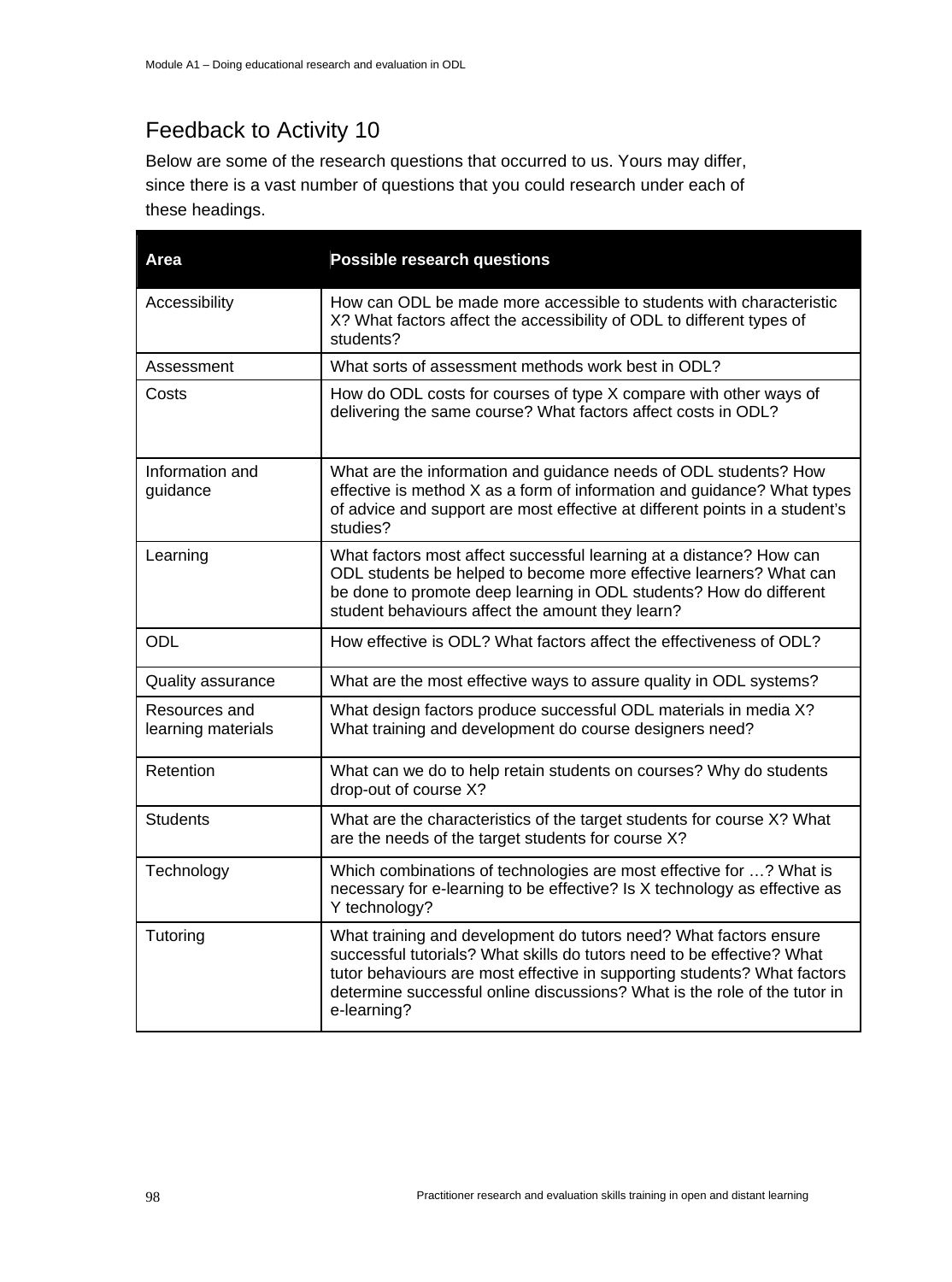# External forces that shape UNIT **7** the evaluation agenda

# Unit overview

In this unit we look at the social, political and environmental factors that influence the research agenda and we introduce some categories for distinguishing between certain styles of research.

# Learning outcomes

When you have worked through this unit, you should be able to:

- 1 Identify some of the factors that influence whether research is done at all, how it is done and how it is reported.
- 2 Apply this to your own context.

# Introduction

Doing practitioner research involves making choices. We have just listed a vast array of possible topics in Unit 6 and in Unit 5 we talked a little about different methodological stances. However, these choices are often restricted by other external constraints and pressures. In this unit we want to look at these other influences that arise from who you the researcher are, your values, your position in the work-force, etc, and from the social and political situation in your society. In particular we are concerned here with issues of power and control and how these shape knowledge.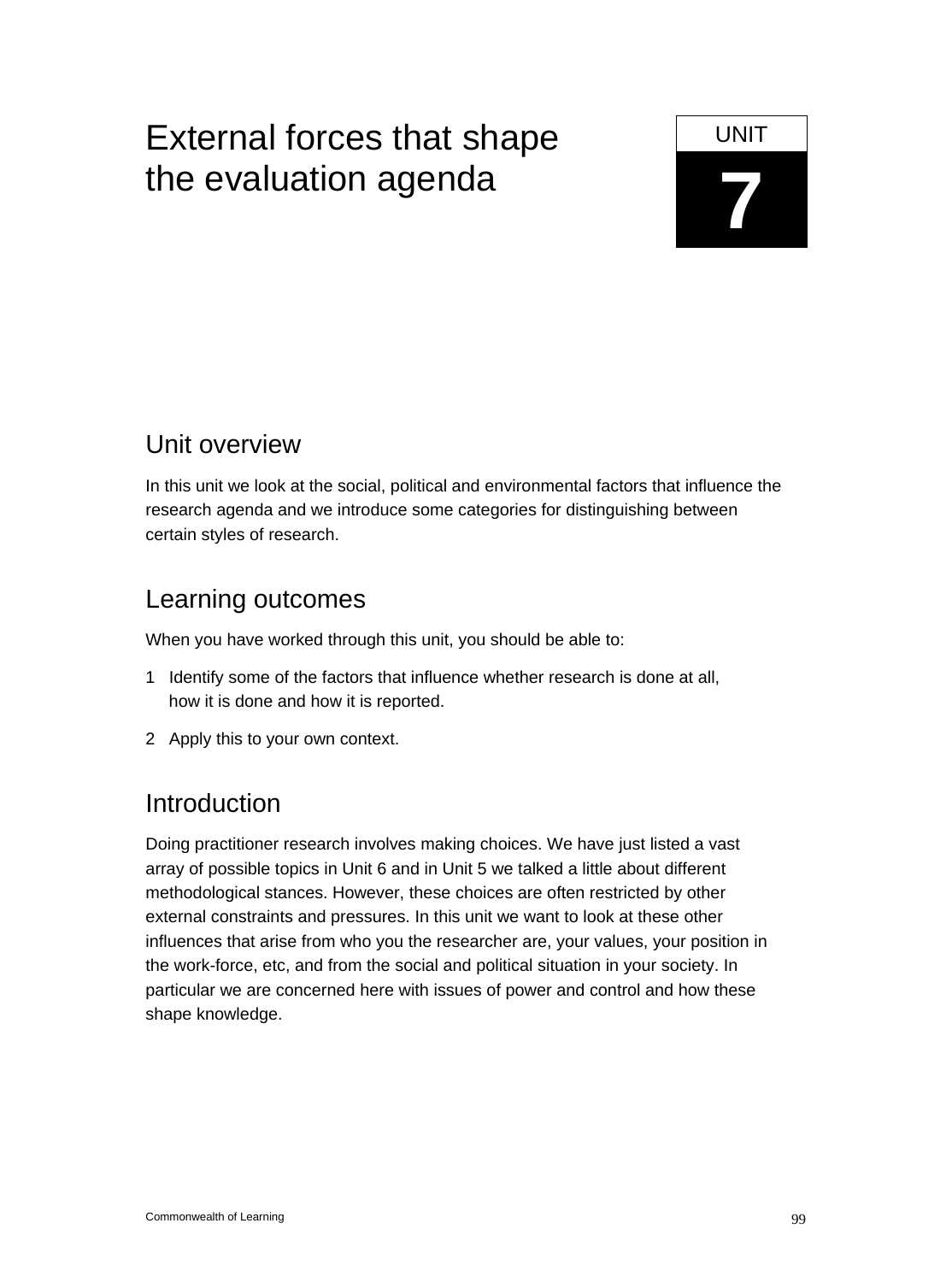# MacDonald's typology

MacDonald (1977) outlined three forms of evaluation that were distinguished by the different power relations that can exist in evaluation work. He called them 'bureaucratic', 'autocratic' and 'democratic'.

### Bureaucratic evaluation

With this type of evaluation, researchers offer unconditional service to the funding agency. They accept the values of those who hold office and offer information that will help the policy-makers to achieve their policy objectives. The techniques used in the research must be credible to the policy-makers and not lay them open to public criticism. The researchers have no control over the use that is made of the information and their research report is owned by the bureaucracy.

### Autocratic evaluation

Here research is a **conditional** service to the funding agencies, offering external validation of policy, provided that the recommendations emerging from the research are acted on. Researchers act as expert advisers, deriving the values from their perceptions of the constitutional and moral obligations of the bureaucracy. The researchers strive for neutrality and objectivity. Their contractual arrangements guarantee non-interference by the client and, while the bureaucracy gets its report, they the researchers are free to publish the results in academic journals.

### Democratic evaluation

In this type of evaluation the researchers try to represent the interests of all groups affected by the educational programme, rather than just the funding agency or the academic community. The aim is 'an informed citizenry' and the evaluators act as information brokers between the different groups. Their techniques of data-gathering and presentation must be accessible to non-specialist audiences. Informants are given control over the researchers' use of the information. The main activity is to collect definitions of, and reactions to, the educational programme. The final report does not contain recommendations.

This typology arose from MacDonald's work as a university academic where he was hired by **external** agencies to study a variety of innovative programmes in schools. Elsewhere I have sketched out a similar typology that was also based on power relations but was grounded in my own evaluation work and experience and described various approaches adopted by **internal** evaluators (Woodley, 1991). I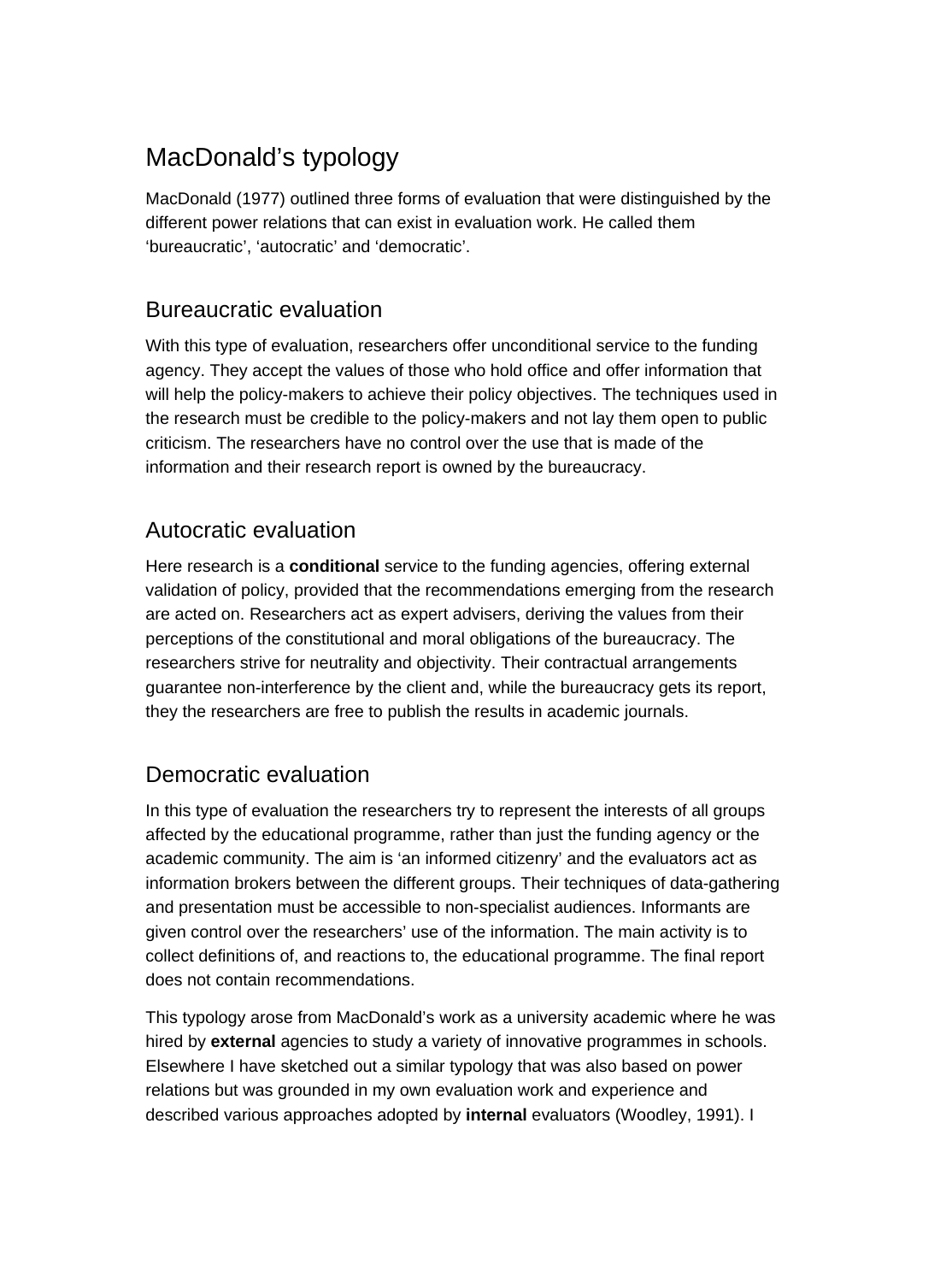identified market, liberal and radical evaluation. These are discussed in the next section.

# Woodley's typology

#### Market evaluation

Here evaluation corresponds to the sort of research done by a market research department within a profit-making manufacturing company. Students are seen as customers and research is devoted to maximising their number and their throughput. Research reports will be confidential to the institution.

### Liberal evaluation

With this type of evaluation the researcher is the student's friend. Information is gathered on why people drop out, what they think is wrong with the course, what extra support they need, etc, so that the system can be made better for them. The research is likely to be shared with organisations such as student unions.

### Radical evaluation

This can take several forms but essentially it involves the evaluator taking a critical stance concerning what sorts of people become or don't become students, what they are taught, which students make better and worse progress, and the effects on their lives. The evaluator will want to publish the results in theoretical journals and in newspapers in order to maximise their impact.

Each of these three evaluation strands can exist within the same institution and the same evaluator can be carrying out research in each of the modes. Even more confusingly, the same research study can be operating in all three modes! Nevertheless it should be useful for you to consider all three, and those put forward by MacDonald, in relation to your own position.

### **Activity 1** 10 mins

Your role as a researcher 1

- 1 Which type best matches the way your work as a researcher? (Use either the MacDonald, the Woodley or both systems to answer this.)
- 2 Which one, if any, predominates within your own institution?
- 3 Has it changed over time?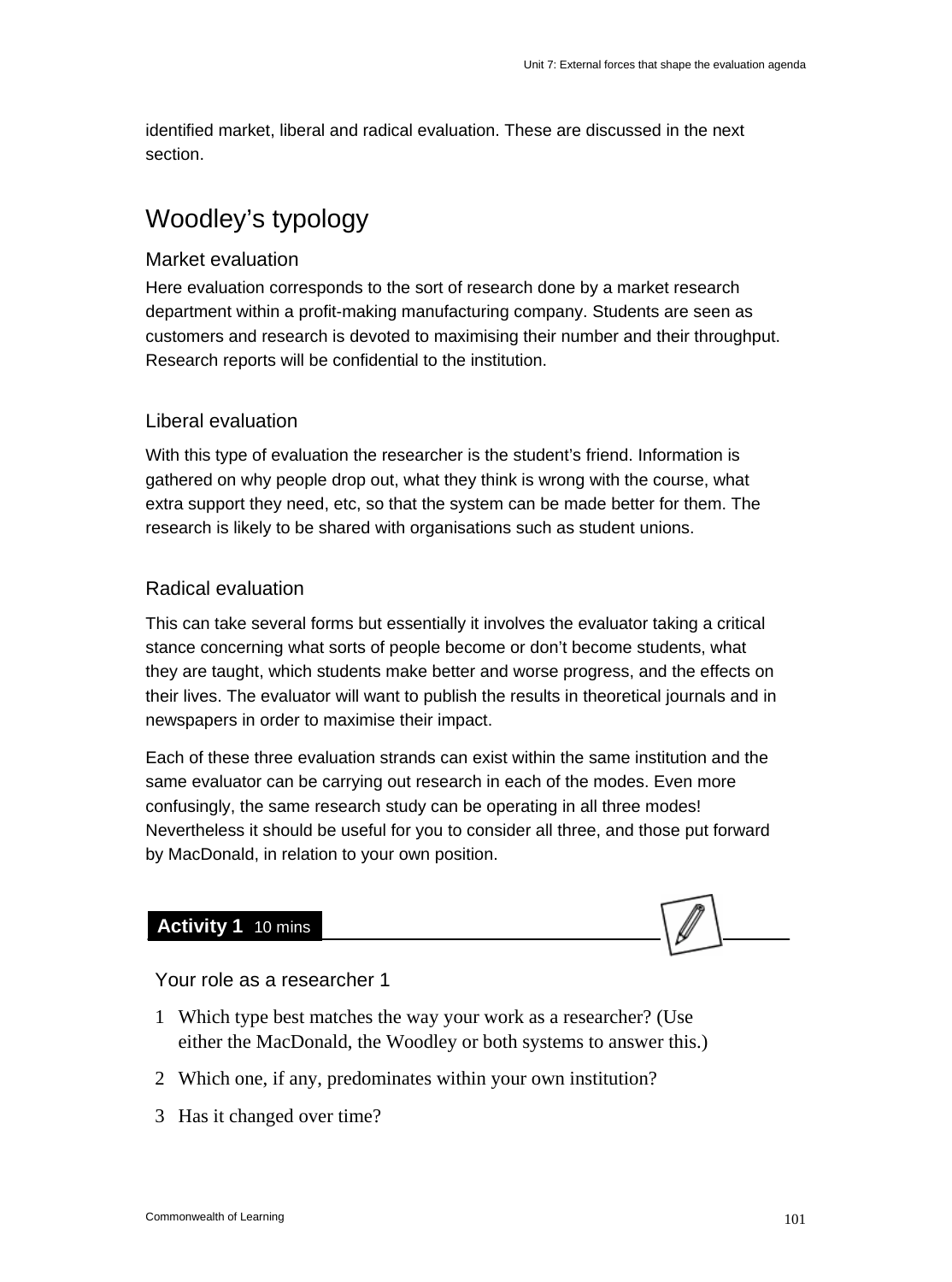#### The feedback to this activity is at the end of the unit  $\rightarrow$

### **Activity 2** 15 mins



Your role as a researcher 2

Spend 15 minutes writing me an imaginary letter in which you explain your rights and duties in relation to the two typologies.

The feedback to this activity is at the end of the unit  $\rightarrow$ 

# Summary

This unit has offered you the opportunity to consider how your research agenda might be shaped by external factors. It should also have helped you to consider the position that you want to take up as a researcher.

# References

EO. 1990 The report and statistical digest of the Equal Opportunities Team, Milton Keynes: The Open University

Macdonald, B. 1977 'Case study and the social philosophy of educational research' in D. Hamilton, D. Jenkins, C. King, B. Macdonald and M. Parlett (eds.) *Beyond the numbers game: a reader in educational evaluation*, London: Macmillan

Morgan, A. 1990 'Whatever happened to the silent revolution? Research theory and practice in open and distance education', in T. Evans (ed.*) Research in distance education* 1 (pp. 7-17)*,* Geelong: Deakin University Press

Woodley, A. 1991 'Evaluation at the British Open University', in R. Schuemer (ed) *Evaluation concepts and practice in selected distance education institutions* Hagen: Zenrales Institut fur Fernstudienforschung (ZIFF), Fernuniversitat

Woodley, A. 1999 'Doing institutional research: the role of the partisan guerrilla', *Open Learning* 14, 2: 52-58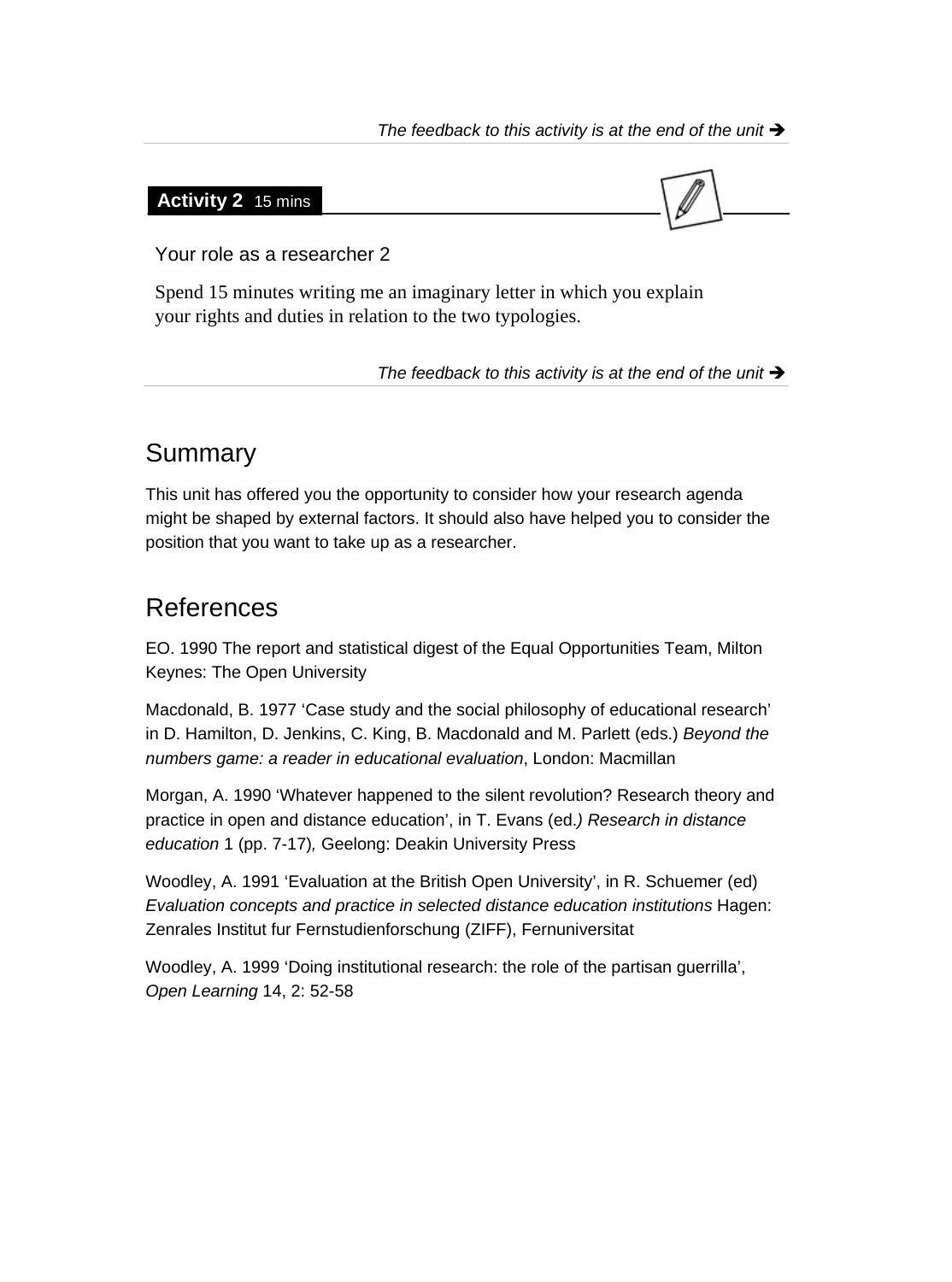### **Feedback to selected activities**



### Feedback to Activity 1

The best way that I think I can provide feedback to this is to recall my own experience so that you can draw comparisons with your own.

### My own work

As an institutional researcher with academic conditions of services I have certain duties and rights:

- I have a duty to carry out research that is considered to be high priority by my institution
- I have the right to carry out personal research
- I have the right to publish my results in academic journals
- I am encouraged to tender for and carry out research projects for government agencies.

### The institution

In terms of the predominant mode of evaluation in my own institution, I would say that it has changed a great deal over the lifetime of the Open University, UK. Most if not all of the types of evaluation listed in Unit 6 have been attempted over the years, generally carried out by members of the Institute of Educational Technology (IET), the research and development section of the University.

An outsider might gain the impression that there has been a comprehensive, carefully integrated evaluation programme. However, I would contend that the programme has been patchy and that its development has been affected as much by external and internal pressures as by considered debate. It is worth trying to document how the balance has shifted between my three types over the years, and to consider the causes.

'Market evaluation' was of key importance in the early years when the University's viability was in question. Was it attracting sufficient students and was it producing graduates in a cost-effective fashion? This has been a continuing concern but takes on greater importance in years when the flow of new applicants slows down or when, as in 1990, the Department of Education and Science mounted a review to see how well the OU is performing. This is when evaluation clearly takes the form of 'self-defence' rather than 'self-improvement' (Woodley, 1999). Here the role of the institutional researcher is to provide the information that the University can use to convince its paymasters, essentially the government, that the high level of state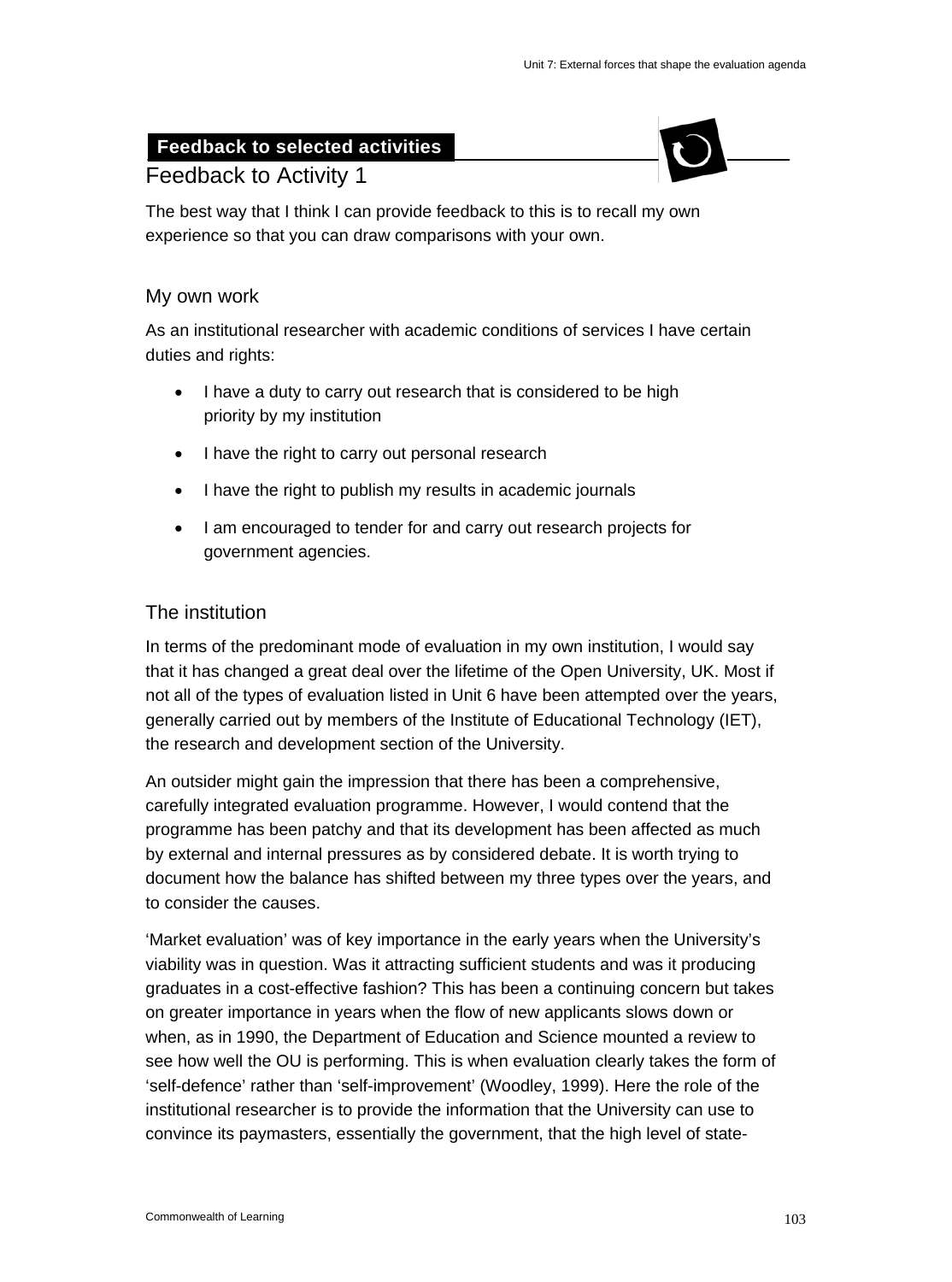funding is justified. In recent years this has included attempts to demonstrate to the National Committee of Inquiry into Higher Education (the Dearing Report) that, among other things, the OU produces large numbers of graduates in maths, science and technology; that its graduates perform well in the labour market; and that it attracts large numbers of students from educationally disadvantaged groups.

Market evaluation has grown in importance in terms of potential student demand. Increased attention is being paid to identifying possible courses that will attract large numbers of students, that will be sponsored by employers and that can command high fees. Members of IET have been involved in such work but it has become increasingly 'industrialised' in that it has come more the job of a marketing office. This office has the resources to hire outside market research companies to carry out surveys whose aim is to find ways of maximising sales. Increasing attention has also been paid to issues of student retention because state funding is now far more related to a growth in student numbers and to student progress.

'Liberal evaluation' has been almost synonymous with course feedback. When writing on this topic in 1990, I commented that it was surprising how little effort has been devoted to it in recent years, given that providing such feedback is always listed as one of IET's primary tasks (Woodley, 1991). In 1971 large numbers of students completed detailed questionnaires on each unit or block of every course throughout the study year. By 1990 the main source of feedback came from the *Annual survey of new courses*. This was a single questionnaire completed by samples of students after the courses had finished and, as the title implies, only affects courses in their first year of presentation. I suggested that the lack of attention paid to this area had several causes.

- the great increase in the number of courses being offered
- the decrease in staff numbers in IET
- the routine nature of this work means many researchers find it boring and there were no junior research staff to delegate it to
- the type of information collected did not often lead to simple messages for course improvement and the nature of OU course production meant that very little actually could be changed in any case
- academics who have been in the OU for a long time feel that they know how to produce good courses.

However, the situation is now dramatically different. Every course is to be surveyed in its first year, in mid-term, and in the year before it is due to be re-made. This means that large samples of students will be surveyed on some 120 courses in each year – a massive increase in survey activity. The driving force has been the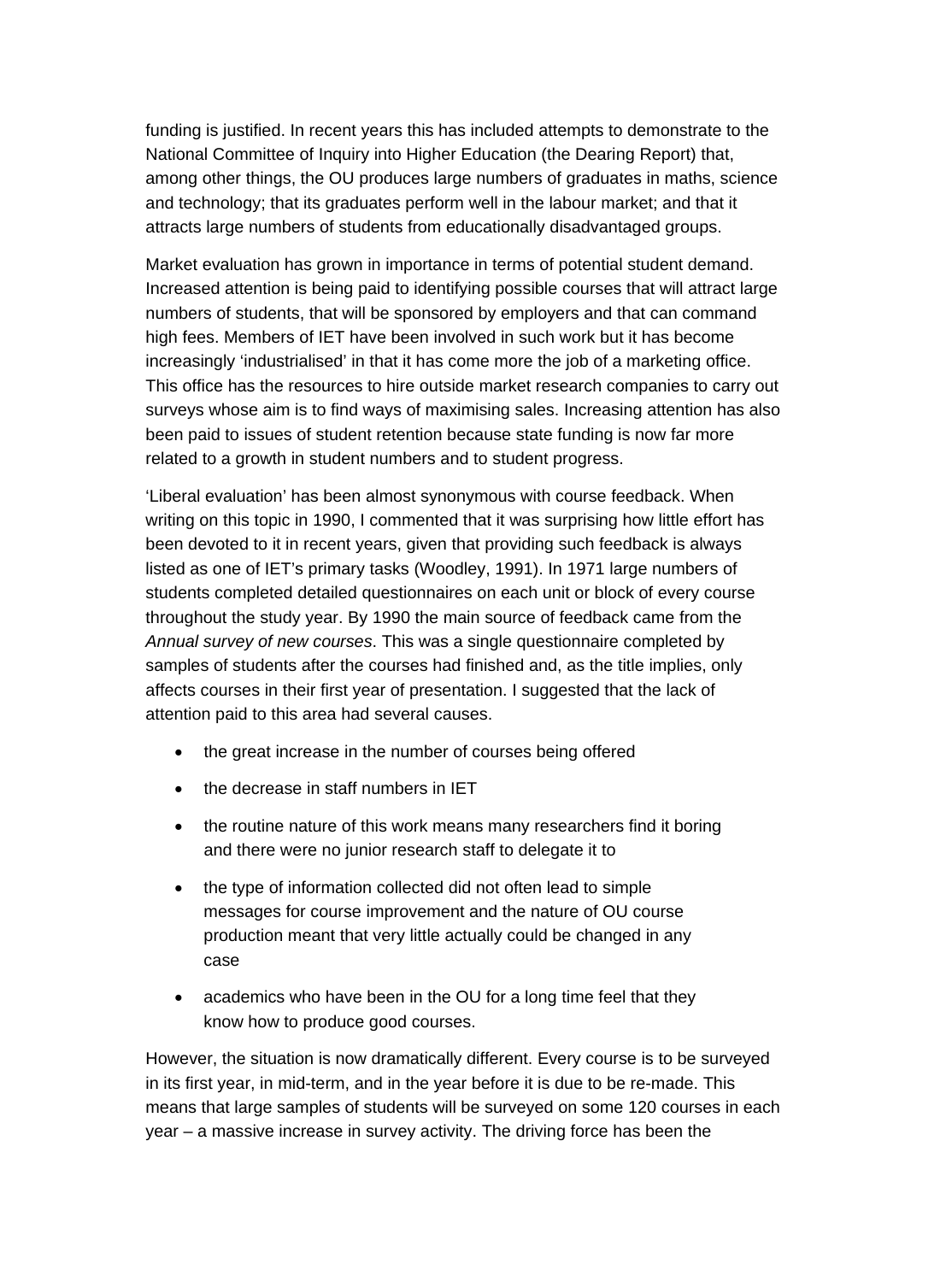Teaching Quality Assessments carried out by the Higher Education Funding Council which look for student feedback systems, systems to take action on this feedback and evidence of improvements arising from this feedback. This has further enforced the 'hegemony of survey methods' (Morgan, 1990), and has also effectively changed student feedback into a form of instrumental 'market evaluation'.

In 1990 it appeared that developmental testing had virtually disappeared, mainly for the same reasons noted above in the case of course feedback, but also because of the cost and the difficulty of finding appropriate 'students'. However, it has been revived in recent years for courses using new teaching technologies, e.g. courses that involve 'home computing', for:

- new subject areas, e.g. foreign languages
- new student groups, e.g. those taken sub-degree 'access' courses.

'Radical evaluation' has always existed on some level but enjoyed something of a resurgence in the early nineties. For example, following a Senate motion recommitting the University to the goals of widening access and of equal opportunities, much attention was paid to how many people from various disadvantaged groups such as ethnic minorities and the working class have entered the OU, what courses they took and what progress they made as students (EO, 1990). Various pilot schemes were carried out and evaluated in the regions to see how things could be improved. However, the impetus seemed to have been lost in this area with the closing of the Equal Opportunities Unit, its activities having been assumed to now be part of everyday University activity. With the need to rapidly expand student numbers, especially in science and technology, the focus shifted away from characteristics to quantity. But now things have changed again. Following the recommendation by the Dearing Report that institutions should increase educational opportunities to disadvantaged groups, this has been taken up by the present government. Institutions that are successful receive greater funding. What was 'radical evaluation' may become 'market evaluation'!

#### Feedback to Activity 2

You probably found that quite difficult. Life is usually too complicated to fit neatly into typologies. However, I hope that you found it useful in locating yourself and your institution, at least partially, somewhere within the complex area of practitioner research and evaluation.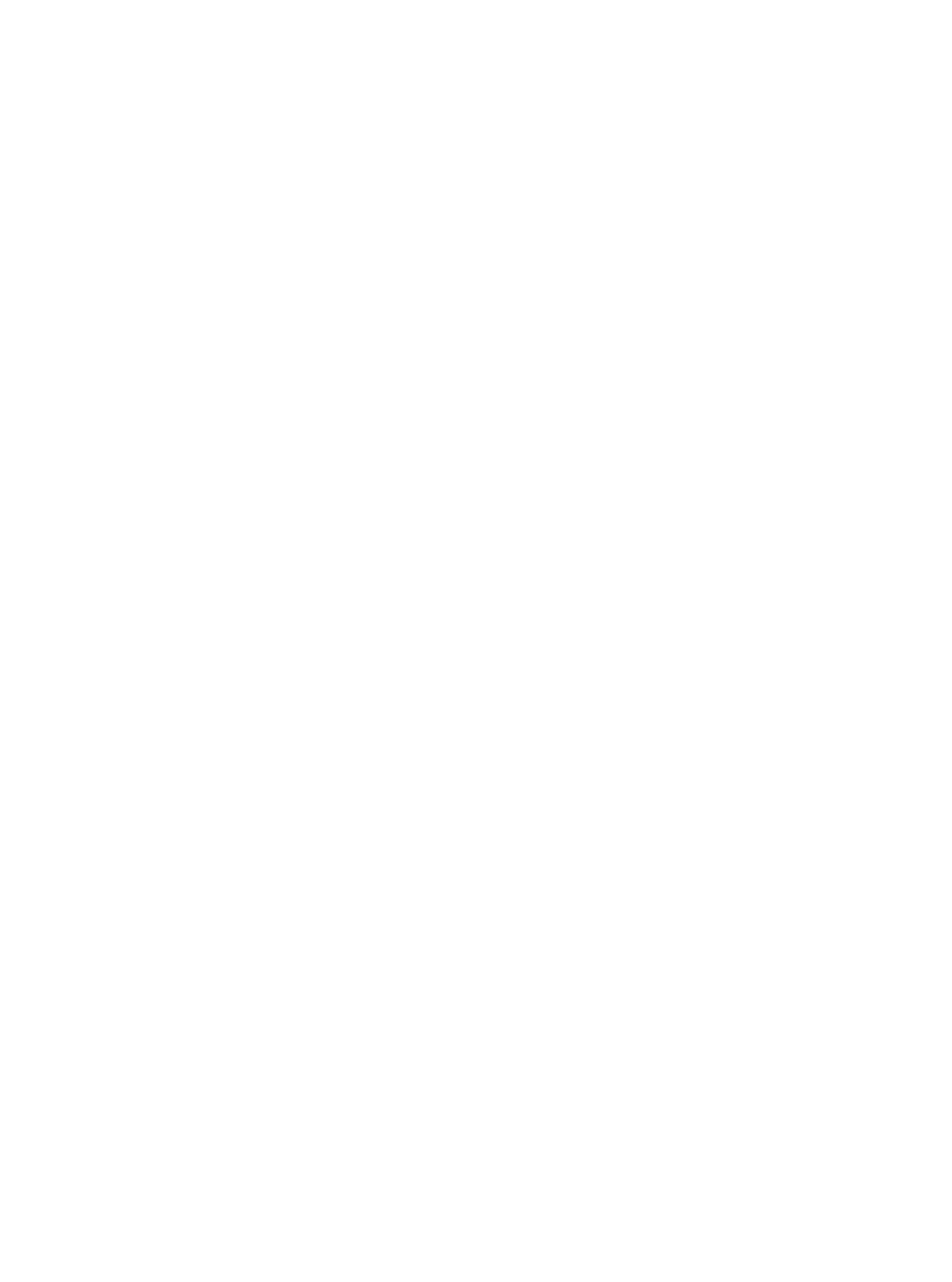# Starting to map out your own  $\Box$  UNIT **8** research project



### Unit overview

At the beginning of this module I said that I hoped that you would devise your own research project to work on as you studied the other modules in this series. So far I have been trying to free your mind up in relation to research and evaluation. By giving examples of research that has already been carried out in the ODL area, we hope that I have presented a tempting array of possibilities and that you are now eager to begin to plan and carry out your own project In this unit you will sketch out the project and consider some of the implications.

Even if you do not intend to work through the rest of the modules, you might find it helpful to work through the activities in this unit.

### Learning outcomes

When you have worked through this unit, you should be able to:

- 1 Describe, in broad terms, the research project you intend to carry out.
- 2 Identify the key issues to be decided before you can start that project.

### Introduction

Your choice of project will be influenced by your own situation – your job, your interests, your capabilities, etc. However, on top of that, I want to guide you towards what is 'important'. By 'important' I mean a topic that is: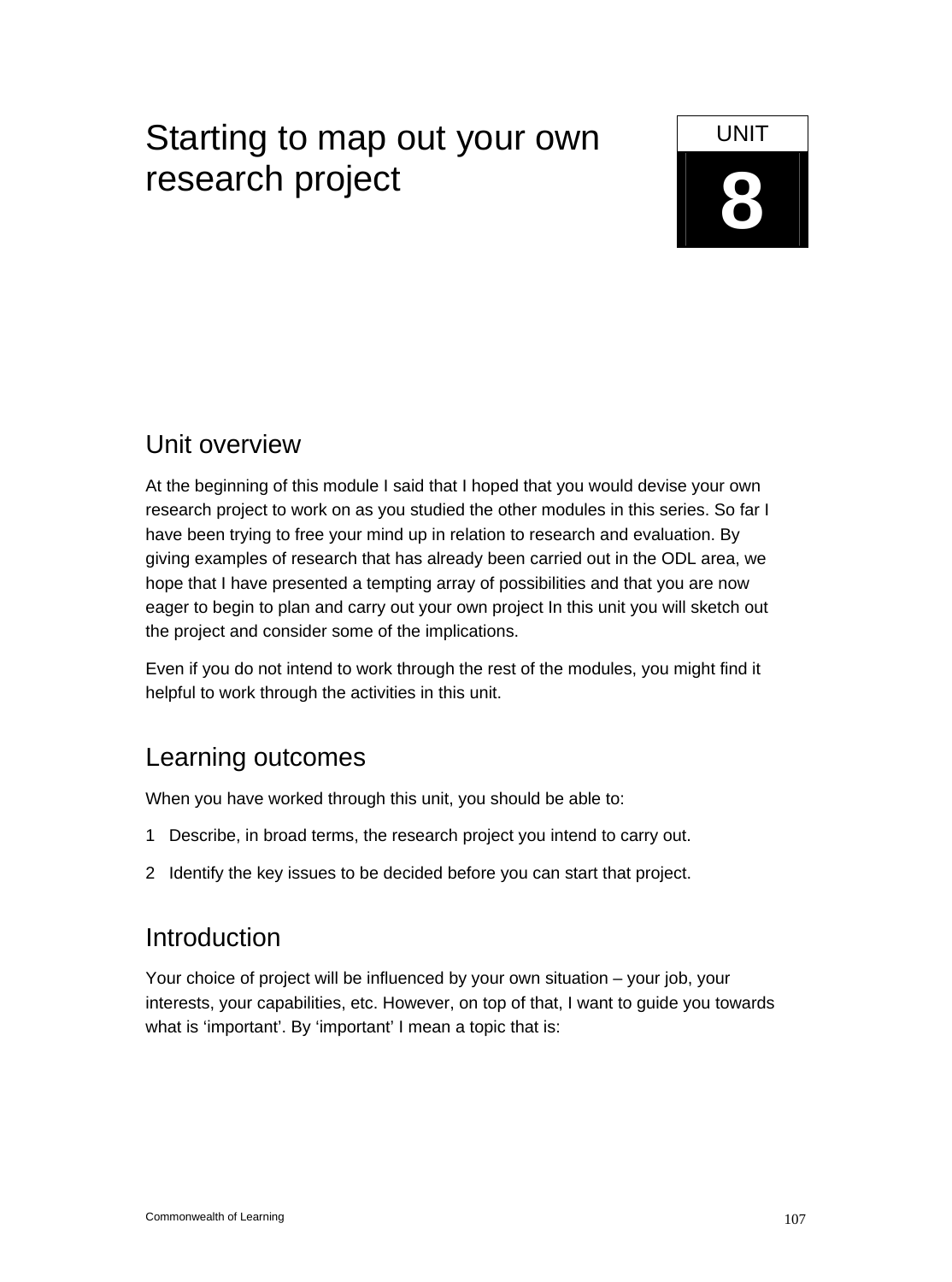1 Of current concern (or should be of current concern) to policymakers

In real life only a very few research projects can be carried out, so you should try to devote your limited resources to areas that are important to your institution.

#### 2 Researchable

However important a topic, you have got to decide whether it is practical within time and money constraints, and within the limitations of social research methods, to carry out any worthwhile research on it.

#### 3 Can lead to improvements in ODL practice

The research should be able to lead to action. This means both that the object being studied **can** be changed and that you are in a position to influence that change.

### Your table of research areas and topics

In Unit 6 you began to fill-in the table of research areas and topics (Table 2). This was where you made notes on a range of research topics, noting points such as:

- Does your institution already carry out this activity?
- Do you personally carry it out?
- If not, would it be a good idea to do it?
- If yes, should you be doing more of it, or in different ways?

At this point you should read through these notes and then keep them alongside you for completing the rest of this unit.

#### **Activity 1** 30 mins

Thinking about your project

The aim of this activity is to get you ready for the next module when serious research planning will begin.

You are going to think about ten issues that will be relevant to your choice of topic and approach. These are listed below.

Consider each issue and make notes on a separate sheet of paper. These should be done fairly quickly and they do not commit you anything.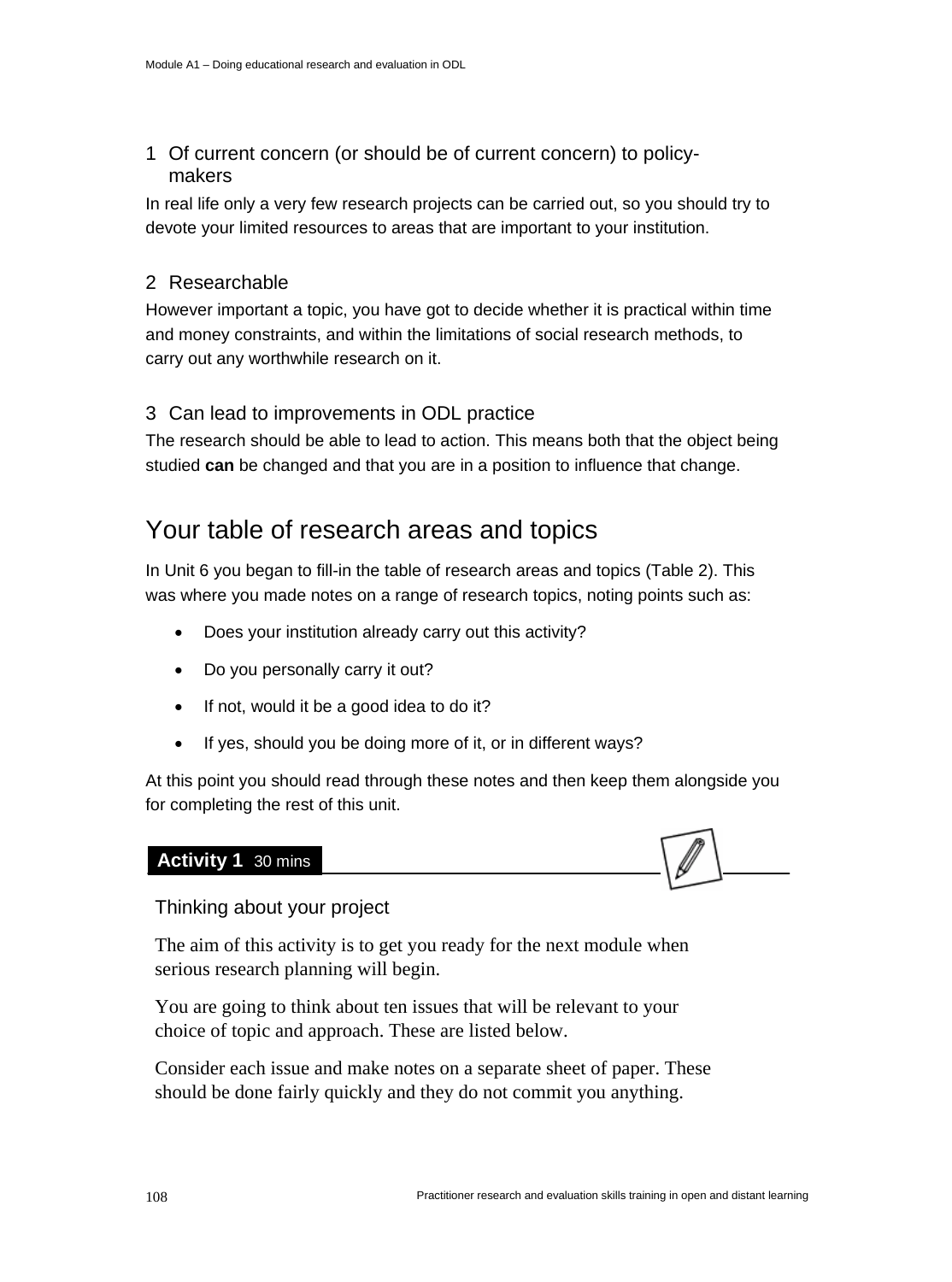| <b>Issue</b>                                                    | <b>Comments</b>                                                                                                                                                                                |
|-----------------------------------------------------------------|------------------------------------------------------------------------------------------------------------------------------------------------------------------------------------------------|
| What is likely to be your research topic?<br>1                  | Your notes from Table 2 should help here.                                                                                                                                                      |
| 2 What types of methods do you think might<br>be involved?      | e.g., statistical analysis, phone interviews, mail<br>questionnaires                                                                                                                           |
| 3 How much time can you spend on this<br>project?               | e.g., 'One day a week for six months' or 'I will<br>do it all in my spare time'                                                                                                                |
| 4 Are you free to choose your own topic?                        | Your boss might insist on the topic, or you<br>might find it easier to combine with you job                                                                                                    |
| 5 Would you need to get any 'permissions' to<br>carry it out?   | e.g. access to statistical records or permission<br>to interview pupils in a school                                                                                                            |
| 6 Would you be able to meet the costs of the<br>research?       | What would be the approximate costs and who<br>would be paying them?                                                                                                                           |
| 7 Are there any ethical questions to consider at<br>this point? | e.g., do you plan to share the results with all<br>participants?                                                                                                                               |
| 8 Do you have access to what you need?                          | e.g., libraries, the Web, a tape-recorder, a<br>computer, etc                                                                                                                                  |
| 9 Do you have specific training needs?                          | You may already know that you will have to<br>learn a particular skill such as questionnaire<br>design. The other modules will provide some of<br>these skills and guide you to other sources. |
| 10 What outcomes do you have in mind?                           | Will this be for an internal report, a journal<br>article, part of a thesis, etc?                                                                                                              |

The feedback to this activity is at the end of the unit  $\rightarrow$ 

### **Summary**

This was an 'action' unit with you doing all the work. By now you should have a very rough framework for a research project. The next module – A2 *Planning research and evaluation* – and following ones will help you shape it even further. Good luck!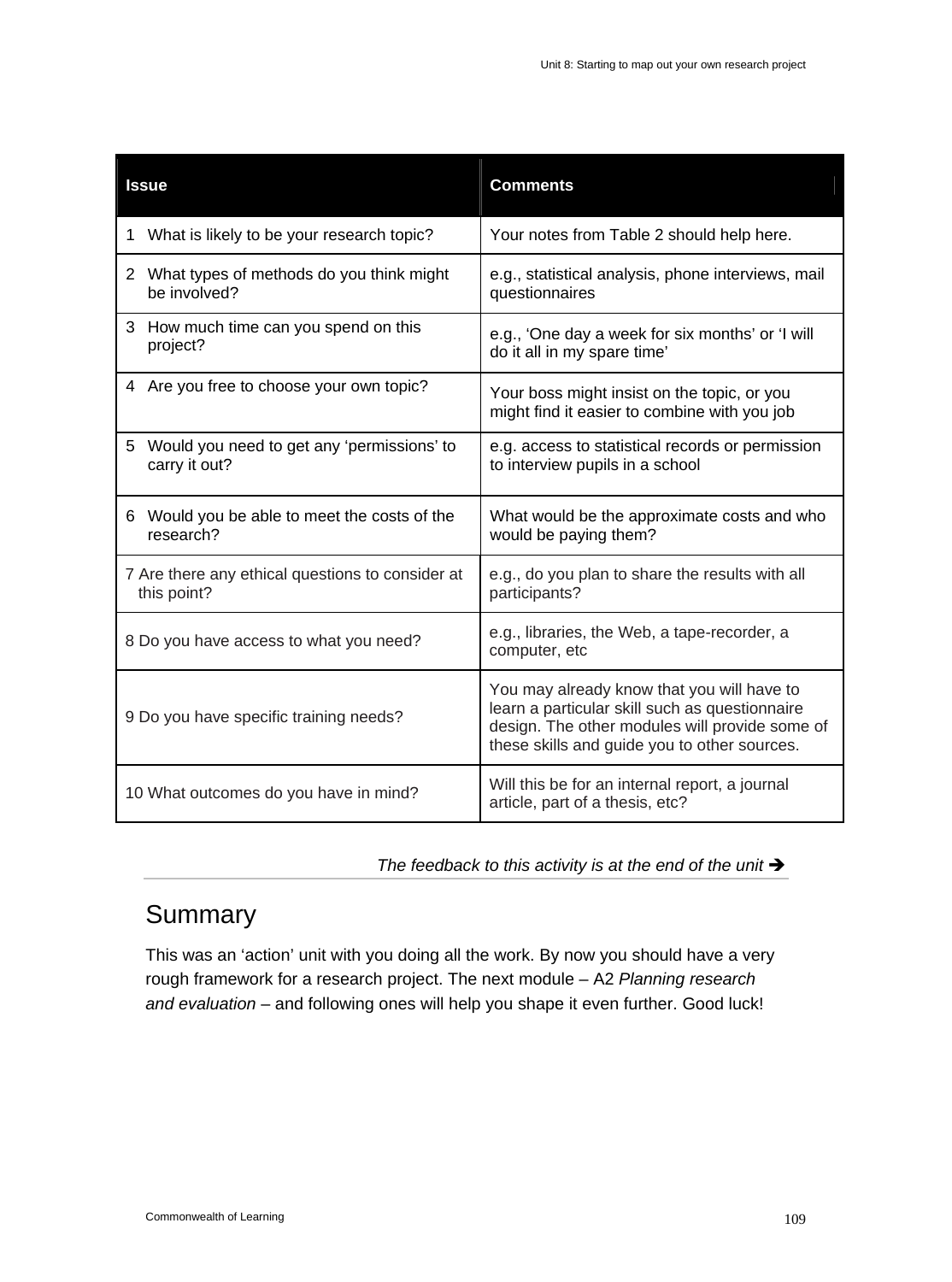## **Permissions**

The publishers, editors and authors of this handbook are very grateful to the following copyright holders and authors for permission to include extracts from their work. We are particularly indebted to those publishers and individuals who supported the project by waiving copyright fees. We have made every effort to track down copyright holders. If you consider we have used material which is your copyright without acknowledgement, please accept out apologies and let COL know so the correction can be put into the next edition.

Alan Woodley and Taylor and Francis (UK) Journals (www.tandf.co.uk/journals) for permission to use as a reading Woodley, A. 1999 'Doing institutional research: the role of the partisan guerrilla', *Open Learning* 14, 2: 52-58

Kogan Page for permission to use a quotation from p. 130 of Morgan, A. 1993 *Improving your students' learning*, London: Kogan Page

Chambers Harrap Publishers Ltd for permission to use a definition of research from the Chambers English Dictionary

Professor Michael Moore, editor of the *American Journal of Distance Education*, and Lawrence Erlbaum Associates for permission to use as a reading Berge, Z. and Mrozowski, S. 2001 'Review of Research in Distance Education, 1990 to 1999', *The American Journal of Distance Education* 15, 3: 5-19

Taylor and Francis (UK) Journals for permission to use as a reading Gibbs, G. 2002 'Editorial' *Open learning* 17, 2: 101-103

Uli Bernath, the University of Oldenburg and Terry Anderson for permission to use as a reading Anderson, T. 2004 'Practice guided by research in providing effective student support services' in J. Brindley, C. Walti and O. Zawacki-Richter (eds.,) *Learner support in open, distance and on-line learning environments* (pp. 259-272). Oldenburg: Bibliotheks und Informationssystem der Universität Oldenburg

Professor Peter Cookson and Indira Gandhi National Open University for permission to use as a reading Cookson, P. 2002 'Access and equity in distance education: research and development and quality concerns', keynote speech presented to the *Annual Conference of the Asian Association of Open Universities 2002*, 22-26 February 2002, New Delhi: IGNOU, available at:

http://www.athabascau.ca/html/staff/admin/cookson/AAOU\_keynote.doc

Sir John Daniel and the Open University of Hong Kong for permission to use as a reading Daniel, J. 2002 'Why research distance learning?' paper presented to the *CRIDALA conference 2002*, Open University of Hong Kong, June 5-7, 2002. Available at:

http://www.ouhk.edu.hk/cridal/cridala2002/discus/messages/4/daniel.pdf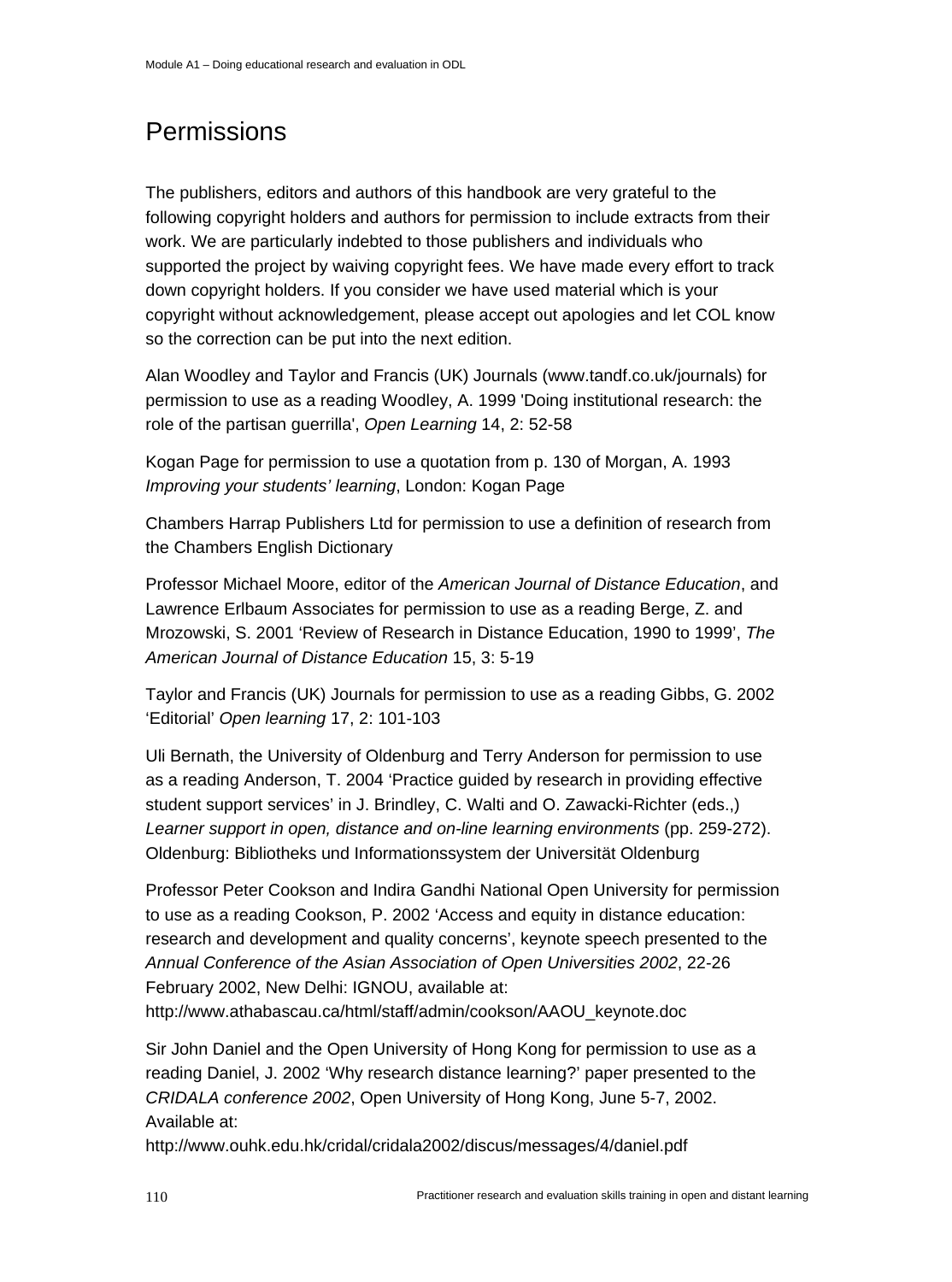Dr Sanjaya Mishra and the Indian Journal of Open Learning for permission to use as a reading Mishra, S. 1998 'Distance education research: a review of its structure, methodological issues and priority areas', *Indian Journal of Open Learning* 7, 3: 267- 282

Professor Santosh Panda and the Open University of Hong Kong for permission to use as a reading Panda, S. 2000 'Mentoring, incentives and rewards in research as professional development', keynote paper for the *Conference on Research in Distance and Adult Learning in Asia (CRIDALA*), Open University of Hong Kong, June 21-24, 2000. Hong Kong: Open University of Hong Kong

Commonwealth of Learning and Professor Som Naidu for permission to use as a reading Naidu, S. 2003 'Research, scholarship and publishing in distance education: weaknesses*,* opportunities and challenges', paper presented to *Pan-Commonwealth Conference 2004*, Dunedin, 4th-8th July 2004

Commonwealth of Learning for permission to use as a reading Robinson, B. and Creed, C. (2004) 'Moderators' report and summary of discussion', paper presented at the pre *Pan-Commonwealth Forum on Open Learning 2004 virtual conference*. Available at:

http://www.col.org/programmes/conferences/virt\_04\_rpts/pcf3research.htm with postings at http://hub.col.org/pcf3research/

Kogan Page Publications for permission to use a quote from p. 15 of Calder, J (1995) *Programme evaluation and quality* Kogan Page: London

Palgrave Macmillan (www.palgrave.com) for permission to use a quote from Peters, O (1983) *Distance teaching and industrial production: a comparative interpretation in outline* A chapter in Sewart, D, Keegan, D, and Holmberg, B (eds) *Distance Education: international perspectives* (pp 95-113) Beckenham: Croom Helm

McGraw-Hill Education/Open University Press for permission to use a quote from p.15 of Brookfield, S (1986) *Understanding and facilitating adult learning* Open University Press: Milton Keynes

Sage Publications Company for permission to use as a reading Woodley, A. and Ashby, A. 1994 'A target audience: assembling a profile of your learners' in F. Lockwood (ed.) *Materials production in open and distance learning* pp. 18-26, Paul Chapman: London

Taylor and Francis (UK) Journals (www.tandf.co.uk/journals) for permission to use as a reading Gibbs, G. 2002 'Editorial' *Open learning* 17, 2: 101-103

Taylor and Francis Publications (www.tandf.co.uk) for permission to quote from Altrichter, H., Posch, P. & Somekh, B. 1993 *Teachers investigate their work: an introduction to the methods of action research*. London: Routledge